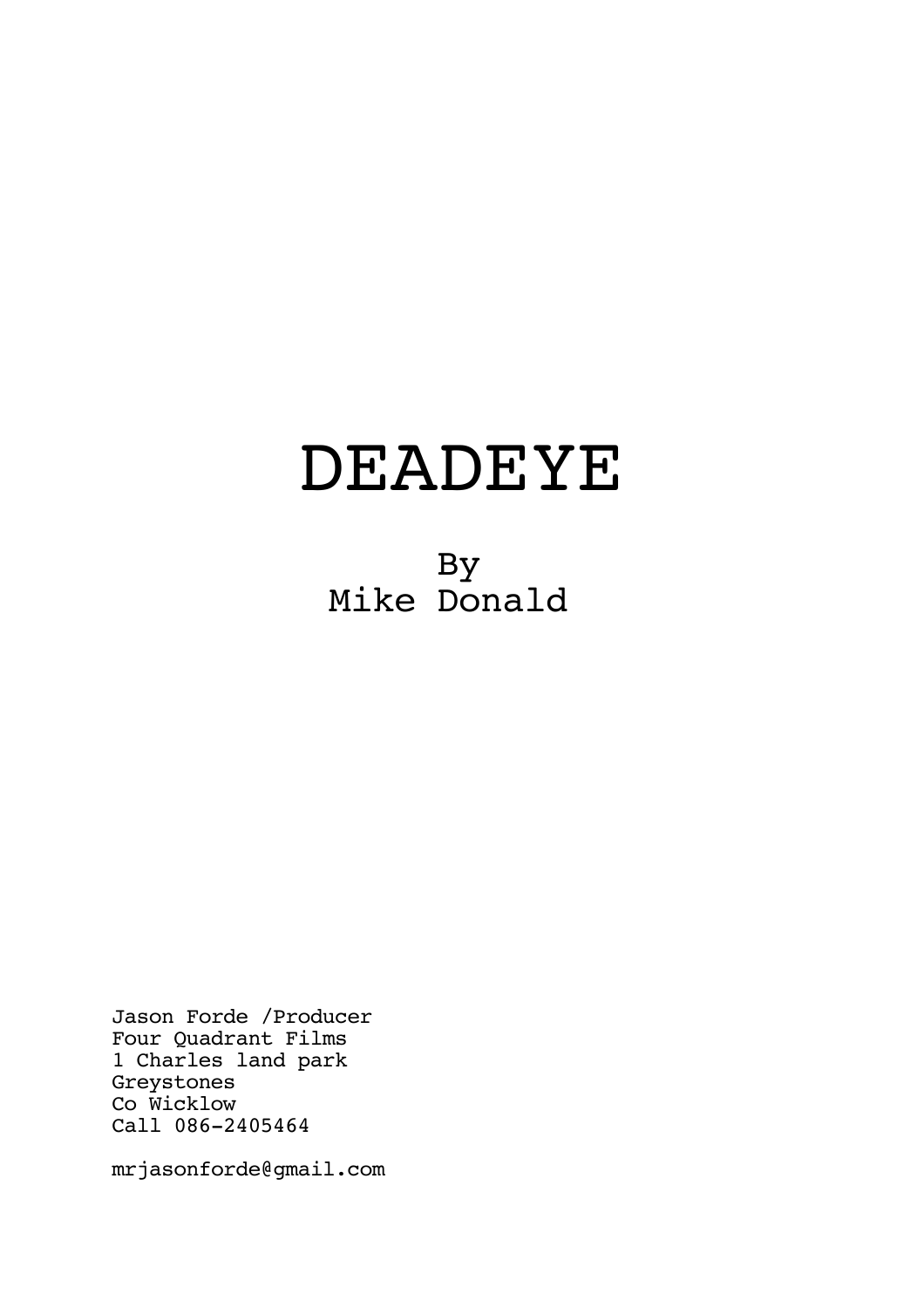FADE IN

## **EXT - JEEP TAILGATE - DAY**

A tailgate slams down --a large black canvas bag slides in. A flash of machined titanium inside.

A zip is pulled shut.

## **INT - JEEP - MOVING**

Sun strobes behind undergrowth whipping past the windows.

A MAN drives, DAVID HOPE 30's, ruggedly good looking with a permanent easygoing smile -- a man whose glass is always half full.

The jeep bounces and bucks along a rough track

In the passenger seat IONA BLUE  $(30's)$  -- a sensual face, teeth white against her tanned skin. She wears a BLINDFOLD.

The HANDCUFFS behind her back CLINK as she's jolted around. The Jeep shudders to a halt -- dust floating up from the track -- sun lancing through the trees to one side.

David leans across -- kisses her roughly on the mouth. She responds hard and urgent.

He pulls away -- climbs out and goes round to her side. Opens the door, pulls her out, she stumbles and he catches her.

## DAVID

Stay here.

He goes round to the back of the Jeep. Opens the boot and drags out the bag. It's heavy, but he's strong.

#### **EXT - HILL - LATER**

A gust of wind plucks at Iona's hair. David leans close to her.

> DAVID Do you trust me?

He reaches down, unlocks the handcuffs.

**TONA** 

Every moment.

David smiles.

DAVID

Then run!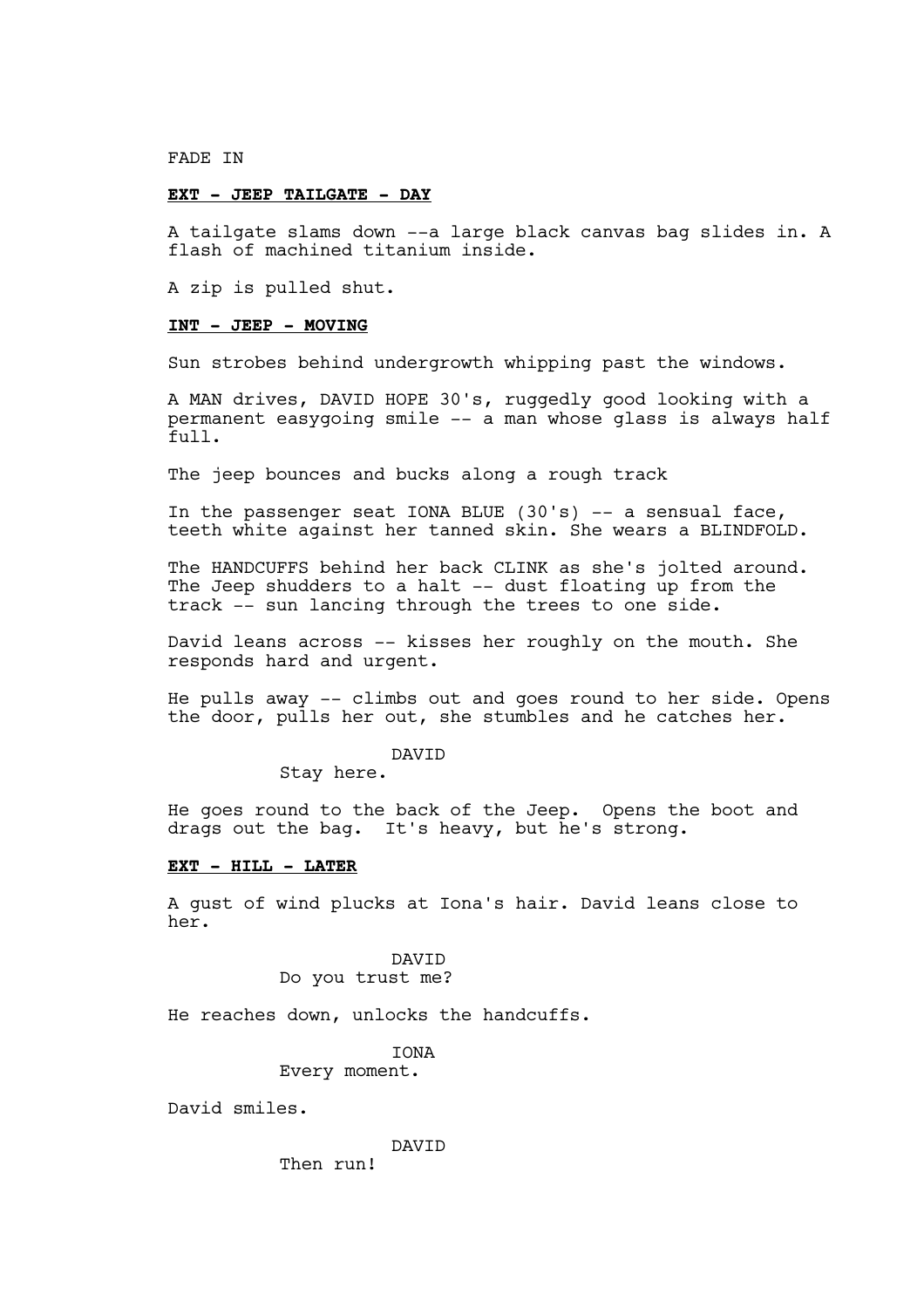And with that they both run.

## IONA Aaaaaahhhhhhhh!

We whirl around them to reveal them hanging beneath a: TANDEM HANG GLIDER

Lifting into the sky -- banking steeply. David pulls her blindfold off -- she shouts above the wind.

> IONA I hate you! I love you!

DAVID Happy Birthday!

Above a field of poppies their shadow floats across crimson waves of colour.

## **EXT - FIELD - DAY - LATER**

On a blanket spread out beneath a purple sky -- David and Iona lie entwined like the lovers they so obviously are.

The hang glider, a sleeping titanium bird, lies next to them. They kiss. Iona breaks off to look at him -- eyes glowing.

**TONA** 

David...

DAVID

Yes?

IONA Promise me something...

DAVID

Anything.

IONA Promise to always surprise me...

END TEASER

## ACT ONE

## **EXT - FINSBURY SQUARE - DAY**

A beautiful winter's morning -- sunlight through the dappled gold and brown leaves of the trees. Birds squabble, PIGEONS fight amongst sandwich leftovers.

A POLICE PATROL car makes its way into the square.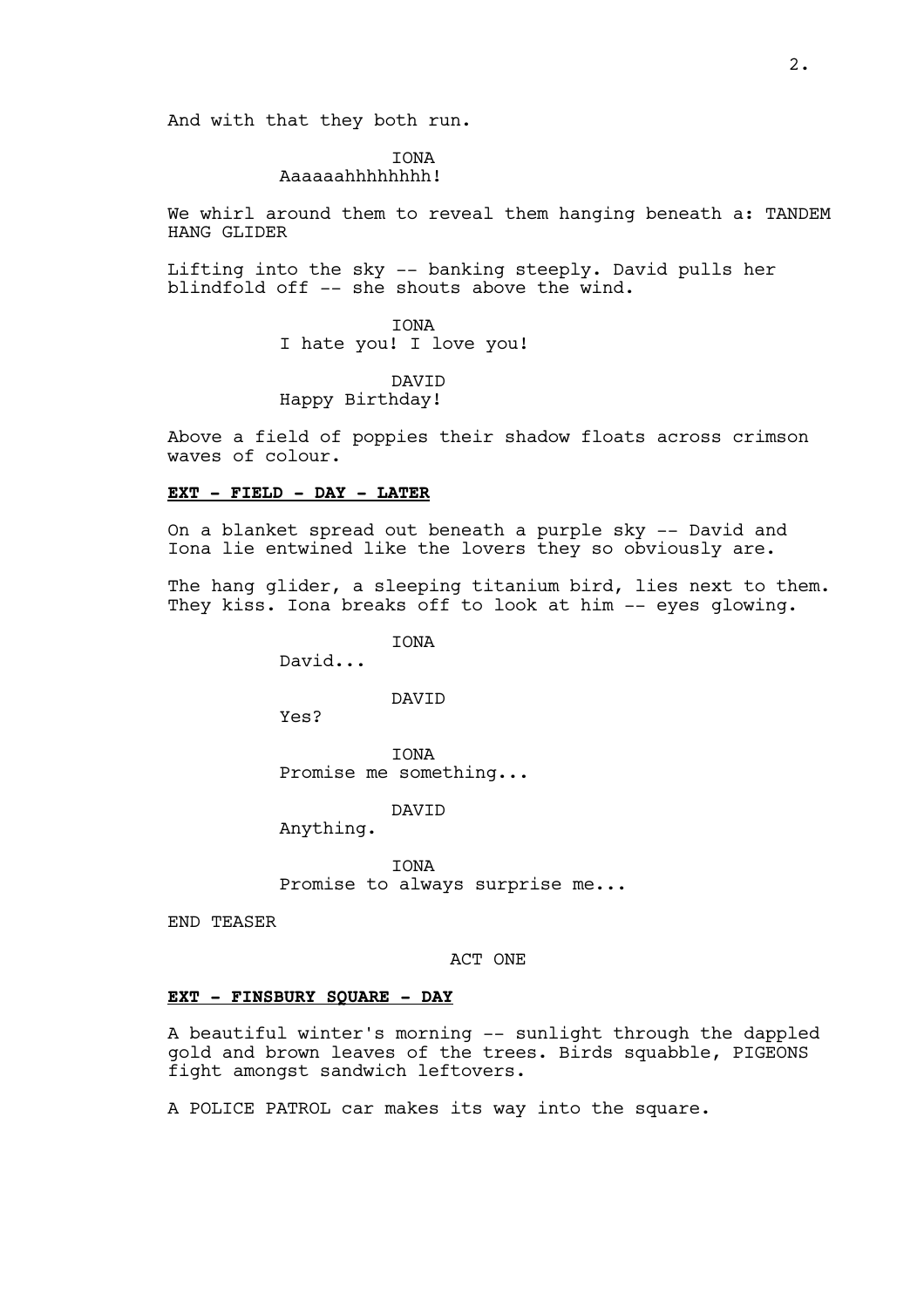## **INT. PATROL CAR - MOVING**

Iona and David are on patrol. Iona is in the passenger seat, she's reading a book - CRIMINAL FORENSIC COURSE WORK. She looks across at David, he's smiling to himself.

IONA

What?

DAVID Just remembering last night.

IONA

Are you allowed to do that on duty?

David spots a RED RDS (Rapid Delivery Services) TRUCK on the other side of the square.

> DAVID What's that still doing here?

IONA Maybe he's having a break.

DAVID On his schedule?

**TONA** I could do with a coffee myself, how about you?

David pulls the patrol car into the side of the road.

DAVID Okay, why not. See you in a moment.

They both climb out.

## **EXT. FINSBURY SQUARE - DAY**

David heads across the square towards the truck. Iona heads towards a cafe in the middle of the square.

She sees an OLD LADY with a dog -- she's trying to clean up after it -- the dog has other ideas and is dragging her off.

**TONA** 

Can I help?

Iona holds the lead --- bends down to stroke the dog. A beautiful Spaniel puppy, russet and white. It looks at her with doe eyes -- licks her face.

> **TONA** And what's your name.

The old lady finishes scooping.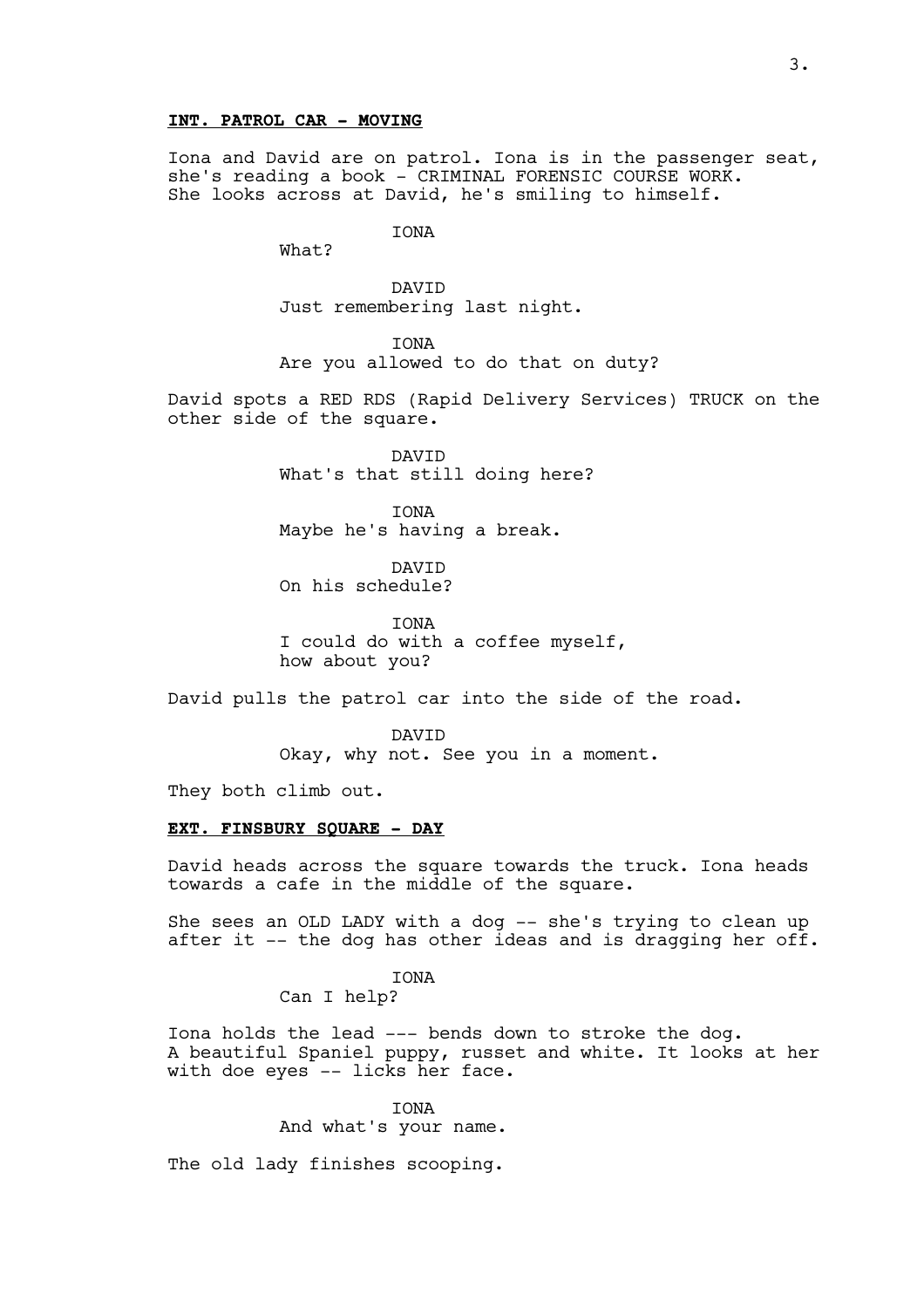It's Red.

IONA

Hello Red.

OLD LADY Thank you dear. It only takes a moment, but he just won't wait.

Iona smiles, tickling under Red's ears.

IONA

Men eh? There's a bin over there.

OLD LADY

Thank you.

The dog tows the old lady off to the other side of the square. Commuters are starting to appear around the square. Iona looks over at David heading for the RDS truck.

#### **EXT. TRUCK - DAY**

David walks up to the truck. A dark pool of liquid on the road beneath the door. He touches it with his finger - looks like blood. He slowly reaches up and opens the door.

A SERIES OF QUICK CUTS

The floor awash with blood.

Drivers's throat bleeding.

Face a sickly white.

ON DAVID

## DAVID

Christ!

He fumbles for his radio. The DRIVER grabs his wrist! Tries to speak. A wet gurgling noise.

#### DRIVER

Help...me...

David drops his radio -- moves across the cab -- tries to staunch the blood from the wound. Looks around for some sort of tourniquet to stem the bleeding.

CLUNK. The door closes behind him with a wet thud.

## **EXT - SQUARE - CONTINUOUS**

The birds have stopped chirping. Silence descends on the square. Iona clutches at her head, screws her eyes shut with the sudden pain.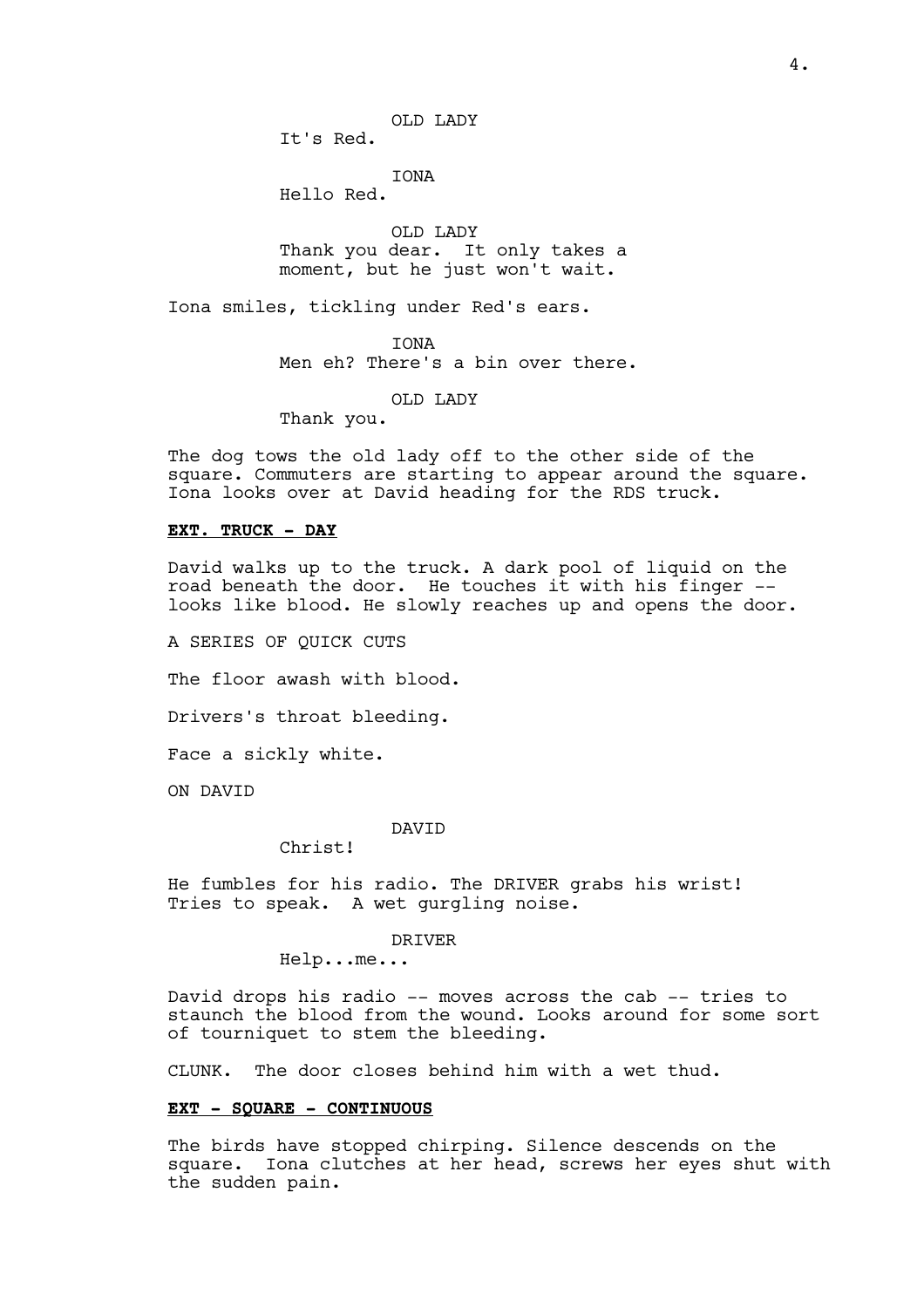# **EXT. FROM IONA'S VIEWPOINT - FLASH FORWARDS**

In hyper real BLACK AND WHITE. The square full of choking smoke -- at her feet the smoking corpses of pigeons.

Around the square wounded people are screaming. CHAOS. The RDS truck burns -- a flaming funeral pyre. And then it all REVERSES.

The smoke thins and vanishes.

Pigeons fly through the air from where they've been blown. Pieces of the truck hurtle back and re-construct themselves.

## **EXT. SQUARE - DAY**

On the far side of the square a man studies Iona. His eyes are flat and dead looking, he is ZEBRA (40s) you won't forget that look, or the weird eyes.

He turns towards two people, a MAN and a WOMAN wearing motorcycle helmets.

#### **MOTORBIKE**

ZALKA (20s) the woman sitting on the bike, a scar on her forehead spoils her Slavic beauty. She takes something from the man's hand standing next to her -- a mobile phone?

In the eye of this Black and White smearstorm is a blip of colour -- her companion, AZARANG (30s), wears distinctive RED leather trainer style shoes, with SILVER patterned toe caps.

As they both turn, a flash of light polarizes their faces behind their open visors, reveals for a split second the demonic souls beneath their skin.

## **EXT. SQUARE - DAY**

ON IONA

Eyes wide with fear and foreboding.

IONA

David?

She looks around the square. Everything is now back as it was before. Early morning commuters are heading to work.

A group of children are entering the square -- heading towards the truck. Iona runs towards them.

**TONA** 

Everybody clear the square! There's a bomb! Clear the area NOW!

She keys her Mic.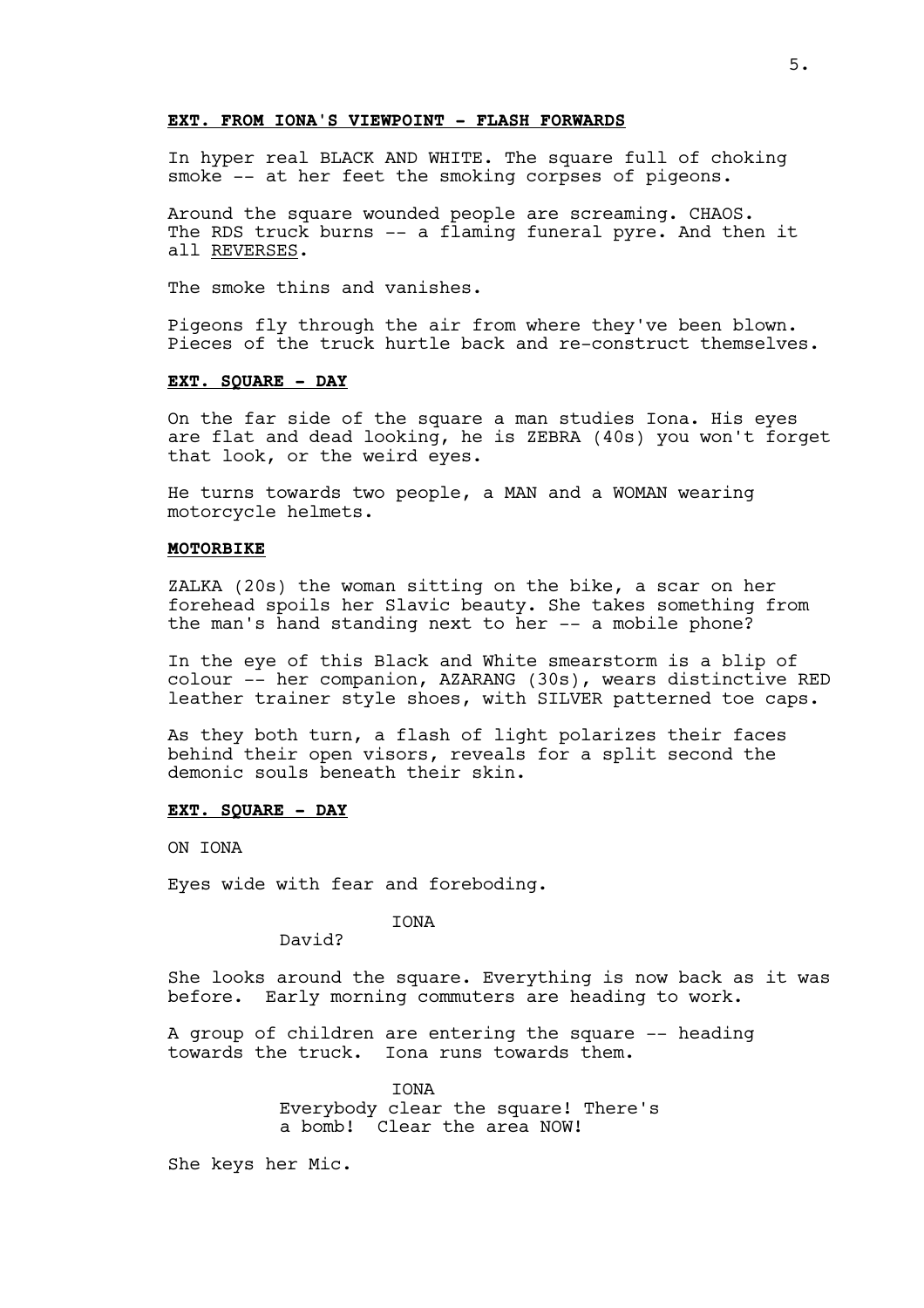IONA PC Blue to control. Finsbury Square. Emergency services needed. Now!

She's fifty feet from the truck.

People are running --tripping over each other in their desperation -- the children are moving away -- herded by their terrified teacher.

**TONA** 

David!

## **INT - TRUCK - THAT MOMENT**

David turns to look out of the window. He sees Iona, her mouth moving -- sees the people running -- a glimmer of fear reaches his eyes.

Under the dashboard a RED LED winks. WHUMMMPH!

#### **EXT. FINSBURY SQUARE - DAY**

The truck EXPLODES! Rises into the air.

The sound ricochets around the square. PIGEONS blown into the sky. David and the driver are hurled through the windscreen.

The truck a ball of flame...chunks of metal fly through the air -- sides of the truck peeled back like tinfoil.

**TONA** 

No!

David is thrown through the air like a rag doll.

Slams into a tree -- slides to the ground -- eyes dimming.

The blast hits Iona -- pieces of GLASS and METAL ripping into her -- knocking her to the ground.

Bleeding heavily.

She drags herself towards David. People are running and screaming. Iona is not aware of any of them. Deafened by the blast. Just the sound of her beating heart.

She reaches David and cradles him in her arms. Blood slides from his mouth. He's trying to speak, his eyes fixed on her. Time is compressed into this one MOMENT.

His hand scrabbles for something on his bloodied chest. Half a silver Talisman on a chain -- a Yin and Yang design in two halves -- a keepsake for lovers.

He touches the bloodsoaked pendant -- whispers something into her ear -- she can't hear what he says.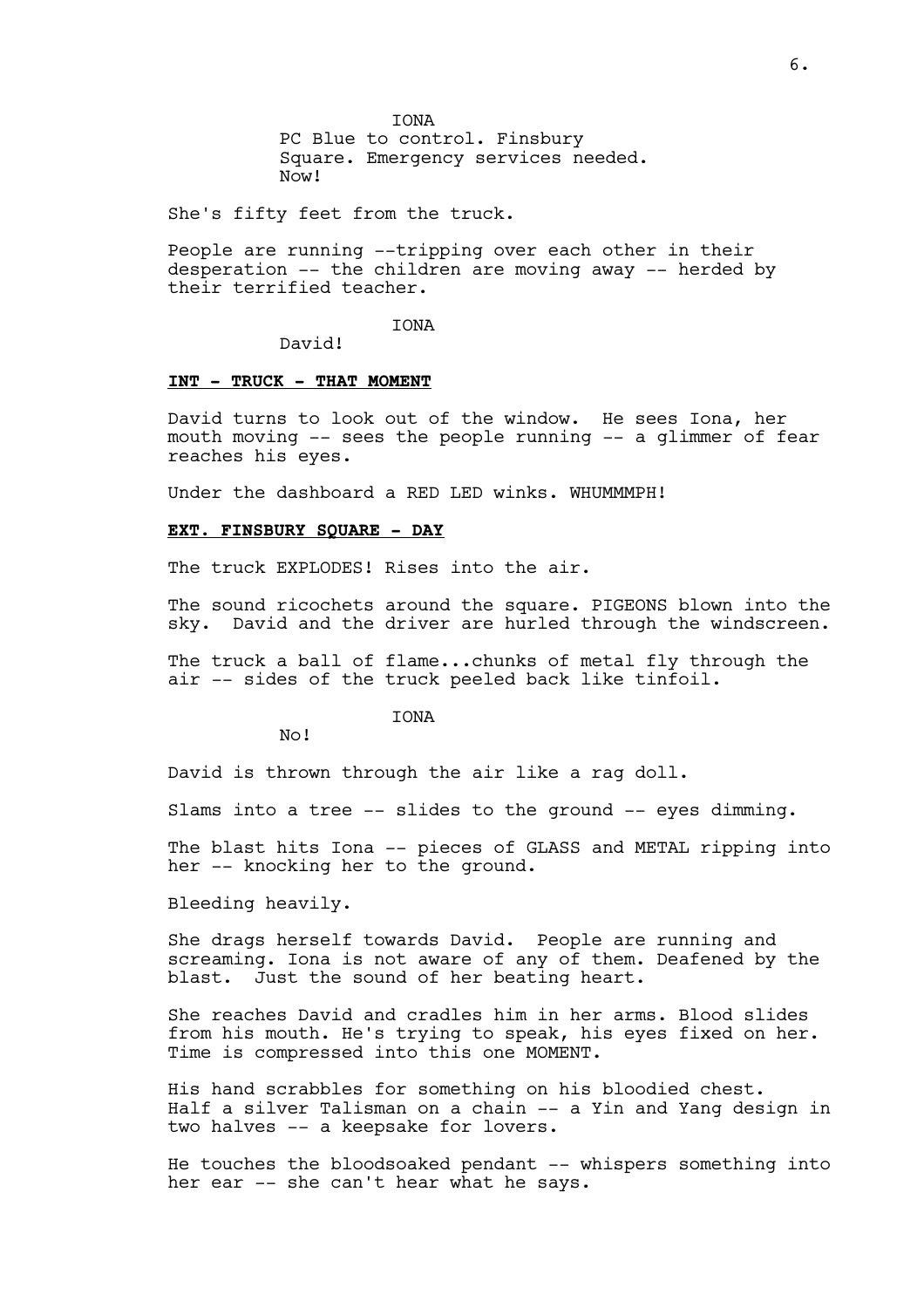#### David's life slips away.

His eyes still and lifeless. SOUND EXPLODES BACK.

The once blue sky is now a swirling sea of bank notes and paper fragments.

Letters never read, promises never made -- good news and bad news coalesced into a snow storm of death.

RED the dog we saw early runs up to her -- it's terrified, its lead trailing -- it licks her face.

And as Iona's grief stricken eyes stare into space, something burns into her retina -- amongst all the confusion flowing around her.

ANGLE ON

Azarang's red and silver capped shoe on the footrest of the Triumph Bonneville motorcycle as it speeds away.

The sound of it's engine echoing around the square. Iona will not forget that MOMENT, or the sound.

## **EXT. FINSBURY SQUARE - DAY**

The air is full of swirling bits of white paper.

## **EXT - A VAST CEMETERY - DAY**

A Large white crystalline SNOWFLAKE floats past. Snowflakes drift around Iona. In the background a church is undergoing repairs on its four sided clock tower.

A cherub windvane atop the tower points across the graveyard. The tower is shrouded in flapping plastic and scaffolding.

A sign nearby shows fund raising is ongoing -- the thermometer painted on it is half full -- a red line showing the amount raised.

Iona places a small bunch of red roses on a grave. An inscription on the stone: DAVID HOPE - July 30th 1979 To Sept 9th 2007 "HERE FOR ONLY A MOMENT - BUT IN OUR HEARTS FOREVER"

Snow swirls past. On the grave plot there is a small photo frame next to a flickering shielded candle -- IONA and DAVID in the field of poppies -- a time delay self portrait.

Happy in their moment. Iona's face is pale -- eyes red from crying. She turns and walks away.

## ANOTHER ANGLE

Iona is a tiny figure. Dwarfed amongst twenty-two hundred acres of Victorian NECROPOLIS bounded by a CANAL.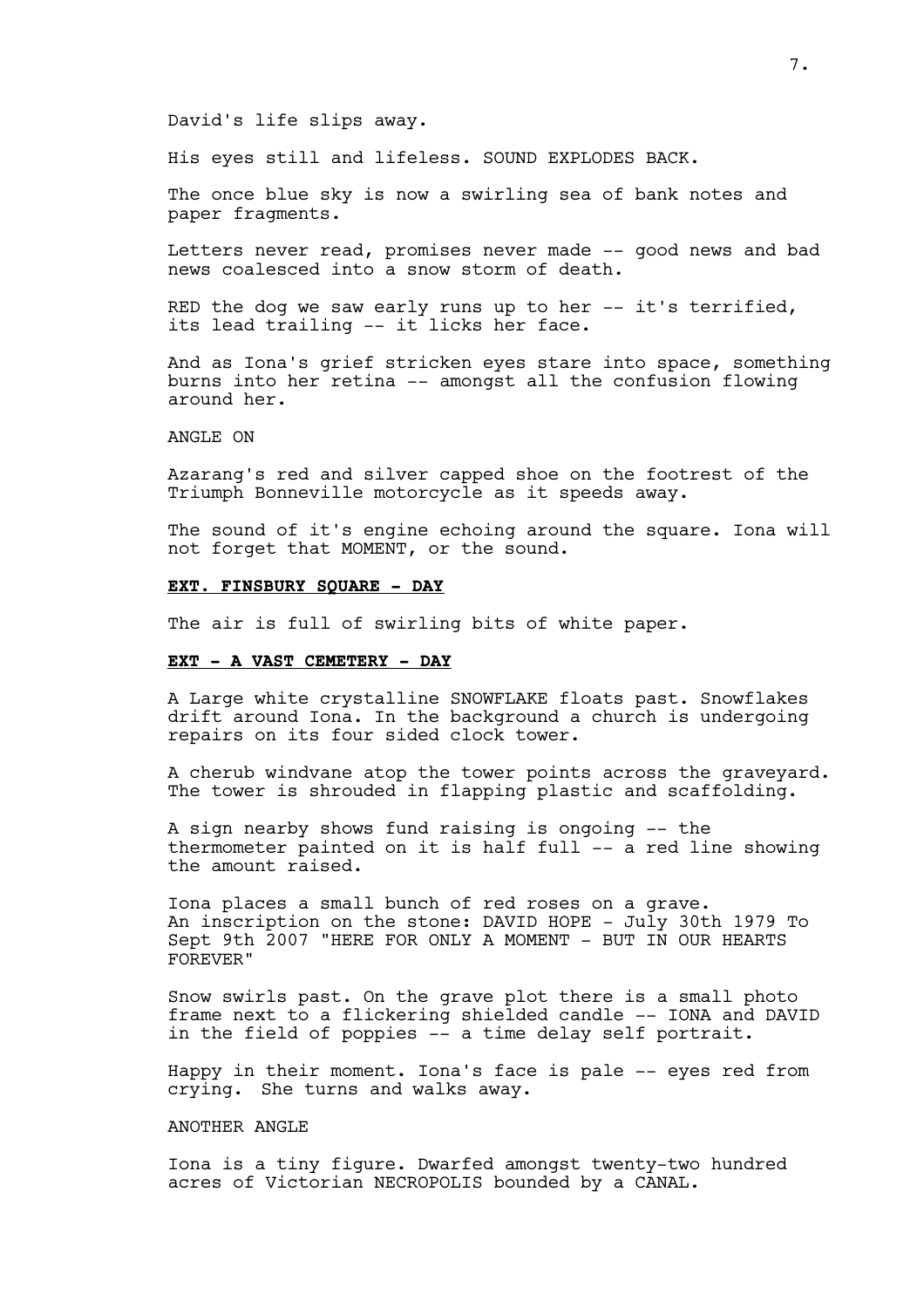## **EXT - PARK - MILE END - NIGHT**

A young GIRL, (20's) hurries down a path. She looks at her watch -- comes to a halt beside a sign.

She's sweating, nervous -- her hair a mixture of pink and blonde streaks -- the light catches a silver nose bone.

SUPER - FIVE YEARS LATER

Dark shapes watch from the bushes. They glide towards her Blades sweep down in a frenzy of violence.

Her clothes are savagely ripped from her back exposing pale flesh. Blades flash in the moonlight, arcing down.

One of the figures kneels down and starts to do something to her back with a knife. The headlights of a police car illuminate the scene. A siren SQUAWKS.

Two police officers cautiously approach the scene -- the attackers melt away into the darkness -- like a mirage.

One of the officers bends down to look at the girl's back. A flash of wet red in the moonlight.

## **INT - IONA'S FLAT - BEDROOM**

A flickering red LED display -- 6.49am.

Iona sleeps, hair like spun brown cotton framing her face - more careworn than when we last saw her.

Behind her, a framed picture of Iona and David, same as the one at the cemetery, only this one has his half of the silver Talisman draped over it.

The bedroom's a mixture of shrine and police operations room. The walls are covered with newspaper clippings.

A headline on a clipping: SECURITY TRUCK BOMB - TERRORISM OR SOMETHING ELSE? A picture of the remains of the RDS truck from 2007.

A picture of Iona wearing a police uniform at an enrolment ceremony outside HENDON police training college.

A CCTV still from the square shortly after the bomb blast, smoke and confusion. A section of the still is circled in red.

Two people on a Motorcycle leaving the square. Headed in the opposite direction to the crowd.

A large antique brass 1933 RIFE UNIVERSAL MICROSCOPE sits on a small table.

The RADIO-CLOCK alarm fades up. A NEWS FLASH.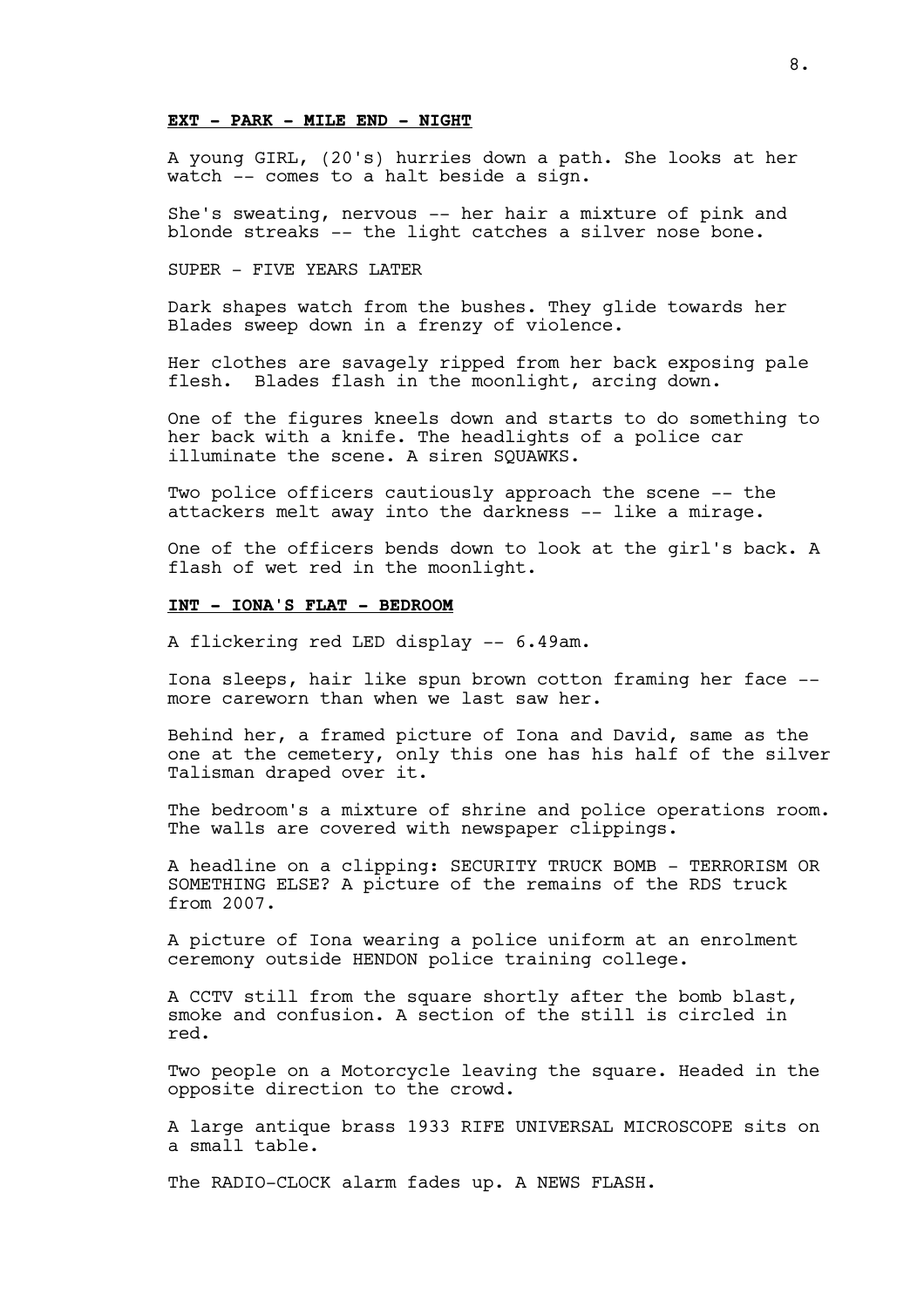NEWS ANNOUNCER (V.O.) The serial killer dubbed The ANTICHRIST by the tabloids, claimed another victim last night...the identity of the young girl has not been revealed, but she is believed to be east European...a police spokesman denied the murders were part of a satanic ritual.

A melancholy jazz song fades up.

DJ (V.O.) Hi, you're listening to Radio SMAX and I'm Robbie Rocky your Captain of the airwaves, leading you by the ears through the best part of this crisp February morning with a smokey jazz classic...

Iona snaps awake, she looks haunted -- hits the off button.

#### **INT - FORENSIC LAB - BLOOD ROOM - DAY**

The lab looks like an old Victorian Police Cell -- all tiles and curved ceilings. Iona studies DNA profiles on a screen. She gets up and heads out into the...

## **CORRIDOR**

A curved tiled tunnel. Glass doors lead off from it labelled for the various departments within forensics.

An eager young man bursts out of a door marked EVIDENCE ANALYSIS. GAVIN (30's), a spiky haired assistant who thinks he's in CSI. Designer glasses and cocksure.

He clutches some A4 sheets of blood analysis.

He hands over a sealed clear plastic bag, and a card backed envelope marked PHOTOGRAPHS - DON'T BEND.

The BAG contains a piece of BLOODSTAINED clothing. Iona holds it for a second.

#### **IONA'S MINDFLASH**

A few seconds of the ritualistic park killing. Iona blinks and we're back in the corridor.

## **INT. CORRIDOR - DAY**

Gavin looks at her, notes her distant look.

GAVIN Guy's a one man slaughterhouse.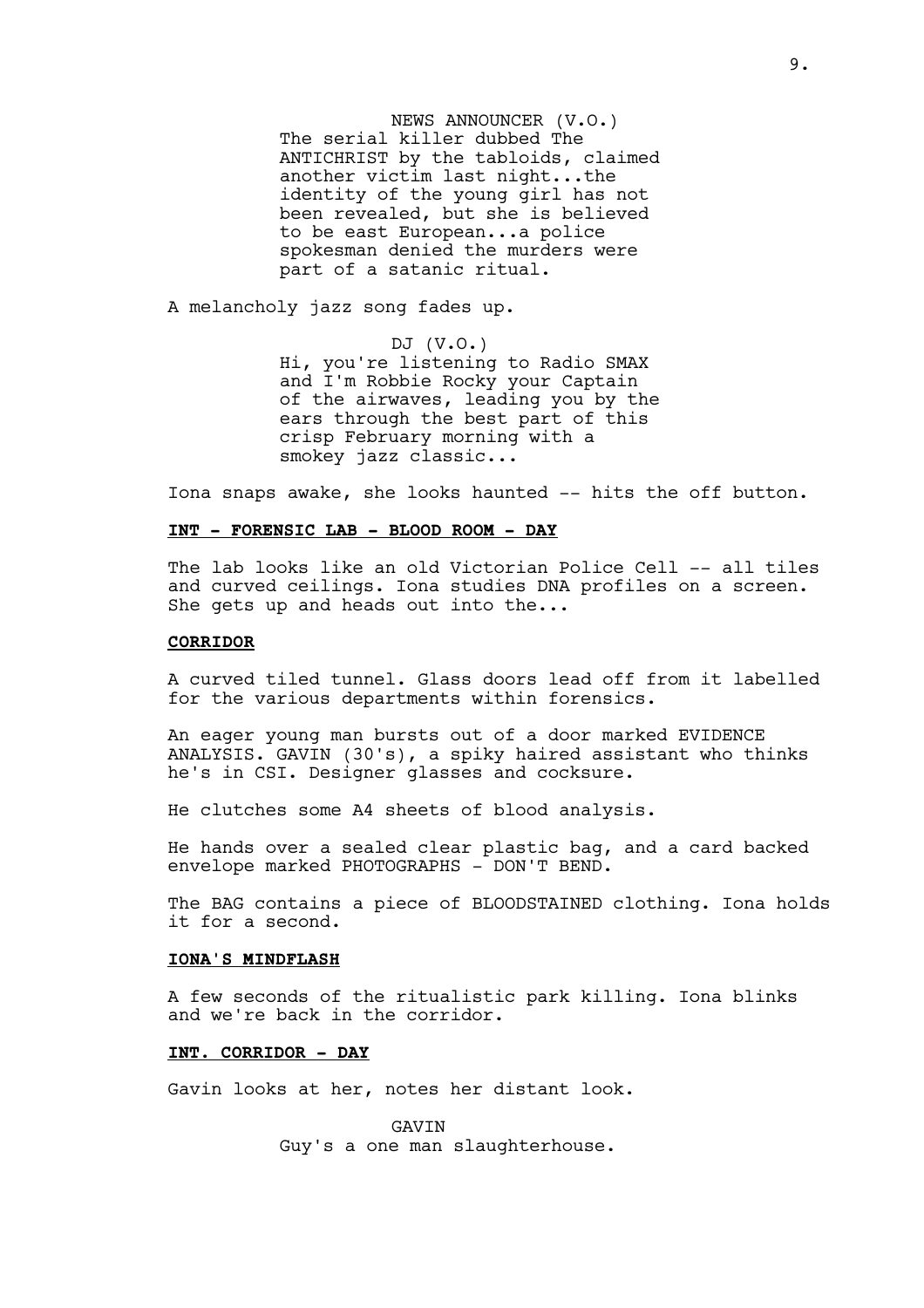She stares at him with piercing green eyes. Gavin wilts.

GAVIN

Er, well the savagery of the attack isn't a normal female trait. Also the footprints were size twelves...

IONA So we could be looking for a clown?

She smiles with her back to him. He doesn't know she's just playing with him.

They go through some old wooden double doors, brass handles and an ornate frame. Some decorative moulded plasterwork and a date 1907. Head into...

## **INT - LAB - NIGHT**

A cavernous room that resembles a wine cellar, this is the main LAB. Chaotic.

> GAVIN They're running an operation up at Mile End Park tonight. Police are trying to draw him...or her out. Using a girl as bait. Calling it Parklife.

Iona flicks him a look, interested.

IONA

I guess they must think it's a man as well then. How'd you find out?

Gavin smiles, a crack in her ice.

GAVIN

I've got a mate up at the police lab, he's dating one of the girls at the local station. Lucky sod.

IONA Be careful what you wish for. The police force isn't a great advert for relationships.

They enter a cavernous room that resembles a wine cellar, this is the main LAB. Chaotic.

## **INT - LAB - NIGHT**

Gavin presses his advantage.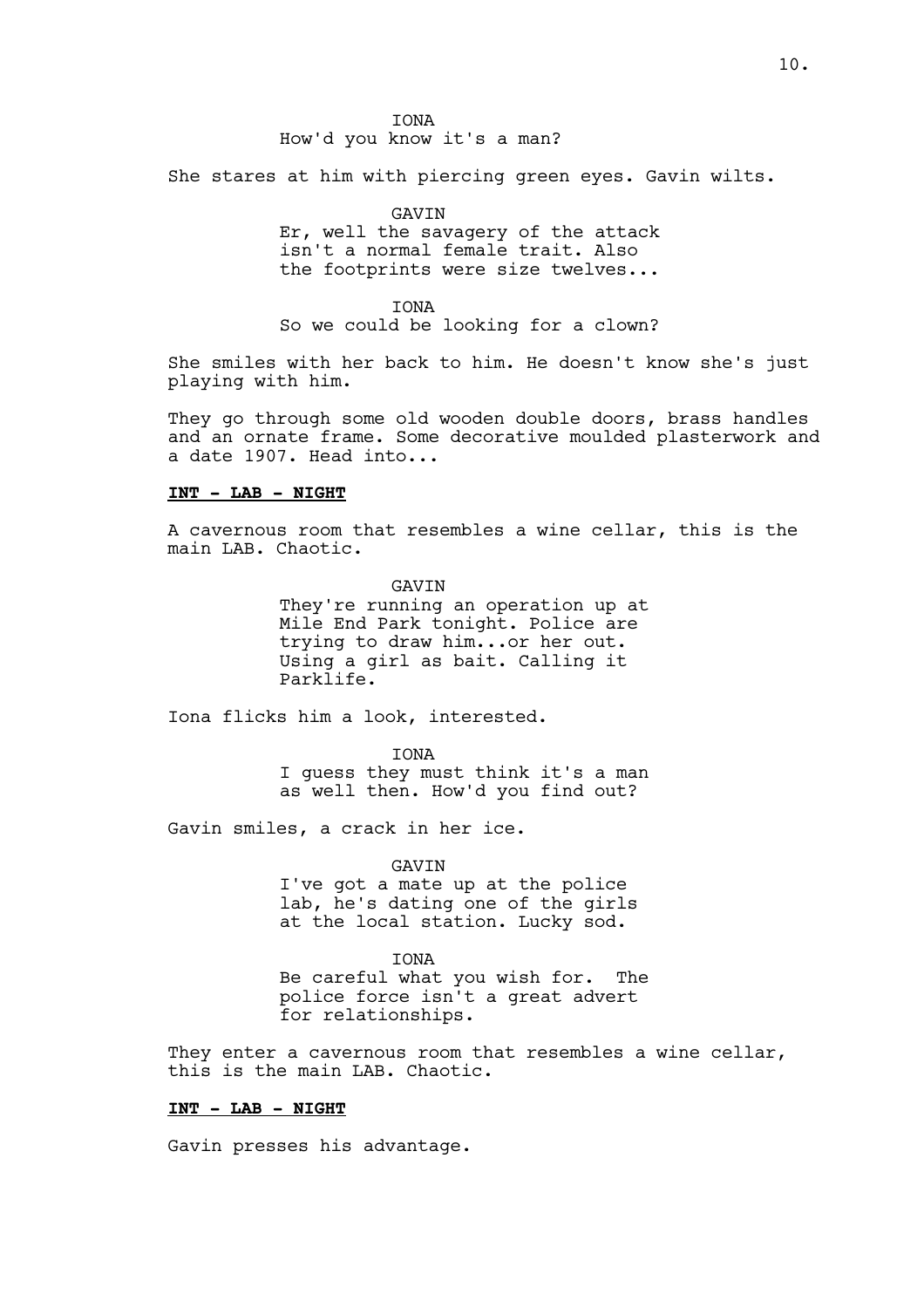GAVIN It's just that carving an upside down cross in the victim's back seems like a male M.O...

Iona reaches her desk. Puts the evidence down beside a computer screen.

> IONA There are some strong women out their Gavin...

GAVIN Uhh, Okay. So, you doing anything later? (enthusiastic) The weekend starts tonight.

**TONA** Having a few friends round.

Gavin's enthusiasm fades.

GAVIN Yeah right, I'm probably gonna hit a club anyway. Catch ya later.

He drifts away.

## **INT - LAB - NIGHT - LATER**

Iona sits alone in the lab. Takes a photograph out of an envelope.

A distinctive shoe print left in the blood of the most recent victim. She scans the print into her Computer.

ON SCREEN

The computer cycles through all known shoe prints in the database.

It flashes up with: NO MATCH

Iona runs her finger over the murder scene photo, the shoe print shows the sole is worn and cracked.

## **IONA'S MINDFLASH**

The aftermath of the RDS truck explosion -- her memory of the distinctive RED shoes, a SILVER patterned toe cap catching the light.

Somebody taps on the glass of the lab door. Iona looks over. Her face lights up with a smile.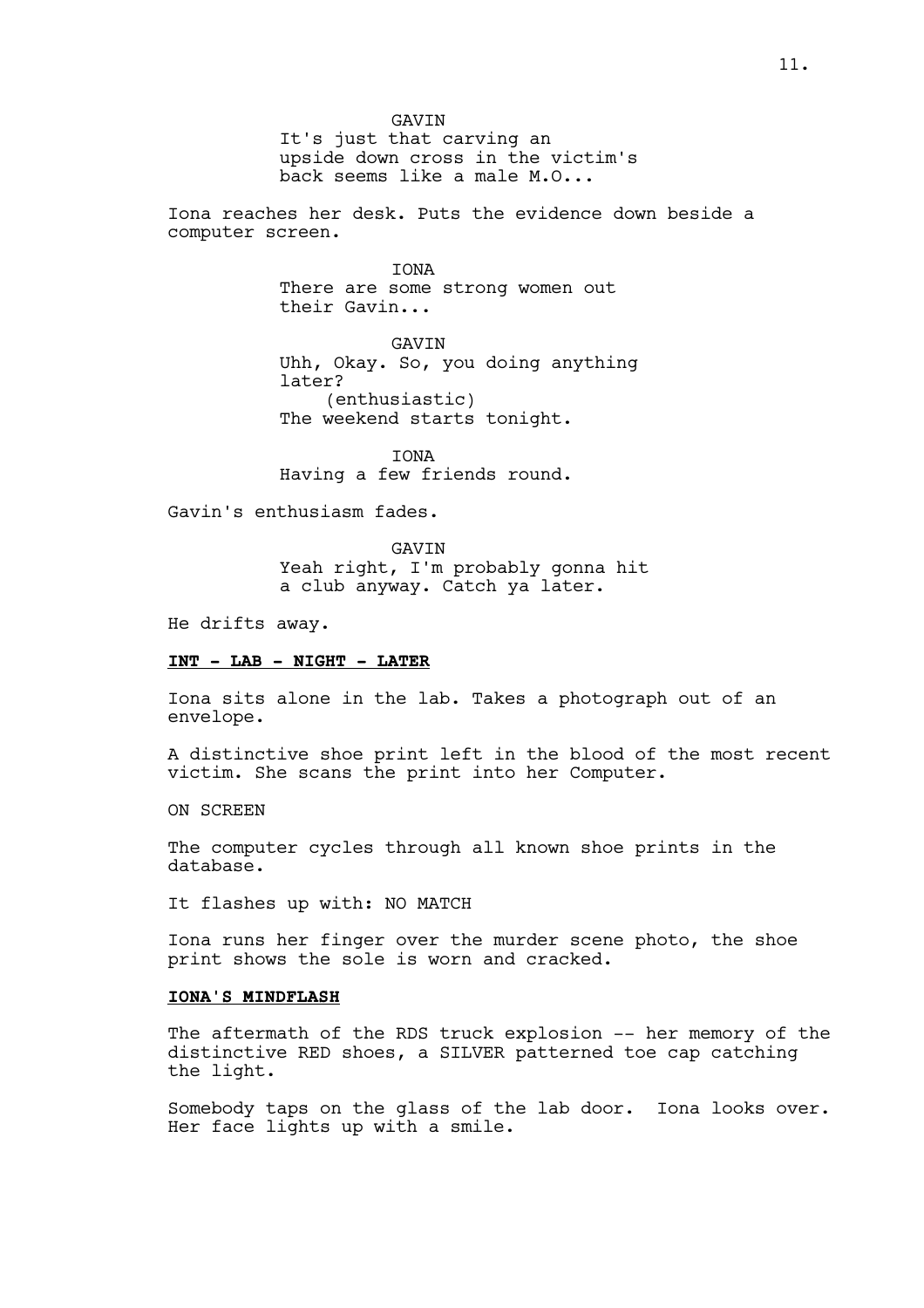A MAN walks into the lab, Detective Inspector ALEX FAIRMILE (30's) careworn, handsome in a rumpled way. He holds a sheaf of paperwork.

> ALEX Hi gorgeous. Nice place you have here.

IONA Alex. What drags you away from the pub this early?

They embrace, a peck on the cheek which lingers a little longer than a colleague's should. He wanders round the lab.

> ALEX I was on my way past and these needed bringing over...thought I'd see how you were settling in.

> > IONA

Sweet.

Alex pauses, looks at her.

ALEX

Why don't you come back to the force...not enough mad people there now. It's full of uni twats banging on about profiling. They see a punk with an Uzi they try and talk to his inner child.

IONA Sometimes it's easier to take a

bullet than do the paperwork.

Alex laughs.

ALEX Bloody right! (A pause as he studies her, then.) Don't tell me you haven't thought of coming over to the dark side...getting up close and personal with the great unwashed?

Iona smiles, there's history here.

**TONA** You just want to see me in uniform you dirty bugger.

ALEX Never crossed my mind.

He produces a Rubic cube from his pocket.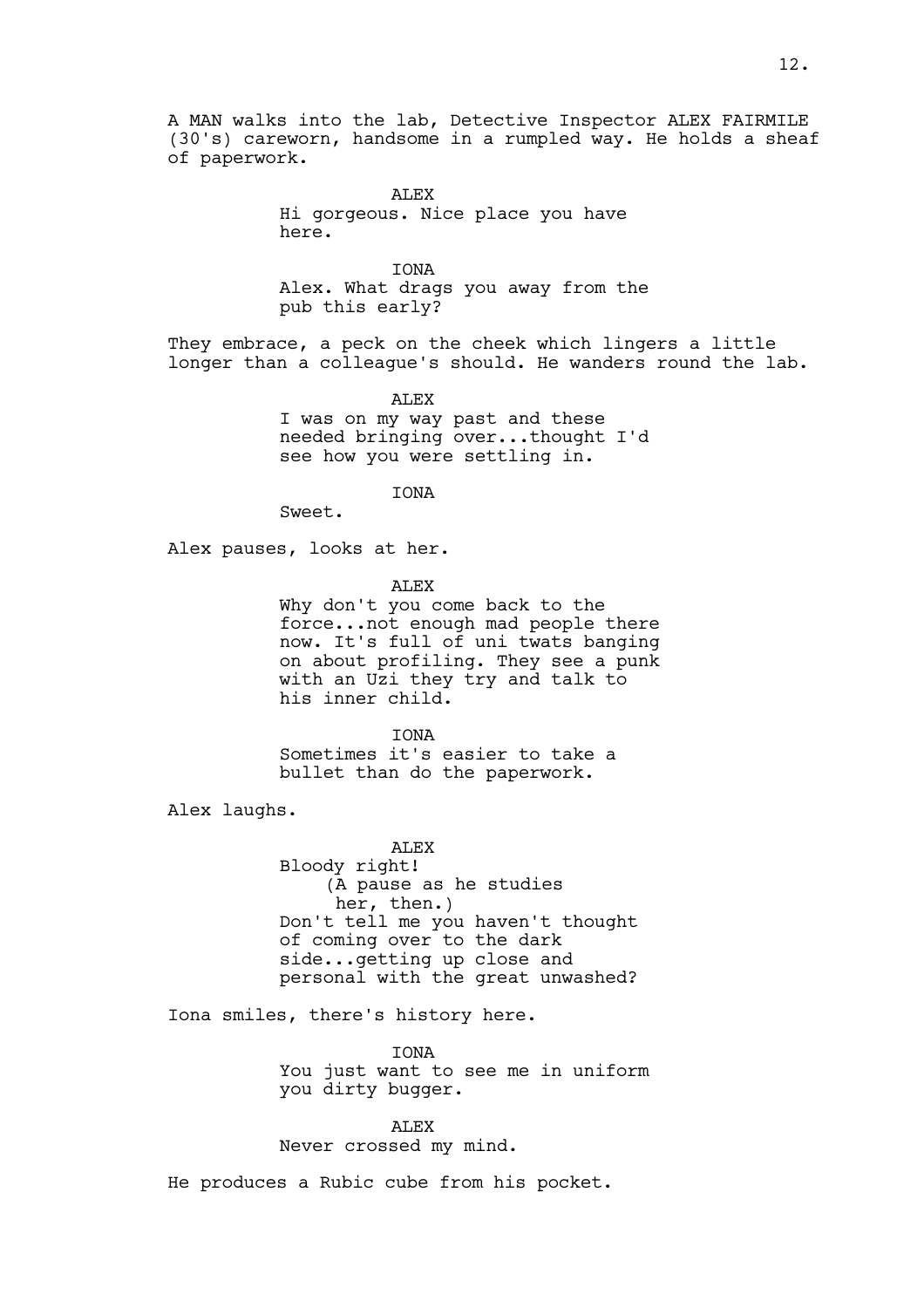He lobs it at Iona, who catches it effortlessly. ALEX Found that when I was spring cleaning my desk the other day. IONA Spring cleaning? I don't think so. You nicked this from me didn't you? Iona works the cube. Click,Click,Click -- hands a blur. ALEX It used to drive me mad watching you... And in the blink of an eye she's aligned the squares. ALEX ...do it! ALEX Nobody likes a smart arse! IONA I prefer to see it as a surfeit of mirror neurons. ALEX Yeah, you would. Iona looks at him, suddenly serious. IONA You're running a stake out tonight. Alex plays with her. ALEX Am I? IONA Parklife. ALEX You're well informed for a lab rat. **TONA** The press are saying you don't think it's a ritualistic killer. ALEX That's the party line.

ALEX

Here.

Iona produces some photos.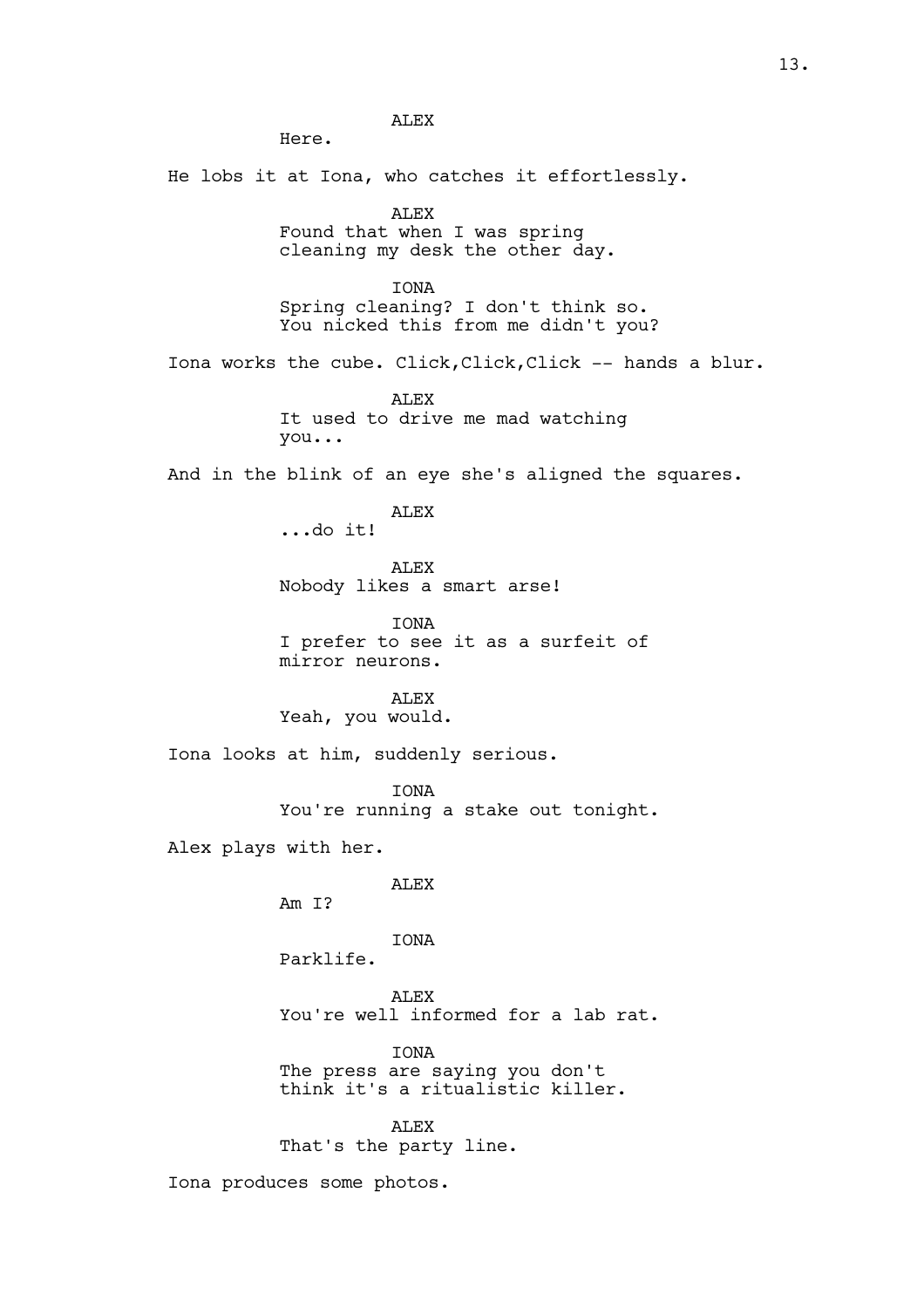## IONA

At least five people were at the scene...and the knife pattern looks like part of a sacrificial ritual ... whoever's doing this wants to send a message.

#### ALEX

Whoever's doing this wants to create fear and panic, we have to manage that. You know how it works.

#### IONA

What was she doing there anyway?

#### ALEX

Waiting for somebody probably. She was from eastern Europe, an illegal immigrant, could have been a drugs mule, or she might have just picked the wrong moment to be there.

## IONA

Why tonight?

## ALEX

We had an emergency call...another girl on her way into the park, possibly to make a drop...she never made it...we're going to put in a substitute.

#### IONA

What was wrong with the girl?

#### ALEX

Massive internal hemorrhaging...on the way to hospital she started ranting about demons after her soul...she died in the ambulance.

#### IONA

Do you believe that stuff?

#### ALEX

Superstitious rubbish. She was probably hallucinating 'cos of the blood loss.

# **TONA**

So the other victim, the girl. She could've been carrying as well?

## **ALEX** We'll know that after the PM results.

Iona looks at Alex.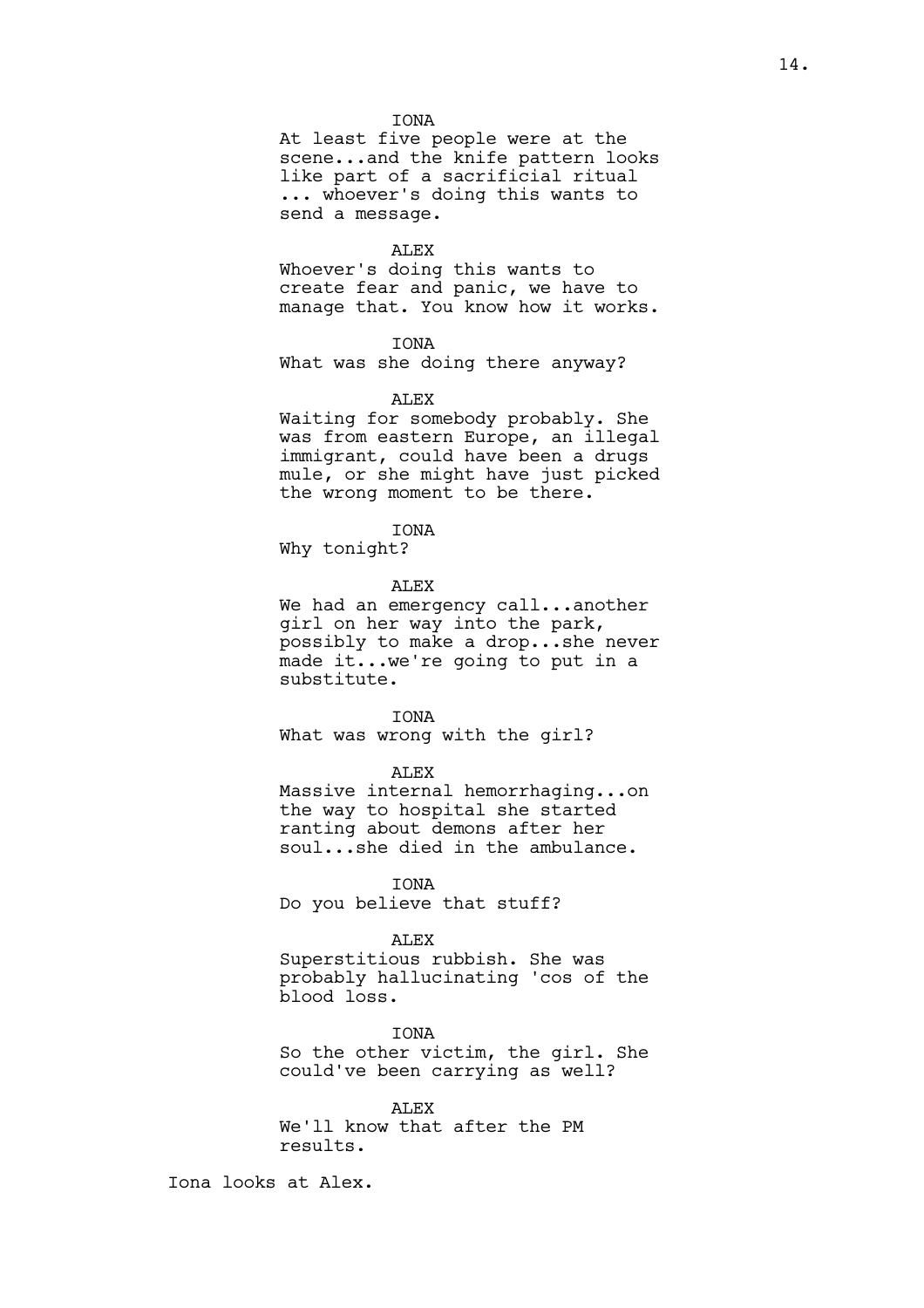IONA Let me be her... ALEX What? IONA The bait. ALEX No way...too risky.

IONA

You know I can do it.

ALEX You nearly died in that explosion, they brought you back three times...don't push your luck.

Iona slides the photo of the footprint across the desk.

IONA It's him. I know it.

ALEX

How...?

IONA

I just do.

She looks at him, determined.

## **EXT - IONA'S FLAT - MILE END PARK - NIGHT**

A canal runs alongside a collection of funky green boxes piled like porta-cabins jutting into the sky. Part of the urban regeneration frenzy.

The soaring lights of Canary Wharf wink in the distance.

## **INT - IONA'S FLAT - LIVING ROOM - NIGHT**

There are four members of this little group here, which we will come to know as THE CIRCLE.

DEREK (20s), a laid back hippy with matted dreads. GAENOR (20s), an Irish girl from Dublin with a musical voice, bewitching eyes and a curly mane of hair.

JOSH (20s) a tall powerfully built guy with a mind like a steel trap, and LORENZO (20s), a nervous Italian guy with quick darting eyes.

They sit on cushions scattered over the wooden floor. A low table is covered with a purple cloth decorated with Celtic symbols. Pungent oil burns in an intricately patterned bowl.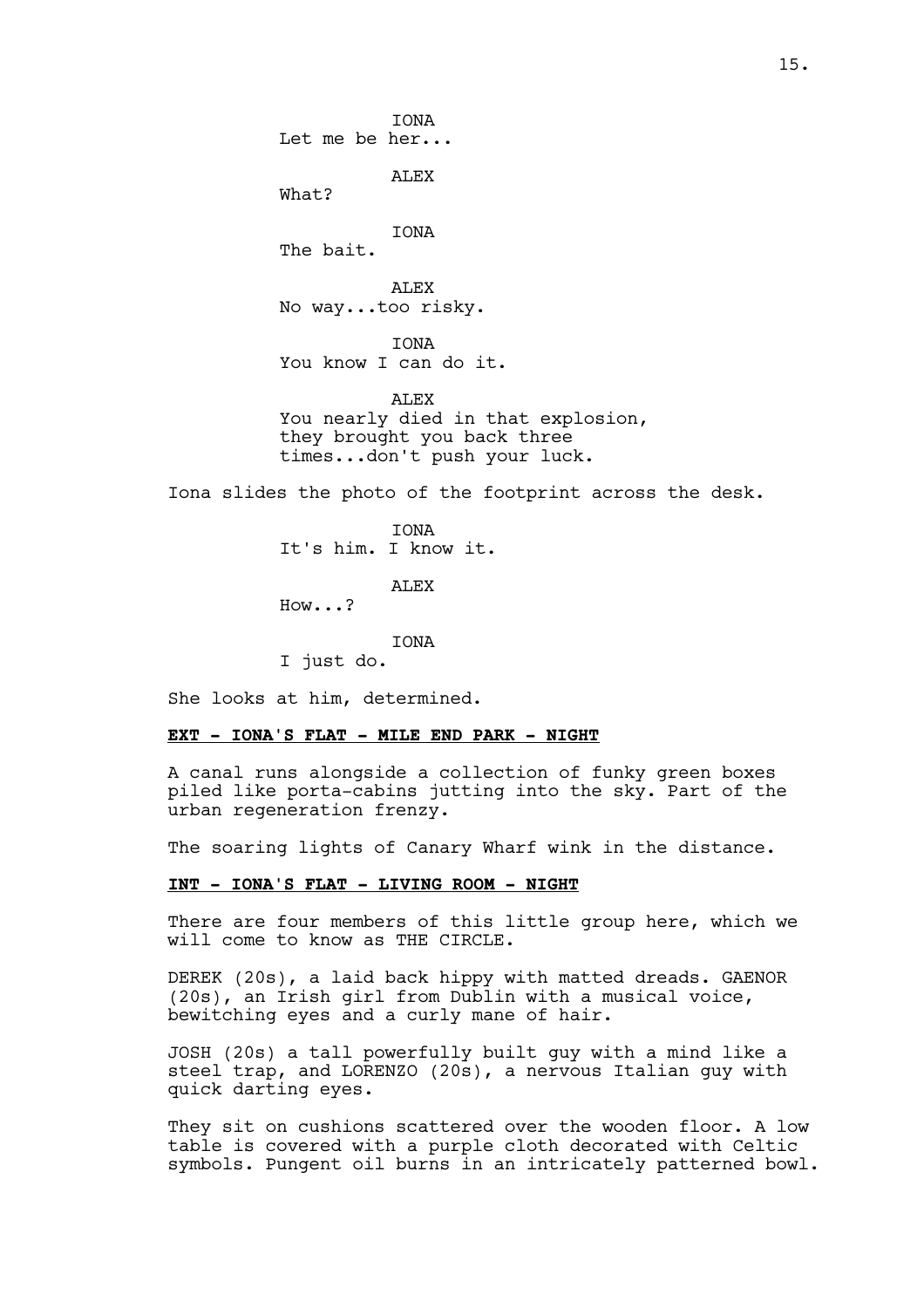Rough pieces of natural chalk, and a bag of sea-salt crystals lie next to a silver plate where a bloodstained ATHAME KNIFE glitters. Candles flicker around the room.

This is a Hi-tec gathering. The group is surrounded by a projected pentagram in three dimensions.

A five pointed star illuminates the floor, ceiling and also surrounds them in space.

They grip each other's wrists, their eyes staring into the middle distance.

CLOSE ON

Blood drips from their wrists onto the wooden floor. This is a spiritual and blood bond.

Iona is running the meeting. The half Talisman, a match for the one David wore, hanging from her neck.

Eerie music fills the room. On the wall behind her hangs a large repro print of the 1684 classical painting "Die Barque des Charon" by Luca Giordano.

IONA

In myth, Orpheus went into the Underworld to bring back his lost love. We're not going that far, but what brings us together is a shared desire to make contact with those with whom we have words left unsaid.

She begins to intone an incantation. The group join in on the last word of each spell.

The projected pentagram shimmers with power as she recites the various incantations.

A SERIES OF - FLASHBACKS

LORENZO driving a car -- a child runs out into the road -- a scared face as the car thumps into him.

DEREK slumped in a chair in an untidy squat. In the corner of the room a girl lies dead from an overdose.

GAENOR as a tear stained child looking into murky water - bubbles drifting up -- the outline of a child's body beneath the water.

JOSH Looking through a house window -- the room is on fire.

IONA looking at David's face staring at her through the truck window -- the explosion bleaching our frame out.

END SERIES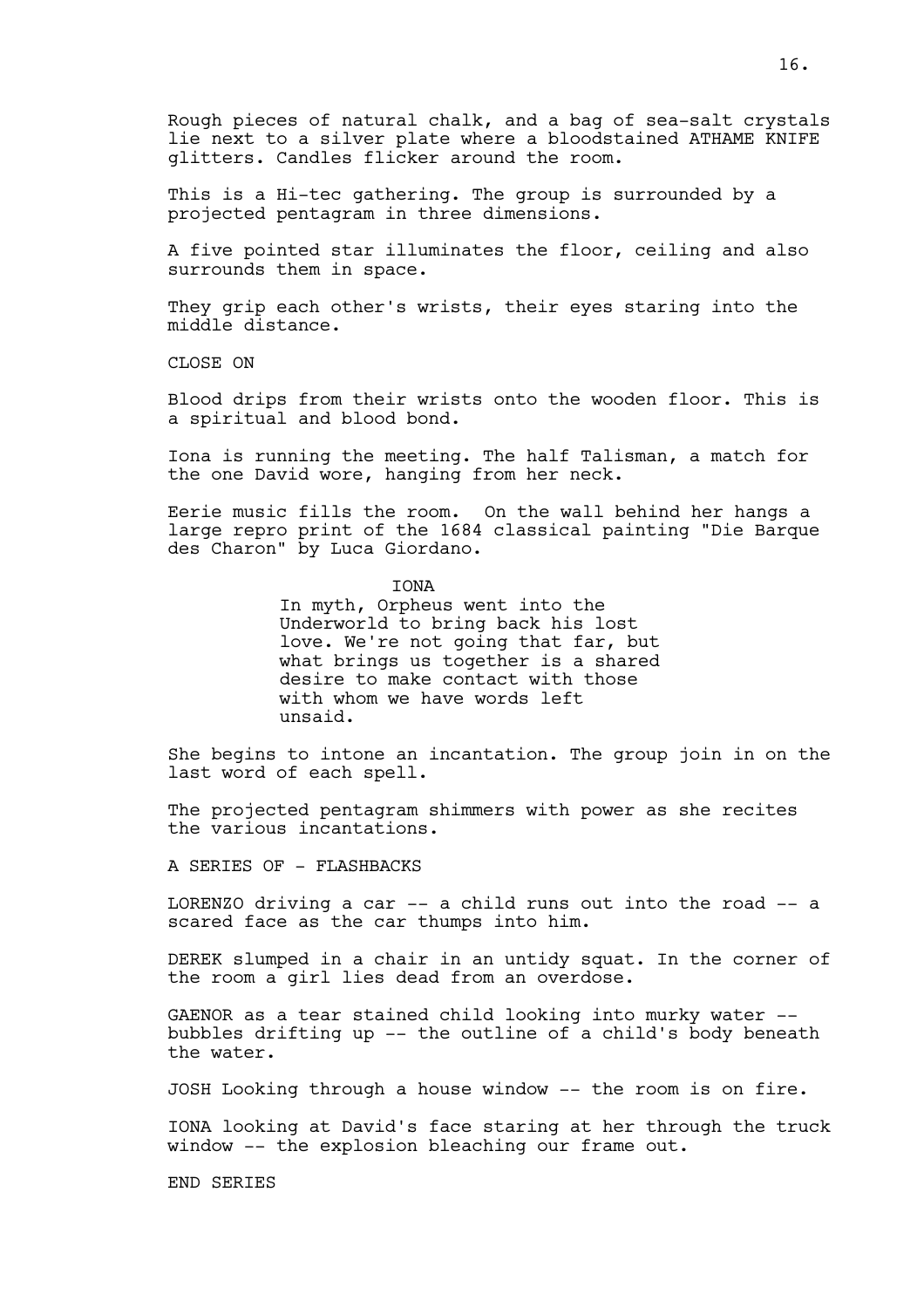## **INT - IONA'S FLAT - LIVING ROOM - NIGHT**

There is a sudden flash of something outside the circle. A wraithlike black shadow, and then it's gone. The group snap out of their trance.

> GAENOR What was that?

IONA Not all spirits are benign.

Josh looks at her -- scared.

JOSH What would happen if we didn't have protection?

IONA When a person dies violently...the spirit enters a different dimension ...sometimes it wants to come back...

#### GAENOR

For revenge?

Iona nods. Her mobile rings. She picks it up. Listens.

IONA Okay...where?

She flicks the phone off, suddenly very serious.

IONA

Sorry guys. Work.

## **EXT - PARK - NIGHT**

Iona is being fitted with a Radio-Mic. She wears a Kevlar anti-stab vest. Alex stands watching.

> ALEX Okay we have men in place along the path and you're being tracked with thermal imaging from the helicopter.

Iona looks into the darkness of the park. Shivers.

**ALEX** 

You okay?

**TONA** 

I'm fine.

ALEX You see anything you call for help.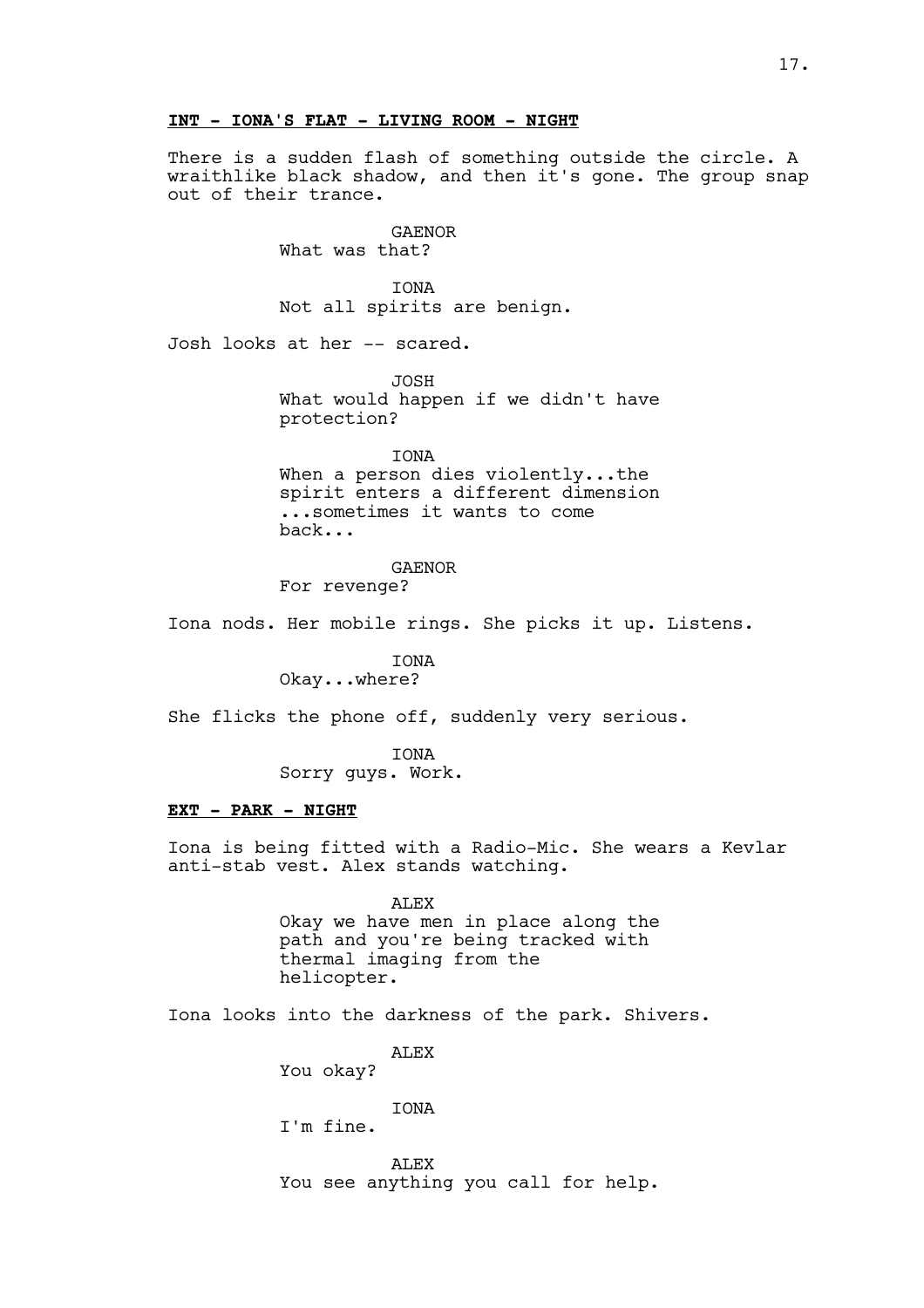IONA Don't worry, I'll be careful. I promise.

Alex nods. Iona heads into the park.

#### **INT - SURVEILLANCE VAN - NIGHT**

Electronic equipment hums. There are monitors -- low light camera feeds.

One screen shows a HELICOPTER view from overhead, thermal imagery displaying heat sources in the park.

EIGHT OFFICERS -- RED blobs spread around another blob that is Iona.

Two OFFICERS in the van control the electronics. MUFFIN, he's eating one, and BERG in charge of Comms.

Alex drinks some coffee and stares at the screens. He wears a boom-mic and half headset.

> ALEX Anything...anybody?

#### **EXT - PARK - NIGHT**

Two officers, armed and wearing NIGHT GOGGLES crouch behind a line of low bushes.

The younger of the two is JACK (30s), he's excitable, with smiling blue eyes.

The older officer, chewing gum, is LYLE (40s). He keys his mic.

> LYLE Blue two - Nothing here.

Something dark flits past behind them. Jack notices. Flicks his goggles up. Looks at Lyle.

> JACK What was that?

LYLE How many coffees did you have?

## **INT - SURVEILLANCE VAN - NIGHT**

Alex is getting anxious. It's about ten minutes before ten. He hits a button on the control panel.

> ALEX Blue 1, do you see anything?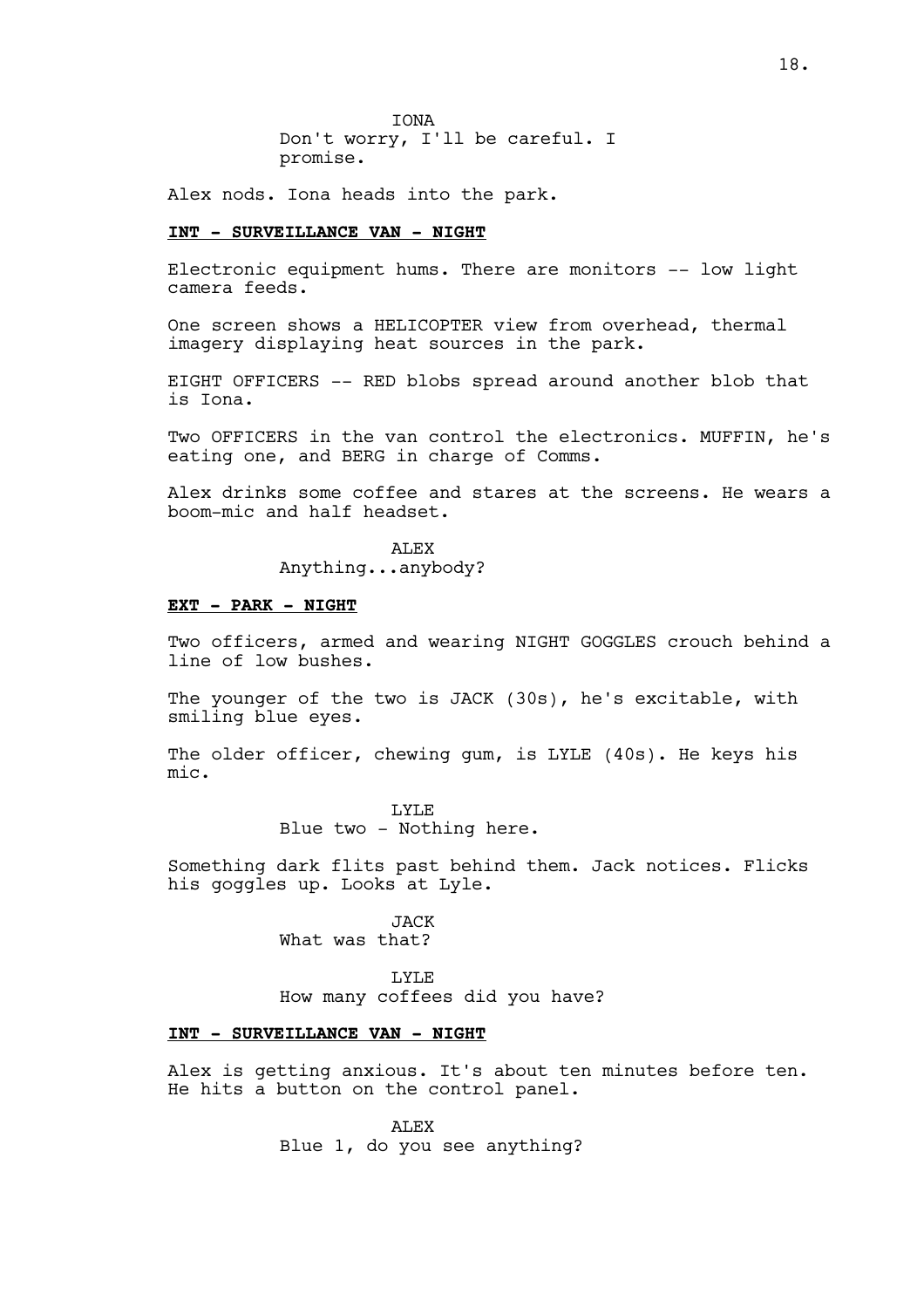## **EXT - PARK - SAMETIME**

Iona stands in tree shadows thrown by the moonlight.

A scratching sound as the wind blows some dry leaves across the path. She speaks into her concealed mic.

> **TONA** Just me and my shadow.

As she talks -- the shadows from the trees around her seem to shift shape -- becoming something more menacing.

#### **INT - SURVEILLANCE VAN - CONTINUOUS**

Alex looks at the screens. For a millisecond the overhead Heli-monitor shows five blood red blips -- they pulse on one side of the screen -- then the centre -- then they're gone.

Nothing human could move that fast.

ALEX What was that?

Muffin swallows the last of his food. Berg looks at the screens -- turns the gain up -- it just becomes grainier.

**BERG** 

Interference. Foxes maybe.

## **EXT - PARK - THAT MOMENT**

Two more officers crouch behind a park bench. HAYS (30s) a tall horse featured officer with a sniff.

His colleague MO (20s) a FEMALE officer, just making the minimum height -- stocky and belligerent.

> MO For Christ's sake put a sock in it, we're meant to be undercover.

Hays sniffles, when he speaks his voice is thick.

HAYS I should be in bed.

Mo looks at him.

 $MO$ Then why are you here?

HAYS

Overtime.

Mo shakes her head. Looks out across the park. Something moves very fast behind Hays. There's a dull wet thump. He opens his mouth.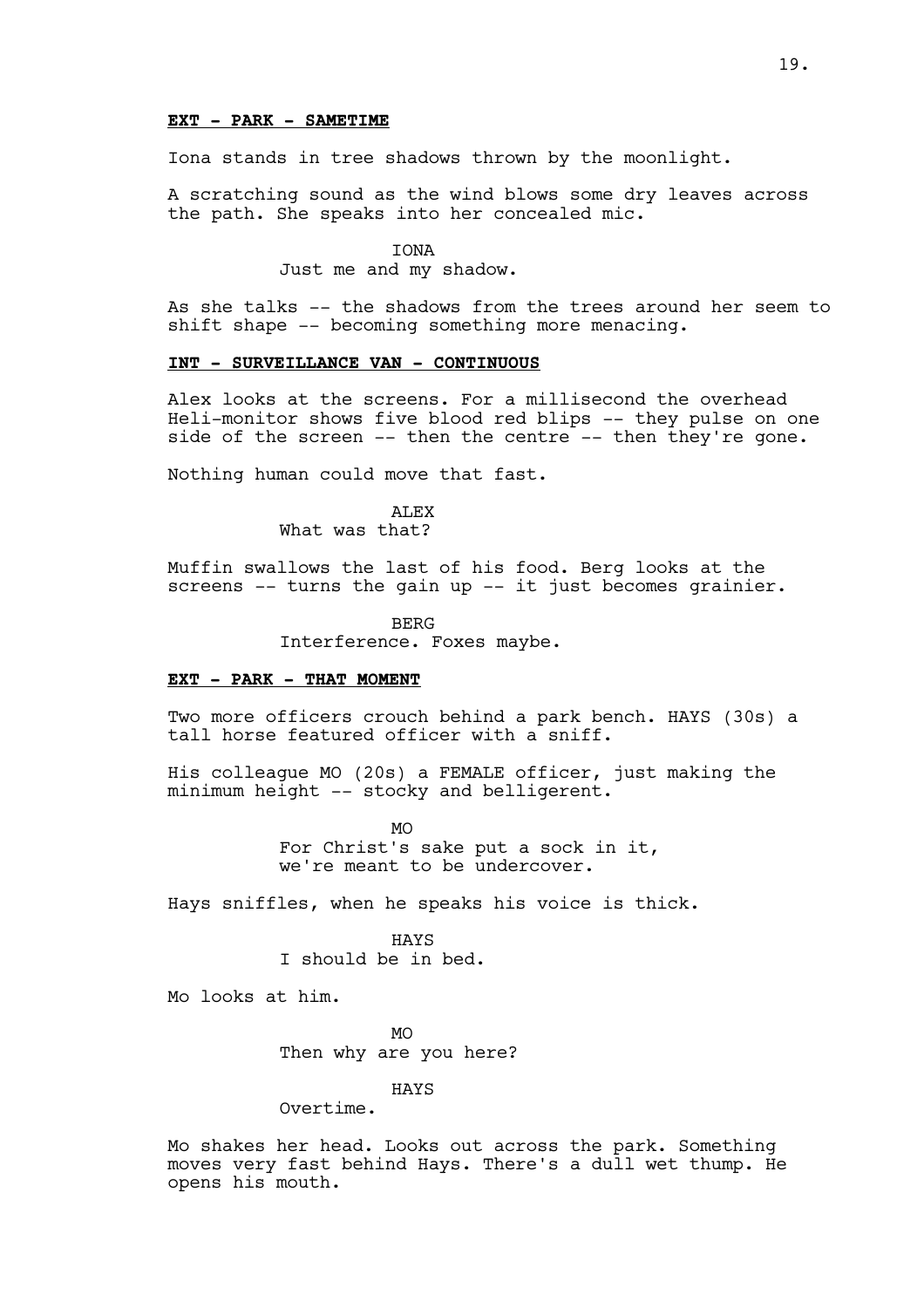Something glints in the back of his throat -- a knife blade being pulled out. He slides to his knees and falls sideways onto the ground. A soft gurgling sound. Mo sighs, irritated.

MO

Now wha....

Her eyes widen. Hands reaching around to the front of her throat -- feeling the wet cool blade there.

Her hand goes to her mic -- presses it. Then she topples out of frame -- forms a neat pile of death alongside Hays.

# **INT - SURVEILLANCE - VAN - SAMETIME**

Alex and Berg are look at each other.

ALEX

Who was that?

Berg is looking at a line of frequency strength meters, feeds from the hand held transmitters in the field.

> BERG Don't know Sir...

Alex looks at the helicopter thermal monitor -- two blobs fading.

> ALEX What's happening to those.

Berg looks over.

BERG Maybe it's getting warmer...the temperature will affect the efficiency of the thermal imaging.

Alex chews a nail. Hits a key.

ALEX Blue 1? Blue 1, Iona...?

## **EXT - PARK - CONTINUOUS**

Iona is looking around. The shadows look normal now. She speaks into her Mic.

> **TONA** Blue 1 to Control. Alex?

INTERCUT AlEX/IONA

ALEX Here...what's up?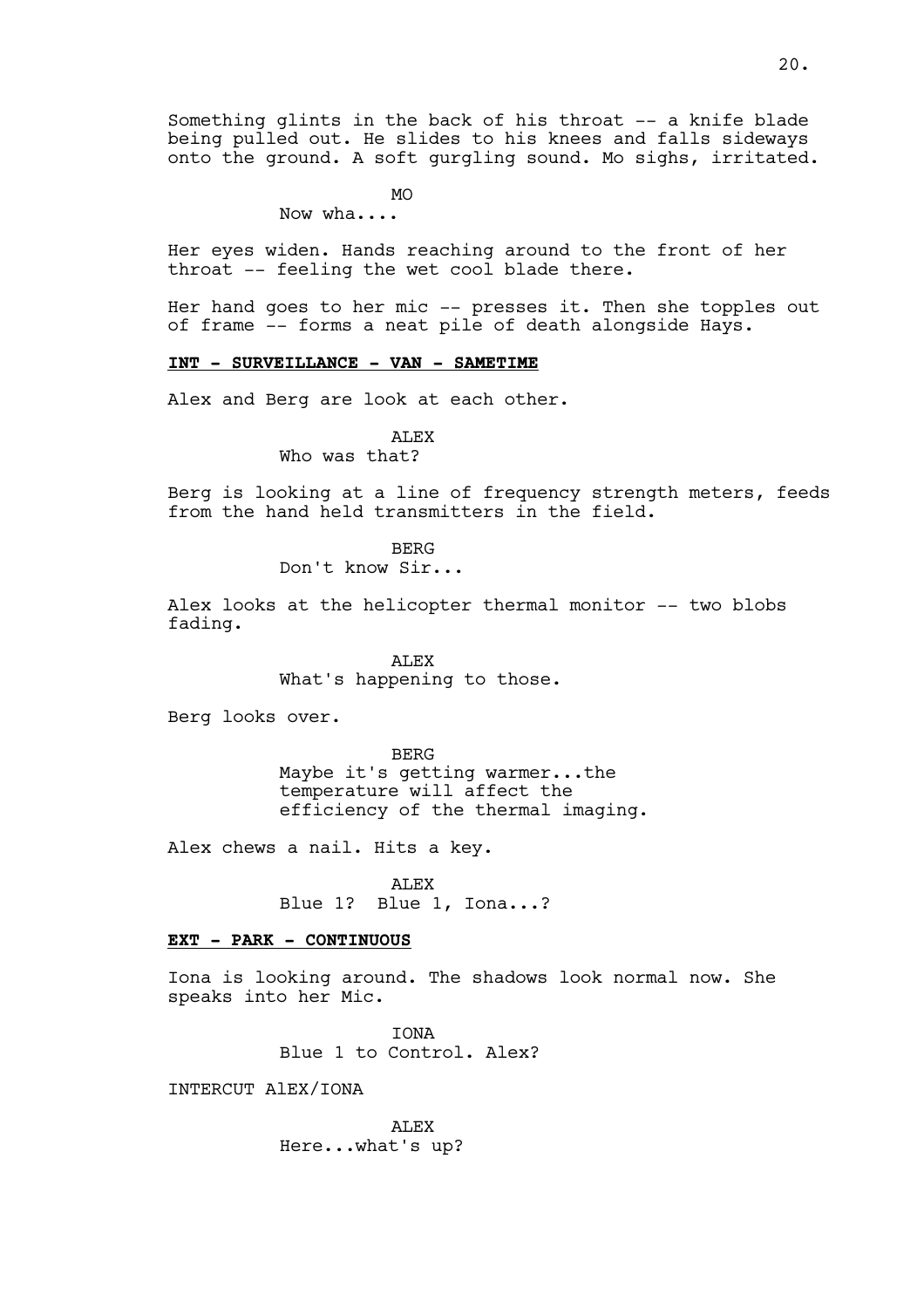IONA I don't know...something's happening.

ALEX

What?

Iona looks down the path. Darkness rolls towards her. Drains the light from the moon.

## **EXT. PARK - NIGHT**

Blue 4 - Two other officers, FOWLER (40's) and JUPP (30's) stare into the dark suddenly alert. A sound.

FLICK! FLICK! FLICK!

Like a small bird drying it's wings in the sun.

HANDS shuffle cards in a blur of speed. The cards stop on a

TAROT card, THE HANGMAN. The cards razor edged with steel.

The fingers holding the cards glint in the moonlight -- looks like they're tipped with METAL.

Above one of the hands there's a scarified mark on the wrist. The sign for EARTH.

A SERIES OF QUICK CUTS

BLUE FOUR

FOWLER and JUPP

Their throats cut. Bloodstained cards lie nearby. Razor sharp edges gleaming in the moonlight.

BLUE 3

Hays and Mo dead on the ground.

END SERIES

#### **EXT. PARK - SOMETHING'S POV**

Speeding towards BLUE 2, Jack and Lyle. It hits Jack.

## **EXT.PARK - NIGHT**

ON TONA

## ALEX (O.S.)

Iona?

Iona looks around. The wind is picking up.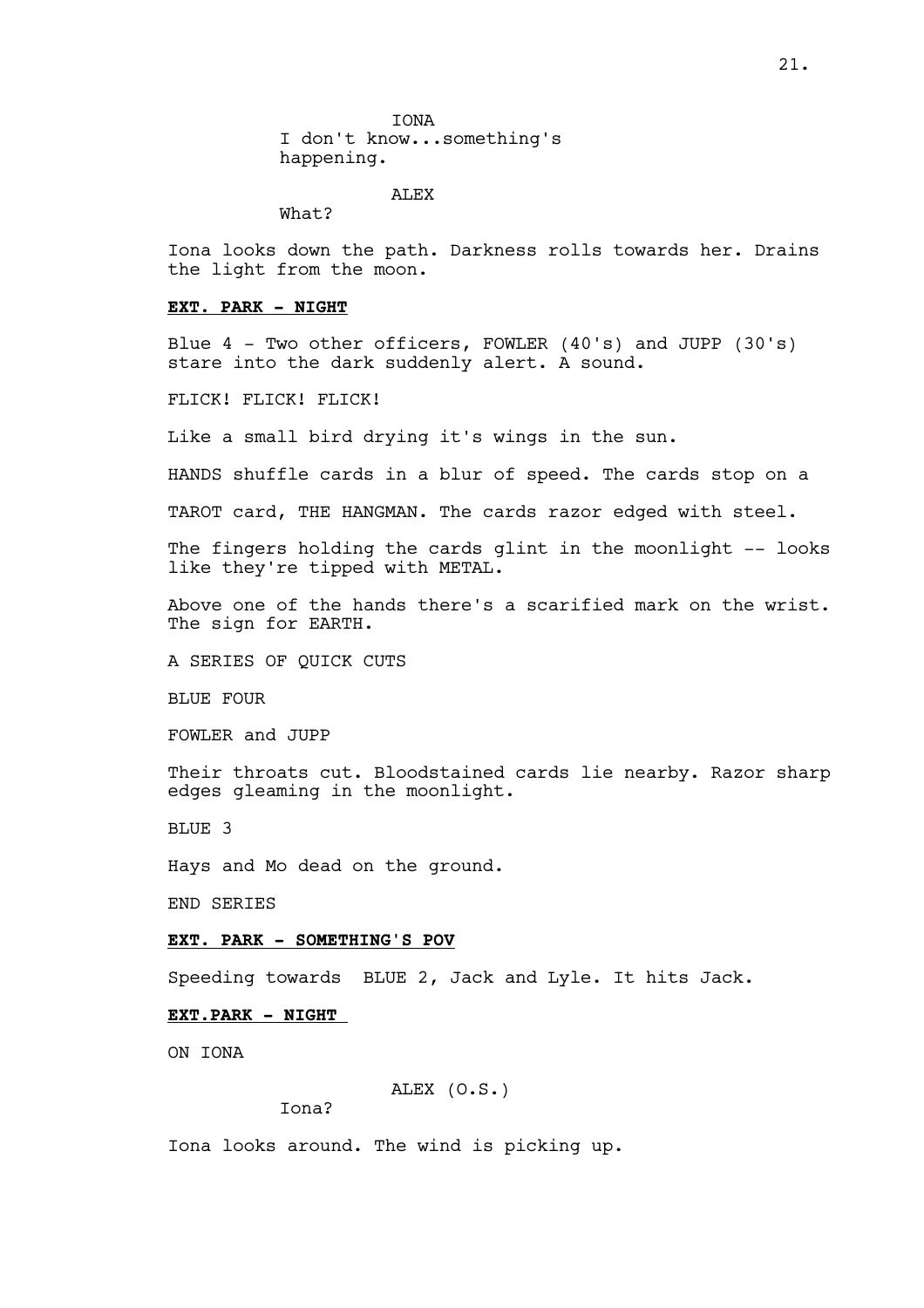## **INT - SURVEILLANCE VAN - NIGHT**

Alex looks over at Berg.

ALEX Go through a Comms check. Now!

Berg keys the mic.

BERG Blue units 2 to 5,comms check...from the top guys.

# **EXT - PARK - NIGHT**

A SERIES OF QUICK CUTS

A crackle from a bloodied earpiece lying on the ground.

BERG (V.O.) Repeat, all units comms check...

Blue 5 - FISHER and DELANEY propped up on their elbows staring through Binoculars.

MO AND HAYS - Both in a pool of blood. Dead in a heap.

FOWLER and JUPP - dead on the path.

END SERIES

#### **EXT. PARK - ANOTHER PART**

Jack's eyes look different, no longer happy and smiling, now they're flat and grey.

His voice seems different, more measured.

JACK Blue 2 here...comms check, no problems with us.

Lyle looks over at him, the start of a puzzled look -- still incomplete as Jack drives his police knife through his forehead and into his brain -- killing him instantly.

Jack smiles and moves off.

**INT. SURVEILLANCE VAN - SAMETIME** 

Berg is looking at Alex.

**ALEX** 

What is it?

BERG Nothing from teams three to five.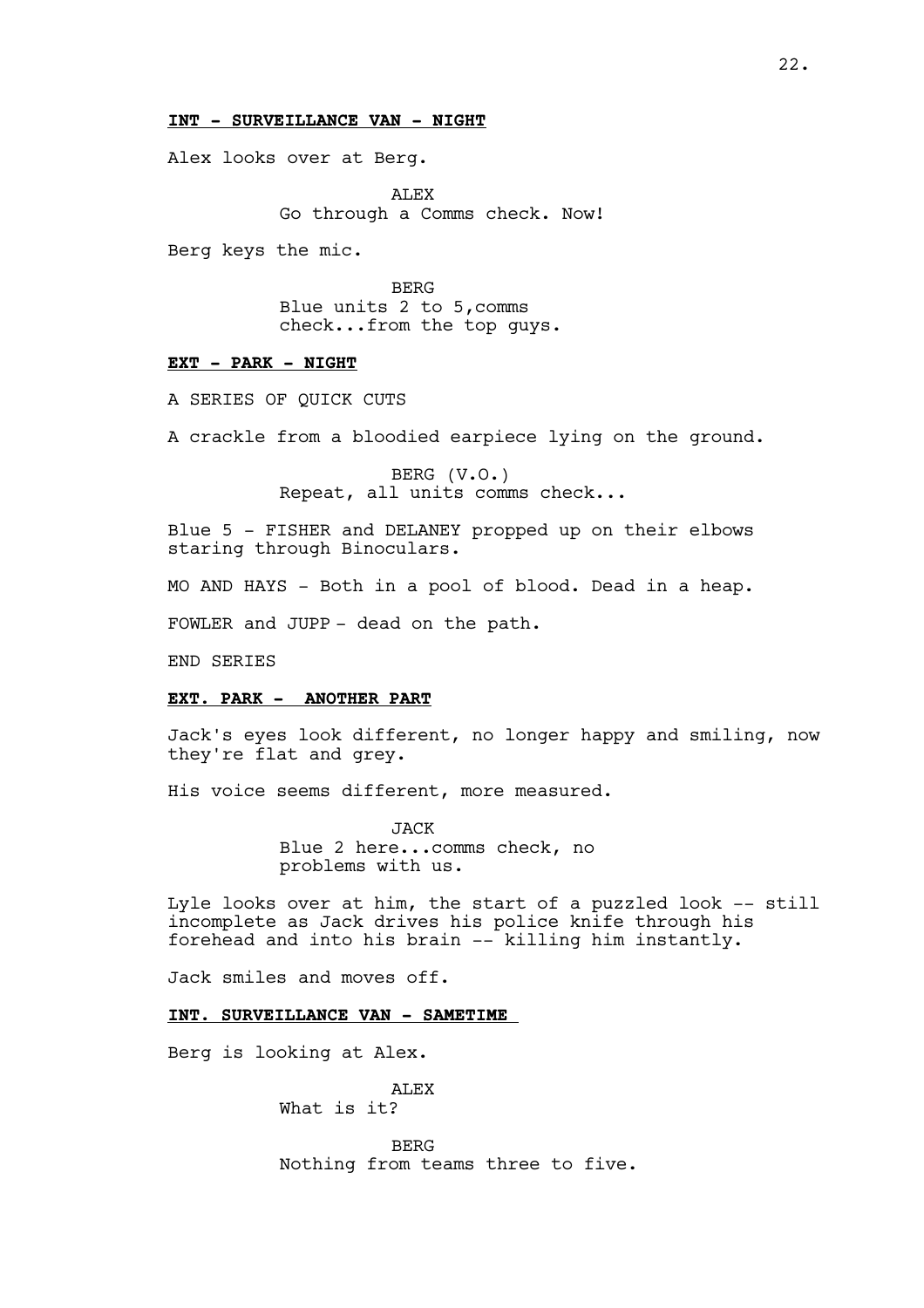Alex looks at the Heli-Monitor.

ALEX Shit! Who are they?

There are six blobs. Iona is in the middle -- five blobs moving in a line towards her.

## **EXT - PARK - NIGHT**

Iona is shivering.

IONA Alex. What's happening?

INTERCUT IONA/ALEX

ALEX Do you see anything?

IONA No...well yes....I don't know.

Alex throws down his comms head-set and snatches up a Walkie Talkie. Grabs a gun, checks it's loaded.

> ALEX Get more men out here. Now!

He kicks open the door -- hits the ground running. Breath steaming in the cold air.

Shapes swirling behind him as he flies down the path.

ANOTHER ANGLE

On JACK as he heads down the path towards Iona.

## **EXT. PARK - PATH - NIGHT**

IONA Stares down the path. A shadow moves. Long black fingers reaching out towards her. The soft TAP of a metal ended walking cane approaching.

> IONA Alex? Somebody's coming.

## **ALEX**

He's running -- yelling into the Walkie-Talkie.

**ALEX** Iona, get out of there. Run!

## IONA

Scared, unsure what to do.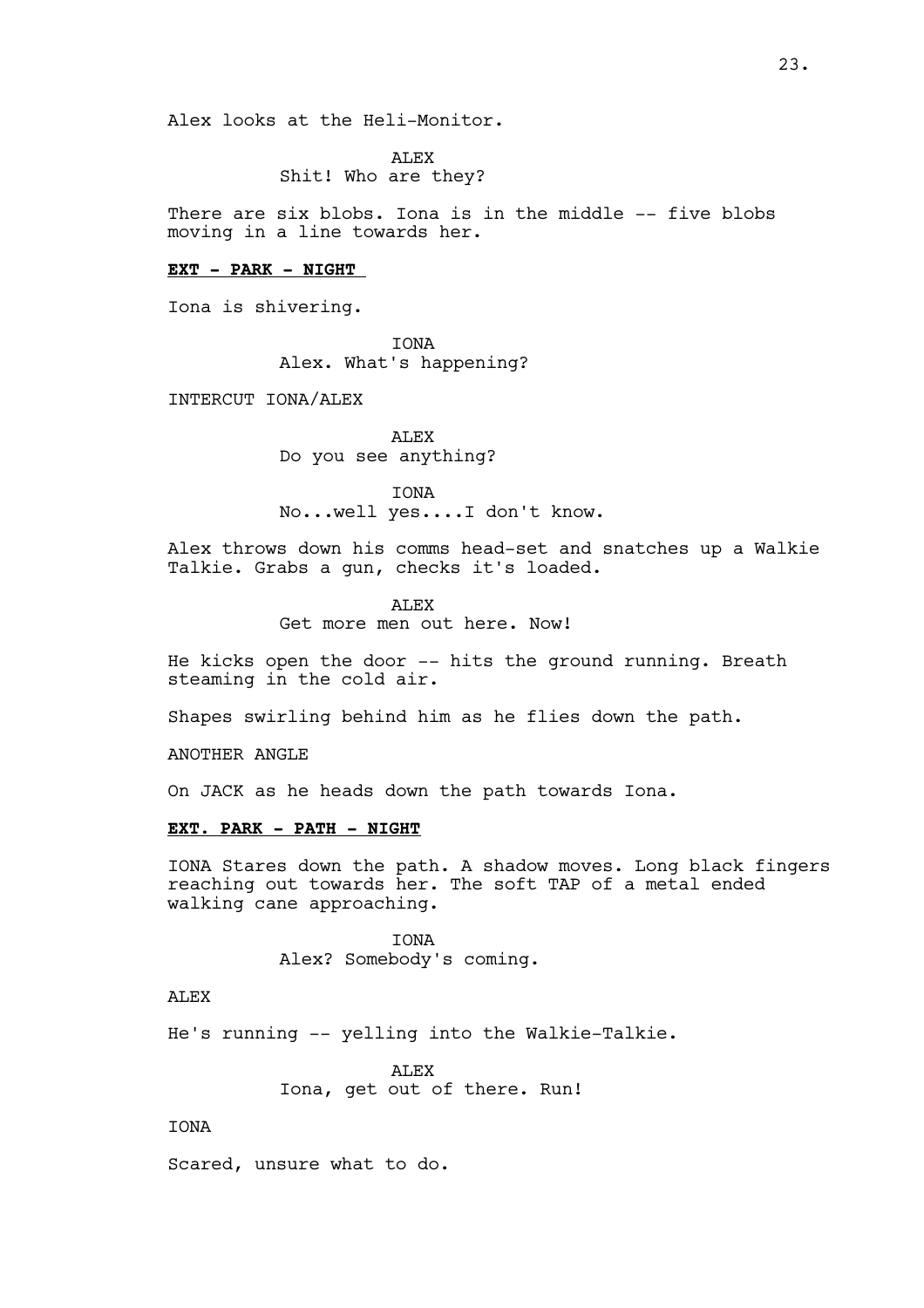She sees Jack. A look of relief on her face. Jack's face flickers demonically.

## **TONA**

Jack?

Jack's smile gets more weird. His eyes are flat and grey, you'll remember those eyes. He looks right through her.

**JACK** 

Jack's not here right now.

Iona turns to run.

In an instant he's on her. He has a KNIFE.

She doesn't miss a beat. Her foot arcs up -- catches him in the balls -- knee into the chin as he doubles up -- a spray of blood and tooth fragments.

Jack spits blood, gets up and lunges at her, she's fast - not fast enough. The blade is deflected by her vest.

Slices across her ARM.

She kicks him in the stomach -- TWICE! He keeps coming.

She backs up. Jack charges at her, knife thrust out.

She twists to one side, kicks him in the back adding to his momentum.

He hits the ground -- rolls over.

The knife protrudes from his chest -- between his vest and armpit -- blood leaks -- he pulls the knife out -- gets up again.

He runs straight at her. She has no time to duck.

He knocks her to the ground winding her. The knife rises into the air.

Slams down.

Hits her vest, penetrates an inch.

Jack yanks it out -- rams it in again through the same hole, driving it deeper this time.

Iona struggles to escape.

He raises the knife again, slams it down towards her throat!

BANG! A metallic clatter as the knife blade hits something hard -- falls from his hand clattering to the ground.

Deflected by the TALISMAN.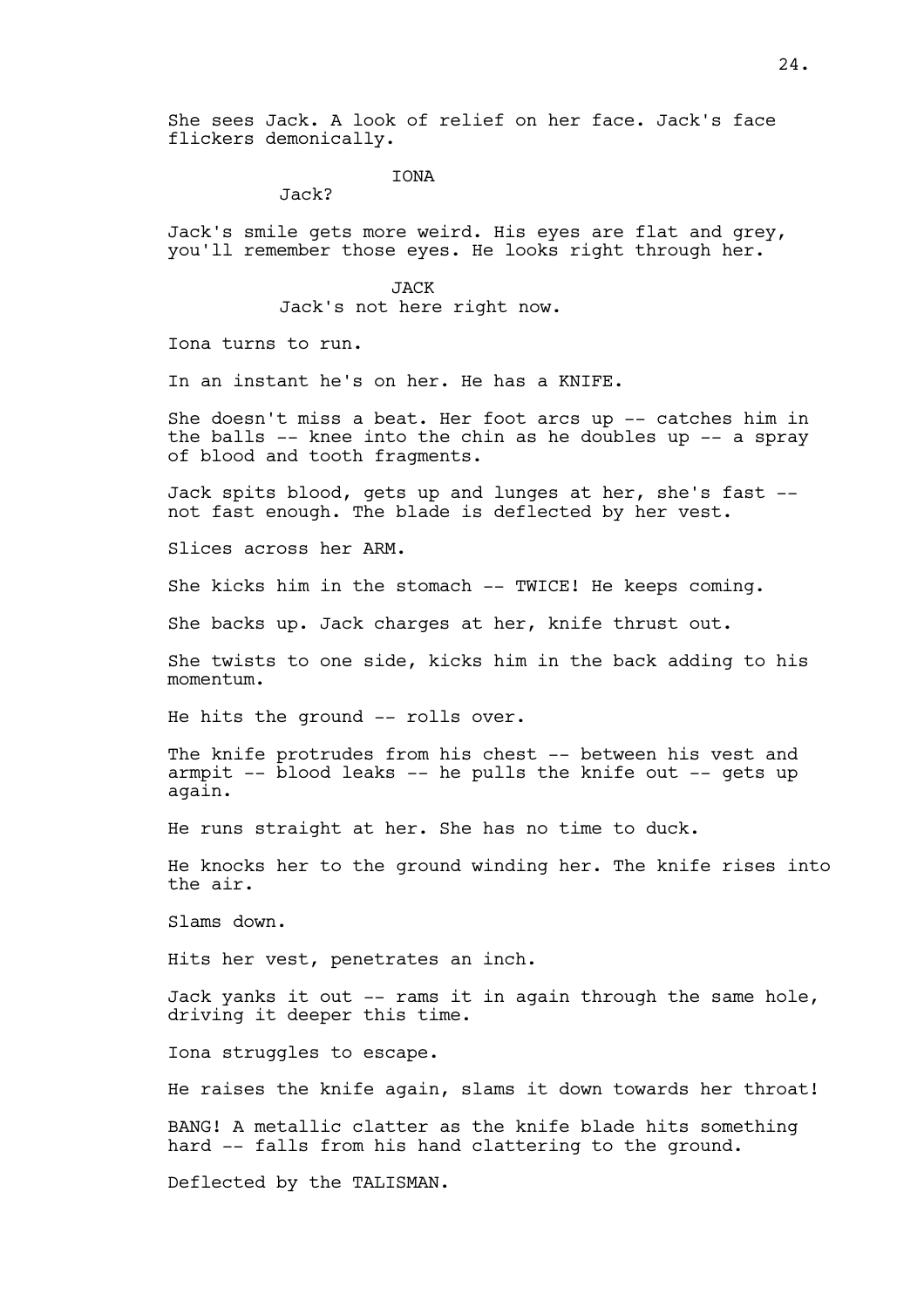He crashes over onto the ground, hands clawing at the knife - blood pumping from a severed artery.

He collapses.

His breath steams into the air. Darkens as it drifts away.

His eyes shift in colour from grey to blue as he dies. Iona gets up. Tries to run.

There's a soft whistling sound as something flies through the air, slices across the back of her leg.

A razor edged card clatters onto the path.

Iona sinks to one knee, blood leaking from her wound onto the ground.

Black shadows spill over her. IONA looks up.

Five figures stand around her. Their faces indistinct.

They all hold knives. Her attackers come into focus solidify.

AZARANG, blazing eyes.

ZEBRA, the cold flat eyes we saw in Jack, he carries a silver topped walking stick.

ZALKA a toned Slavic beauty with high cheekbones marred by a prominent bullet wound on her forehead.

CARDMAN, muscular, cards flowing like water in one hand, and finally...

SHAMAL a lithe, skeletal man with a rictus grin.

Iona tries to get up. Azarang's knife hits her -- knocks her back down to the ground.

This time it gets through her vest. She holds her chest, blood oozing between her fingers. Tries to move away.

Azarang goes in for the kill. Iona rolls, kicking her leg in a sweeping arc knocking his legs from under him.

He lands heavily, wind knocked out of him.

Iona rams a knife into his calf. He howls with pain. But now there's someone else here.

Cold flat eyes. Zebra.

He moves behind her. A flash of steel as he pulls some sort of ceremonial DAGGER from the top of his cane.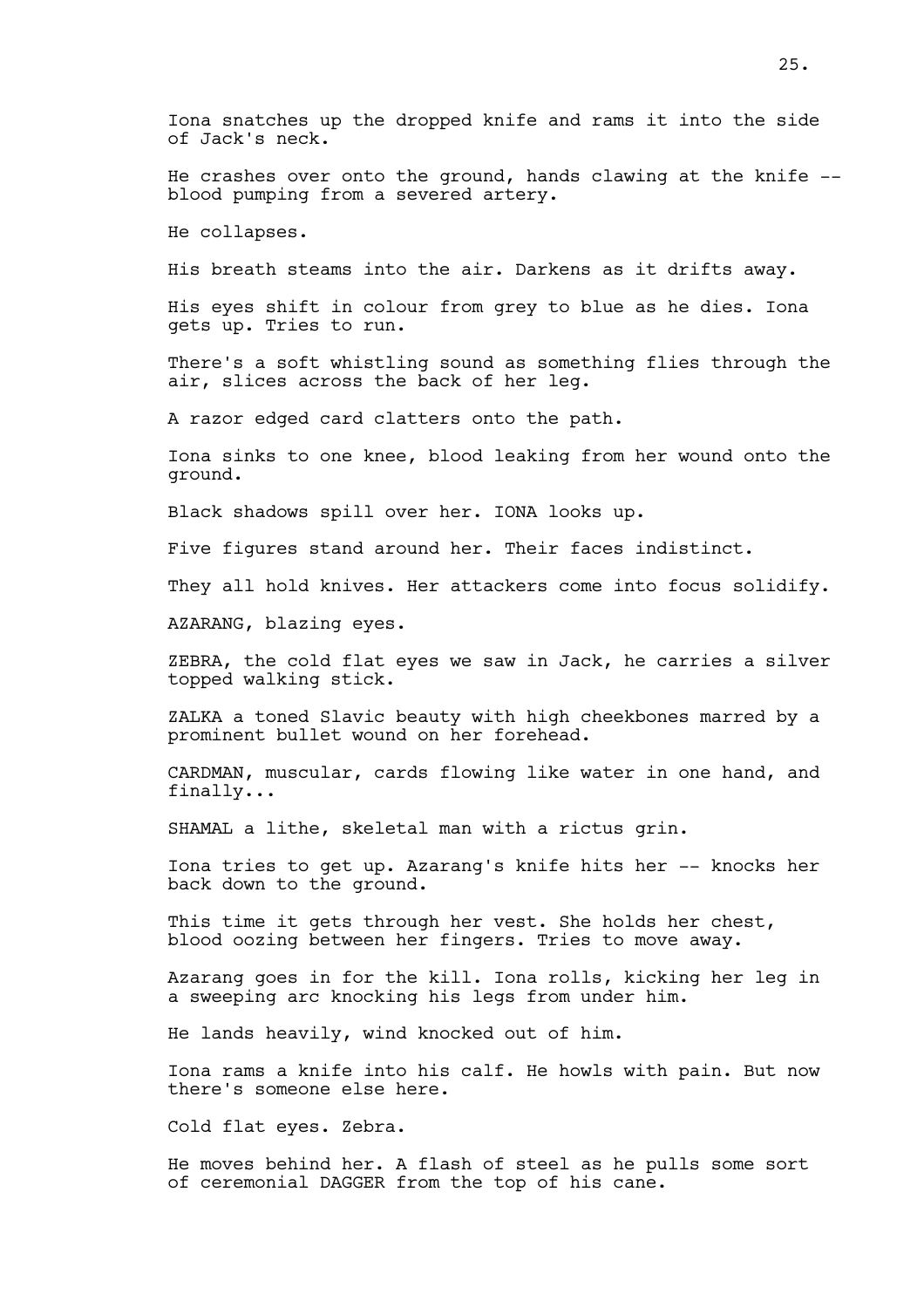THUD! The knife goes into her back -- she staggers -- keeps moving forwards.

Zalka drops low, whirls around like the gymnast she is, foot scything through the air in a blur of speed -- kicks Iona viciously in the stomach, before plunging a knife into her side.

Shamal spins like a deadly top, moving like the wind. Drives his knife into her back.

ANGLE ON IONA

Blood bubbles from her mouth -- a lung has been punctured. She starts to crawl on her stomach leaving a trail of blood along the path.

## CARDMAN

Unsheathes a thick bladed hunting knife -- rams it into her back with enormous force -- driving it through her back into the ground -- pinning her to the path.

Her legs move, but she's transfixed like a bleeding butterfly. Her eyes are racked with pain and despair. Suffering with every moment.

Zebra bends down and rips her stab vest off, exposing her back. He starts working with his blade.

## **EXT. PATH - NIGHT**

Alex is fifty feet away now. In front of him shapes crouch over a body on the path -- doing something with a knife - flashes in the moonlight. A face looks up -- it's pure evil.

Alex has his gun out. BANG! BANG! BANG!

He fires at the figures. He can't miss. Suddenly they're gone, in a puff of smoke.

Only the blood soaked body of Iona is left behind.

Alex crashes to the ground next to her, feels for a pulse on her neck. Nothing. Her eyes stare at him sightlessly. He lifts her up holding her close to him.

Crying dry tears. Trying to will her back to life. He throws his head back and screams.

A SIREN wails.

Two small figures in the vast park hold each other in the dark.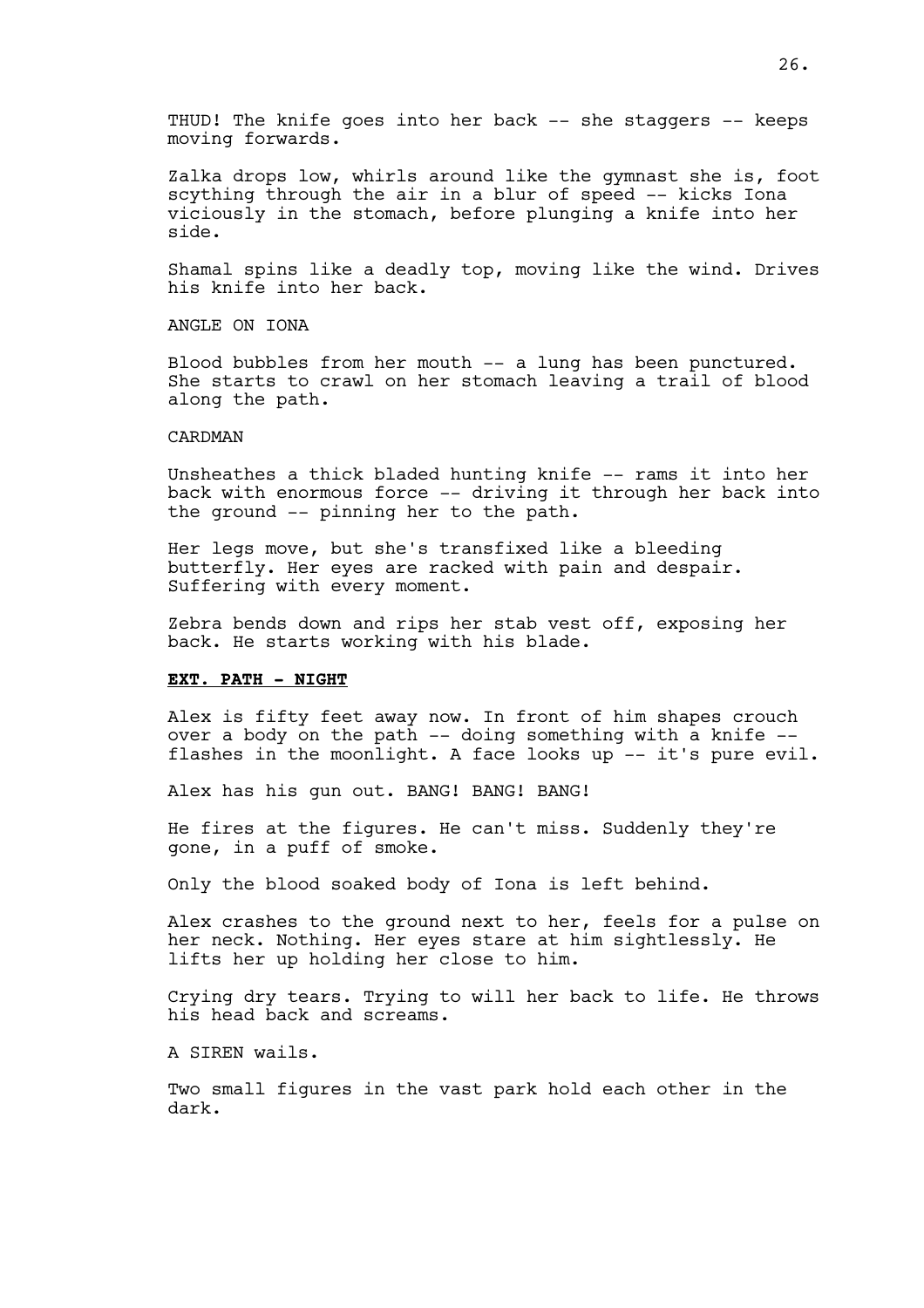## **INT - HOSPITAL - NIGHT - THAT MOMENT**

Gaenor walks down a corridor. A SIREN grows louder.

An overhead fluorescent tube flickers. She looks at it. Her face transformed by the knowledge of an evil taking place.

## GAENOR'S MINDFLASH

A smeared frame of the attack on Iona. A BLIP of savage violence.

#### **EXT - LONDON STREETS - NIGHT**

An AMBULANCE hurtles through the streets. SIREN and LIGHTS

both on. Blue and Red.

## **INT - HOSPITAL - NIGHT**

Gaenor runs down a corridor. Outside the hospital a siren squawks and then dies.

## **CORRIDOR**

A crash team race along the corridor. Somebody is on the trolley. Soaked in blood. People fight to save a life.

## **SMASH!**

The trolley goes through doors into the--

## **THEATRE**

Through the glass the doctors work over a body. The hand of the clock sweeps round.

Twenty minutes pass.

Gaenor has the fingers of her hand pressed against the glass. Inside a Doctor takes his mask off.

Looks at the clock.

His staff nod.

Machines are switched off.

GAENOR

Iona...

## **INT. IONA'S FLAT - LATER - NIGHT**

Gaenor, Derek, Lorenzo and Josh are sitting in a daze. Gaenor is still in her nurse's uniform.

> JOSH I can't believe she's gone.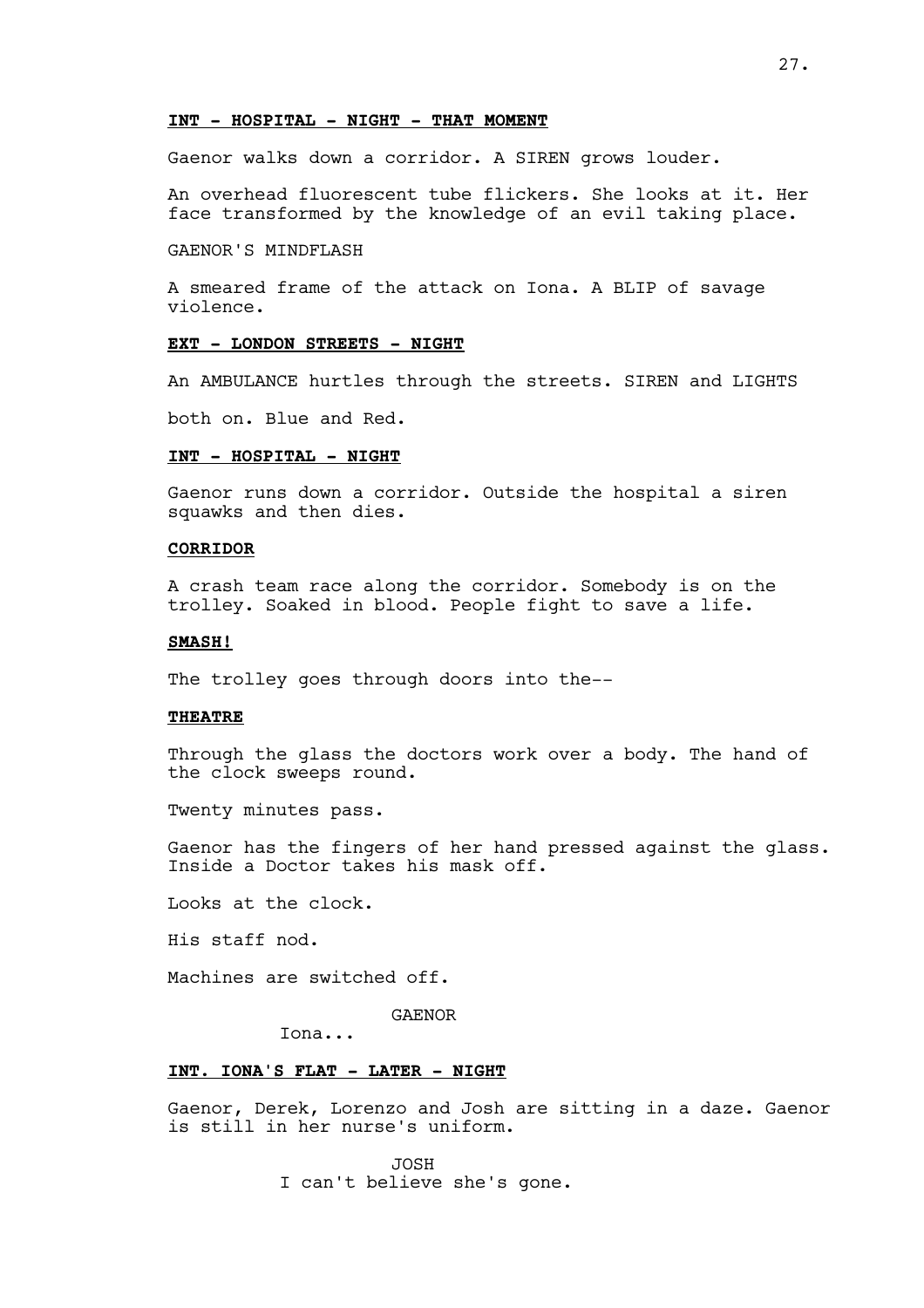GAENOR They did everything they could...but her injuries...

Gaenor paces around. Comes to a decision.

GAENOR We have to do something.

Derek and Josh look at each other.

DEREK What do you mean?

GAENOR You know what I mean, she taught us...

DEREK Hold on a minute...she taught us spells and shit...but...

Gaenor rounds on him.

GAENOR What happened to her was evil. That evil is still out there...

Her eyes are blazing. Derek holds his hands up backs away.

JOSH

Look Gaenor, we all loved her, but she's dead.

Gaenor looks round the room.

GAENOR Is that what you all think? That she's dead and that's it?

JOSH Gaenor's right. (A long pause, then.) We formed The Circle because we believed there was more to life than the physical dimension...

DEREK You think we can bring her back?

GAENOR What have we got to lose by trying?

Derek looks at them as if they've gone mad. He shrugs.

GAENOR We have to move fast...while her spirit is still strong...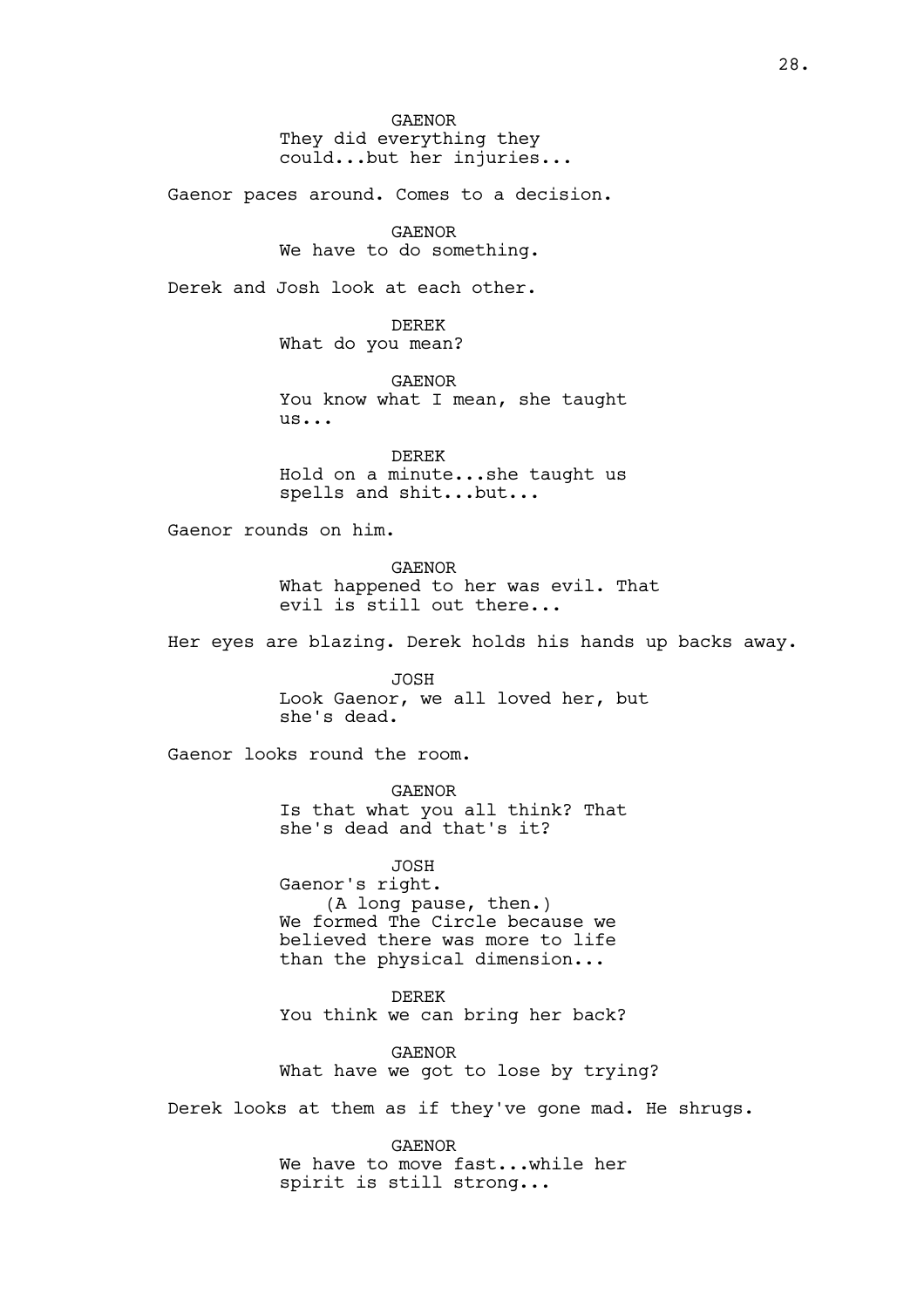## **A SERIES OF SHOTS**

Gaenor scoops up an old grimoire, a leather bound spell book. She makes up some fluids from jars and fills some INJECTORS.

Josh has a high tech aluminium briefcase open -- inside a couple of portable LED projectors, some fibre-optic cables connected to coloured stone discs.

There's a small black box, an IPAD and a sound beam speaker.

## **EXT. ROAD - NIGHT**

A VW VAN speeds along the road. On the side "JOSH BRANE - HI-FI & COMPUTER SERVICES" Josh drives. Lorenzo, Gaenor and Derek are on board.

#### **INT - HOSPITAL - NIGHT**

Gaenor makes her way through the corridors. She slips into a...

#### **GERIATRIC WARD**

Presses a call button on one of the old ladies' beds.

## **CORRIDOR**

Gaenor comes up to the nurse's station.

MYRNA (30s) a jolly African American lady is rummaging through paperwork. She looks up.

> MYRNA Hello, thought you'd gone.

GAENOR Left something in my locker.

Myrna notices the flashing light on the call station.

MYRNA Oops, damn room service.

She bustles off.

Gaenor watches her go. Moves round behind the desk. Grabs a swipe card. Heads down the corridor.

She comes to a service lift. Goes in.

#### **LIFT**

Gaenor hits LG. She closes her eyes as the lift descends into darkness -- shafts of light flicker across tears glistening on her face.

## **BING!**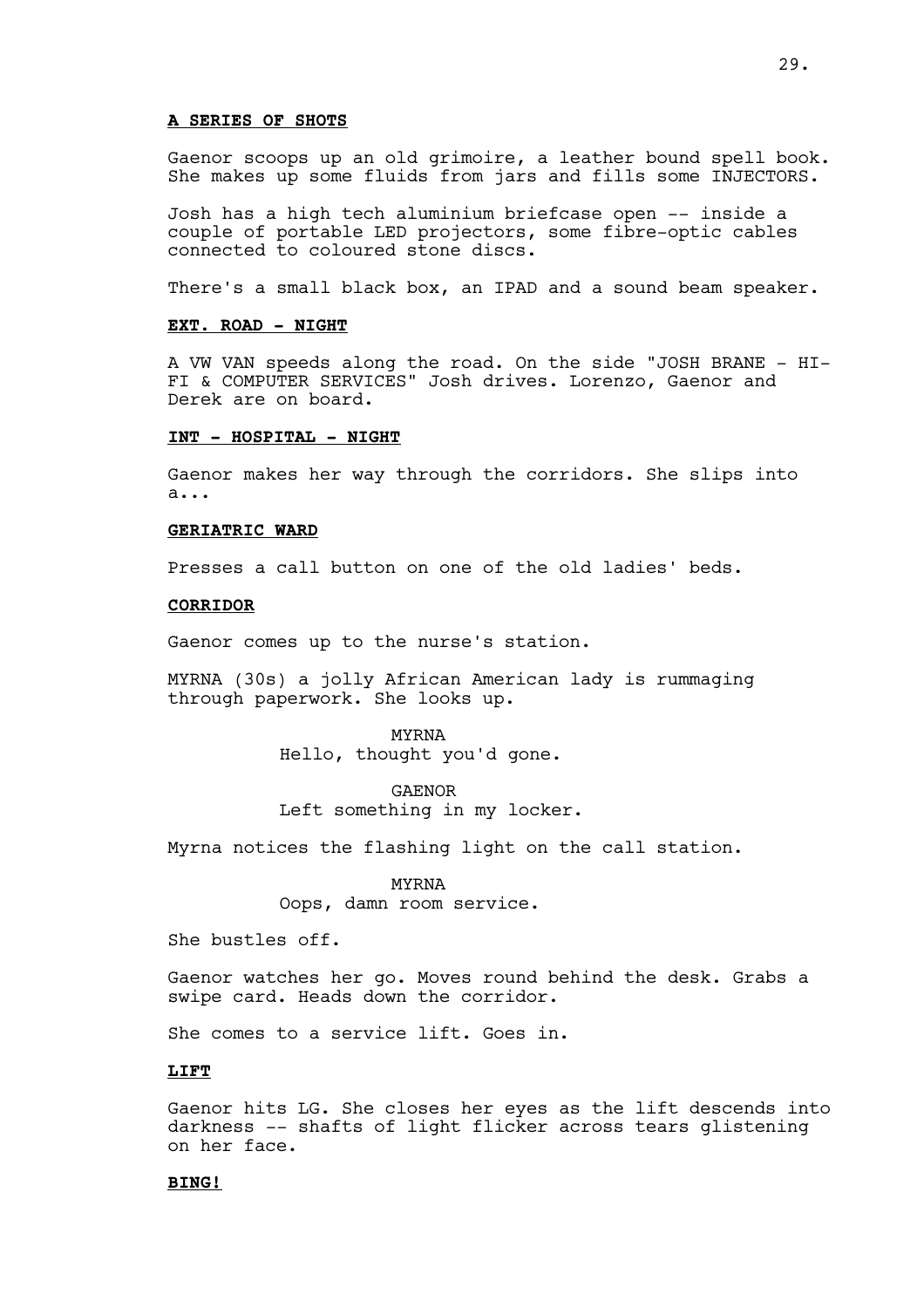## **LOWER GROUND**

The lift doors open. She heads down a deserted corridor reaches a door marked Morgue -- swipes the key card through the slot.

## **MORGUE**

An antiseptic stainless steel world. The buzz of refrigeration.

The whir of fans.

One wall houses the metal lockers of the deceased. Gaenor moves towards the rear entrance. She trails her fingers across the cold steel of a locker.

#### GAENOR

I'm here baby.

She hits the FIRE ESCAPE bar. The sound of the city leaks in. Full of life.

Josh, Derek and Lorenzo slip in. Josh goes over to the wall of metal cabinets. He stops at one and reads a label.

> JOSH That's yesterday...

He heads towards another one.

JOSH This is it, let's get set up.

He takes out a small web-cam and goes to the main door of the morgue.

He opens it slowly and peers down the corridor. It's deserted.

He sticks a fish eye REMOTE CAMERA above the door and closes it behind him.

He opens the briefcase. Takes the IPAD out -- it has a magnetic back -- he clamps it to the door next to the DOA cabinet.

He takes the two projectors and sets one up above the cabinet, and another low on the floor. A small black box is placed below the IPAD.

Next he takes the circular black sound beam and fixes it to the ceiling above them.

He fires up all the devices. The LASER PROJECTOR KEYBOARD spreads it's red filigree across one of the cabinet doors.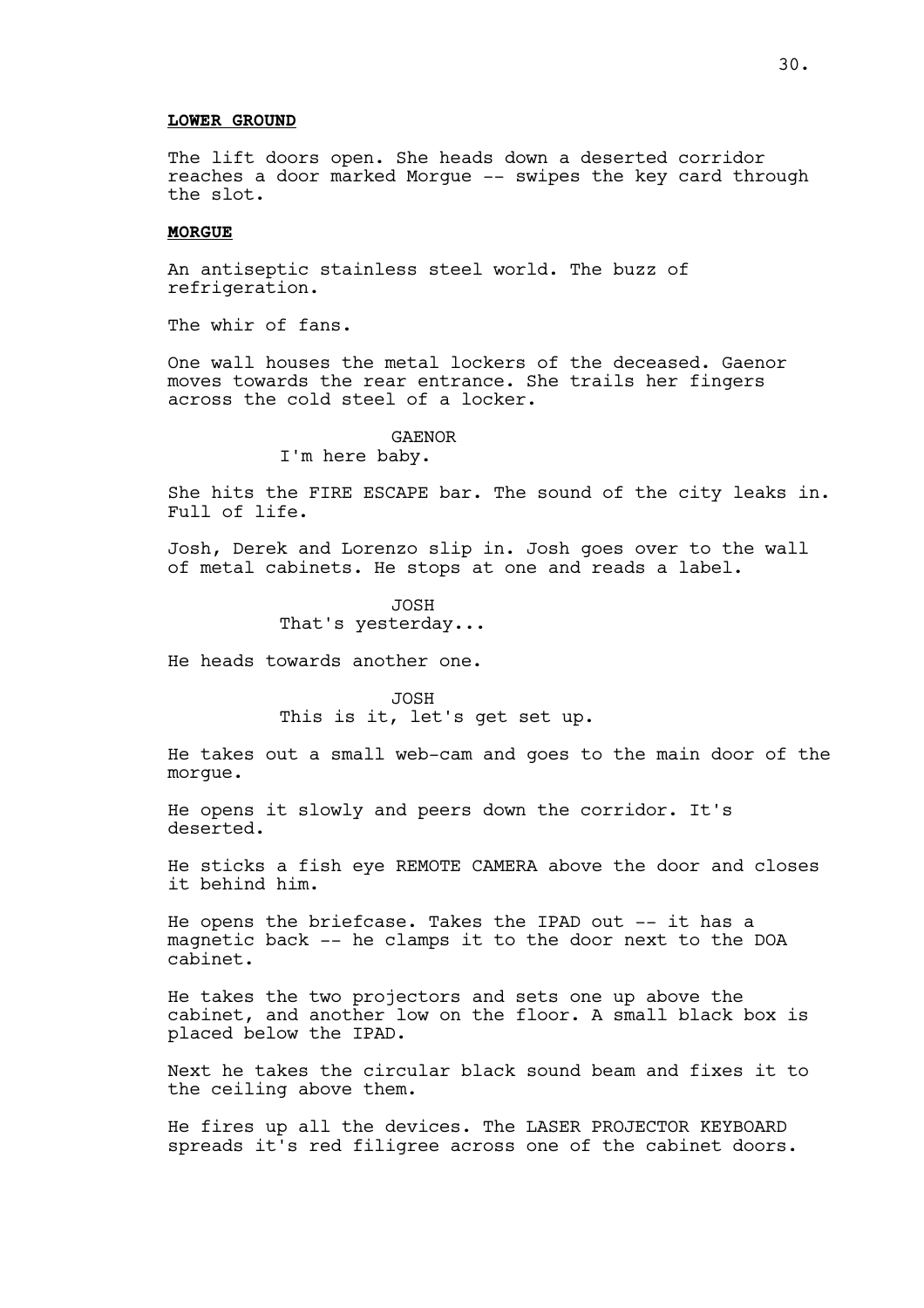The IPAD screen fills with Sound software control interfaces. He taps in some commands.

A pentagram is projected onto the floor and around them - the second projector is fired up, it throws an unfocused pattern onto the floor.

Gaenor holds the grimoire in one hand. Josh fixes her up with a small wireless headset and boom mic.

The group take up their positions. Derek and Lorenzo facing Gaenor and Josh. Derek and Lorenzo hold two injectors each, Gaenor has one, tucked into her belt.

## GAENOR

Okay.

Josh reaches over to the cabinet handle. He slides the door open.

The deathly pale, yet beautiful face of Iona slides into view.

She is covered with a white sheet, and as the draw slides out the projected image from the second projector clothes her with a pattern -- a tattoo of light.

They look at her. Her bruised face, the dark weals of knife and dagger scars -- cracked ribs and bloodstains.

> GAENOR Dear God, what have they done to you?

Lorenzo's face drains of colour and he rushes to the sluice throwing up noisily. Josh swallows fighting back tears -- he loses the battle and they run down his face. Derek is ashen.

> DEREK The bastards...

# GAENOR

Are we ready?

She looks round. Lorenzo wipes his mouth and nods. Derek and Josh nod.

Gaenor moves the sheet and strategically places two ceremonial strips of purple cloth decorated with mystical symbols over Iona's naked body.

The projected image on Iona resolves itself into a Chinese ACUPUNCTURE and CHAKRA chart.

Josh gathers up the coloured discs linked to fibre optic cables. He plugs them into a BREAK-OUT box.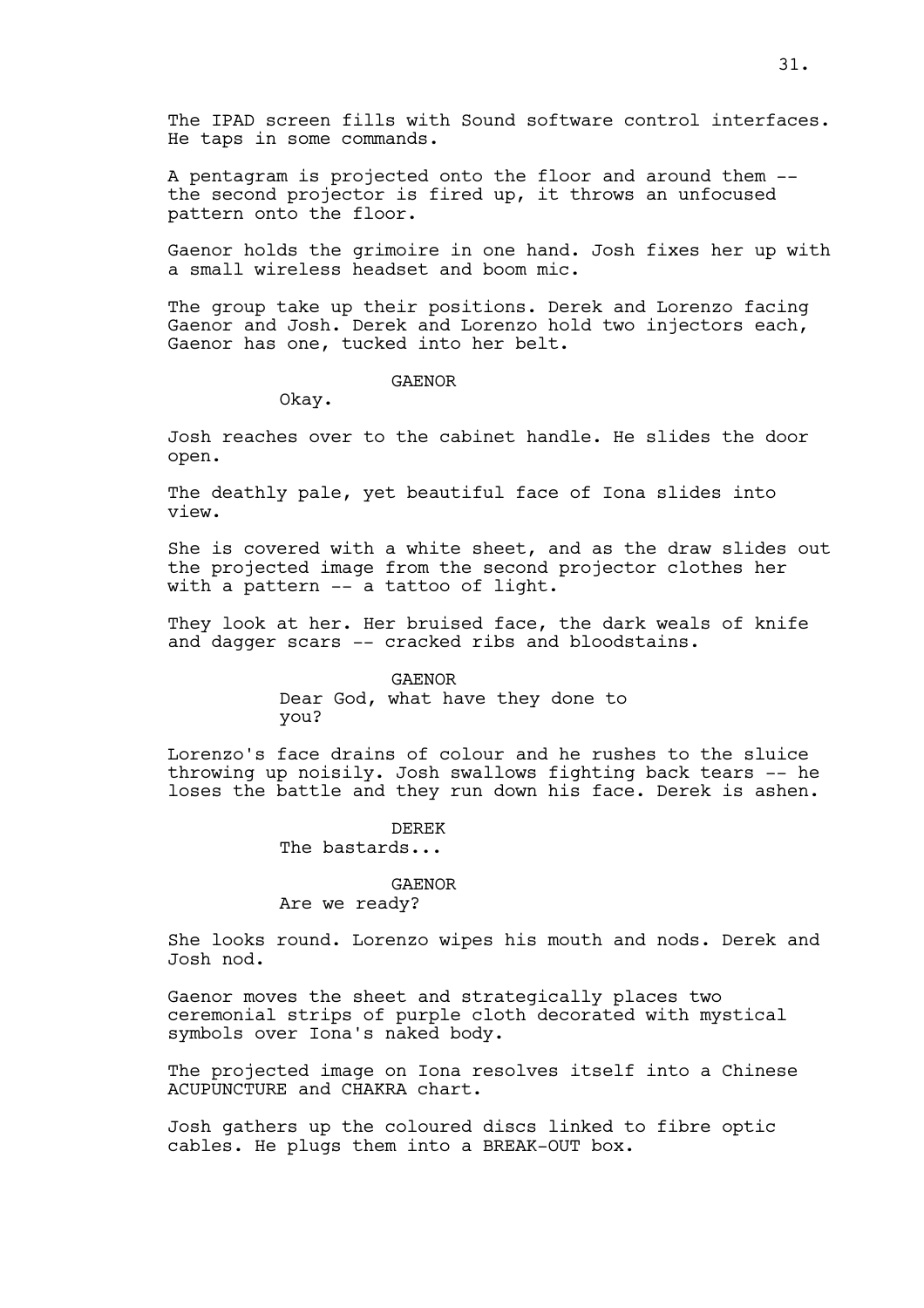He places the stones on the Chakra points down Iona's body, starting with Amethyst, then Dumortierite, Blue Lace Agate, Rose Quartz, Yellow Aventurine, Carnelian and lastly Obsidian.

He connects the break-out box into the side of the IPAD. The stones glow.

Gaenor produces some gold needles -- inserts them into Iona's body, using the chart to guide her -- they form an intricate geometrical pattern.

Josh taps some keys and the display shows the seven different frequencies that are being sent to the stones placed on Iona.

Above them the sound beam speakers project each frequency as it is triggered. The sounds meld together, forming a powerful musical MANTRA.

The stones pulse in time with the sound -- colours oscillating with varying intensity.

Iona's body ripples with colour -- sweeping in waves across her flesh.

Gaenor opens the book.

She nods to Josh who taps some keys on the laser keyboard. A REVERSE icon appears on the Sound software interface. As Gaenor reads from the book her words are reversed by the software.

The highly directional speakers above her project the sound in a narrow beam towards Iona.

Though Gaenors incantation's are not intelligible, from their sound and timbre we sense they are a powerful force.

The room swirls with unseen dark shapes, black shadows surround the circle -- angry forces unable to penetrate.

Gaenor stops. Looks at Josh.

GAENOR

Now.

Josh taps some keys and five areas grow in intensity on the projected body chart -- the REVERSE icon changes to NORMAL.

> GAENOR Heliotrope, belladonna and tears of Isis make sure her spirit rises...

Lorenzo takes a pressure driven injector. Places it on one of the glowing areas on Iona's body.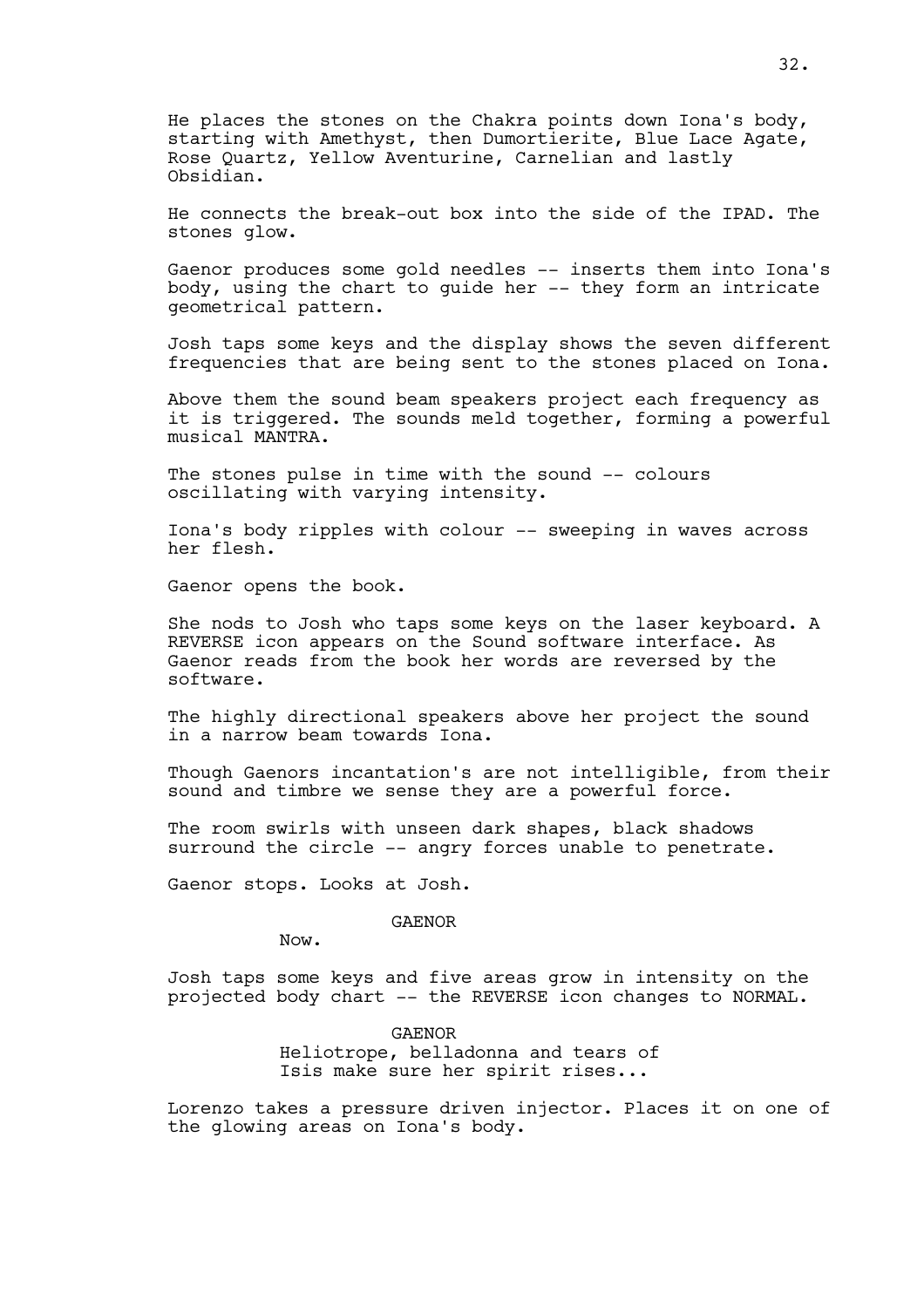## **WHOOSH!**

The mixture of potion is injected. He steps back.

GAENOR Deadly Nightshade, fennel and Lunsmore, give her back her life once more...

Derek steps forwards and uses his injector.

GAENOR Mandrake, Mistletoe and Wolfbane, bring her back from your domain...

Gaenor injects her one.

GAENOR Burnet, Thistle and the Rowan, now undo the seeds you've sown...

Lorenzo uses his Injector.

GAENOR Ragwort, and the eye of toad...bring her back from death's dark road.

Derek has become transfixed with the ritual. Gaenor looks round.

> GAENOR Toad? Who has the eye of Toad?

Derek snaps out of it.

DEREK

Sorry.

He moves his injector over Iona's body. WHOOSH! The final one is injected.

Gaenor begins another incantation, it grows in power and then stops -- the last words hanging in the air.

She dips her finger into a small pot of red OCHRE.

Draws the ANKH, the Egyptian symbol of everlasting life on Iona's forehead -- places an ancient coin between Iona's lips.

Josh produces a bright YELLOW TASER X-26, a pulsed electrical shock weapon. He places the snout of the weapon against one of the acupuncture needles and fires.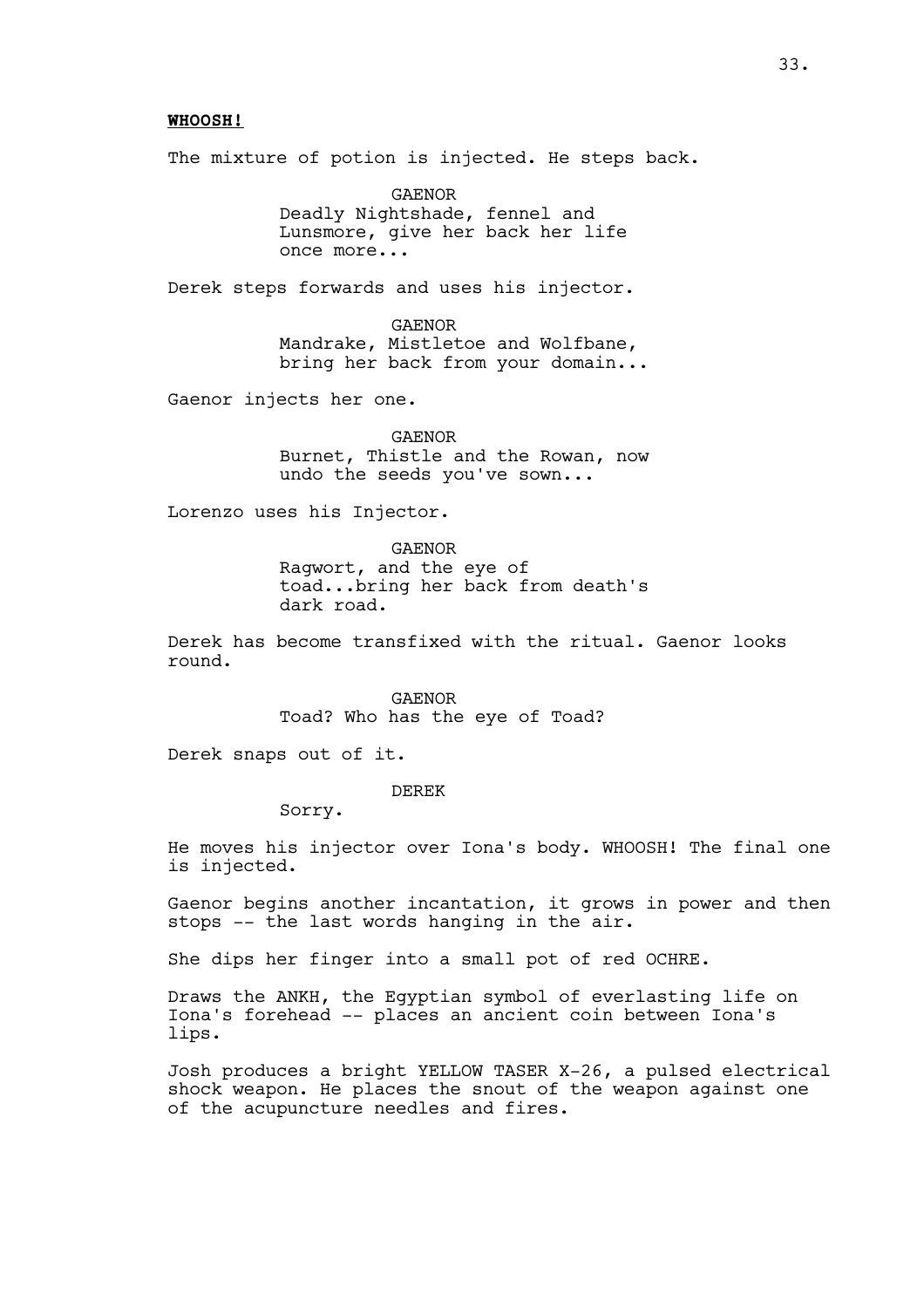#### **ZAP!**

A luminous blue surge of electricity arcs between all of the needles forming a pentangle of glowing light.

Iona's body spasms -- then slumps back. Still dead.

On the screen REMOTE-CAM screen a man approaches -- it's Shamal!

They quickly pack up the devices. Derek takes the needles out of Iona's body. Josh removes the stones, and starts to close the drawer.

As the drawer slides in we see the tiny pricks of blood left by the needles quiver on Iona's flesh.

Blobs of BLOOD are absorbed back into her skin.

#### **CORRIDOR**

Shamal is at the door. He looks around.

#### **MORGUE**

They slip through the Fire-Exit -- closing it as Shamal comes in.

He sweeps a flashlight over the drawers scanning the labels. He opens a drawer -- there's a body with pink and blonde hair flopping down -- the glint of a silver nose bone -- an Eastern European face.

It's a GIRL, the latest Antichrist victim from the park. Shamal goes over to a square metal box against the wall and hits a button. An AIR compressor rumbles into life - clicking as it reaches pressure.

A dial shows 120Psi. An air line snakes over to a nearby gurney leading to a cranial saw.

Shamal picks it up -- the blade WHIRRS as he uses it to cut into the GIRL'S chest.

His hands disappear from view and re-appear holding two large perfect white diamonds dripping with blood.

The room sparkles with reflected light.

He produces a mobile -- starts to film the body.

## **INT - IONA'S CABINET - SAMETIME**

Iona's body shimmers with an unearthly blue glow.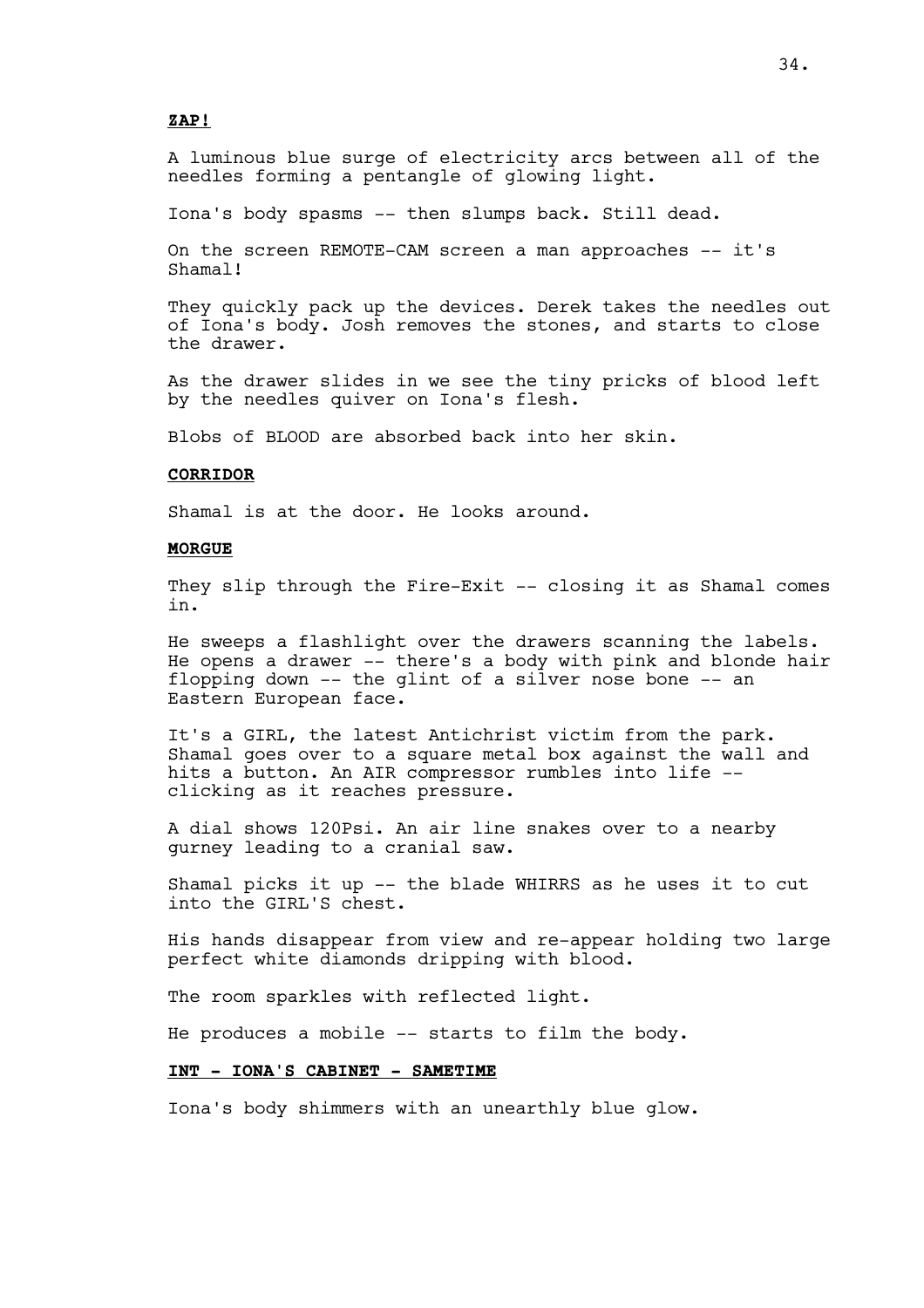#### **AFTERLIFE SEQUENCE**

A SERIES OF SHOTS

A spinning vortex of infinite space.

Stars floating in an inky black sea of liquid time.

Iona being delivered from her dying mother after a car crash. A gravestone inscription, 09/09/60 - MIRANDA and ROBERT BLUE. A School playground. Children taunting her. Shouting.

#### CHILDREN FREAK! FREAK! FREAK!

Loving moments with DAVID. The EXPLOSION in the Truck. Her murder in the PARK.

Flashes of her killers during the attack. SHAMAL'S face looking down at her.

Silver capped RED shoes moving past her face.

Moving through a galaxy of night silvered with stars.

The stars coalesce into the shape of a vast HOURGLASS.

Cosmic light a sparkling river flowing through the sky. Iona tumbling amongst falling crystals of light.

Each reflective facet depicting a moment.

And now she's speeding up, the lights a SILVER waterfall of moments in TIME.

The liquid stretches either side of the neck of the cosmic hourglass -- Iona is pulled through the narrow centre.

For an instant she exists on both sides -- stretched as if entering a BLACK HOLE.

She pulses RED before fading from view. A baby cries.

She is re-born.

END OF MONTAGE

## **INT - MORGUE - BODY CABINET**

The shimmering blue light fades from around Iona. Her feet shudder on the cold metal slider.

## **INT - MORGUE**

The faint thud draws Shamal's attention -- he moves to Iona's cabinet -- slides it open.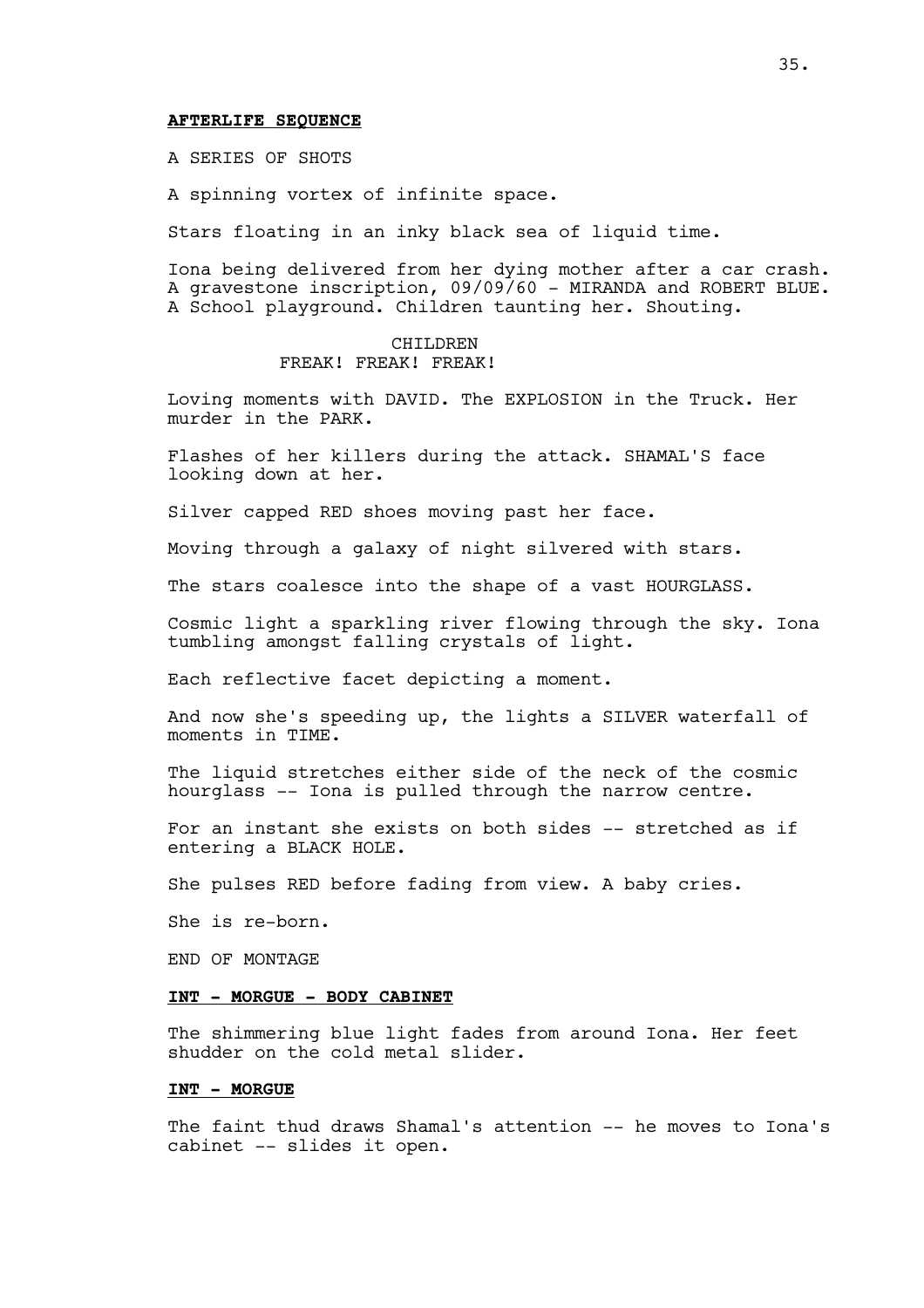He has the phone in one hand, the cranial saw in the other. He licks his lips -- mouth a wet slit.

The saw WHIRS into life, he flicks the phone open -- hits a button -- moves the deadly blade towards Iona.

Her eyelids flicker -- they open -- pupils expand.

Iona explodes naked and violent off the drawer and into the room.

She spits the COIN out of her mouth.

# **FLASHBACK INSIDE IONA'S HEAD**

It's as if she's still in the middle of being attacked.

QUICK FLASHES

Of her attackers, Azarang, Cardman, Zalka, Zebra...SHAMAL! And there he is right in front of her.

She's on him in an instant, hands like talons, biting, kicking, scratching as she pummels him to the floor.

The bloodied diamonds and the mobile phone clatter to the floor -- the saw slips from Shamal's grasp.

Instruments are smashed off the gurney.

INSERT

ON MOBILE SCREEN

As it hits the floor...a video clip being sent.

BACK TO SCENE

On Shamal -- looking into the face of death. Iona grabs a vicious looking serrated bone saw from off the floor -- jams it against his throat -- drawing blood.

> IONA Who are you? (She sees the scarification sign for AIR on his wrist.) What are you?

SHAMAT. But...you're dead.

She slams the blade into Shamal's shoulder. He shudders.

IONA So that didn't fucking happen then.

She yanks it out.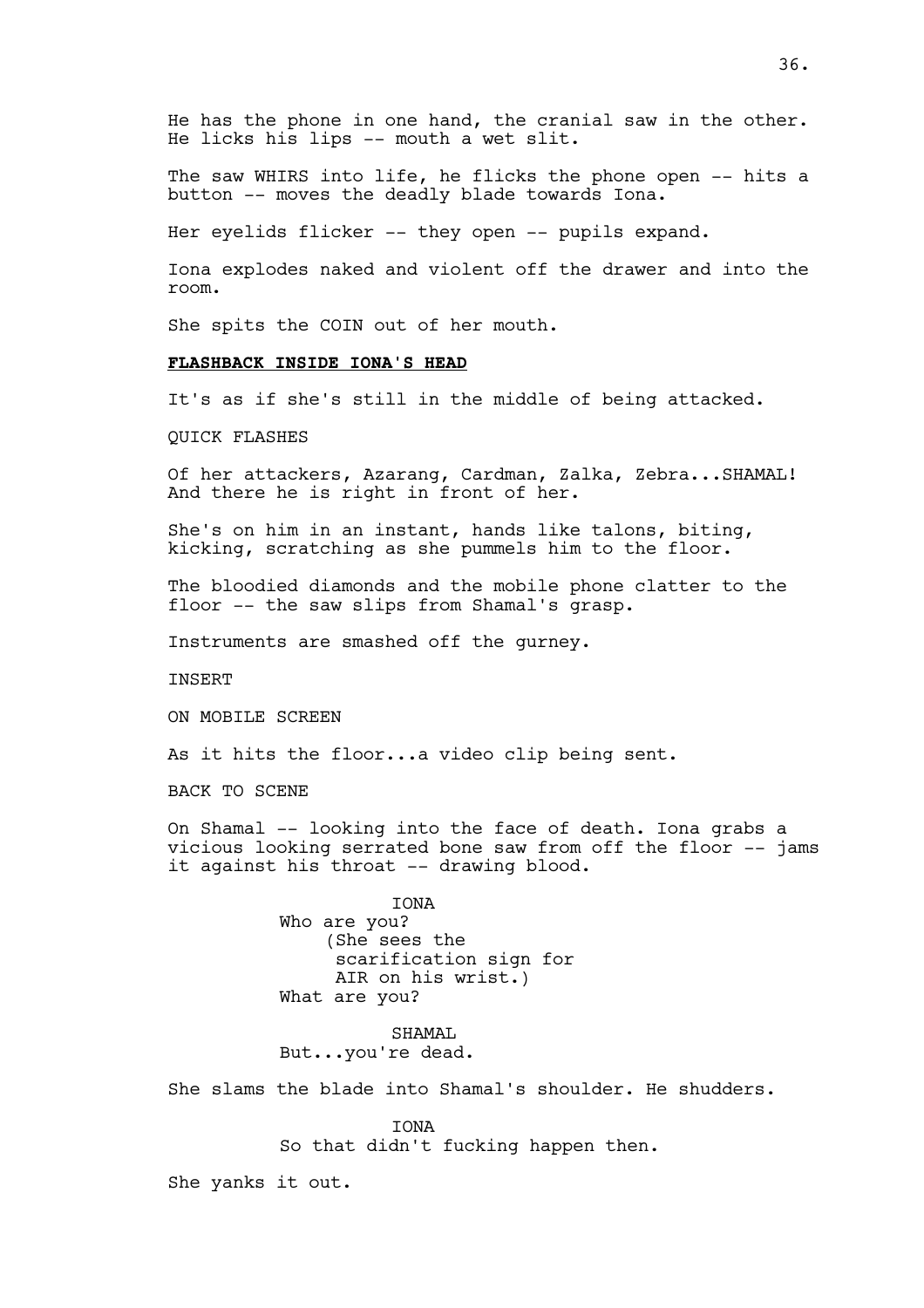Shamal has hold of the cranial saw's AIRLINE and is slowly pulling it towards him.

He yanks it into his hand -- swings the screaming blade towards Iona's neck.

She catches it with her other hand -- Shamal grabs at her knife hand and now they are locked in a deadly struggle.

Shamal tries to force the saw into her neck -- she tries to drive the knife into his.

Inch by inch the razor sharp saw moves towards Iona's pulsing jugular vein.

In a sudden move she rips the air line connector from thebase of the cranial saw in Shamal's hand and rams it into his eye.

A spray of blood hits the wall -- leaves a red pattern. The elemental sign for AIR.

Iona staggers up -- kicks Shamal's body in frustration. She looks at the bloodstained wall, taking in the sign.

On her back is the faint scar of the Antichrist cross carved there...already partly healed.

Light flickers from the floor off the scattered diamonds. She bends down and scoops them up.

Their shimmering facets blind her for a moment -- she catches sight of herself in a reflective steel door.

She reaches up to touch the Ankh sign on her forehead - fingers coming away red.

#### **TONA**

Oh Gaenor...what have you done?

She begins to tremble with delayed shock and the cold.

She grabs a flat bladed knife from the gurney and breaks into some steel lockers on one side of the room.

There's a picture of a blonde haired girl with a dog inside one of the doors. She reaches in and pulls out a long coat, a sweater and an old crumpled black skirt.

She gets into them. Despite everything she still has an ethereal beauty.

She grabs a pair of trainers that fit -- finds some chocolate -- wolfs it down.

She picks something off the floor -- the ancient coin, slips it into her pocket.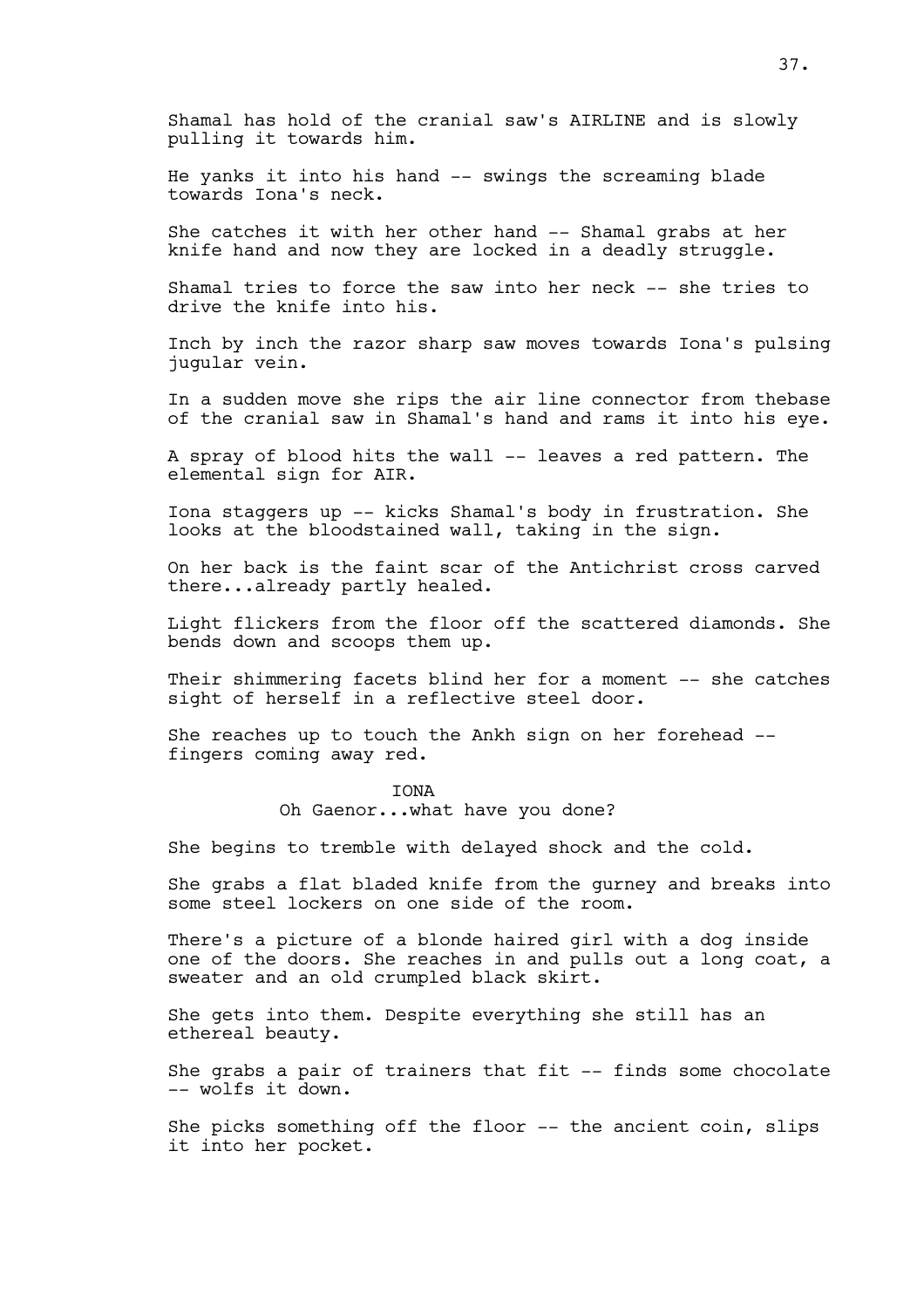### **INT - HOSPITAL - GERIATRICS - NIGHT**

Iona wanders in a daze through the ward.

As she moves past the beds the syncopated breathing of the patients sounds like clocks ticking -- time is passing

## **INT - ICU WARD - NIGHT**

Another ward in limbo. Machines move blood with soft clicking paddles through glass sided pumps. Coma patients' monitors make soft electronic sounds of comfort.

Iona moves past them all.

### **INT - RENOVATION AREA - HOSPITAL**

Through thick hanging plastic dust strips into a deserted area. All around lie abandoned machines.

An old operating table and overhead lamp shrouded in dust sits in the centre of the room.

A soft scraping SOUND -- the operating lamp flickers on - throws a cold light into the room. Dust swirls in it's rays.

A MAN dressed in overalls sweeps with an old fashioned bristle brush.

JIMMY, THE SWEEPER, a kindly and wise face -- it's seen more than you can imagine.

As if in a dream Iona moves towards him. He smiles at her. She can't help but smile back at him -- there's something familiar about him.

> JIMMY You must be a bit confused.

**TONA** Do I know you?

JIMMY Not in this lifetime. My name's Jimmy.

Iona looks at him struggling to comprehend what's happening to her.

**JTMMY** 

You need to make a journey.

## **EXT - REAR OF HOSPITAL - THAMES**

Reflections of the city lights dance on the surface of the Thames as it swirls past.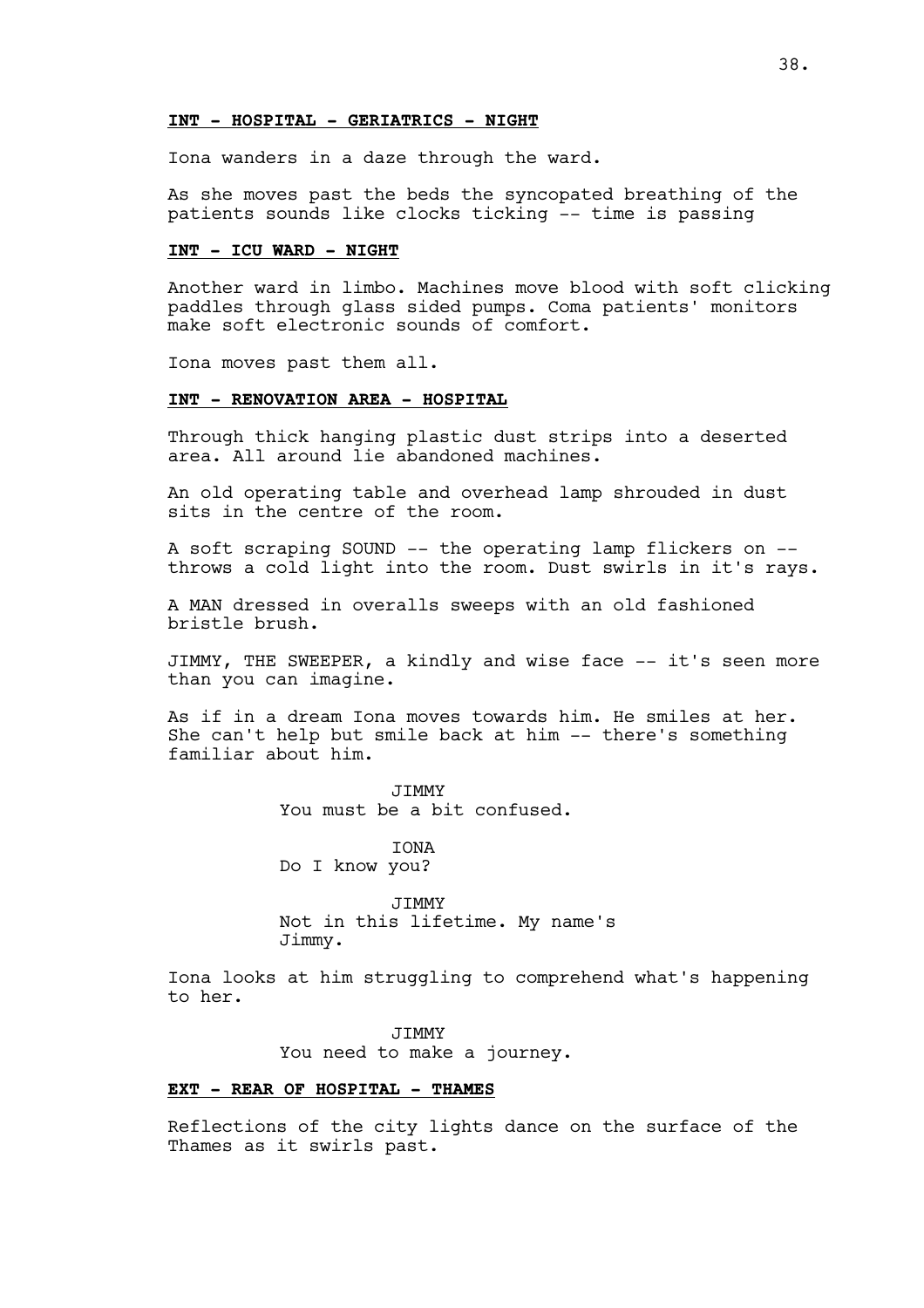Jimmy and Iona stand on a small jetty at the rear of the hospital. A small Victorian steam cruiser sits there -- muted pistons chugging.

The name "SHARON" on it's bow. Jimmy helps her on board.

### **EXT - SHARON - THAMES - NIGHT**

Jimmy looks at her.

JIMMY I normally charge for this.

Iona looks at him baffled. She reaches into her coat pocket. Produces some dog biscuits -- a half eaten bar of chocolate - and the ancient coin. Jimmy takes the coin. Shrugs.

> JIMMY It's just a tradition.

IONA What's going on?

Jimmy won't be rushed. He looks over across the water as they head up river.

The coloured lights of London dancing off the water onto his face. A mist drifts across the river.

> JIMMY Time is a river, swollen by tears shed for the moments we've lost...

IONA I don't understand.

JIMMY Time isn't as simple as a clock.

We see Big Ben in the distance. We hear it strike MIDNIGHT.

JIMMY The past influences the future, and the future the past...

IONA I've just been murdered, and you're lecturing me on retrocausality?

Jimmy smiles -- produces a handkerchief and wipes the symbol from her forehead.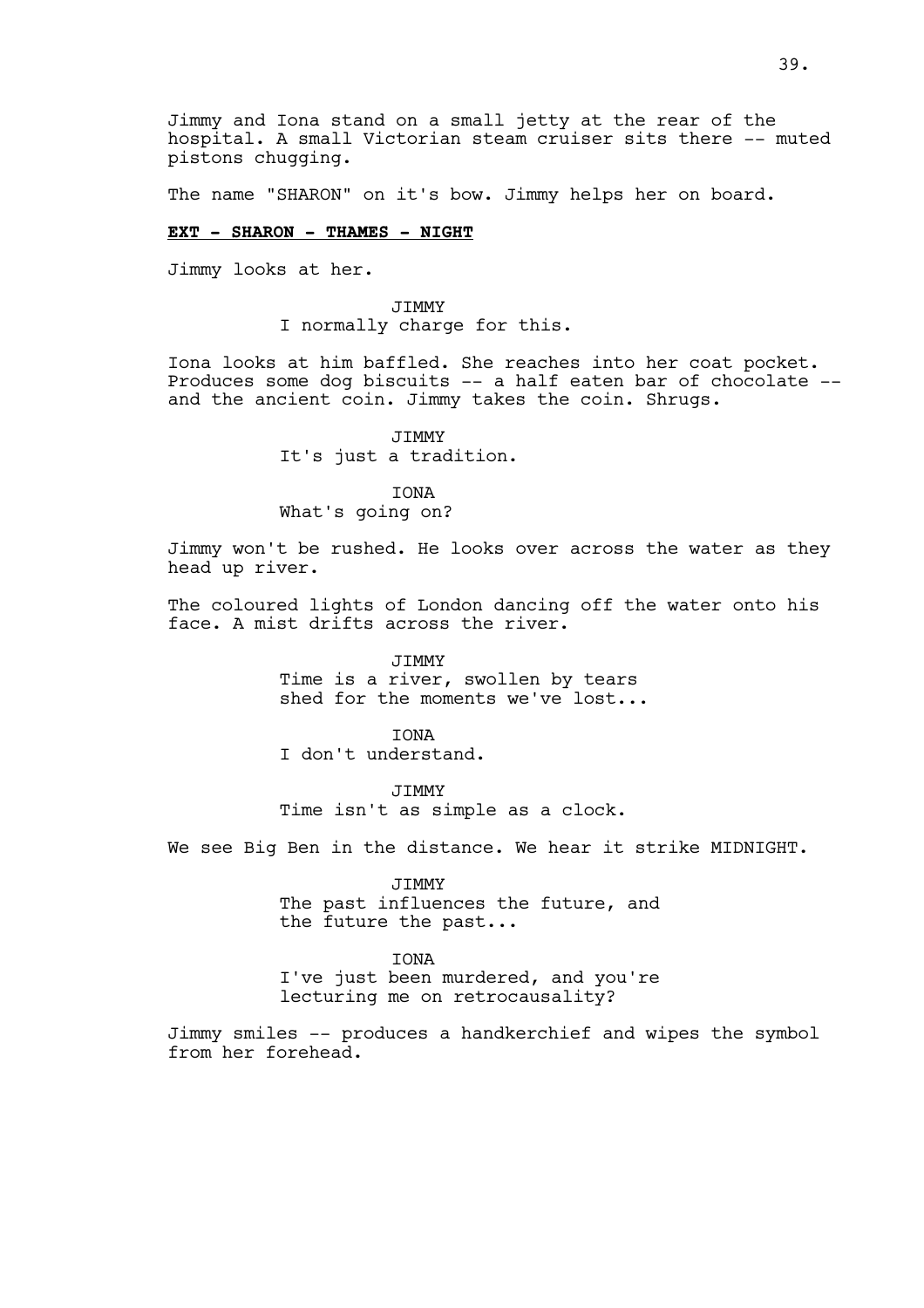## JIMMY

An Ankh. The Egyptian symbol of immortality. Unfortunately your friends brought you back with a revenge spell. Which means unless you exact that revenge within twenty-four hours, they'll be taken and you will die.

## IONA

Taken by who?

#### JIMMY

The spirits. Each of the evil spirits responsible for your death must be destroyed by the same force that gives them life.

Iona is still stunned by the earlier revelation.

# IONA Whoa, back up there. So I'm not immortal?

JIMMY

No.

IONA No special powers? Even Jesus got to walk on water.

JIMMY

Sorry.

IONA Great. You say they have to be killed by their own elemental force. How will I know what that is?

JIMMY You have a gift...you'll know.

## **FLASHBACK - THE HOSPITAL**

Shamal being killed by the air-line -- the elemental sign for AIR in blood on the wall.

BACK TO PRESENT

IONA What gift?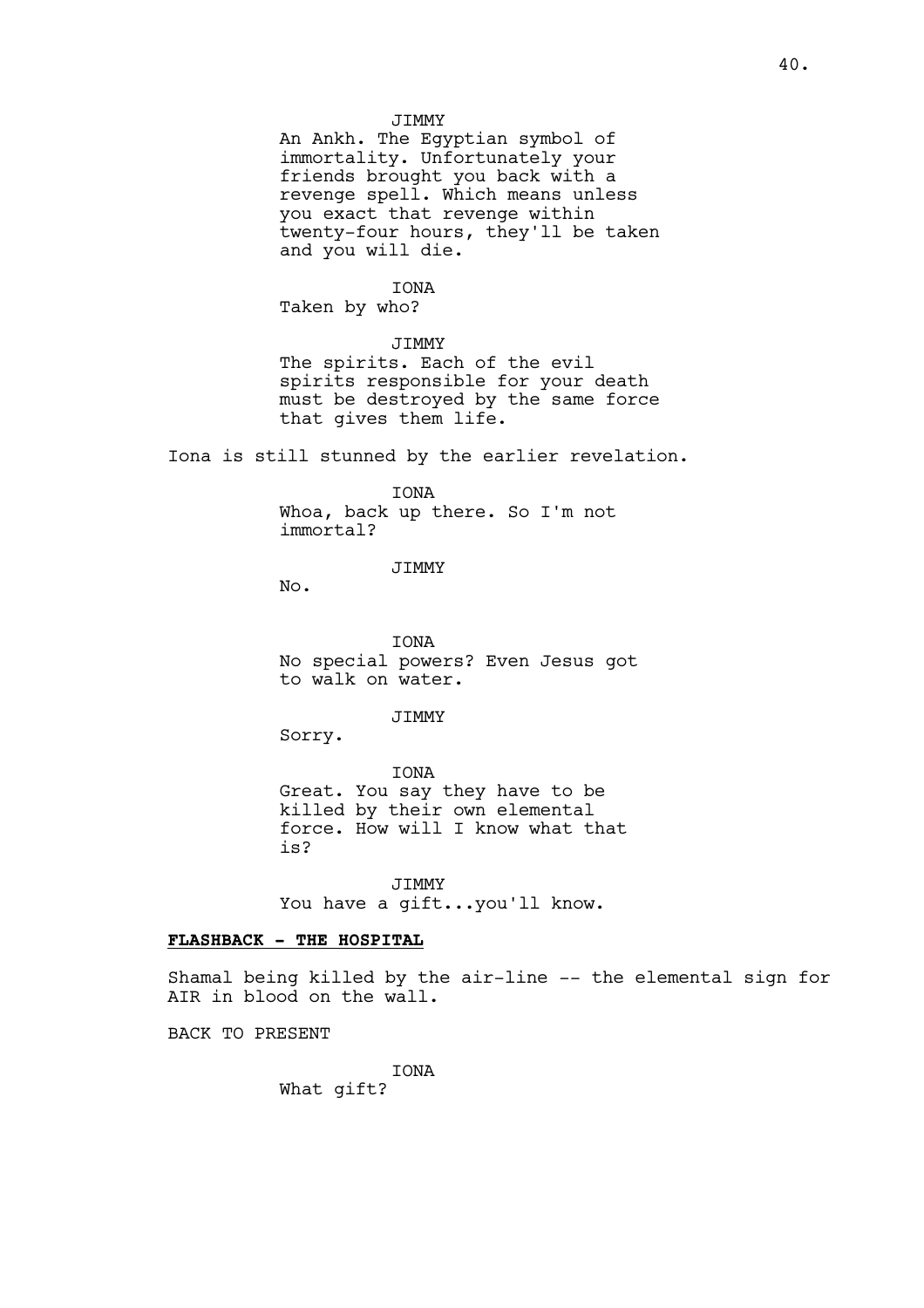#### JIMMY

Time is fragile. You're aware of different dimensions, dimensions beyond the fifth. Places inhabited by those of the dark realm.

# IONA

The Devil?

## JIMMY

There is no Devil, only evil. They're fallen angels, demons who have chosen the dark path. Possessing human form, weak and evil bodies that have allowed their souls to be used...

**TONA** 

Used for what?

#### JIMMY

To create chaos and fear on Earth. David was caught up in that...you saw it that day...you saw them.

IONA You're right...I'll know them.

## JIMMY

(looking around him) It never fails to move me...the power of this river...it's carried away our sins for centuries.

He stares into space -- into another time -- remembering.

#### JIMMY

Down the dank moldering paths and past the Ocean's streams, past the White Rock and the Sun's Western Gates and past the Land of Dreams, and soon we'll reach the fields of Asphodel where the dead, the burntout wraiths of mortals make their home.

#### **TONA**

And I thought W.H Auden was doom laden. How old are you anyway? The only Homer kids know nowadays is the one in The Simpsons.

Jimmy smiles.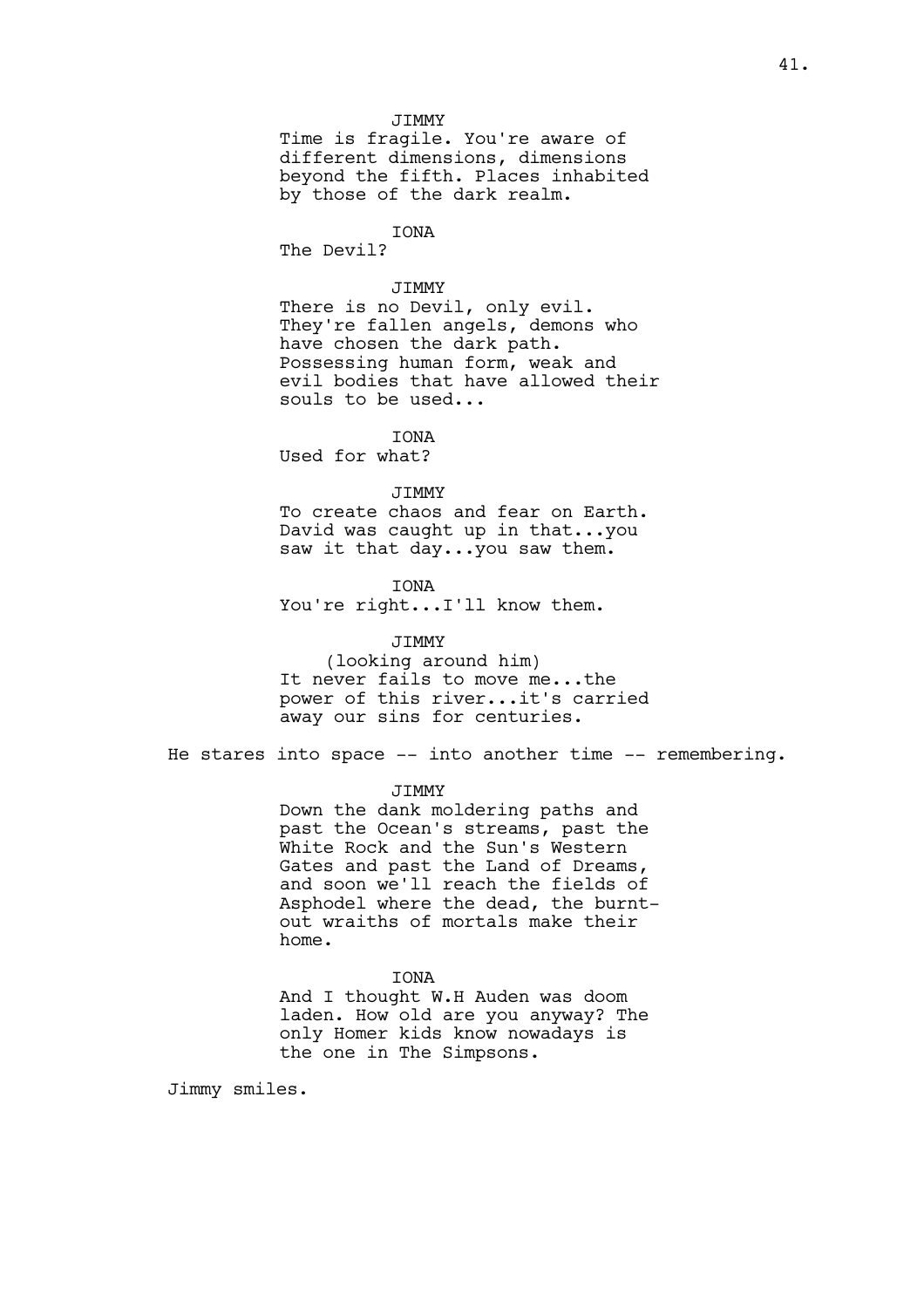My age can't be measured in your time. My passage is marked by events. During the bad years I'm very old, and the others...we'll lets just say they put a spring in my step.

His eyes twinkle with memories.

JIMMY I want to feel young again...it's been too long...you must find them...stop their evil...bring back the balance.

## IONA

I don't want to die again.

#### JIMMY

Nobody does, and nothing's certain. There will be choices to be made...and the right path is not always the easiest one to travel.

They have reached the other side. Next to Vauxhall bridge, at the outlet of The EFFRA a small jetty.

Jimmy ties up and heads up the stone slope to some steps. Iona follows.

Suddenly three huge, black, slavering DOGS appear from nowhere, snarling in front of them.

A man struggles to hold them back on their chains. He's a SECURITY GUARD. He's as surprised to see them as they are him.

Iona reaches into her pocket and produces some dog biscuits. She seems to have a calming effect on the dogs, and soon they are eating out of her hand.

The man tows the dogs away down the embankment.

Jimmy looks at Iona, nods to himself as if sensing he has the right person with him.

# **TONA**

# Where to now?

Jimmy produces an ornate silver hourglass and twists it.

#### **EXT - AVENUE OF MOMENTS - GRAND AVENUE - THAT MOMENT**

An out of body look. A hyper clean black and white world. In front of us a war monument in a grand boulevard. Impressive buildings line the street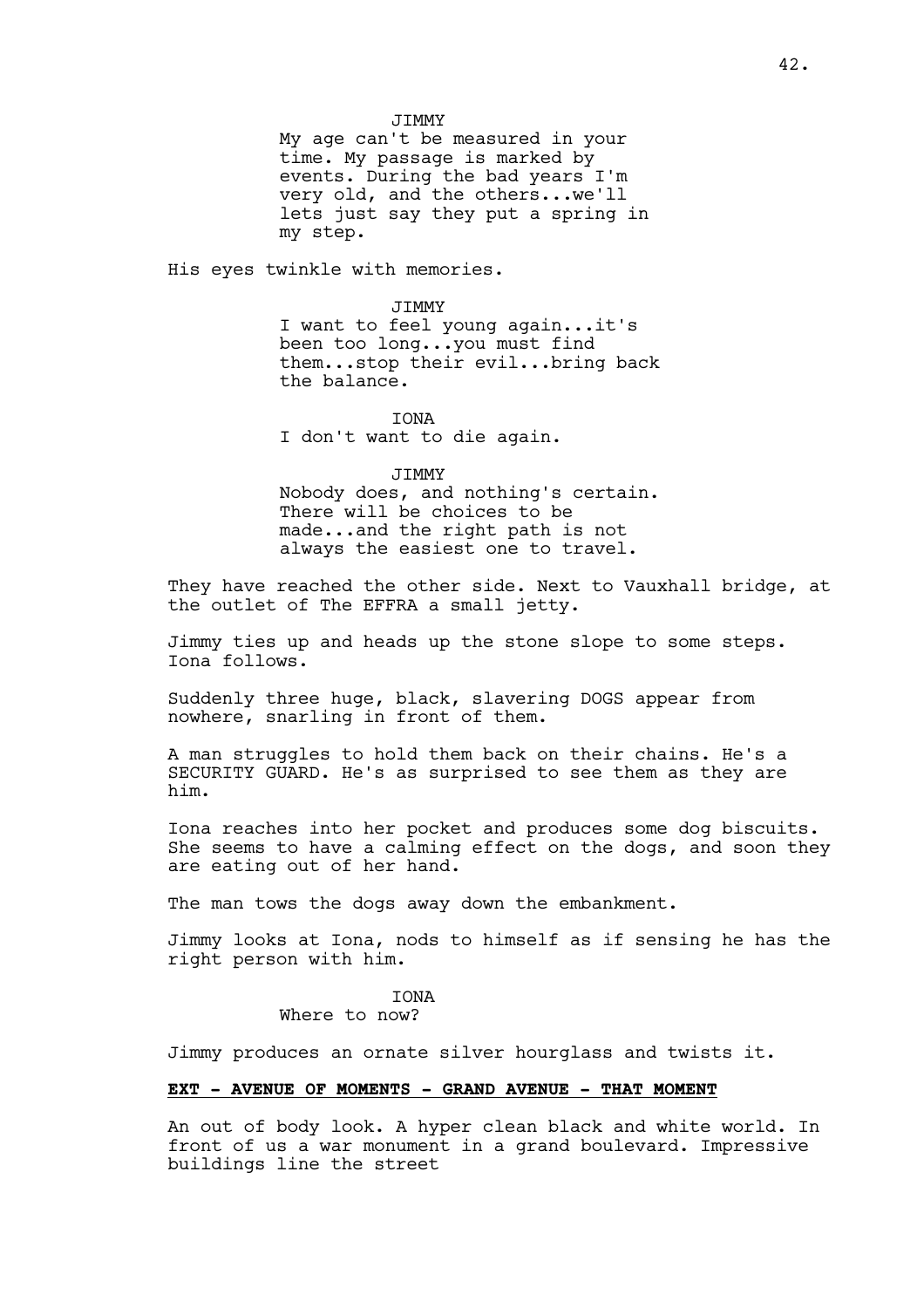IONA Why are we here?

Jimmy smiles.

**JTMMY** Come with me.

They walk forwards and pass through an invisible split in the air which shimmers -- warping their images as they enter...

## **MOMENT CENTRAL**

And then everything changes. The wide street is full of people, and if that wasn't strange enough they are from different periods in history.

They share one thing in common. They are all dying. As they walk through the street people are being shot, people stabbed -- hit by cars, having heart attacks.

As they pass the War Monument a group of soldiers rush past and are blown up.

They come to a halt opposite two soldiers engaged in hand to hand combat -- one in US Army camo's, the other a republican guard.

Jimmy twists his silver hourglass and the scene mixes back in time -- the soldiers become First World War, English and German.

Further back through successive historical combatants -- past Samurai and medieval knights in armour -- one vanquishes the other with a fatal axe blow before they both shimmer and vanish.

Jimmy puts his hourglass away. They walk on...

## **EXT - PICADILLY CIRCUS - LONDON - NIGHT**

Then they are through another invisible curtain and at the bottom of Regent Street, curving away from Picadilly Circus. A few people walk through the rain slicked streets.

> IONA What was that?

Jimmy stops walking, leans on his broom.

**JTMMY** The Avenue of Moments.

Iona looks at him.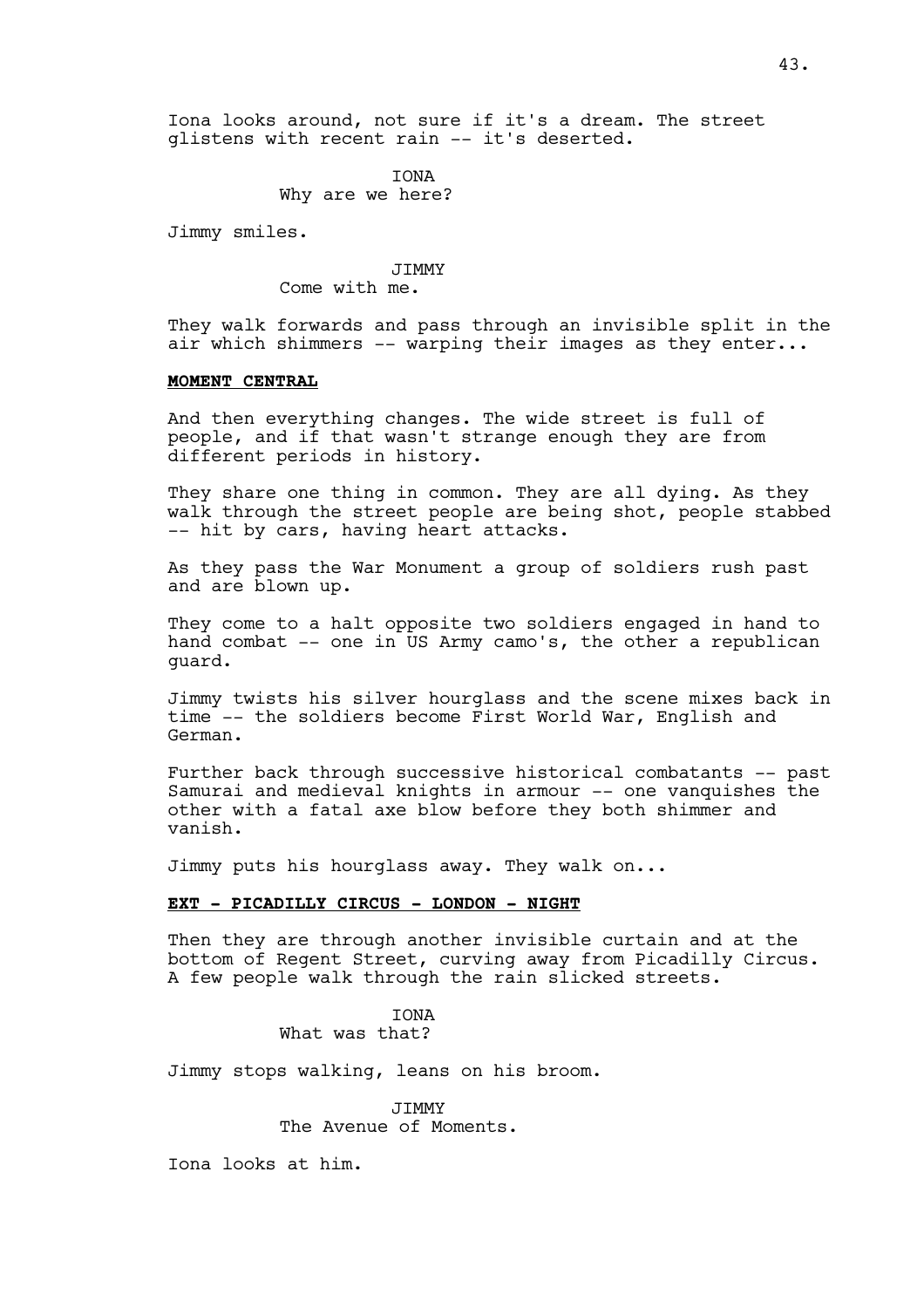JIMMY

The world's full of moments, people in the wrong place at the wrong time, people in the right place at the right time...

Iona looks behind her.

IONA

Okay let's just pretend I understand any of this, who are you?

JIMMY I'm a SWEEPER, sort of a Guardian of the moments. I try and keep things clean, balance the books so to speak.

Iona wrinkles her brow.

IONA

Books?

Jimmy straightens up. Starts to walk. Iona shakes her head and follows him. They head up Regent Street. Through another invisible curtain.

#### **EXT. REGENT STREET - SANDWORLD - THAT MOMENT**

The world has changed again. Because now it's raining SAND! Not only raining down, but leaving the ground and floating heavenwards.

All along the street sand is piled against the shopfronts in drifts, like an abandoned gold mining town in the desert.

Iona stares can't begin to grasp what she's looking at.

**TONA** What is this? Where does it come from?

JIMMY The Mirrorsphere.

**TONA** Mirrorsphere?

**JTMMY** The kingdom where all of your moments are decided.

**TONA** 

Like Heaven.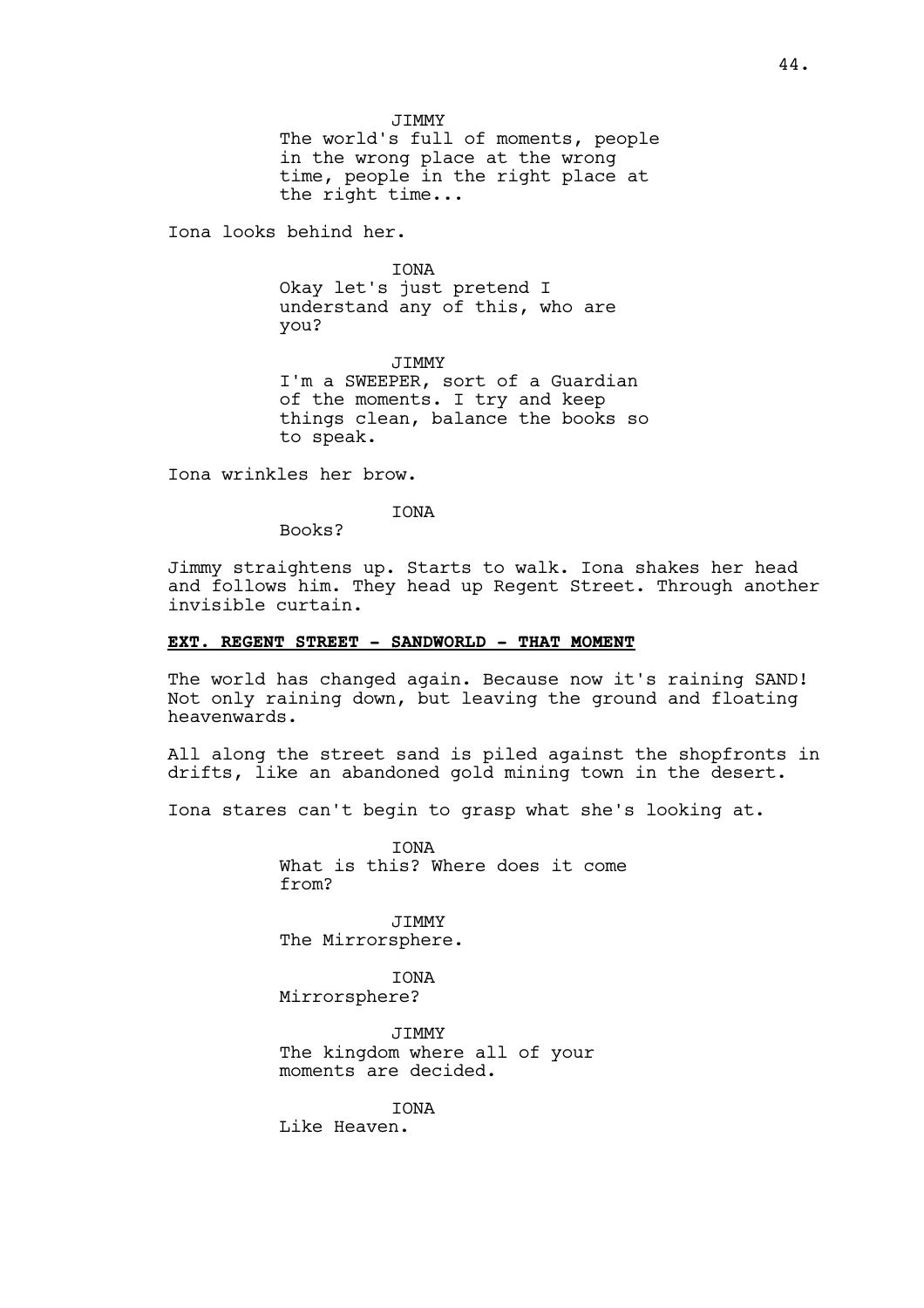JIMMY

It has nothing to do with religion...the Kingdom was a mirror of innocence, reflecting all that was good down to Earth...'till the weight of evil smashed it. Now it rains down as crystals of sand. Each grain is a moment in time...some good, some bad.

Iona reaches down and runs her fingers through the sand, letting the grains run through them.

> IONA You're saying we're the bottom half of some cosmic hourglass?

> > **JTMMY**

Sort of...but the sands have been running out for thousands of years.

Jimmy looks down the street.

JIMMY I've not seen it this bad for a long time.

IONA

What do you mean?

## JIMMY

Good and evil. A good moment goes up, a bad one comes down. Too much evil and the sands of time will literally run out.

IONA What happens then?

**JTMMY** 

Darkness.

IONA So why are you showing me this?

JIMMY

Because just maybe, you could be one of the people that can help turn back the sands of time...make a difference.

**TONA** Hold on a minute. I'm a forensic scientist, I dabble in magic, but that's it. (Suddenly,frightened and fragile) I'm not superwoman.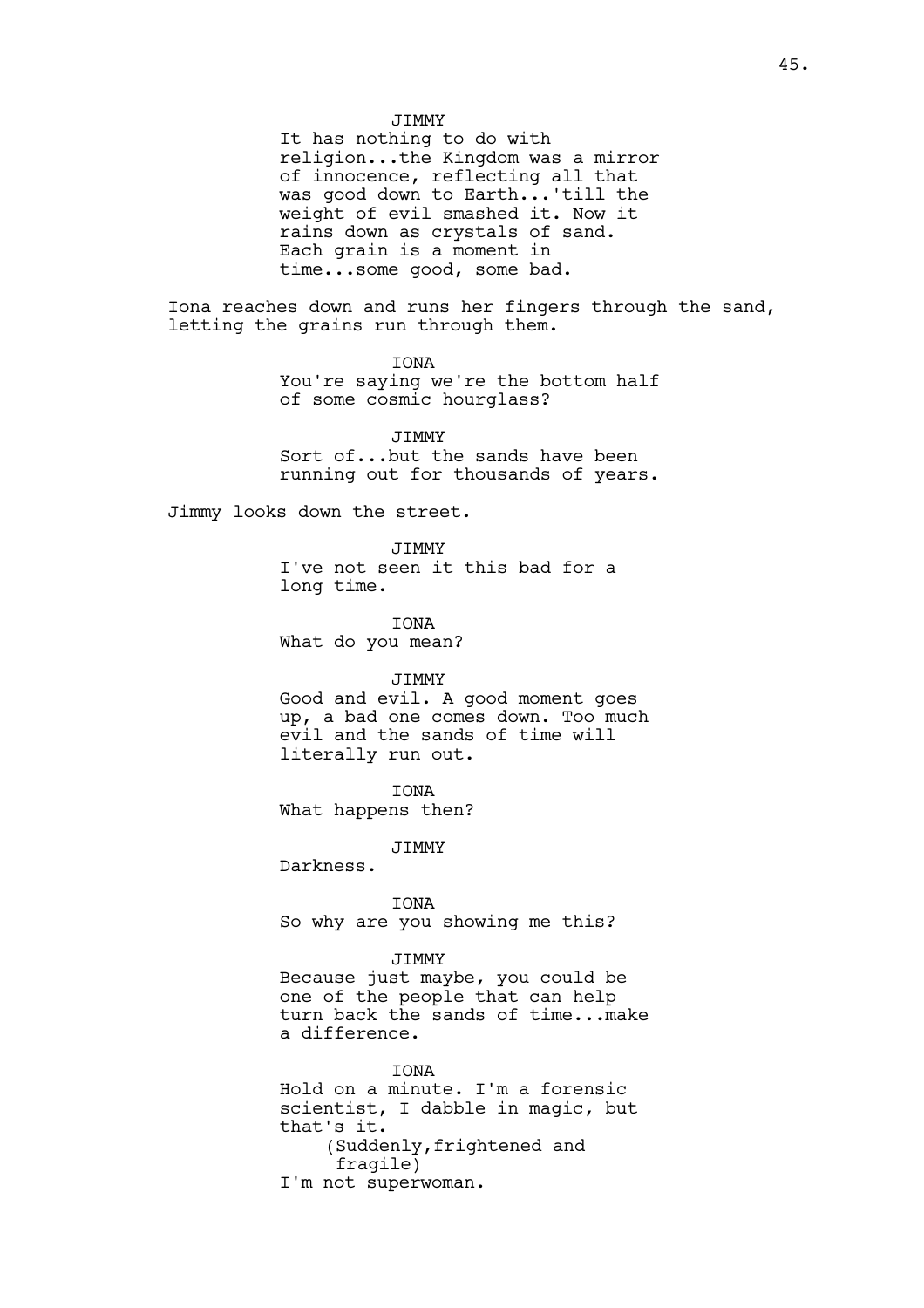JIMMY You wanted to find the people responsible for your bad moment.

Iona looks at him.

## **FLASHBACK - HYPER CLEAN BLACK AND WHITE**

Iona is against a tree holding David. Their clothes are ripped and torn, she is bleeding, injured. David is dying, blood trickles from his mouth -- he dies. In on Iona's face.

She is crying.

# **EXT. REGENT STREET - SANDWORLD - PRESENT**

## **ON IONA.**

Her eyes are moist.

IONA I lost the love of my life in one...

Jimmy takes her arm.

## JIMMY

Moment...

Iona looks at him. The bigger picture becoming clear.

IONA How can I do anything?

JIMMY

Since you've been on Earth you've had your share of bad moments.

A SERIES OF FLASHBACKS

A RED Honda Civic Wagon in a ditch. Firemen cutting into the wreck.

The baby that is Iona being delivered from her dying mother. A body under a blanket beside the car.

Iona being hit by the blast in the square as the TRUCK explodes.

Iona being stabbed in the park.

END SERIES

#### **EXT. REGENT STREET - SANDWORLD**

Jimmy touches Iona on the shoulder.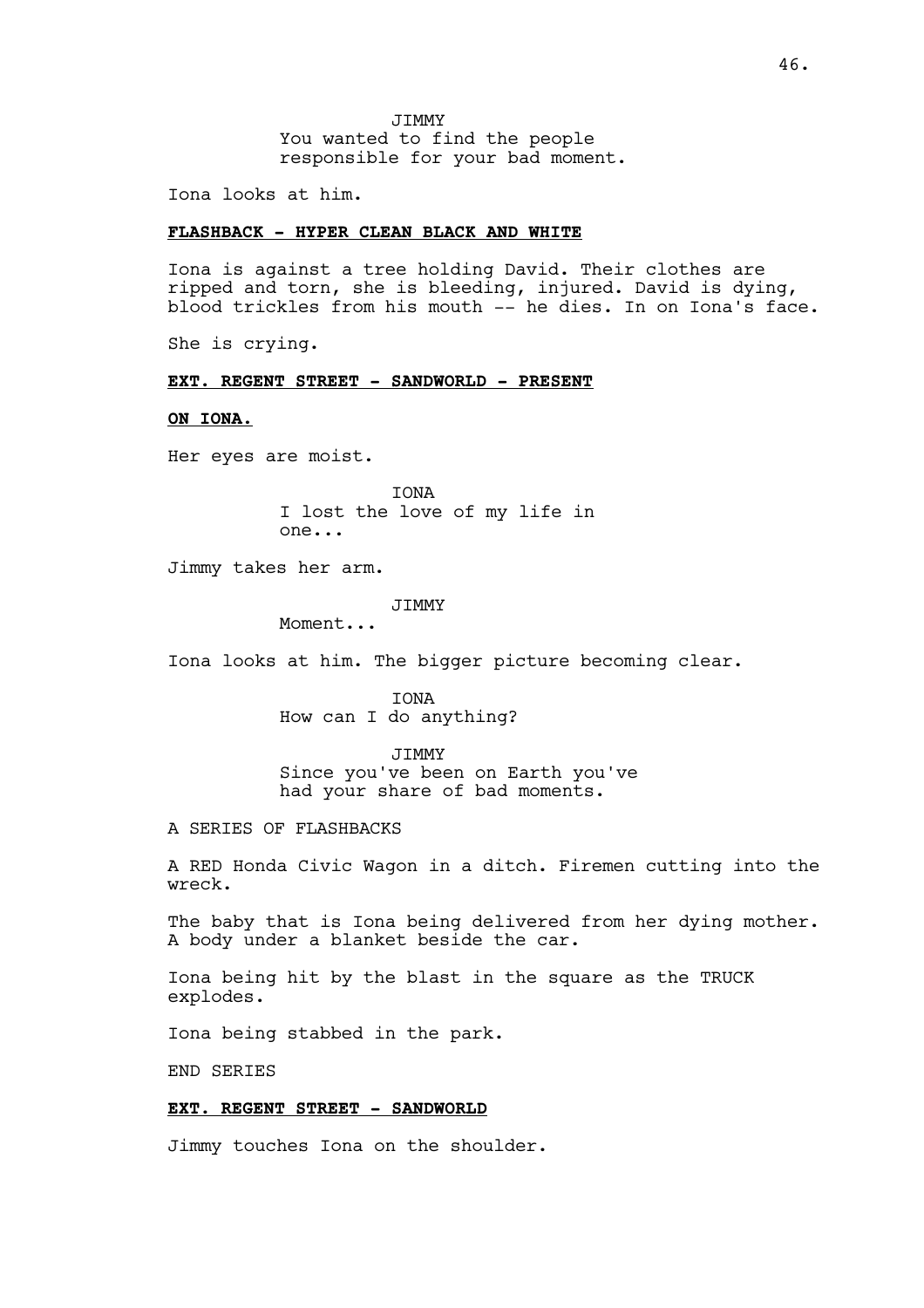JIMMY This is your chance to balance out those moments.

IONA You want me to be part of this thing you do...balancing the books?

JIMMY

Yes. And now your friends are part of this. They'll be vulnerable to dark forces until your revenge is complete.

IONA Where do I start?

**JTMMY** 

You'll know. But right now, you're in the wrong place.

Everything starts to fade, Jimmy begins to shimmer as he disappears.

IONA

Wait!

JIMMY Just remember, truth is in the eye of the beholder.

And then he's gone.

### **EXT - ALEX'S FLAT - NIGHT**

Iona, pale and washed out in the sodium light of the suburban street. She rings the bell.

## **INT - ALEX'S FLAT**

Untidy. It would be a bachelor pad if his wife had left him any money to decorate. As it is, it's just spartan.

## **LOUNGE**

A coffee table contains an empty glass and a quarter bottle of Jack Daniels.

## **BEDROOM**

Alex lays on the top of the bed. Still half clothed. A BUZZ! From the door. He opens one bloodshot eye -- forces the other eye open.

ALEX

Shit!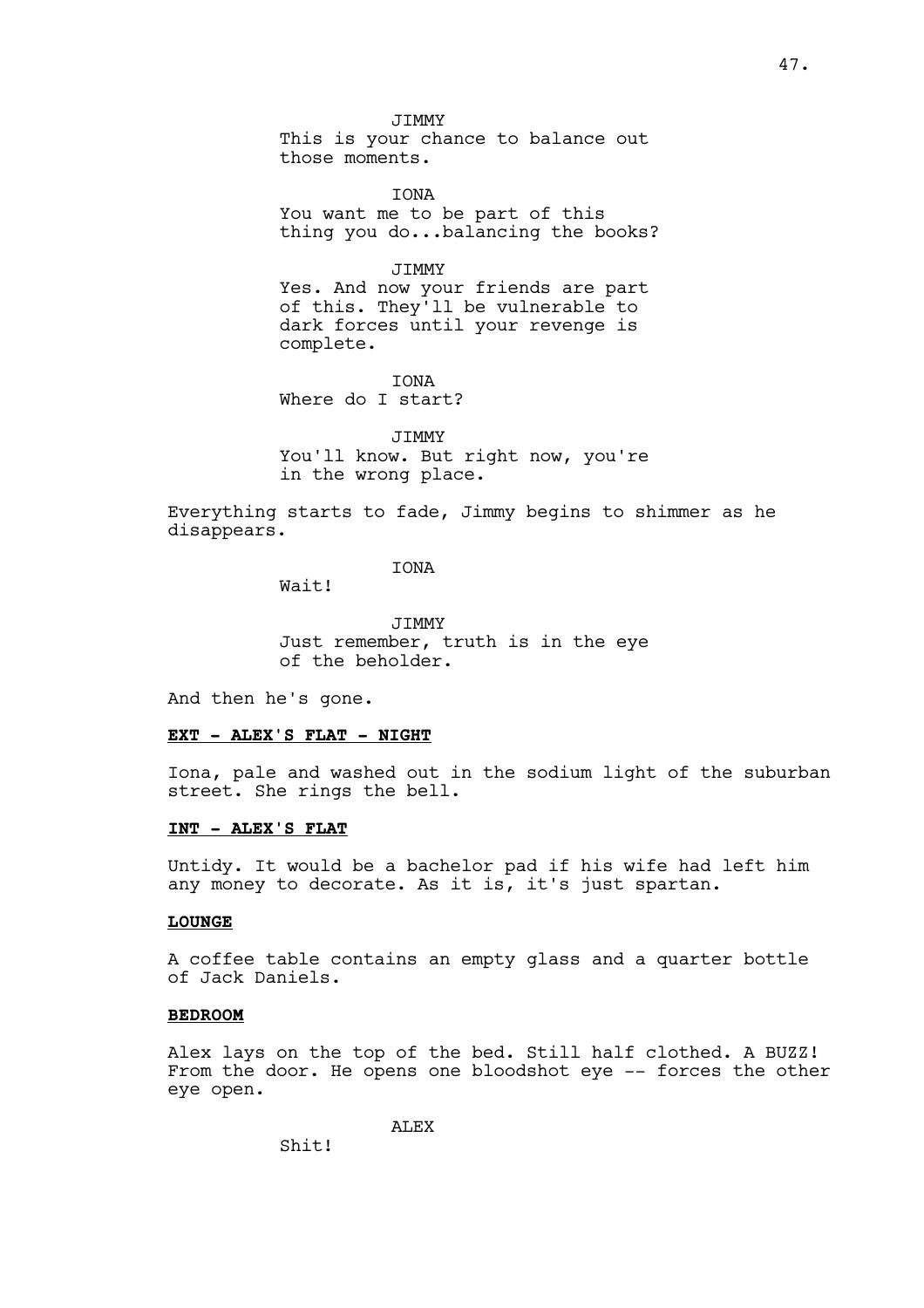He swings his legs off the bed too quickly -- clutches his head as the room swirls.

# **ALEX**

Whooa.

He heads to the door. Peers through a spy-hole. His face drains of colour. He opens the door.

#### **INT - FLAT - DOOR**

Alex stares at Iona. She looks wrecked but definitely not as he last saw her.

ALEX

Iona?

He stands there  $-$ - face running through many emotions, disbelief, hope -- even some fear.

> ALEX Is it really you?

# IONA

I'm scared.

She goes to Alex. He holds her, at first wooden, but then as sobs wrack her body more responsive.

Half stumbling they move into the flat.

#### **LOUNGE**

Alex lowers Iona onto the couch. Pours a glass of JD, hands it to her. She drinks savouring the taste.

> IONA God that tastes good. Life is so full of precious moments, we just never take the time to enjoy them.

Alex necks the bottle.

ALEX This is a dream isn't it? I have to lay off the booze.

Iona looks up at him. She looks terrified.

**TONA** 

You don't think I'm real?

Alex looks at her. He reaches over to touch her throat.

His fingers find her Talisman, it's caked with blood where the knife slid off into her flesh.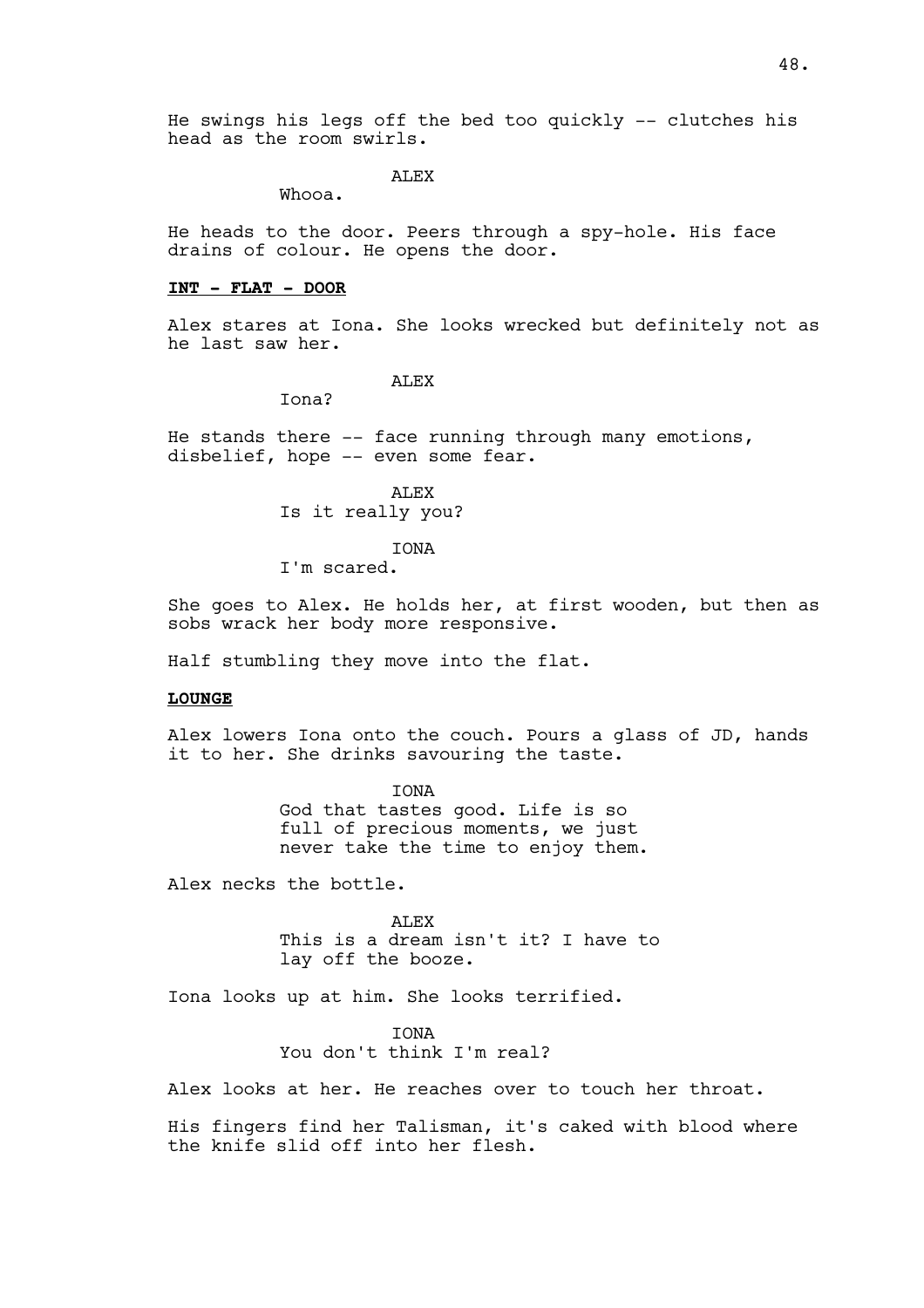He feels her skin -- the healed scar -- looks like it happened weeks ago not hours.

> ALEX This isn't possible.

> > IONA

I know...

#### **INT. SHOWER - NIGHT**

Soft white noise. Water sparkles in SLO-MO droplets - mirroring Iona's journey back to life through the SILVER waterfall of her moments in TIME.

She stands under the steaming water, letting it run over her face -- washing away the filth and evil from her psyche.

A SERIES OF SHOTS

Dried blood running in red rivulets down her body.

Her back, the healed upside down cross of The Antichrist.

The scars where she's been stabbed.

END SERIES

## **INT. BEDROOM - NIGHT**

Iona gets out of the shower. Wraps a towel around her.

#### **INT. SITTING ROOM - NIGHT**

Alex is slumped on the couch, asleep.

Iona comes over -- sits next to him -- traces the lines on his face, as if seeing him for the first time through the eyes of a child. He opens his eyes.

ALEX

I...

She puts a finger to his lips.

IONA

Shhh...

The towel slides off her body.

**TONA** ...I'm going into a dark place. I need some light in my life...and I need it now.

Alex moves to her. There's some fumbling as he kicks off his clothes. He moves into her.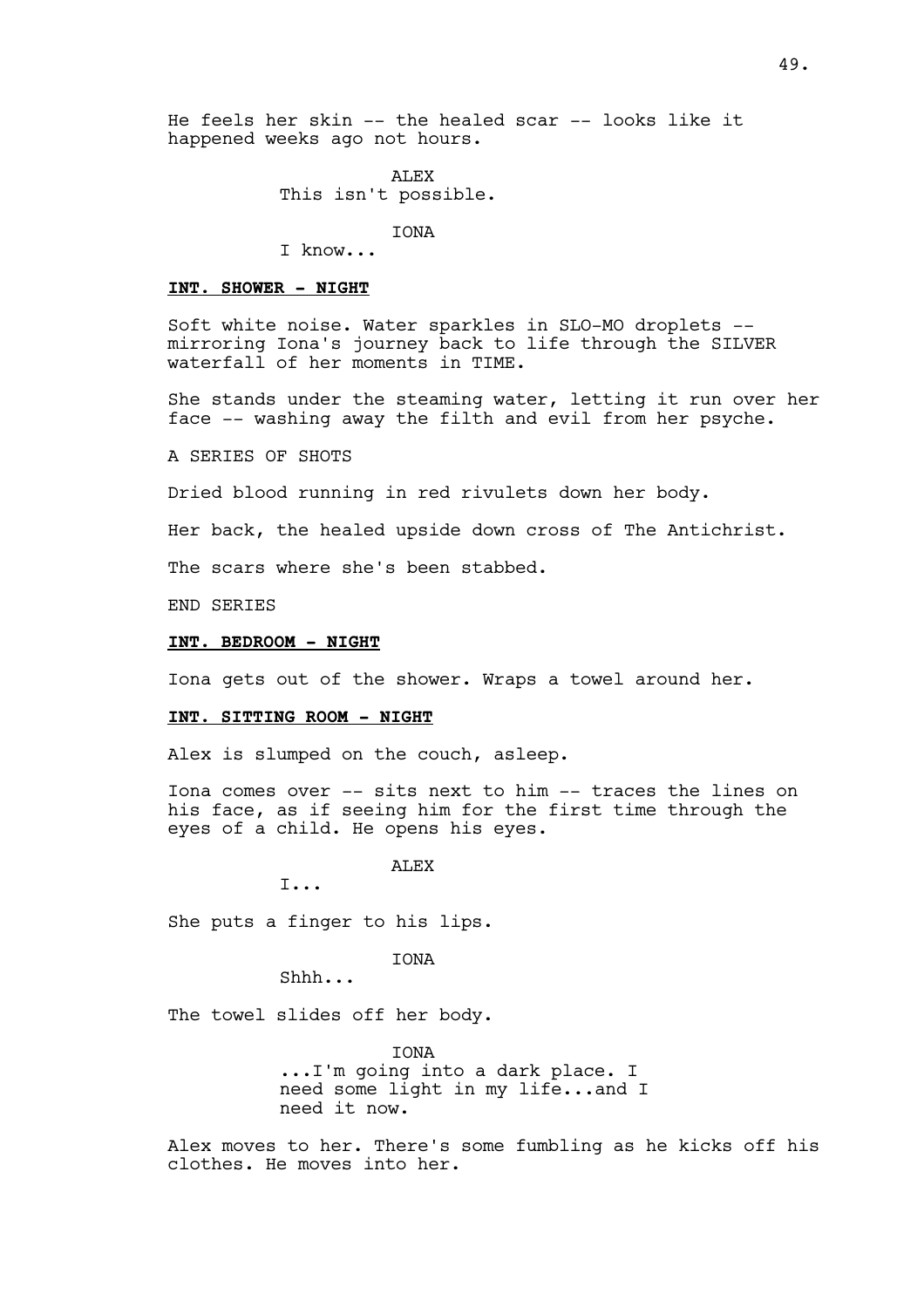Their lovemaking is hard and fast -- they climax, and as they do Alex becomes David beneath her -- his face sad.

It's the time of his death after the truck explosion -- when he was speaking but Iona couldn't hear him -- only now she can.

> DAVID (V.O.) Don't look back...live your life...

And then she's awake, shivering in the dark -- held tight in Alex's arms. A soft night rain chatters against the windows - - like a clock running fast.

> ALEX It's alright...just a bad dream.

Iona is suddenly aware of time.

IONA Christ! How long have I been asleep?

ALEX About five minutes. Why?

IONA You need to know some things...I haven't got much time.

# **INT - ALEX'S FLAT - LATER**

Iona sips some coffee.

IONA When David died... I got into stuff, thought I could contact him...

# **INT. IONA'S FLAT - NIGHT - FLASHBACK**

The Circle sitting trying to contact the dead. Under this:

IONA (V.O.) I formed a group, each one of us had unfinished business, things unsaid, feelings undeclared. We needed to get on with our lives...to stop looking back...to have a future...to settle the past.

Derek, Gaenor, Josh Lorenzo and Iona sitting in the light of the pentagram projection.

> IONA (V.O.) Ever since I was born...the way I was born...

A SERIES OF SHOTS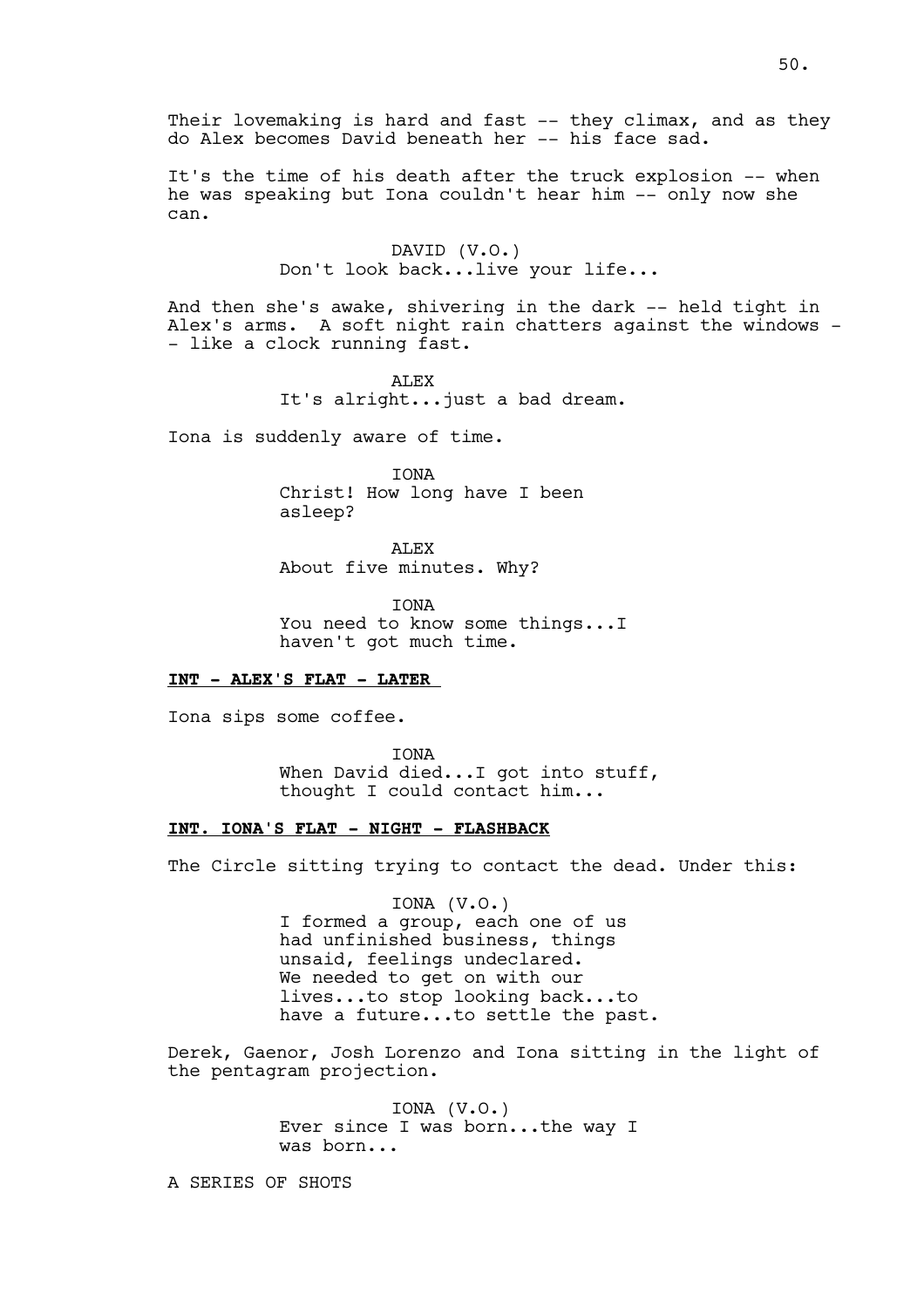A wrecked car.

Paramedics, fireman with steel jaws cutting the roof from a car.

Iona being delivered from her dead mother.

A Doctor studying Electromagnetic Imaging plates.

CLOSER ON

An image of two halves of a brain fused together.

END SERIES

IONA (V.O.) My brain was different...a form of Encephalocele...

## **INT. ALEX'S FLAT - NIGHT**

Alex strokes her face.

ALEX That's what you meant by mirror neurons...once you see something you can duplicate it.

IONA Yes. At school they thought I was a freak...

ALEX And are you?

IONA I didn't think so...but that day...

## **EXT. FINSBURY SQUARE - IONA'S REVERSE FLASHBACK**

HYPER CLEAN BLACK AND WHITE

The square is full of choking smoke. At her feet the smoking corpses of the pigeons.

Around the square wounded people are screaming -- it's chaos. What's left of the security truck burns -- a flaming funeral pyre.

And then it all reverses.

The smoke thins and vanishes.

Pigeons fly through the air from where they've been blown. Pieces of the truck hurtle back and re-construct themselves. Everything is a bit SLO-MO smeared.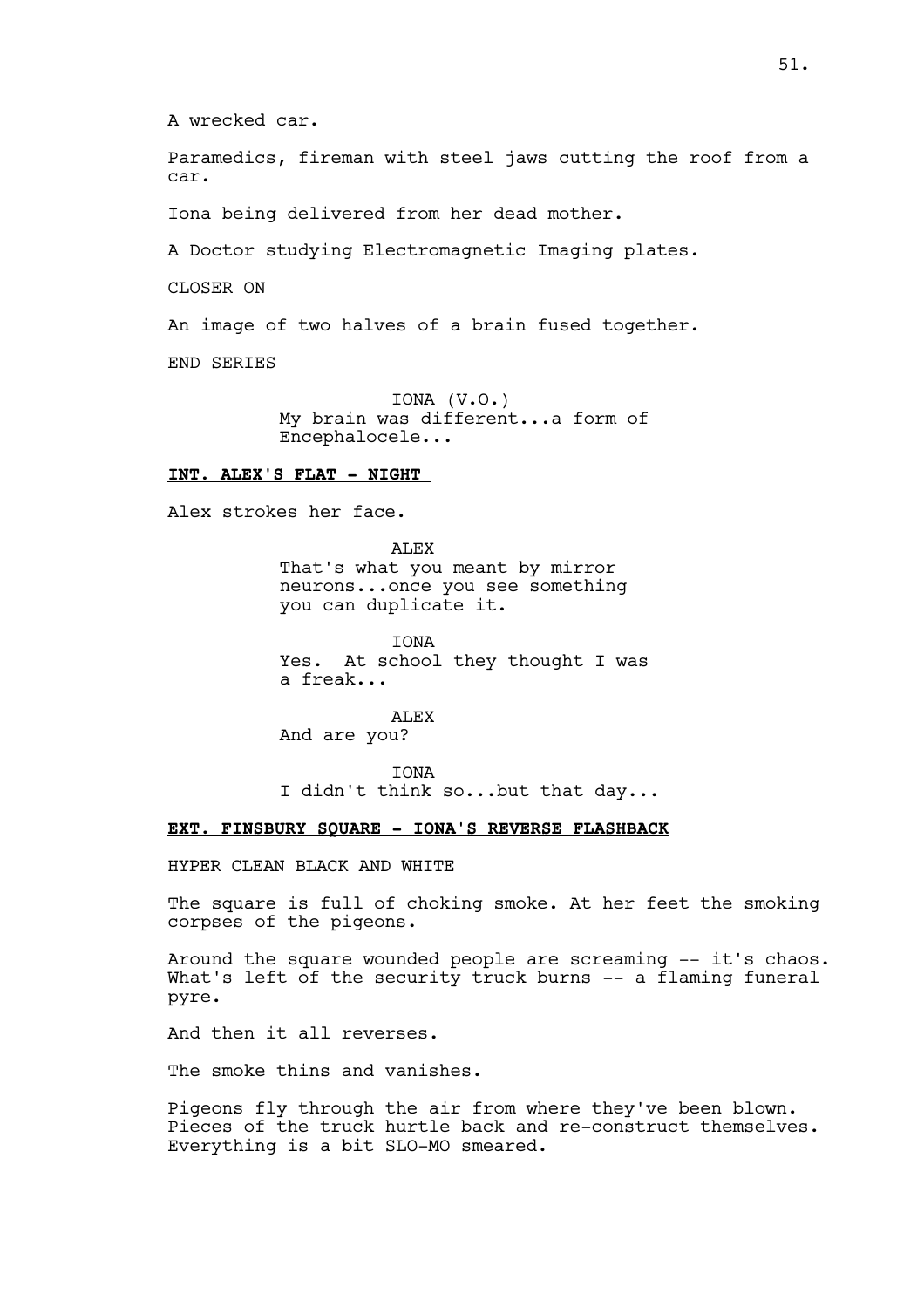A flash of clarity -- a small area of sharpness at the end of the reverse. Zebra, Zalka and Azarang.

> IONA (V.O.) I was able to see things, terrible things. Time was fluid, it was like I was looking into another dimension...a dimension where only evil existed.

# **INT. ALEX'S FLAT - NIGHT**

Alex stares at her.

ALEX You saw the explosion before it happened?

**TONA** 

Yes.

ALEX But you couldn't save David?

IONA There were children... (A long, beat, then, softly) You can't save everyone.

Alex reaches out to her. Holds her tight. Tears well up in her eyes, her body shudders with sobs.

> ALEX No you can't.

IONA I never knew why I was like that, or what it meant, until last night.

ALEX

Let me help.

IONA You can't. These things aren't human...not inside...I have to work outside the law.

ALEX I can break the law.

**TONA** I need to kill these things, or everyone I care about will die. And I have to do it in ways you can't imagine.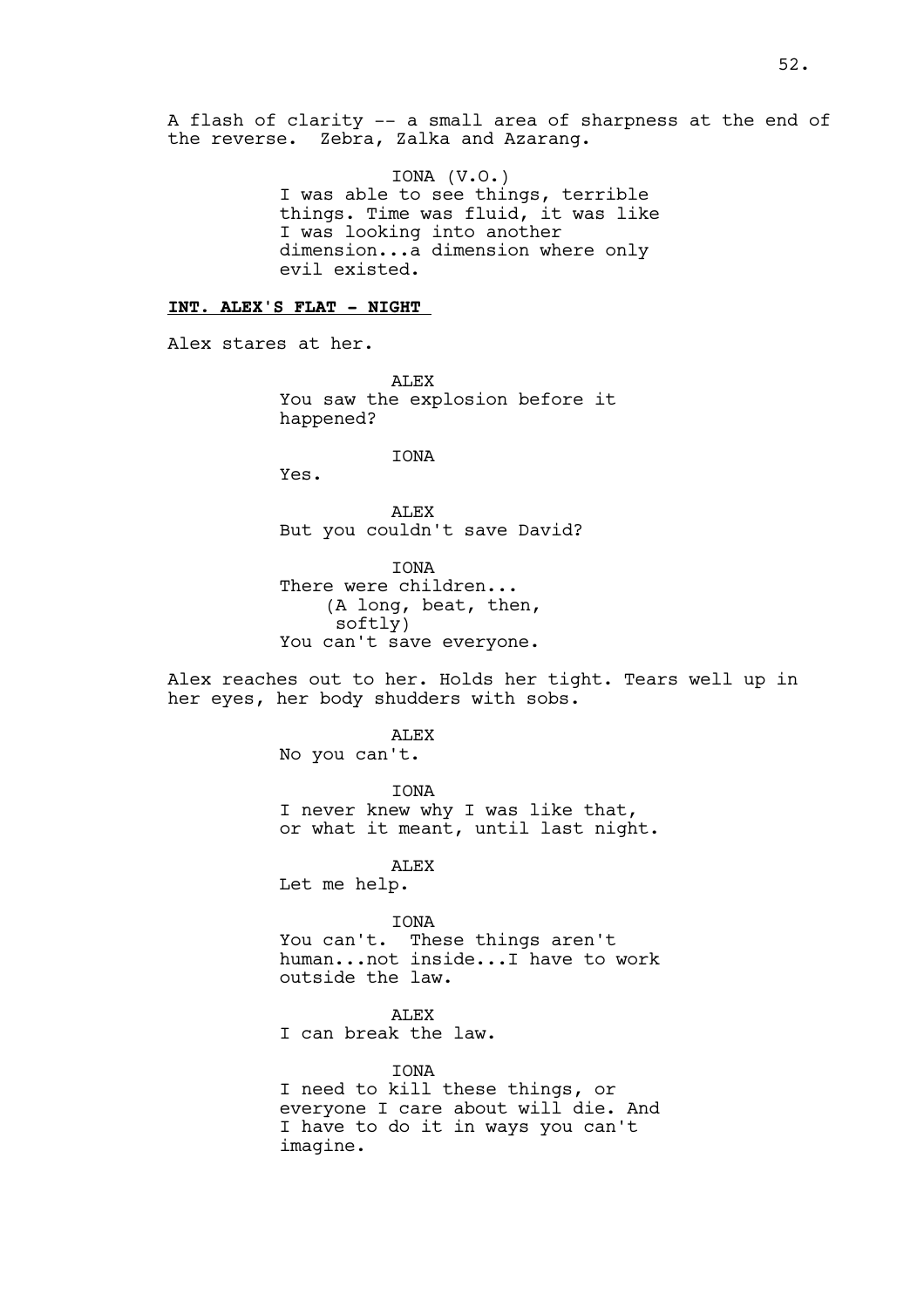Alex looks at her. Understanding -- there's no more to be said.

> ALEX No court's gonna convict a dead girl. Right?

Alex goes over to a drawer and pulls a gun out. A Magnum Desert Eagle XIX. He hands it to Iona. Smiles wryly

> ALEX I was saving this for a special occasion.

IONA Mmm...you really are a closet Dirty Harry.

She catches sight of herself in a mirror on the wall. Dressed in her own clothes -- she looks good.

> IONA I can't believe you kept my clothes.

Alex smiles.

ALEX You never know when an exgirlfriend's going to drop in. (a beat, then) Of course they aren't usually quite as ex as you.

Iona kisses him, long and hard.

IONA

Thanks.

And with that she's gone.

## **INT. HOSPITAL - DAY**

Gaenor is going about her duties in a daze. She wanders down the corridors -- people seem to be moving past in slow motion.

INSERT: FLASH FRAME

As visitor's faces turns to look at her. Momentarily they look Demonic -- as if she's been able to see their true nature for a split second.

## BACK ON GAENOR

Gaenor looks shaken. Down the other end of the corridor she sees a woman turning the corner. It looks like Iona -- Gaenor rubs her eyes.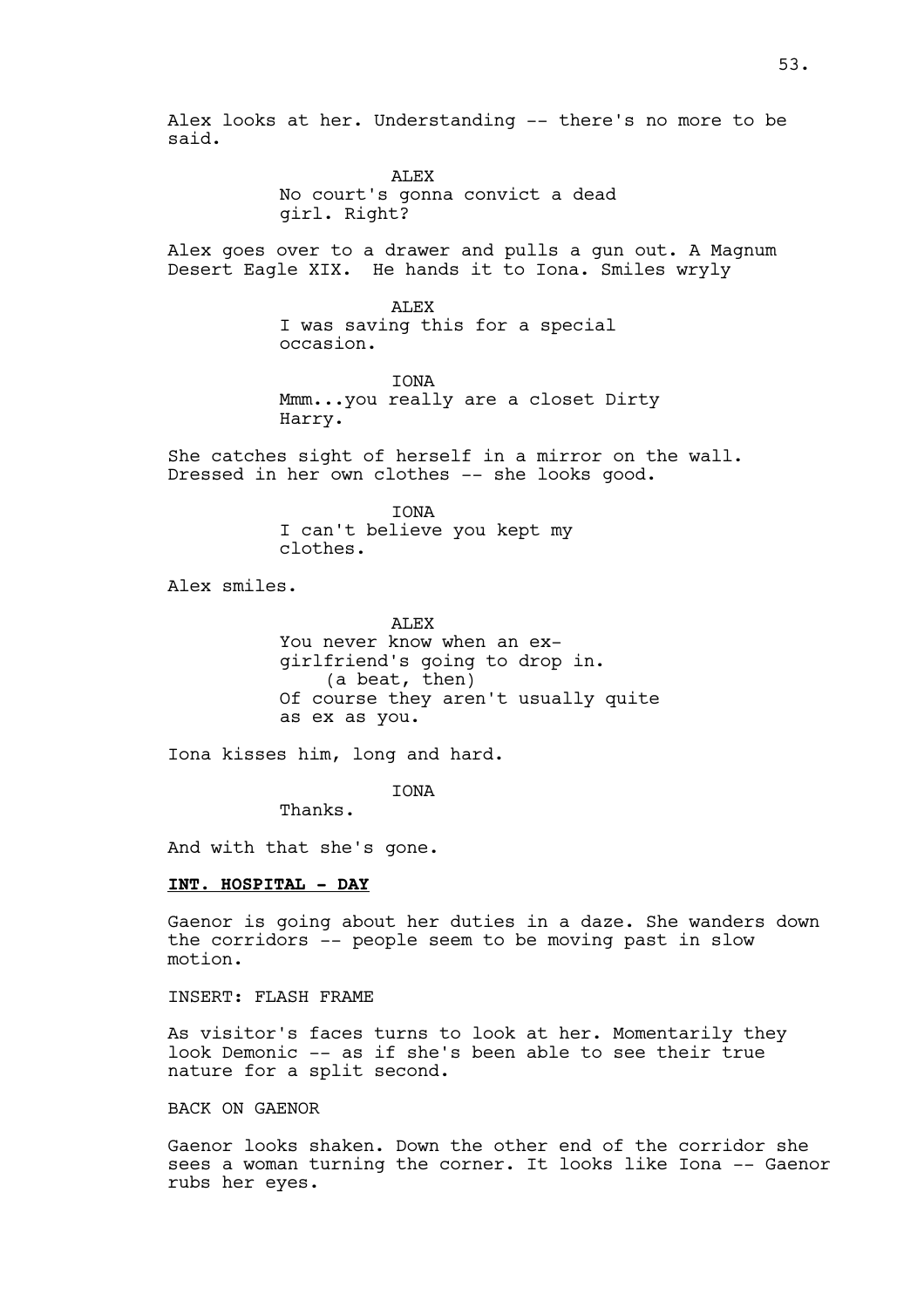It's been a long night.

# **EXT. STREET - STARBUCKS - NIGHT**

Josh is having a coffee. Looks like he's been up all night.

Reflected in the window we catch a glimpse of Iona. Josh starts. Seems to look right at us. Shakes his head. Puts his coffee down and comes out. He looks up and down the street.

A glimpse of Iona in the crowd, and then she's gone.

JOSH

Iona?

He looks around. As if in slow motion the crowd swirls past him. Again, like Gaenor some of the people in the crowd become demonic for a second.

JOSH

Gotta' get some sleep.

#### **EXT. EMBANKMENT - TOWER BRIDGE - NIGHT**

Derek draws deeply on a spliff. He stands overlooking the Thames. He is floating -- detached from reality.

Tower bridge glows with light in the background. People float past him. Iona drifts past. Derek smiles. Then seems to realise -- drops his spliff into the gutter.

He tries to pick it up but a gust of wind from a passing truck blows it away.

DEREK

Shit!

When he looks up she's gone.

## **EXT - IONA'S FLAT - DAY**

Gaenor uses a key. Derek, Josh and Lorenzo follow her into the...

#### **LIVING ROOM**

GAENOR I could have sworn it was her.

LORENZO

Me too.

JOSH Maybe it was...that doesn't mean she's alive.

DEREK She could be trying to contact us.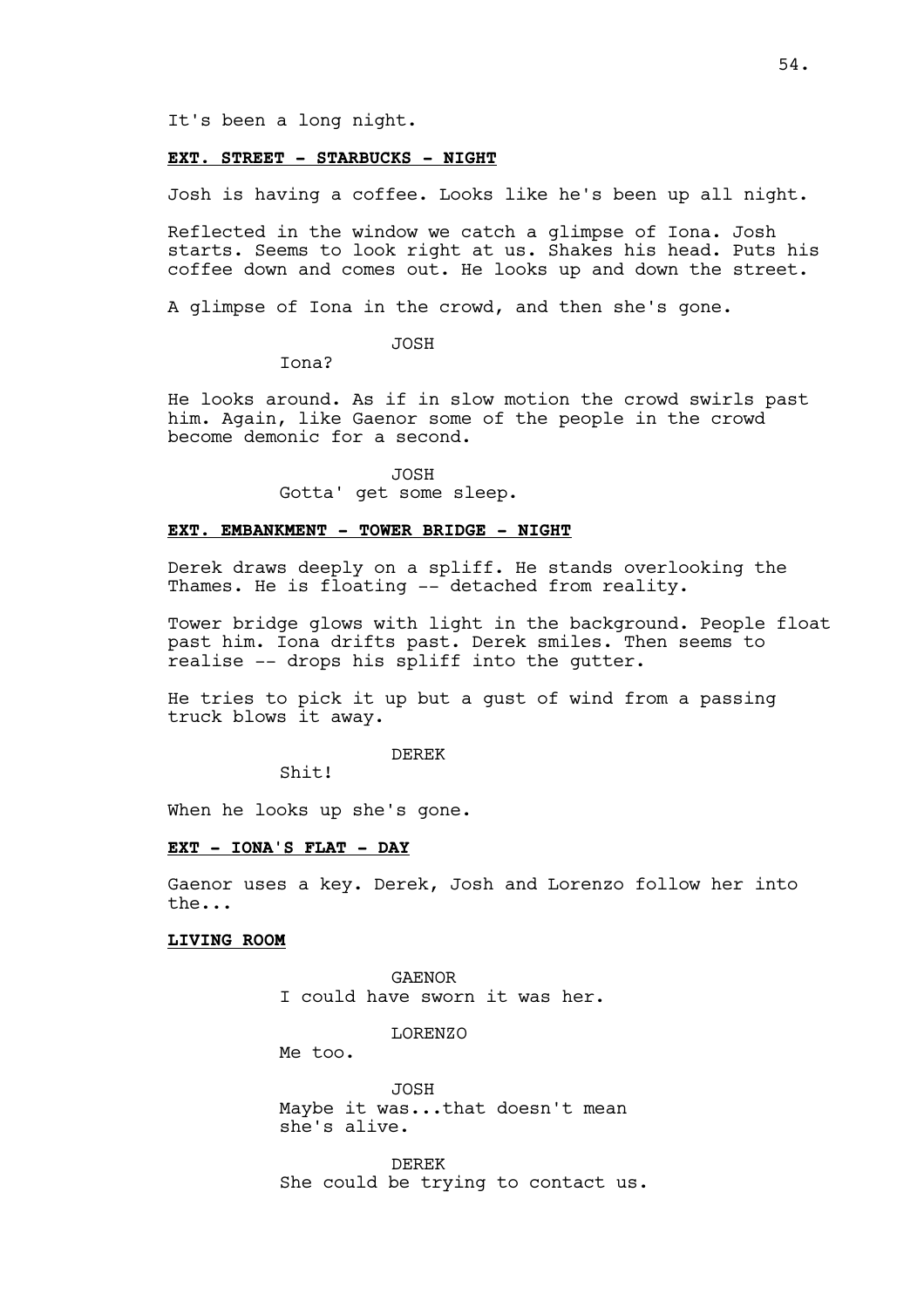#### GAENOR

That would make sense. It's what we tried to do when she was with us.

DEREK I know this may seem like weird shit. But does anyone else feel like we're being watched?

## IONA(O.S.)

You are.

From the hallway Iona steps out of the shadows. Everybody freezes. Derek can't believe his eyes. Lorenzo swallows, starts to smile.

Josh rubs his eyes, afraid it's an illusion. Gaenor is the first to move. She goes over -- touches her face.

> GAENOR My God is it you? We were going to hold a meeting...to try and contact you.

IONA Saved you some time there then.

Gaenor shakes her head. The rest of them come over, there's awkward hugs and smiles, some tears.

> GAENOR What was it like...did you see David?

JOSH Are there other people there?

IONA It's like your whole life is around you...like you can reach out and touch it. Moments...time that was important.

LORENZO Can you talk to people?

Iona shakes her head.

IONA It seemed like a few seconds, and then I was back...with that man. He was one of them... (beat) Oh God I killed him...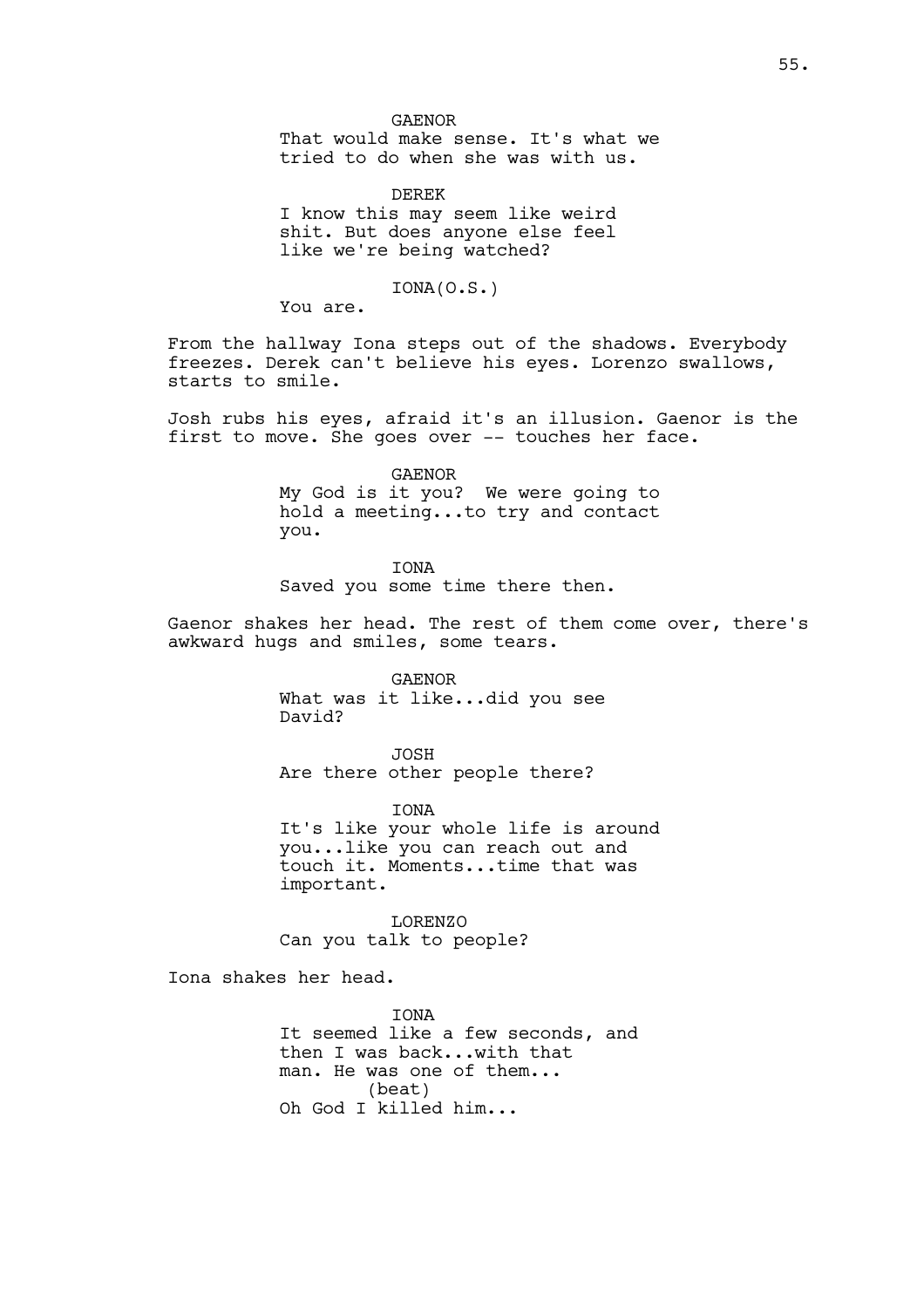GAENOR Sounds like he deserved it. Jesus they need to die for what they did to those poor girls...for what they did to you.

IONA

You have to stay here, in a protective circle. Just until tonight. Because you brought me back with a revenge spell, I only have twenty-four hours to avenge my own death...or you'll all die.

GAENOR Oh God. I'm sorry, we screwed up.

IONA No, I did that by going on the stake. They were too powerful, and now I know why. (beat) You did your best, and now I have to do mine. But first we need to make you safe.

SERIES OF SHOTS.

Josh bringing supplies into the living room from the kitchen.

Gaenor drawing a CHALK pentagram surrounded by a circle on the wooden floor.

Derek setting up the 3D projected pentagram with the computer.

Iona pouring salt over the chalk outline and seals her friends inside the circle.

END SERIES

#### **INT. LIVING ROOM - NIGHT**

They're all seated around burning candles on a table in the centre of the room. They have a supply of food and drink.

> JOSH Let us help you. You can't do this alone.

**TONA** I have to. If you leave that circle before midnight you'll die.

DEREK And after midnight?

Iona looks at her. A deep sadness in her.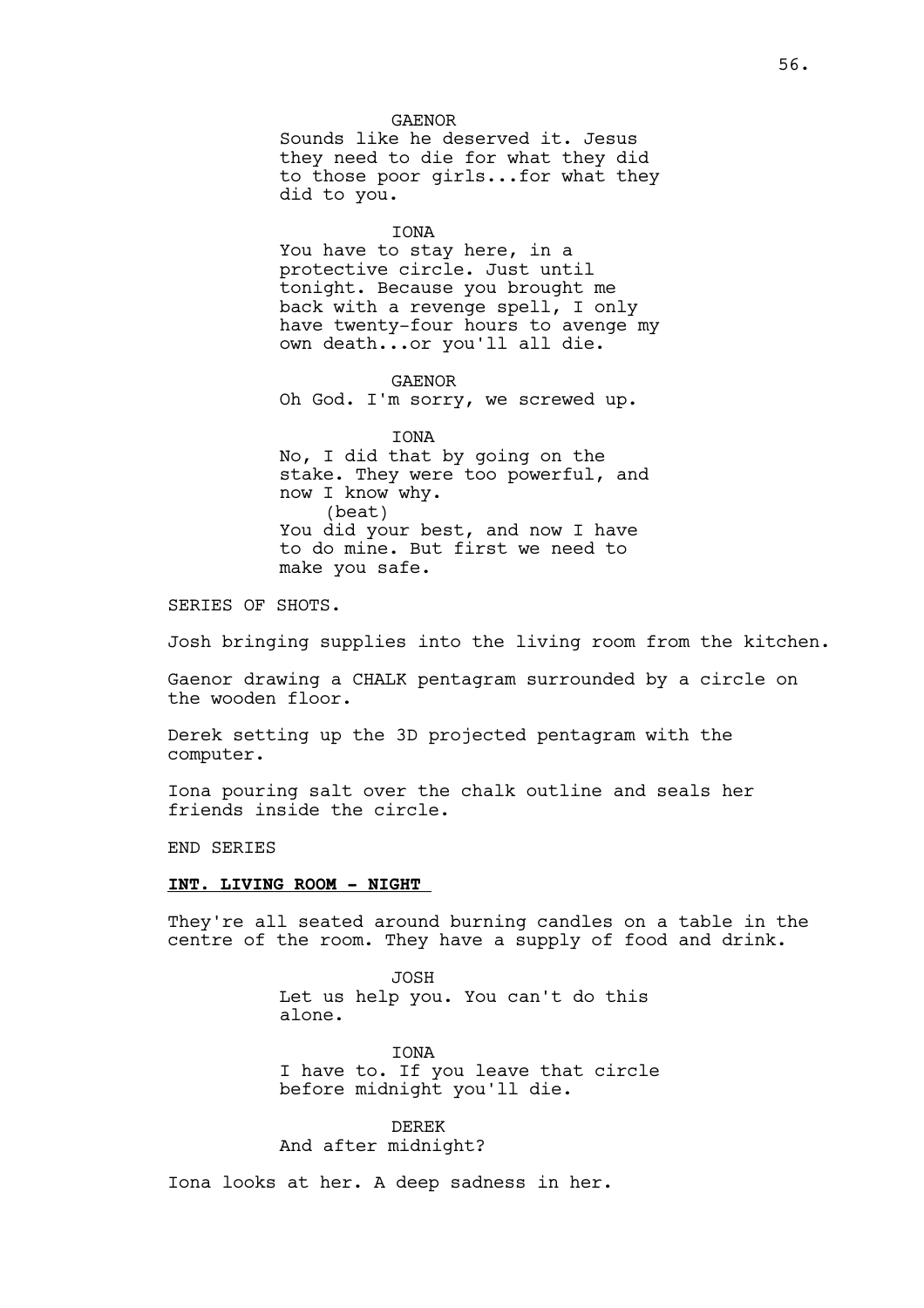IONA If you're alive I succeeded.

GAENOR And you, what about you?

IONA

You brought me back to do this...to make it right. I've seen things, evil things. I'm only a small part of what's going on here, but I can play a part. We all can.

GAENOR We didn't know what we were doing...we had to do something.

Iona hugs her.

IONA I know. It only takes a moment to change our lives forever.

LORENZO How are you going to find these...things?

Iona pauses...her eyes grow distant.

## **EXT. AVENUE OF MOMENTS - NIGHT - FLASHBACK**

Jimmy's face near the Avenue of Moments.

JIMMY Just remember, truth is in the eye of the beholder

He taps his eye.

## **INT. INT - IONA'S FLAT - LIVING ROOM**

As if in a dream Iona reaches up with a finger into the corner of one eye -- pulls out a tiny SPECK...looks at it.

They all look at her expectantly. She walks off into her bedroom. Derek looks around at the others.

> DEREK That's seriously weird.

### **INT - ALEX'S FLAT - NIGHT**

The doorbell sounds.

ALEX

Iona?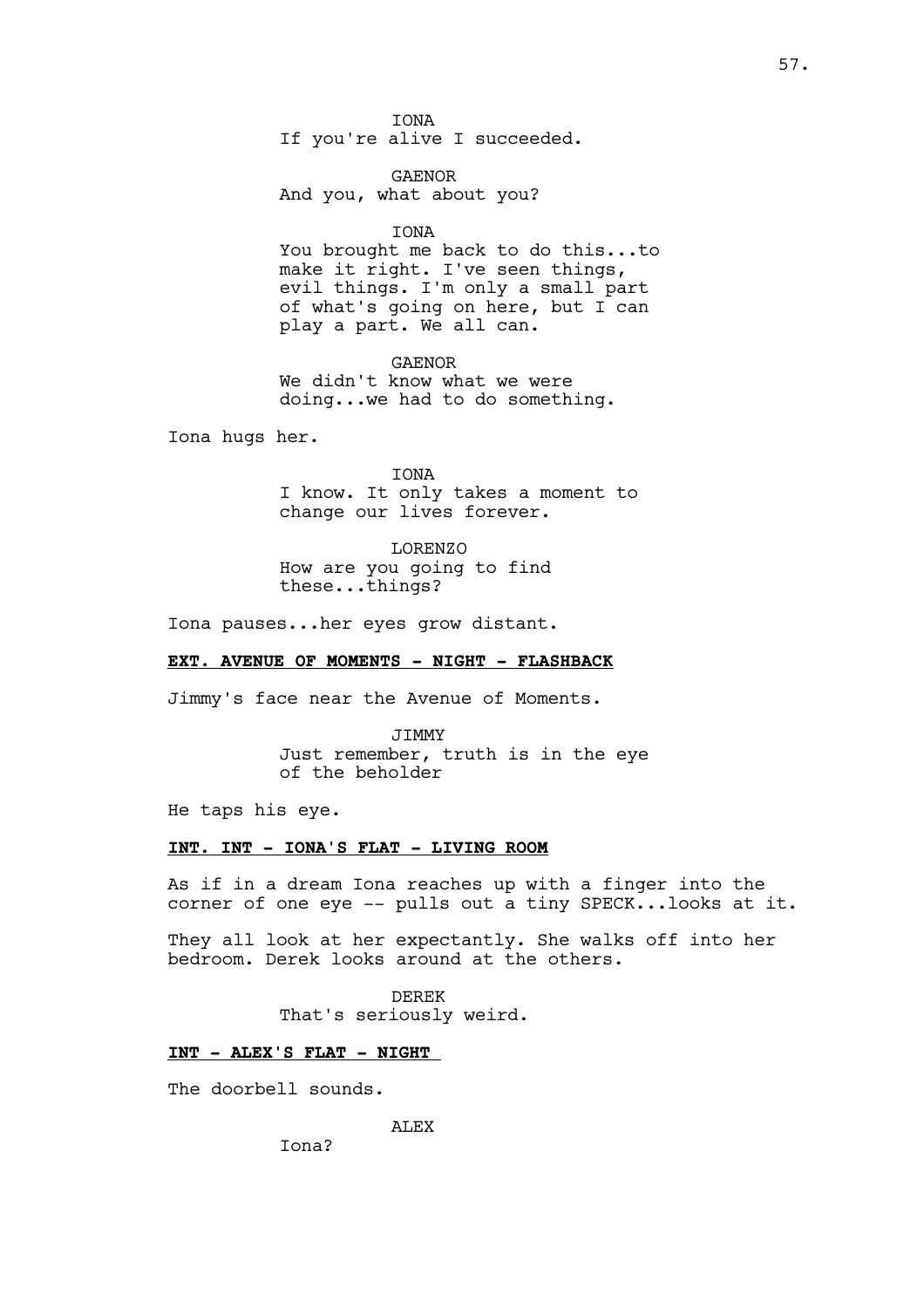**ALEX** 

Shit!

He turns to run. Cardman picks him up by the neck and throws him against the wall. Zalka looks down at him.

> ZALKA We don't want to hurt you.

She bends down to look him in the eye.

# ZALKA

But if we have to...

THUD! She sweeps a leg round catching him in the side of the head. A spray of blood as he spins into some furniture.

ZALKA

It's just we need directions...to Miss Blue...you know...the one that we killed...seems we've lost touch.

Alex drags himself upright, spits some blood. Fastens her with a look through one half closed eye.

ALEX

Try Friends Reunited.

THUD! Another sweeping kick. This time Alex doesn't get up.

## **INT - IONA'S FLAT - BEDROOM - DAY**

She goes over to the old brass microscope. Puts the speck from her eye onto a slide and turns the focus wheel.

### **VIEW THROUGH EYEPIECE**

On a low magnification it looks like a small crystalline rock.

She changes a lens. Now it looks like a mirror sided crystal ball. Another lens. There are images in each panel of the ball. Again she changes magnification.

And there it is. HER MOMENT!

On the screen is an image from that fateful night. A picture of her attackers fleeing the scene. She turns the platter control and very slowly rotates the slide.

Like an old Zoetrope or FLICKER BOOK, a progression of images of the attack and the attackers flick by until one image appears: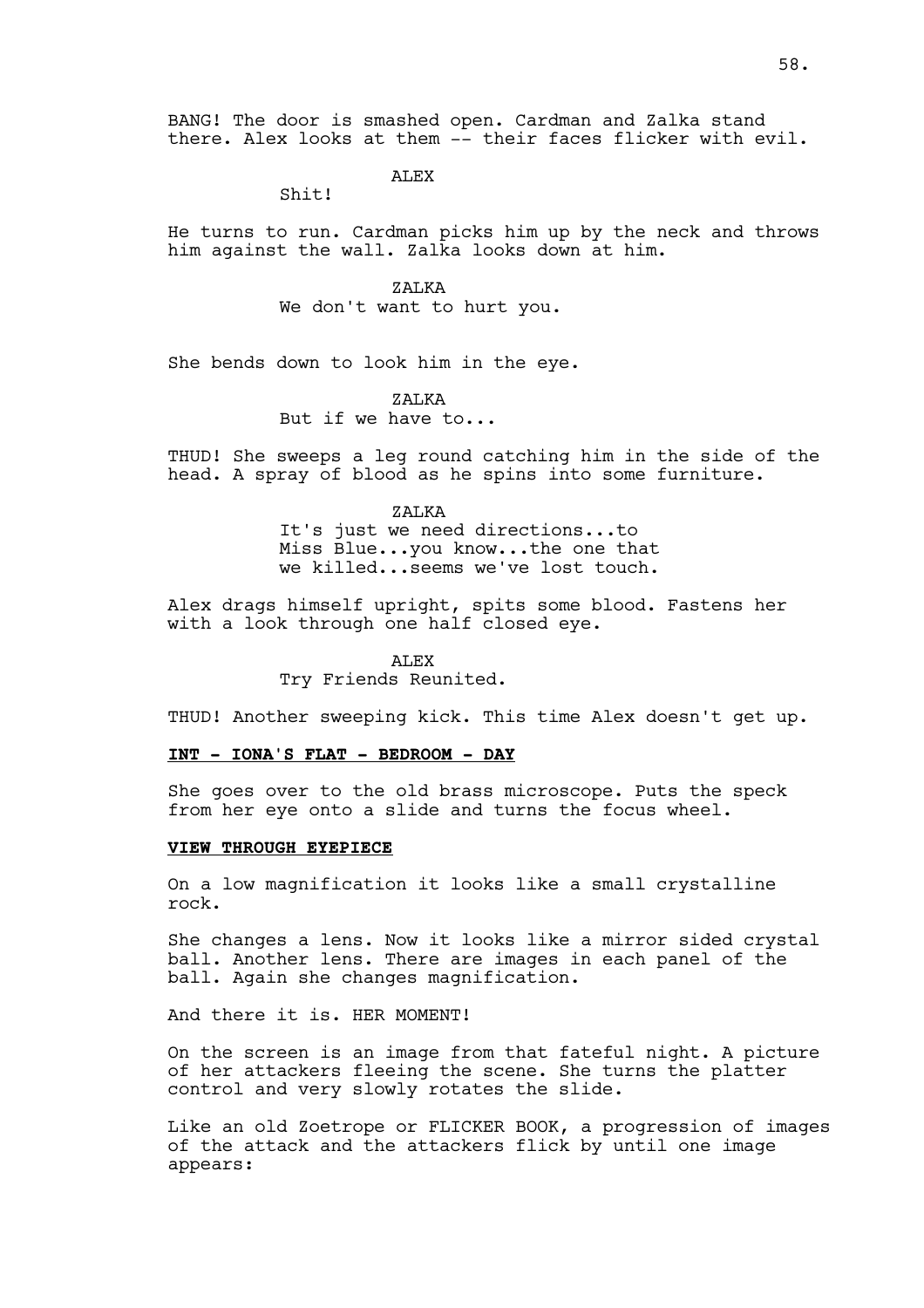## AZARANG

He's wearing the silver capped red leather shoes. She rotates the slide some more -- watching him run off.

Something flashes in the light -- falls to the ground. She increases the magnification on the object.

A book of MATCHES from CLUB LIMBO - the silhouette of a girl sliding round a pole in flames. And then it all fades away.

IONA

Damn!

## **EXT - STREET - THAT MOMENT**

In the yellow pool of a streetlight Jimmy sweeps. He looks up at the light from Iona's flat.

> JIMMY It only lasts a moment.

#### **INT - BEDROOM - NIGHT**

She removes the slide from the microscope. Touches it. Her finger comes away wet with blood -- it's absorbed into her flesh.

#### **INT - IONA'S FLAT - LIVING ROOM- NIGHT**

Iona comes out into the lounge. The room gets cold. Shadows move. We can see the groups breath in the air. The light begins to flicker intermittently.

GAENOR

What is it?

DEREK What did you find?

IONA I think I may know where they are. Club Limbo.

JOSH That's a heavy scene...

#### DEREK

The owner was mixed up in a weird occult group called the Shining Dark. Some girls disappeared from the club a few years back...they never found the bodies.

GAENOR You can't go in there without help.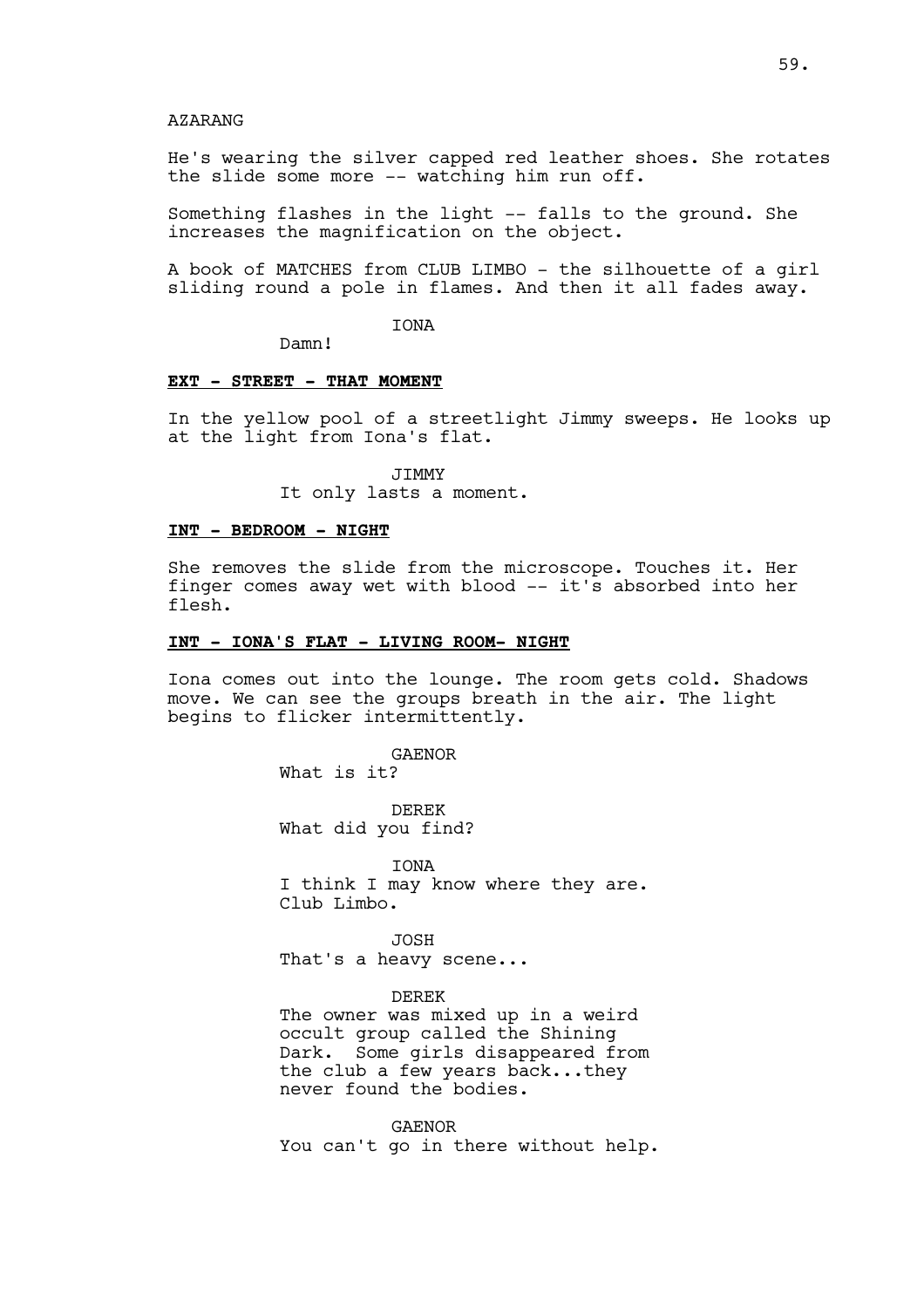IONA

I have to.

Josh fumbles in his pocket. He produces a multi-tool with a built in torch, he hands it to her.

> JOSH Even has a torch if things get really dark.

Off Iona. Starting to realise what she's getting into.

#### **EXT - CLUB LIMBO - DAY**

Snow is starting to fall. The club is a grey hulk -- a Greek style colonnaded church. But it's a long way from having any religious atmosphere.

A sign: CLUB LIMBO - EXOTIC DANCERS - ALL DAY BAR AND ADULT KIOSKS.

## **INT - CLUB LIMBO - ZEBRA'S OFFICE**

A large room, part studio, part workshop. The colour scheme is a muddy mix of yellow and brown.

There is a painting of the Indian Goddess Kali with her three diamond eyes on one of the walls. Down one end is a desk with a computer and phones.

The rest of the space is littered with paintings on easels in various stages of completion. Zebra works on one.

The paintings are in the same colours as the rest of the room. There's a white silhouette -- a human form yet to be added to the painting he's working on.

All the subjects seem to be similar. A mix of Edvard Munch and Hieronymus Bosch on acid -- shadowy souls chained up in some dark cavern -- their faces mournful -- without hope.

#### **INT - VIEW THROUGH ZEBRA'S EYES**

He suffers from Protanopia, he can only see the world in these muddy colours.

As he looks round we notice that the RED fire extinguisher barely registers, he has no ability to see red. Azarang comes in. His trade mark red shoes a grey wash.

BACK TO SCENE ON ZEBRA

ZEBRA

Well?

AZARANG They're on their way back now.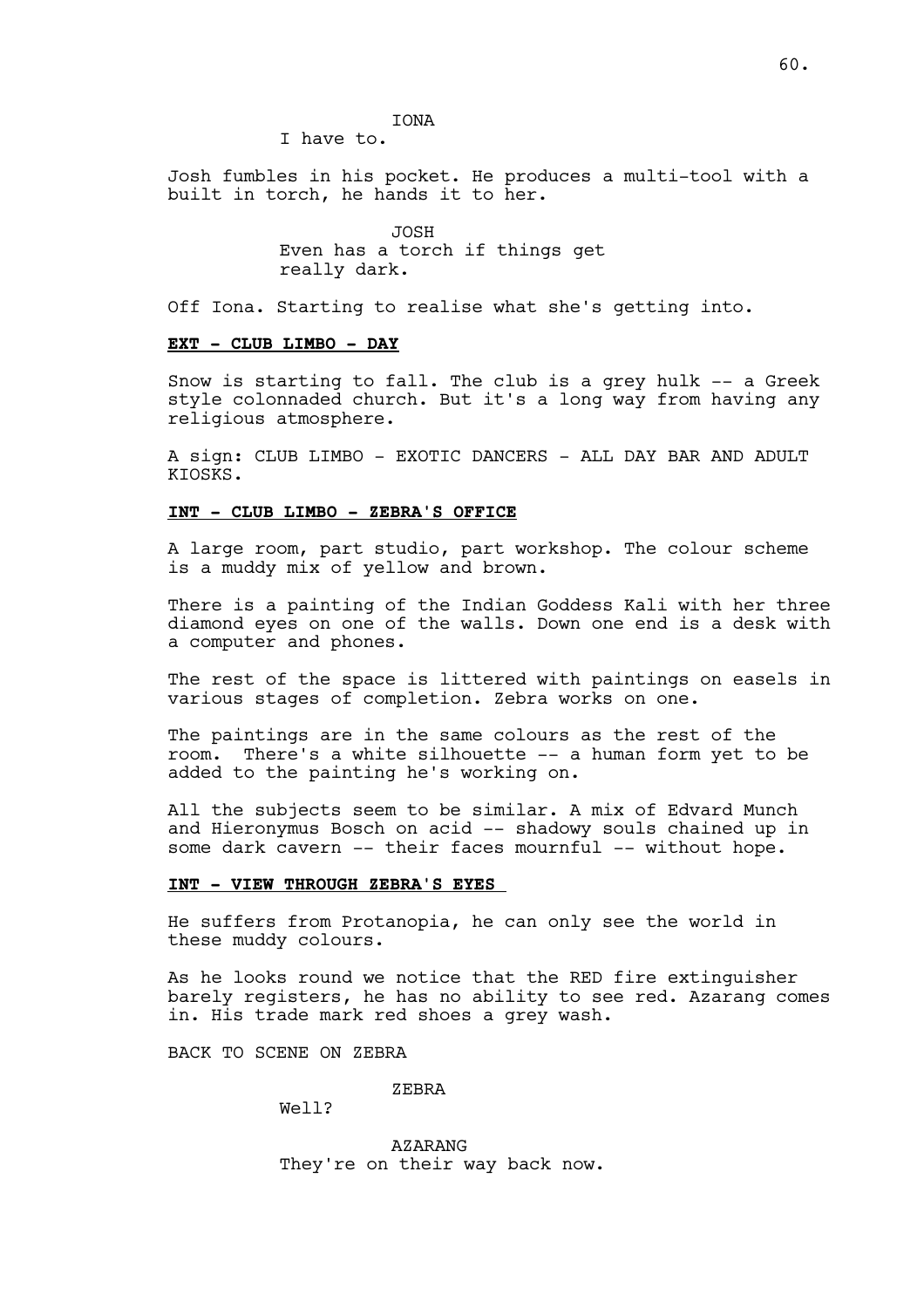ZEBRA And Miss Blue?

AZARANG We have her boyfriend. It's only a matter of time before she turns up, and this time we'll be ready.

ZEBRA She doesn't have much luck with relationships.

He steps back to look at the painting

ZEBRA

I could have been a great painter. Still, we all have our crosses to bear. We killed her...yet she lives...and now Shamal...do we have a problem?

AZARANG Her friends used low level magic...killing Shamal. I don't know. Maybe she got lucky. After all he was just a dancer.

Zebra looks at Azarang...cold flat eyes boring into him.

ZEBRA I watched him kill six people in a room without knocking the ash off their cigarettes. No one could have killed him with luck.

He produces a mobile phone. Hits a button. A video message plays -- we hear Shamal screaming. Zebra tosses the phone to Azarang.

ZEBRA

Does that look lucky?

Azarang looks at the phone -- the clip ends abruptly. He swallows, a look of unease on his face.

Zebra goes over to an ancient bound leather volume on a stand. He flicks through it. Stops at some lithograph illustrations -- angels and demons at war.

> ZEBRA The last time someone got that lucky was a thousand years ago.

AZARANG We are much stronger now. Man's evil has made us more powerful.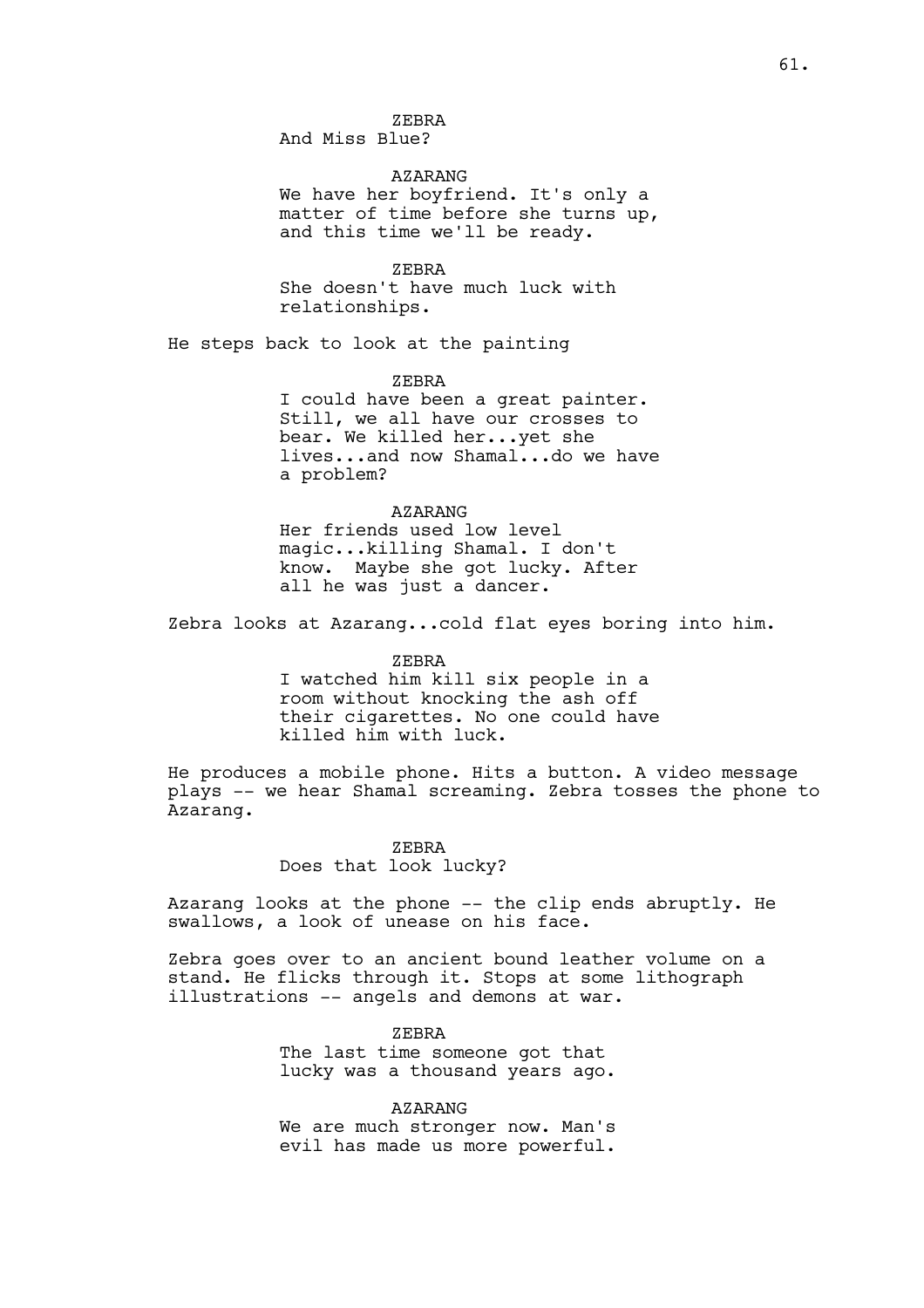#### ZEBRA

Never take the power of the dark realm for granted. Remember The Plague of Angels. It was your kind of thinking that nearly cost us everything.

### AZARANG

She's one girl, and soon we shall have her.

ZEBRA

Maybe. These past years have been good to us, we have reaped a harvest of sorrow and death. But into every life a little pain must fall.

#### AZARANG

You still cling to the old ways. There is a new order that will move us forwards.

#### ZEBRA

Maybe, but it needs to move forwards over her dead body.

### **EXT - CLUB LIMBO - NIGHT**

Iona walks towards the club. The snow is starting to settle. She heads around the back to an alleyway towards some large metal waste hoppers.

There's a MISSING poster on the wall. A pretty blonde girl in a distinctive T-Shirt.

She has a tatoo of an angel on her arm, her deep set eyes give her a haunted look.

Iona looks at it. She moves towards a fire exit with a keypad next to it -- there's a distinctive motorbike sound.

She ducks into the shadows behind the hoppers.

Zalka pulls up on a Triumph Bonneville -- followed by Cardman in his car. He gets out and drags a body from the car's boot.

It's Alex.

Cardman carries him into club. Zalka climbs off her bike - lights up a cigarette.

# **IONA'S POV CLOSE ON ZALKA**

A scarified symbol for FIRE on her wrist as she cups the flame from the wind.

BACK TO SCENE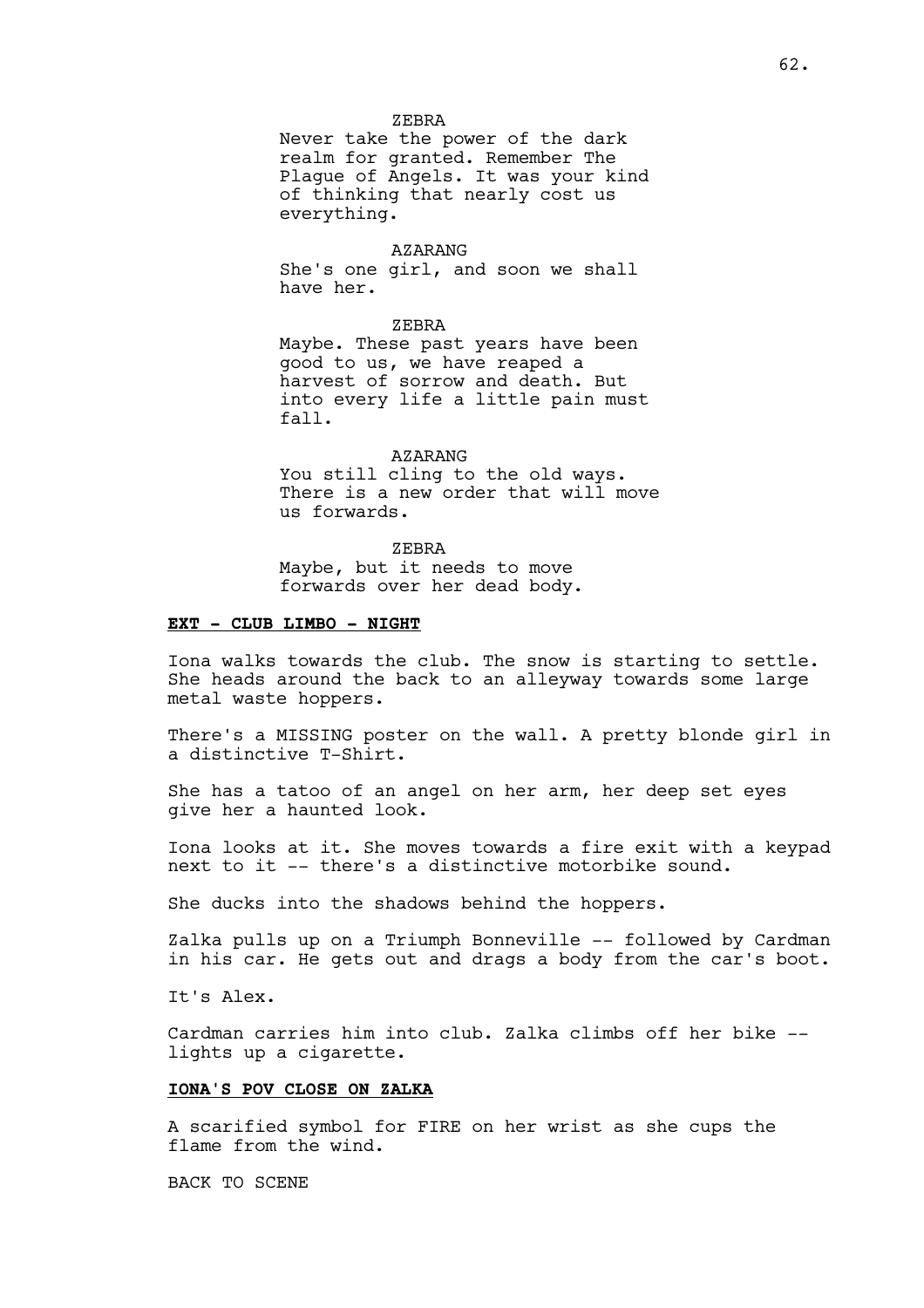## **EXT - CLUB LIMBO - NIGHT**

Zalka hits the keypad beside the rear entrance and goes in.

Iona goes over to the Triumph bike, its engine ticking with the heat  $-$  - an echo of time passing.

Iona runs her hand over the machine.

#### **EXT. FINSBURY SQUARE - DAY (FLASHBACK)**

Back in the Square, only this time things are seen from a different perspective.

Azarang stands next to the Triumph Bonneville preparing to press a button on his mobile.

Zalka leans over and stops him -- she's watching something.

DAVID

As he climbs into the security truck cab -- then the explosion bleaches our frame white.

## **EXT - CLUB LIMBO - NIGHT**

Iona's face a frozen mask of fury. She takes the multi-tool out of her pocket -- begins working on the bike, her fingers a blur of speed.

SERIES OF SHOTS

Bolts are removed.

The cylinder head comes off.

Wires are bared.

Rerouted to the battery.

END SERIES

#### **EXT. CLUB LIMBO - NIGHT**

Iona dumps the cylinder head into one of the waste hoppers.

### **SCREECH!**

The fire door screeches open. It's Zalka. CLICK! Iona presses the gun to the side of her head.

> ZALKA Well if it isn't little Miss Deadeye. You make a good private eye, for a dead person.

THUD! Iona hits her on the back of the head with the gun.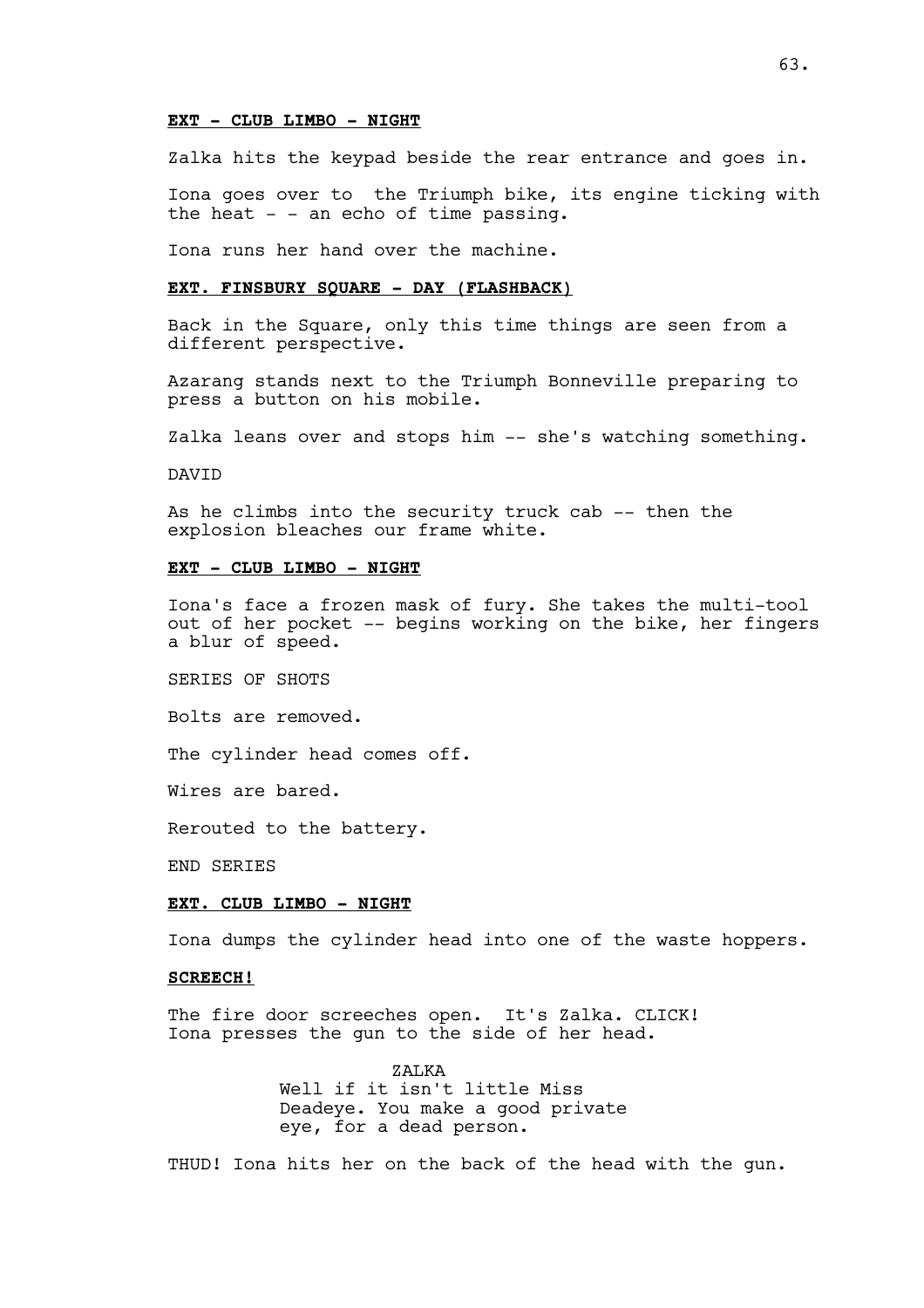**TONA** Oh I'm alive alright. But you won't be for much longer.

Zalka picks herself up.

ZALKA You wouldn't shoot an unarmed woman would you?

Iona cocks the gun.

IONA

A woman that was happy to blow small children to pieces...who delayed an explosion to kill the love of my life. You're already dead to me.

Zalka's eyes show fear for a split second.

ZALKA

Wait! You kill me you'll never see your pretty little policeman again.

The gun wavers momentarily, it's enough -- Zalka grabs an overhead pipe in the alleyway and swings her legs at Iona, kicking her in the chest -- she crashes to the floor.

The gun slides under a waste hopper.

Zalka lands like a cat -- as Iona picks herself up, Zalka whirls round throwing a sweeping kick to her shoulder.

Iona crashes to the ground again.

ZALKA How does it feel to be really alive? All that pain. Is it worth it?

SMASH! Iona smashes her on the side of the head with a bottle -- Zalka goes down. They stare at each other.

> IONA What do you think?

## ZALKA

No more playing.

They both pick themselves up. Zalka throws herself at Iona. Who does something that surprises both of them. BANG!

She executes a sweeping leg kick, pivoting from the waist slamming into Zalka and knocking the wind out of her, sending her crashing into the hoppers -- mimicking Zalka's earlier move.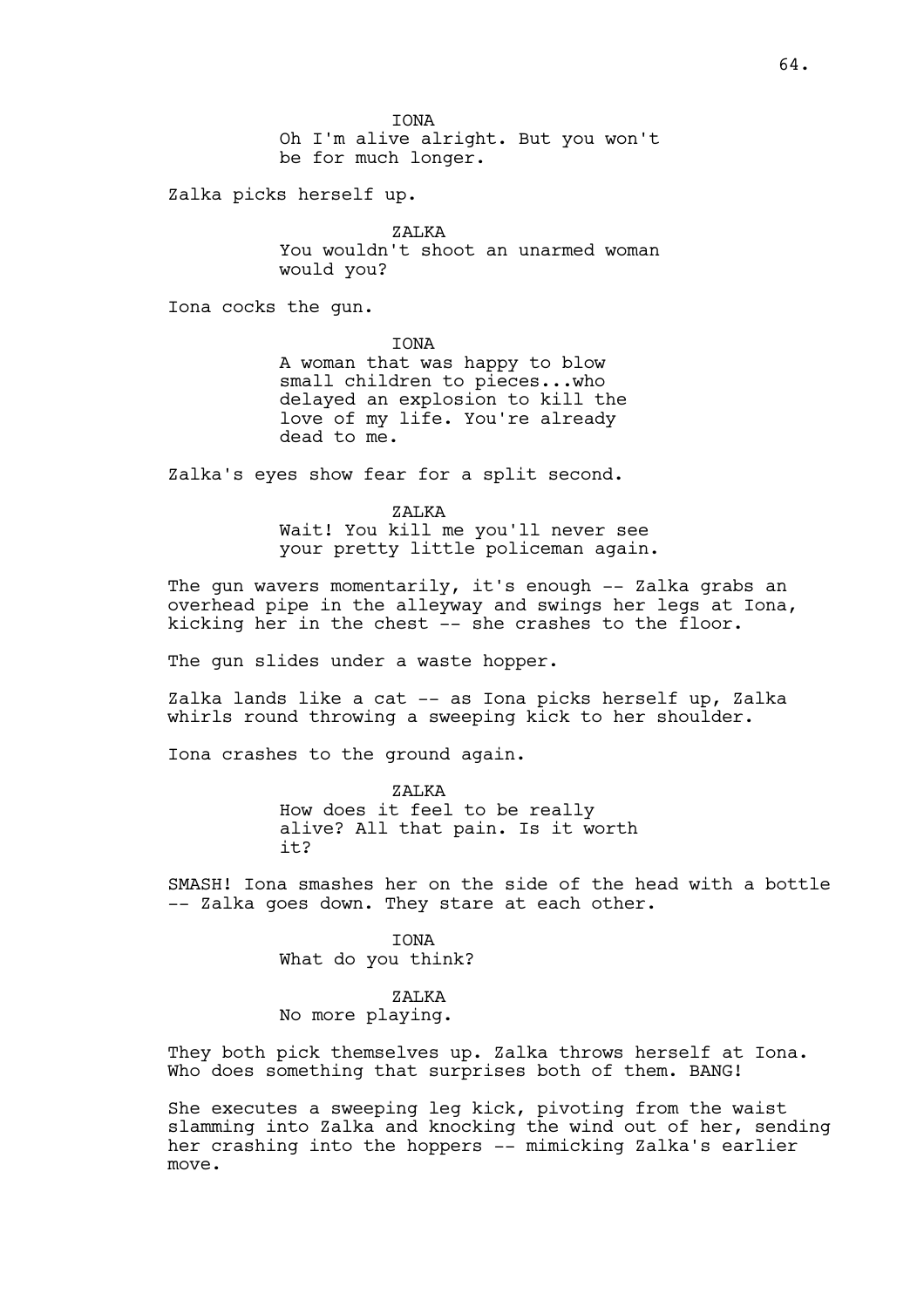## **TONA** Who's playing?

Zalka picks herself up. They face each other. Zalka leaps into the air. Does a back-flip -- both feet thud into Iona send her sprawling onto the ground.

Iona gets half way up before Zalka spins around, landing a kick to the side of her head. Smashes her down the alleyway. Zalka struts. Sensing victory.

> ZALKA This body I live in...by age fifteen I was champion at the Russian gymnastics...

THUD! Another kick to Iona.

ZALKA

By seventeen I had six moves named after me...

CRUNCH! Another spinning kick to Iona sends her rolling like a piece of rubbish down the alleyway. Zalka touches the scar on her face.

> ZALKA I was in Korminski's diplomatic car when they took him out. I was only survivor. I could have been world champion.

Iona is losing consciousness. Zalka looks at her.

ZALKA You're already dead. Just another hit and run victim.

She walks back to her bike. Puts her helmet on. Climbs onto the saddle -- turns the ignition on.

A SERIES OF QUICK CUTS

PETROL pumping into the piston barrels -- spilling over the top -- forming a pool under the bike.

Zalka pressing the starter button.

Sparks crackling between two bare wires above the fuel.

END SERIES

IN SLO-MO:

The petrol ignites -- a ball of fire. The pistons take off like rockets towards the fuel tank above them.

BACK TO NORMAL SPEED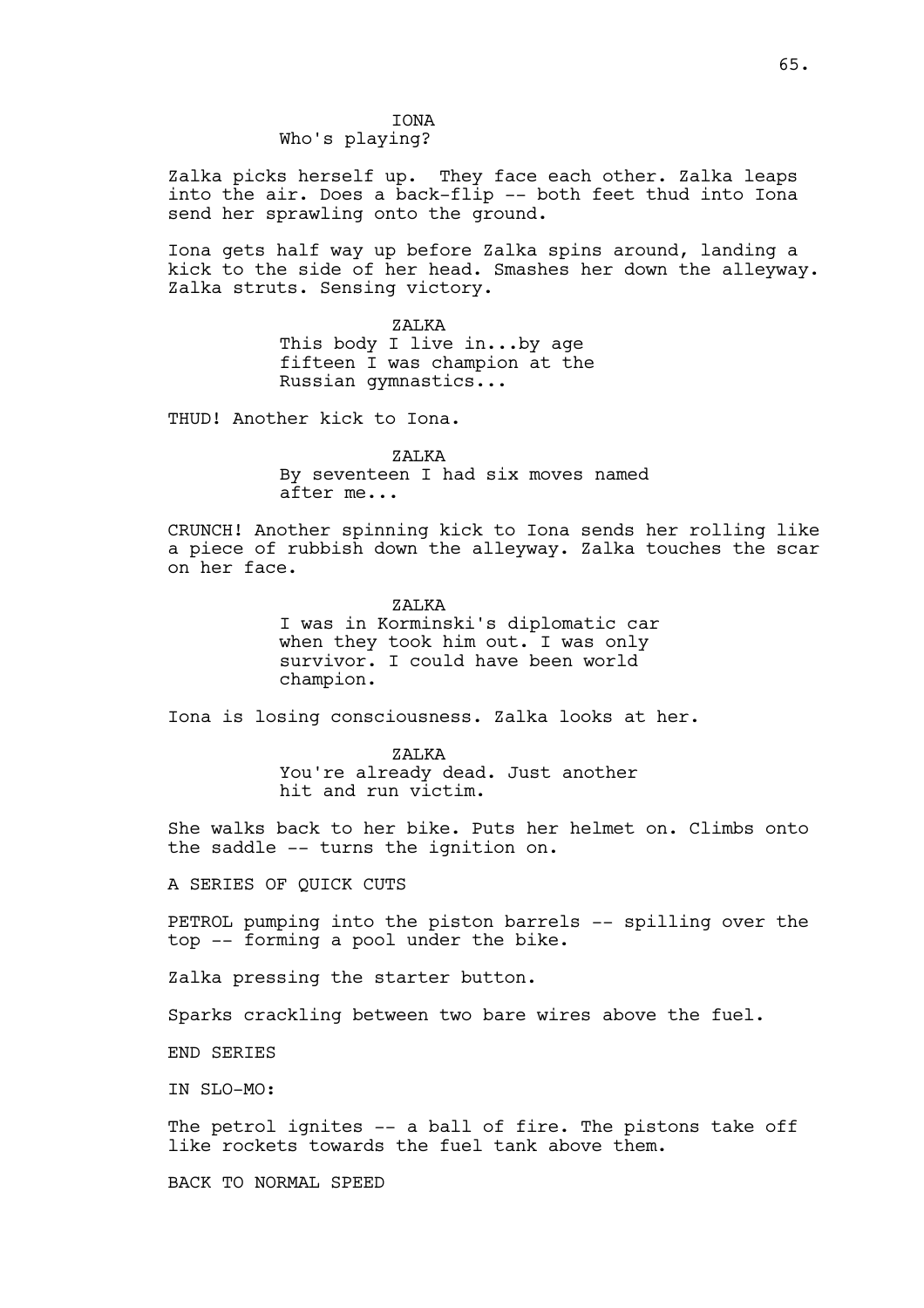## KABOOM!

A huge explosion as Pistons punch through the FUEL TANK above them.

WHUMP!

Zalka becomes a FIREBALL.

Inhuman shrieks as she disintegrates -- a billowing vortex of blackness -- and as the smoke clears -- a burning helmet rolls away.

CLOSE ON -- the ground where the elemental symbol for FIRE burns.

IONA picks herself up -- retrieves her gun from under the hopper and limps away.

## **INT - CLUB LIMBO - CCTV - ROOM**

Cardman stares at a video monitor -- it shows the alleyway and the burning remains of the bike.

#### **EXT - CLUB LIMBO - ABOVE ALLEYWAY - THAT SECOND**

Iona forces open a WINDOW and disappears into the club.

## **EXT - CLUB LIMBO - FIRE ESCAPE - ALLEYWAY.**

Cardman, Azarang and Zebra burst through the door. Cardman uses a fire extinguisher to put the bike out. He is devastated -- he picks up Zalka's smoking helmet.

ANOTHER ANGLE

On the flaming symbol for fire scorched into the ground.

BACK TO SCENE

Zebra turns to Azarang.

ZEBRA Lucky eh? Find her!

## **INT - LIMBO CLUB - PEEPSHOW CORRIDOR**

A gloomy passage way. Iona makes her way down the corridor. She comes to a heavily studded soundproof door marked STAGE. She opens it slowly. Goes into...

# **INT - PEEPSHOW STAGE - NIGHT DARKNESS.**

Suddenly music blares out.

It's a striptease favourite "Flesh for Fantasy",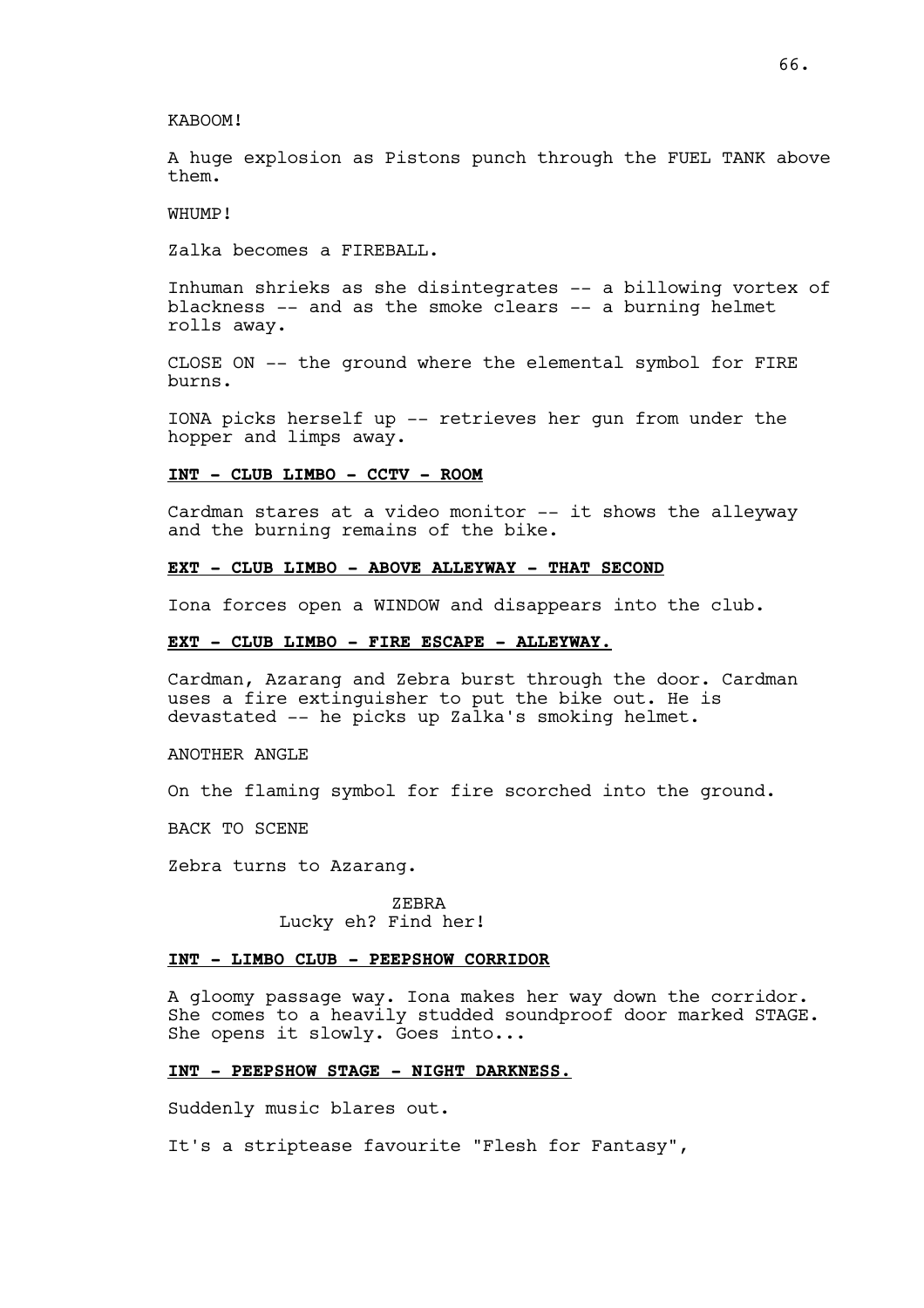# SONG LYRICS Face to face and back to back you see and feel my sex attack.

There is a clanking, grinding noise. Into the inky blackness shafts of light spill from slots set into the sides of what gradually reveals itself to be a large stage.

Iona's centre stage of a coin operated peep show.

## IONA

Shit!

A mix of RED and ULTRAVIOLET light reveals a bizarre tableaux. Three GIRLS are preparing themselves for the customers.

NADIA a statuesque eastern European girl in a micro latex skirt looks at Iona. Takes in her battered face and torn clothes, assumes it's a costume.

## NADIA You play rape victim...nice angle...I go for slash.

Iona looks at the others. BABS a blonde fiddling with a strap on DILDO mask, LI a stunning oriental girl in a dominatrix, outfit -- holding a WHIP and a KNIFE.

# **INT - INTERCUT PEEP SHOW BOOTHS/STAGE**

Cardman heads down the corridor into the Peep-Show area.

There are five doors in each of the corridors that run either side of the stage. He carries a 9MM UZI.

He pulls open the nearest door to reveal an old guy watching the sex show thru an open slot.

> OLD GUY Hey what the!?

## CARDMAN

Ssshhhhh.

He shuts up as Cardman pokes the gun in his face. Cardman looks through onto the stage.

## **INT. CARDMAN'S VIEW**

On the other side is the stage where BABS and LI are performing a lesbian seduction. Iona tries to look sexy while she tries to work out what to do next.

BANG! Cardman takes a shot at Iona -- it just misses.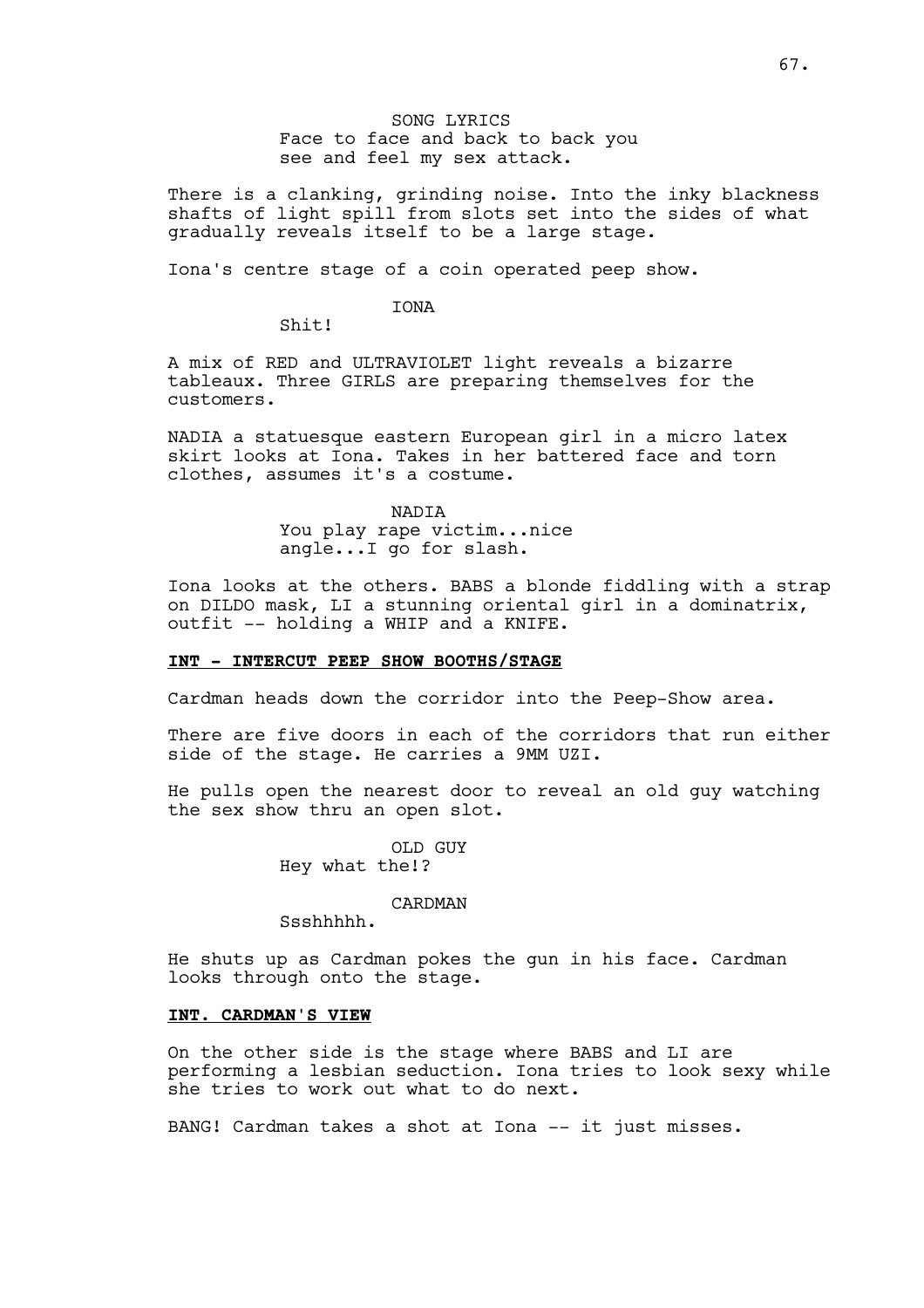Iona pulls out the Magnum and manages to squeeze off one shot which whistles past the Old quy -- misses his face by an inch, sears Cardman's shirt.

The slot mechanically closes, the Old guys time is up!

CARDMAN Open it up again.

OLD GUY I'm out of change!

Cardman shoves him aside and rips open the door to booth  $#2$  -it's empty -- the slot is shut.

SOUNDS of teenage ecstasy from booth  $#3$ , he opens it up  $-$ pulls out a spotty 16 year old KID.

> CARDMAN Your mother know you're here?

The Kid stumbles out. Cardman fires through the open slot. Hits Nadia walking back onto the...

# **STAGE**

Blows her back through a section of the cheap set. Babs and Li scream hysterically -- Li drops her whip and knife before running off the stage.

Iona hits the deck -- she grabs the knife and tries to get a clear sight line at Cardman.

Cardman fires again aiming at Iona - misses. A life sized SEX DOLL takes a head shot. EXPLODES!

Cardman's next shot smashes into the now closing slot window. (NOTE: as each booth is very small and the slot quite narrow it only gives a very restricted shot for Cardman, he has to keep on moving as Iona moves)

Cardman runs to the next door (slot  $#4$ ), the large guy in it seems to be having an orgasm or a heart attack. Cardman fires past him through the slot. Which starts to close.

Cardman grabs the large guy and slams his HEAD through the opening. The door makes a groaning noise and then with a last whine stops moving, the guy's neck jamming the door open.

Cardman fires off a shot past his ear, Iona rolls out of the way while the large guy screams hysterically!

Iona snaps off a shot towards slot #4.

ANGLE FOLLOWING HER BULLET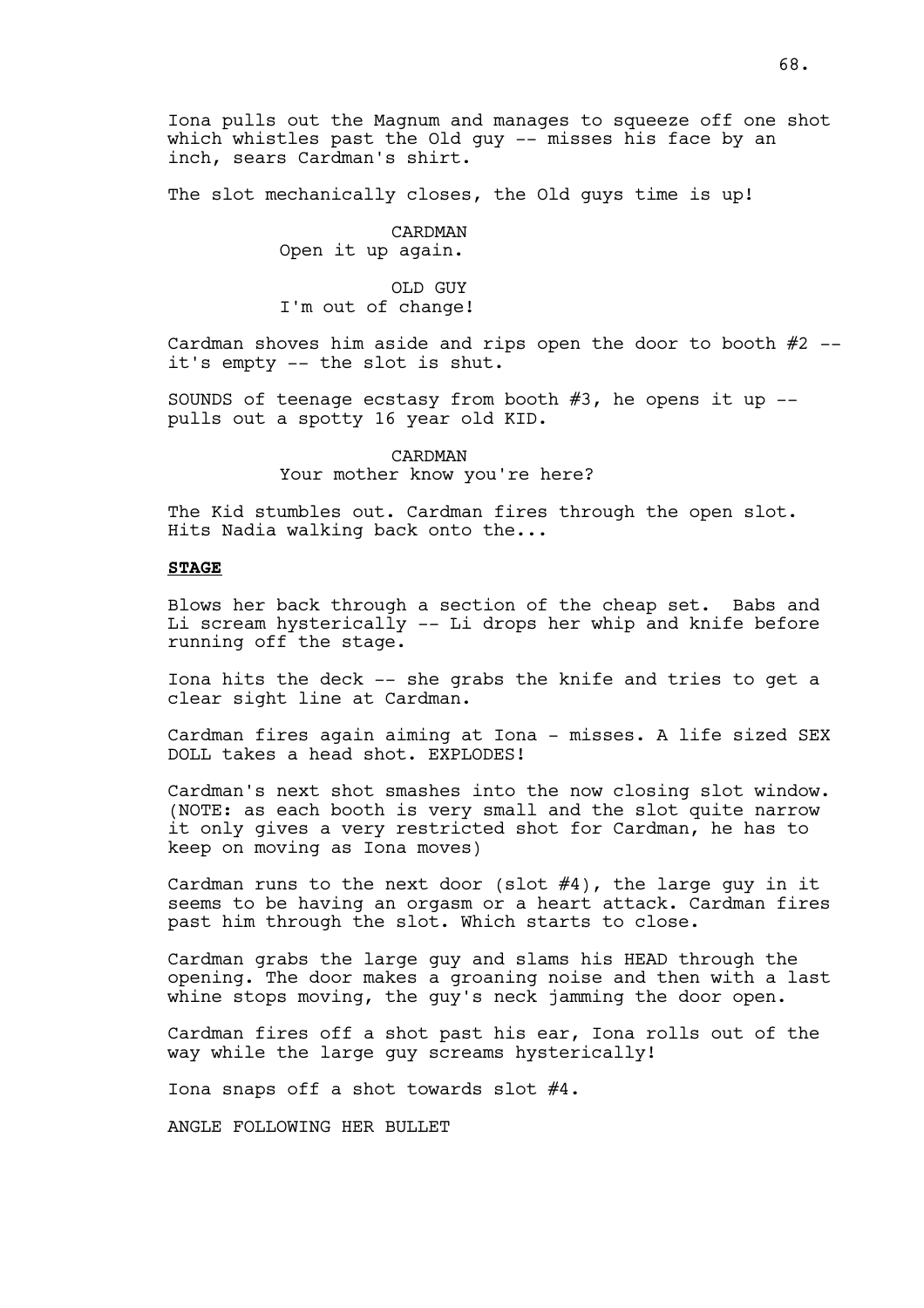Her bullet comes through the slot and whistles past the skull of the large guy. Just misses Cardman's nose and slams into the door behind him.

## CARDMAN

Runs to booth (#5) whose slot is shut. Cursing he moves to slot  $#6$  -- also shut.

#### IONA

Gun following the sound and light as Cardman moves from booth to booth.

## CARDMAN

Runs towards booth #7. Iona fires through its slot a punter dives for the floor. Terrified punters from booths #8 and #9 make a run for it!

Cardman tries to get into booth #7. Smashing the door into the punter's head as he crouches on the floor. Finally bursting in, his momentum causes him to slip on something sticky on the floor.

As he goes down, Iona pumps two shots past his head - nicking his ear and sending a spray of blood onto the glass Cardman grabs his ear, looks at the blood. Gets up.

Runs past the "out of order" booth  $#10$ , and into booth  $#11$  -the slot's shut, but there's a neat pile of abandoned pound coins. He slams one into the slot. It grinds open.

TO REVEAL -- Iona standing directly on the other side pointing directly at Cardman. It's a Mexican stand off.

Behind Iona two of Zebra's armed thugs are closing in on either side -- they take aim at her -- Cardman sees this and smiles.

Raises his gun as...

Iona and Cardman both open fire exactly at the same time.

ANGLE following the 9mm bullet out of Cardman's gun.

**TONA** 

The hammer of her gun CLICKS! A missfire.

ANGLE ON 9MM BULLET - RAMPED SLO-MO

As it spins through the air towards Iona -- who drops her gun -- pulls out her knife -- raises it into the air in front of her. CLANG!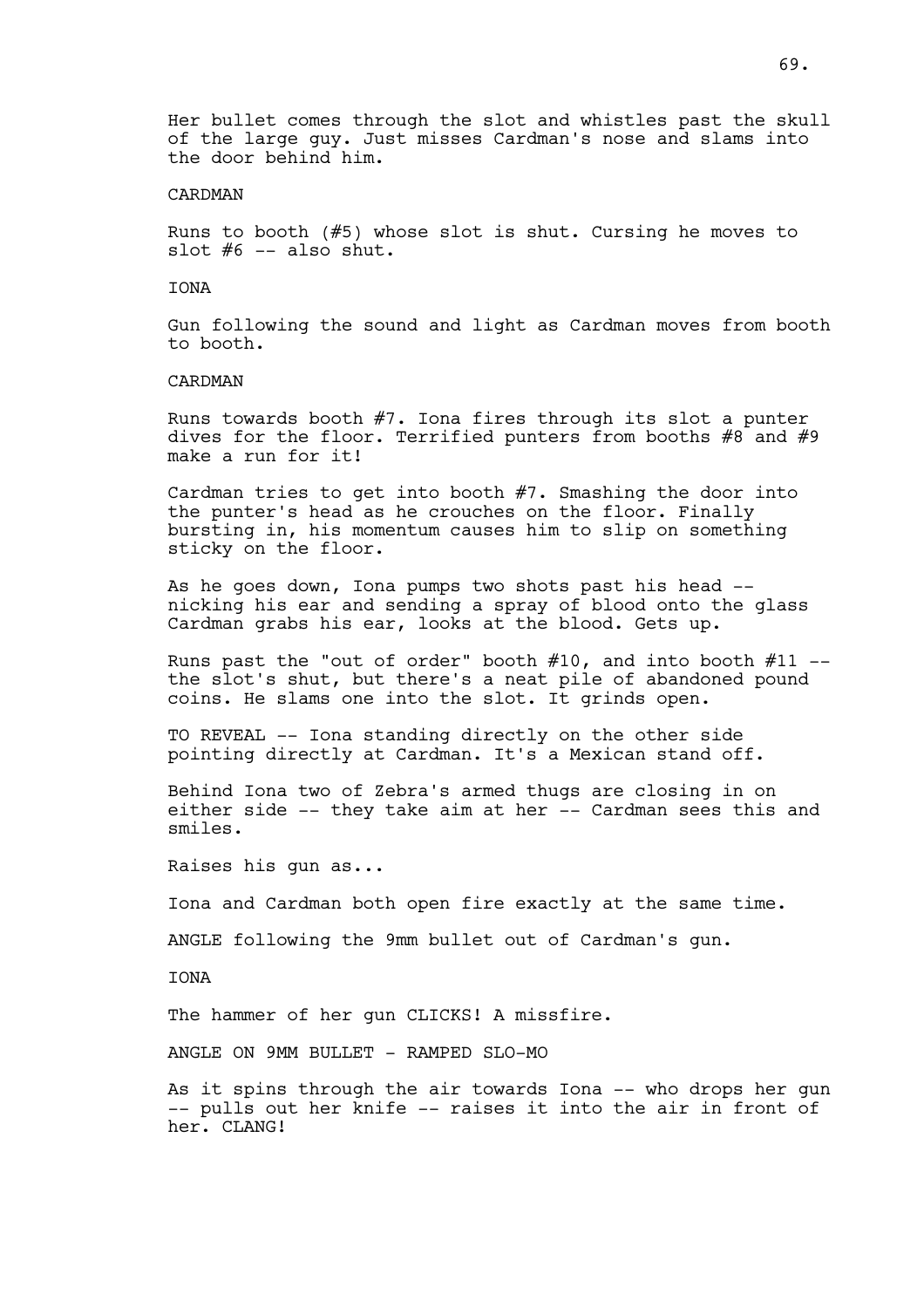The 9MM bullet hits it dead centre -- splits into two halves and THUD! THUD! Each half takes out one of the two thugs coming from behind her.

They both slump to the floor. Iona stands there breathing heavily  $-$ - the slot in booth  $#11$  separating her from Cardman slams shut.

Iona scoops up her gun and heads for the stage door reloading as she goes -- running out into the...

## **CORRIDOR**

She runs past the booths. Comes to a halt, a blinding pain in her head.

FLASH FRAME

The distorted face of Alex screaming silently.

ON IONA

IONA Alex...where are you?

# **INT. IONA'S FLAT - NIGHT**

The Circle sit with their backs to each other -- holding each other's wrists -- forming a protective bond. Black wraiths whirl round them -- in the eye of a storm of pure evil.

#### ZZZZZZT!

The lamp in the VIDEO PROJECTOR crackles -- starts to smoke. The projected pentagram flickers.

BANG!

The bulb explodes.

ANOTHER ANGLE

## **INT. THROUGH JOSH'S EYES**

The projector starts to burn, flames suddenly licking over the wall of the flat -- and through them a MAN staggers - his face burning -- he's in agony. Josh looks terrified.

JOSH

Dad?

The man's face is blistering.

JOSH'S FATHER

Help me.

Josh moves to go towards him.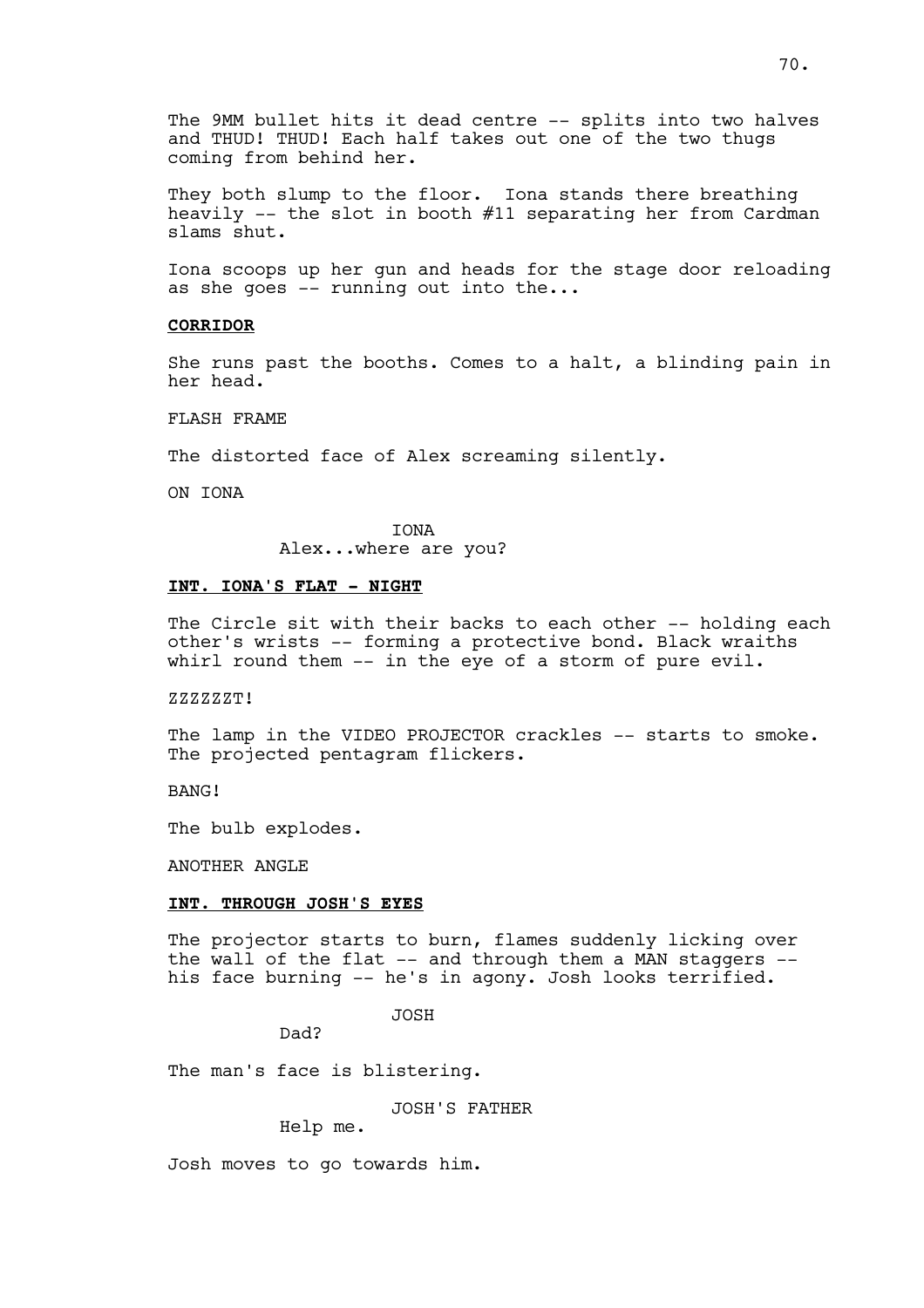### GAENOR (O.S.)

No!

## **INT. INT - IONA'S FLAT - LIVING ROOM**

Josh stands at the edge of the chalk and salt circle. The projector is off -- but it's not on fire.

### GAENOR

It's alright. You're okay.

Josh looks at them, shakes his head as if coming out of a dream -- we catch glimpses of angry faces in the whirling darkness around the group.

JOSH

I saw my dad...he was burning.

GAENOR It was a trick to get you out of the circle. Iona warned us. They're getting stronger.

# **INT - CLUB LIMBO - CELL - NIGHT**

A dank room, criss crossed with rusted heating pipes and leaking water. A dull yellowy green light.

Alex hangs from chains wrapped round his wrists looped over a pipe running across the ceiling. He's stripped to the waist. Zebra sits opposite him. Smokes a thin black ZIGANOV.

Behind Alex, Azarang is doing something which gives Alex a great deal of pain. He twists his head to nod towards Azarang.

> ALEX Who's the psychopath?

Zebra tuts.

ZEBRA He's special, you don't want to offend him.

ALEX Pardon me, where are my manners. Who's the special psychopath cutting into my back.

ZEBRA Azarang. It's Iranian, means bright, shining, red. He used to be known as the butcher. Which is what he was, in a good way.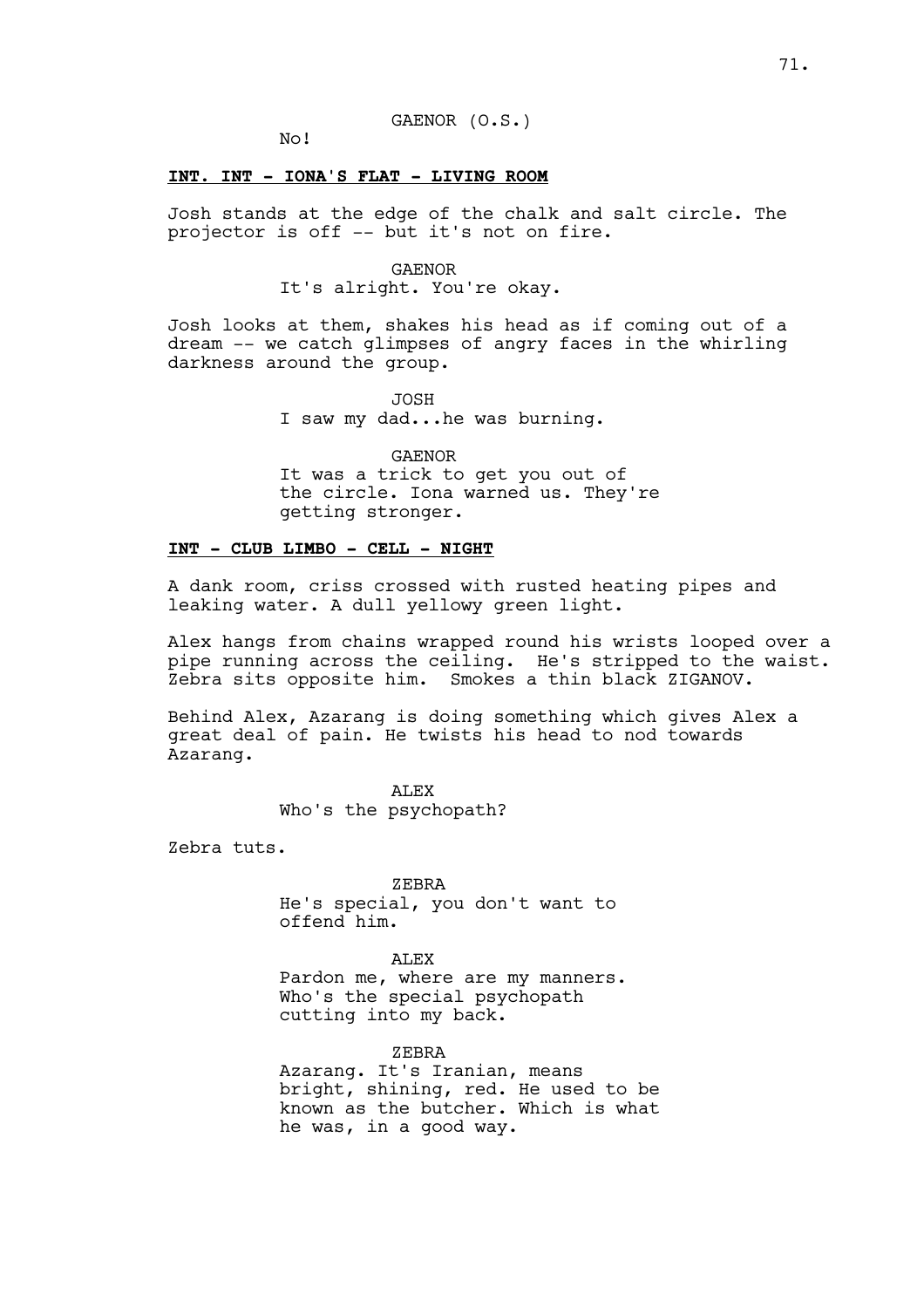ALEX And there's me thinking he was just a twisted sadist.

Zebra smiles.

#### ZEBRA

He is what your kind made him. Why don't you tell us what your pretty little friend's plans are? Maybe I can get Azarang to kill you quickly.

ALEX That your best offer? You'd make a lousy salesman.

#### ZEBRA

Azarang was six when your soldiers emptied machine guns into his parent's car at a check point. They thought they were terrorists. He survived, just. But you know, I think he holds a grudge. What do you think?

Alex spits the words out through his pain.

**ALEX** I'm sure his parents would have been very proud of him.

Azarang does something with the knife. Alex screams.

#### **INT - LIMBO CLUB - CORRIDORS - THAT MOMENT**

Iona comes to a halt. Clutches her head.

FLASH FRAME

Alex being dragged into the Cell -- an ALARM BELL on the wall near the entrance.

BACK ON IONA

She looks round desperately. Sees a FIRE ALARM BOX. SMASHES it. A SIREN SHRIEKS. She follows the sound.

Pandemonium. Feet and yelling as the club starts to empty. Girls and punters in various states of dress hurry past.

A door opens next to her and a girl in a one piece PVC outfit carrying a whip peers out.

> PVC What is it?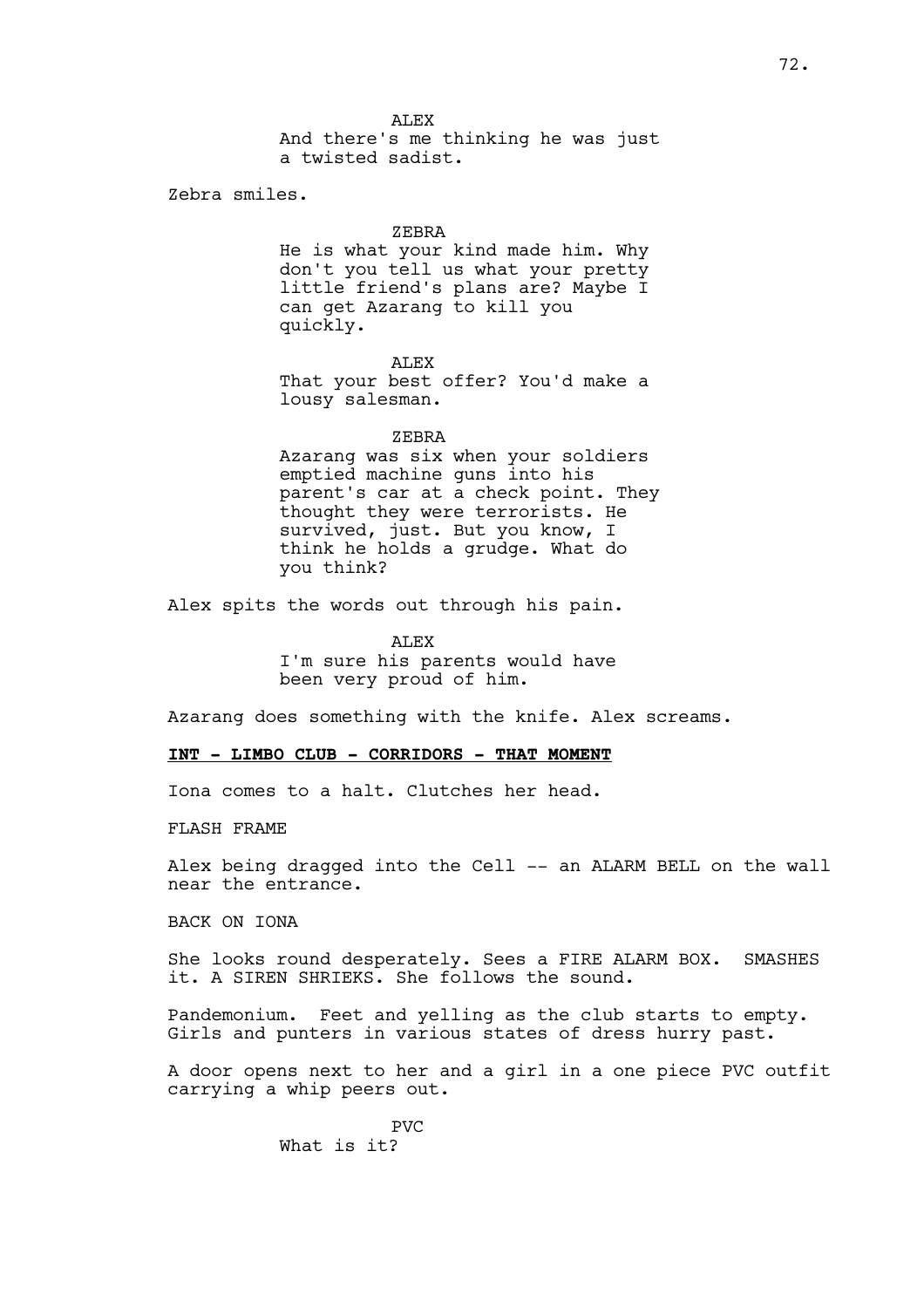IONA Fire. You'd better get out.

## PVC

Shit! C'mon.

She drags a gimp out of the room. Azarang and Zebra appear at the other end of the corridor. She ducks into the room, pulls the door to. Peers out of the crack. They go past.

> AZARANG What do we do about him?

ZEBRA Leave him. If it's a false alarm we'll finish...if not...

Azarang smiles.

#### AZARANG

Barbecue.

They go past. Iona comes out into the corridor, runs towards the sound of the siren. Comes to the door of the cell. Yanks it open.

# **INT. CELL - NIGHT**

Alex hangs there. She drags a chair across and un-hooks the chains. Alex slumps into her arms -- eyes filled with hate.

> ALEX We need to kill those fuckers...kill them all...

Iona looks into his eyes.

IONA We need to get out of here.

She finds Alex's shirt and wraps it round him.

ALEX There's some sort of stairway in Zebra's office. I saw it when they brought me in. How'd you find me?

**TONA** The fire alarm unlocks all the doors when it's triggered. When they realise it's a false alarm they'll be coming back.

They head out into the corridor.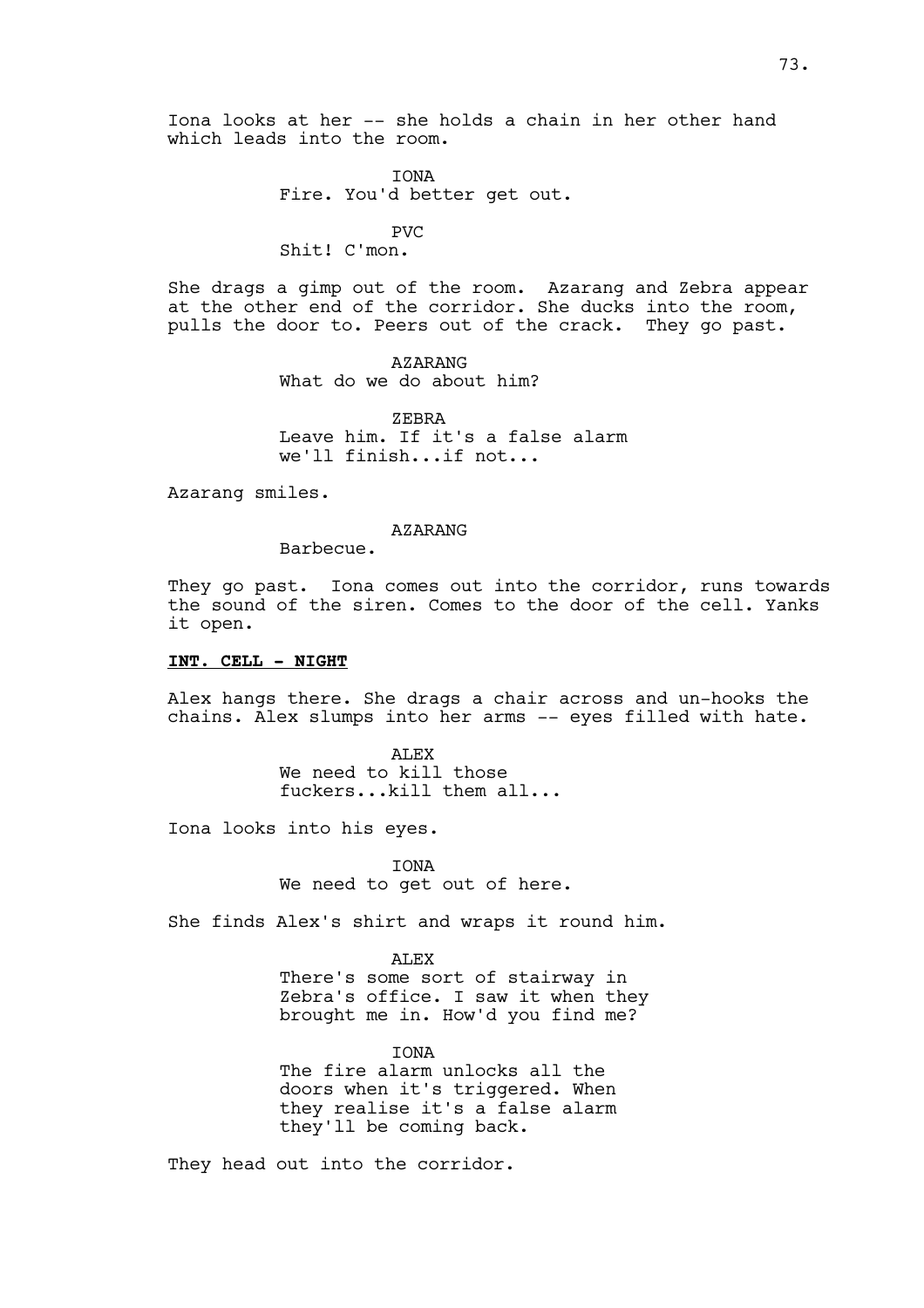# IONA

Which way?

Alex nods left. They run down the corridor. Come to a door with an OFFICE sign on it. Iona opens the door.

#### **INT - ZEBRA'S OFFICE - NIGHT**

She goes in. Sees the paintings.

FLASH FRAMES

Indistinct shadowy figures chained somewhere. The sound of water. These people are in pain.

END FLASH

**TONA** What's with the weird colour scheme?

**ALEX** 

Zebra had some treatment for his eyes. Laser went wrong, now he can only see those colours. Everything else is mush.

IONA I'd like to be sympathetic...

ALEX

Don't. The doctor that treated him wound up dead. Someone killed him by dripping acid into his eyes.

IONA That's taking an eye for an eye way too seriously.

Iona sees a small fridge, opens it -- grabs some small mixer cans. She hands one to Alex, drinks one, and pockets another.

IONA

Where now?

Alex points to a heavy steel door in the corner of the office.

ALEX

There.

The FIRE ALARM siren stops.

**TONA** 

Quick!

She runs towards the door and wrenches it open. CLICK! The metal tongue pokes out as the circuits are overridden.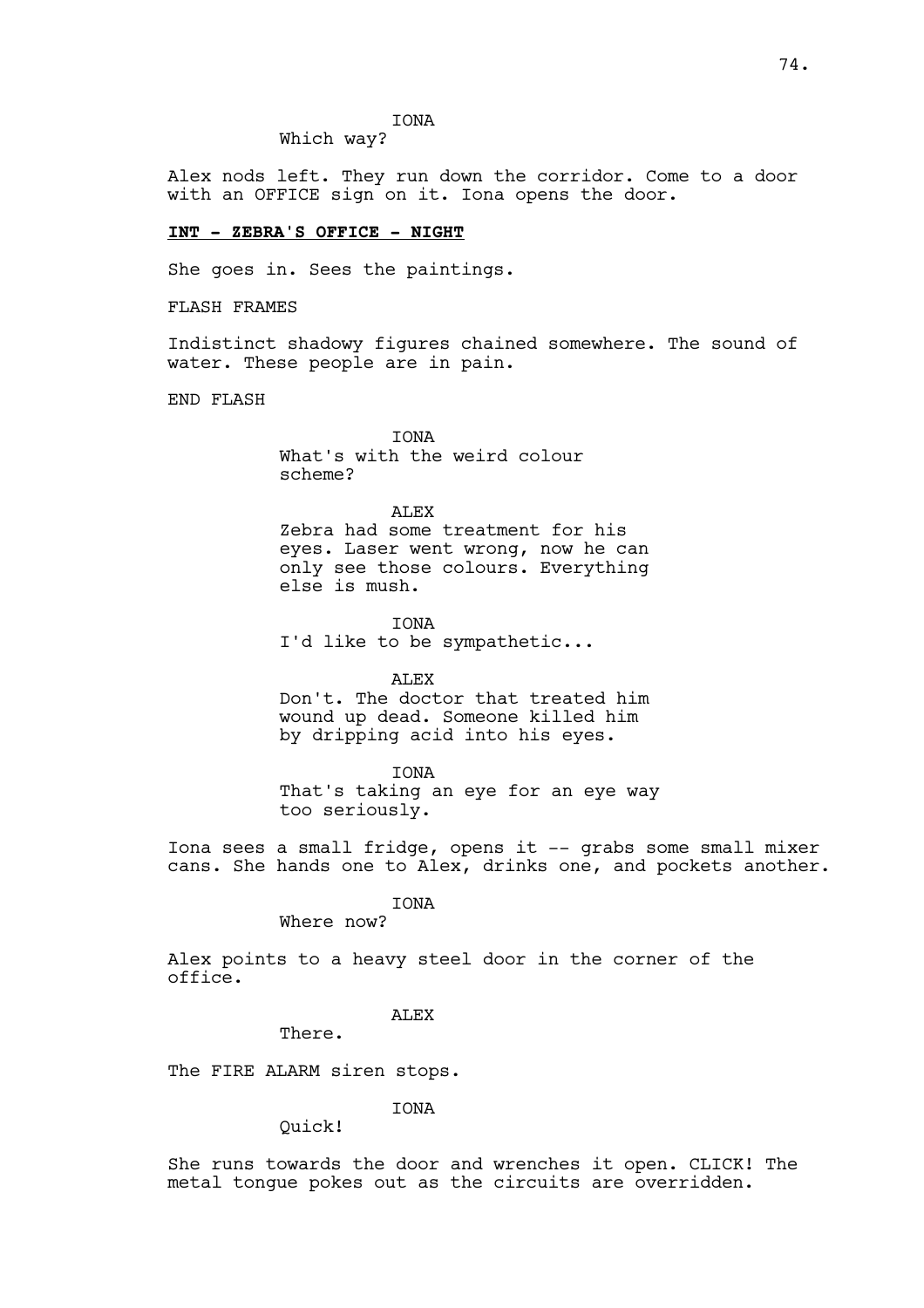They head down a dank corridor beneath the club -- dim bulbs flicker -- pipes line the walls -- the tunnels become older as they go deeper.

> ALEX The club was originally a church, a Victorian millionaire bought it and made it into his house.

IONA Tasteful.

ALEX

He built a whole network of tunnels reaching for miles. A series of rooms beneath the original house. They had to divert the old river with culverts when they built the underground railway. That's when they discovered the rooms...

IONA There must be a service duct somewhere.

Ahead of them the corridor opens out into a wider area. A tiled Gothic arch on the left.

## **INT - LOWER SUBTERRANEAN MAIN ROOM**

From the archway a grand staircase sweeps down into what was once a beautiful wood panelled open hallway lit by a huge chandelier.

A hundred years on, it has been taken over by nature.

Moss covered root tendrils snake around the arched ceiling - lichen and fungus cover the walls -- the chandelier is festooned with cobwebs.

Moisture drips down the walls and stagnant pools of green slime covered water are on the floor. A pair of huge marble columns reach up to the ceiling either side of the room.

On a large marble table are silver candle holders encrusted with wax. A bowl with black stains inside.

Branding irons lie rusting on the floor. The mosaic floor is embossed with a pentagram and mythological creatures.

**ALEX** 

Christ!

They catch their breath for a moment.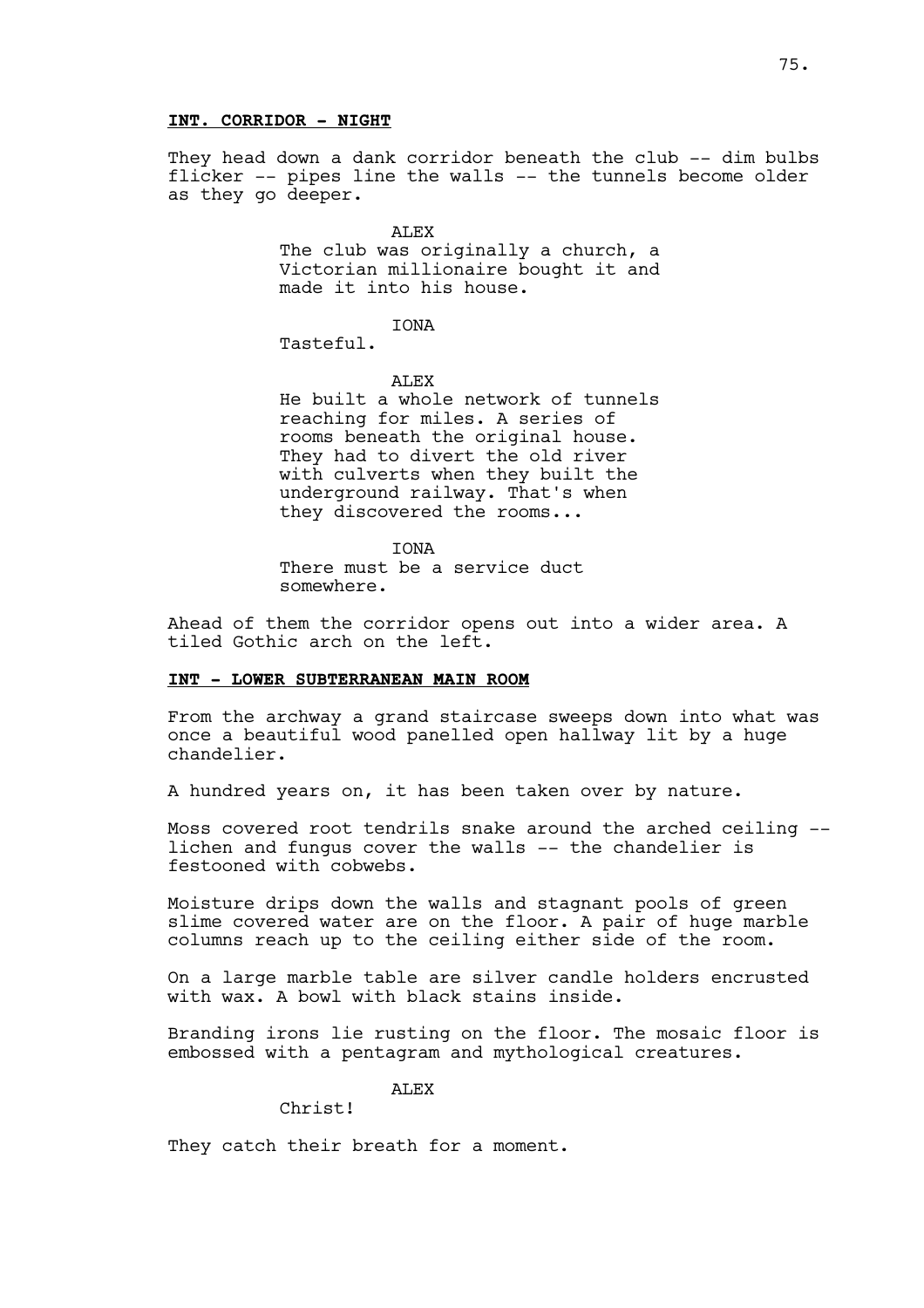# IONA

Come on!

They head down the crumbling stairs. There's a low rumbling noise and the room starts to shake as the sound gets louder - it screeches like a wounded animal before receding.

**TONA** 

The railway line runs past here.

Iona passes the table -- touches it with her finger.

IONA'S MIND FLASH

The group of five. Zebra presiding in ceremonial cloak, is conducting a ritual with Zalka, Shamal, Azarang and Cardman.

The vast room is filled with candles.

FLASH

Zebra is cutting their arms with a knife -- blood drips into the bowl.

FLASH

They are having their arms branded with their elemental signs.

FLASH

They are drinking from the bowl.

FLASH

A GIRL hangs by chains from the wall. Gagged. Struggling and terrified -- wide eyed with the knowledge of her fate -- she wears white ceremonial robes.

BACK TO SCENE ON

IONA This is where it happened, where they held their rituals.

ALEX

Who?

IONA The Shining Dark, they're all part of it. Looks like they drew power from their victims. But this hasn't been used for years.

ALEX Christ knows what goes on in this club...girls just disappear.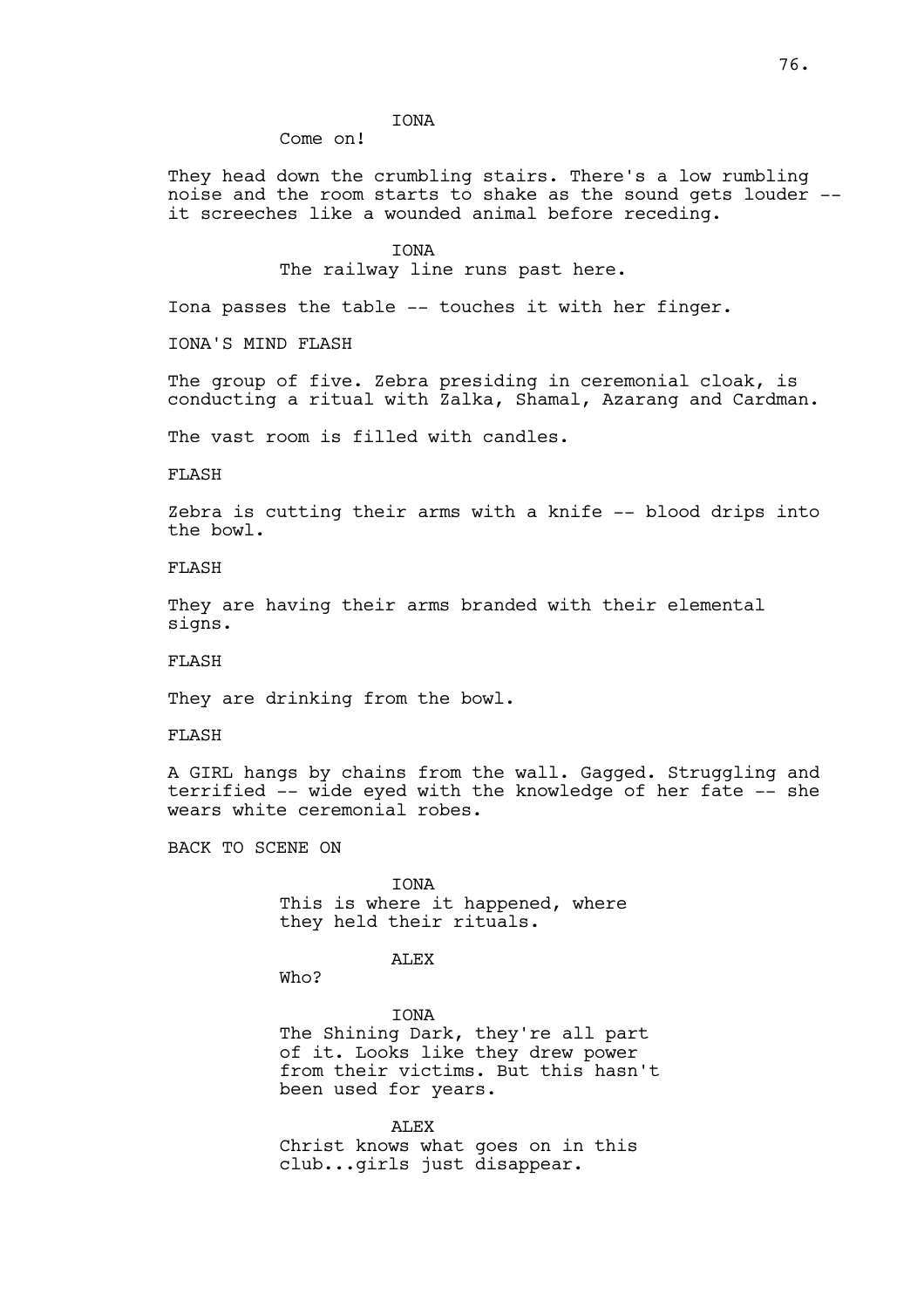IONA We need to find a way out.

#### **INT - SUBTERRANEAN HALLWAY**

Iona spots a doorway leading off the hallway, almost hidden by trailing creepers.

IONA

Over there.

They run towards the doorway -- push through into:

# **INT - SUBTERRANEAN STAIRWAY**

A more utilitarian stairway -- rough hewn from solid rock it leads down to another level. A rusty iron handrail runs alongside the stairs. Alex stops for a moment, holds onto it.

CRASH! It tears away. Goes spinning down below.

IONA

Careful.

They reach the ground.

### **INT - LOWER LEVEL - ROOM**

Another open area beneath the hall above. A corroded iron support reaches up to the ceiling.

The room is lit by a dim flicker of fluorescent light -- it seems to be coming from outside, spilling through walls that are cracked and crumbling.

The room starts to shake as another train approaches. Bits of masonry rain down as fine dust from the ceiling and rusty flakes peel off the support.

As the noise reaches a crescendo we see the lights of the passing train punch through the cracks in the side walls.

> ALEX This place is a death trap.

> > IONA

Listen!

There's the sound of running water.

### **TONA**

## Over there!

They start to move -- there's a FLUTTERING sound, then, WHOOSH! A flock of razor edged cards rocket through the dark and embed themselves in Iona's arms and Alex's neck.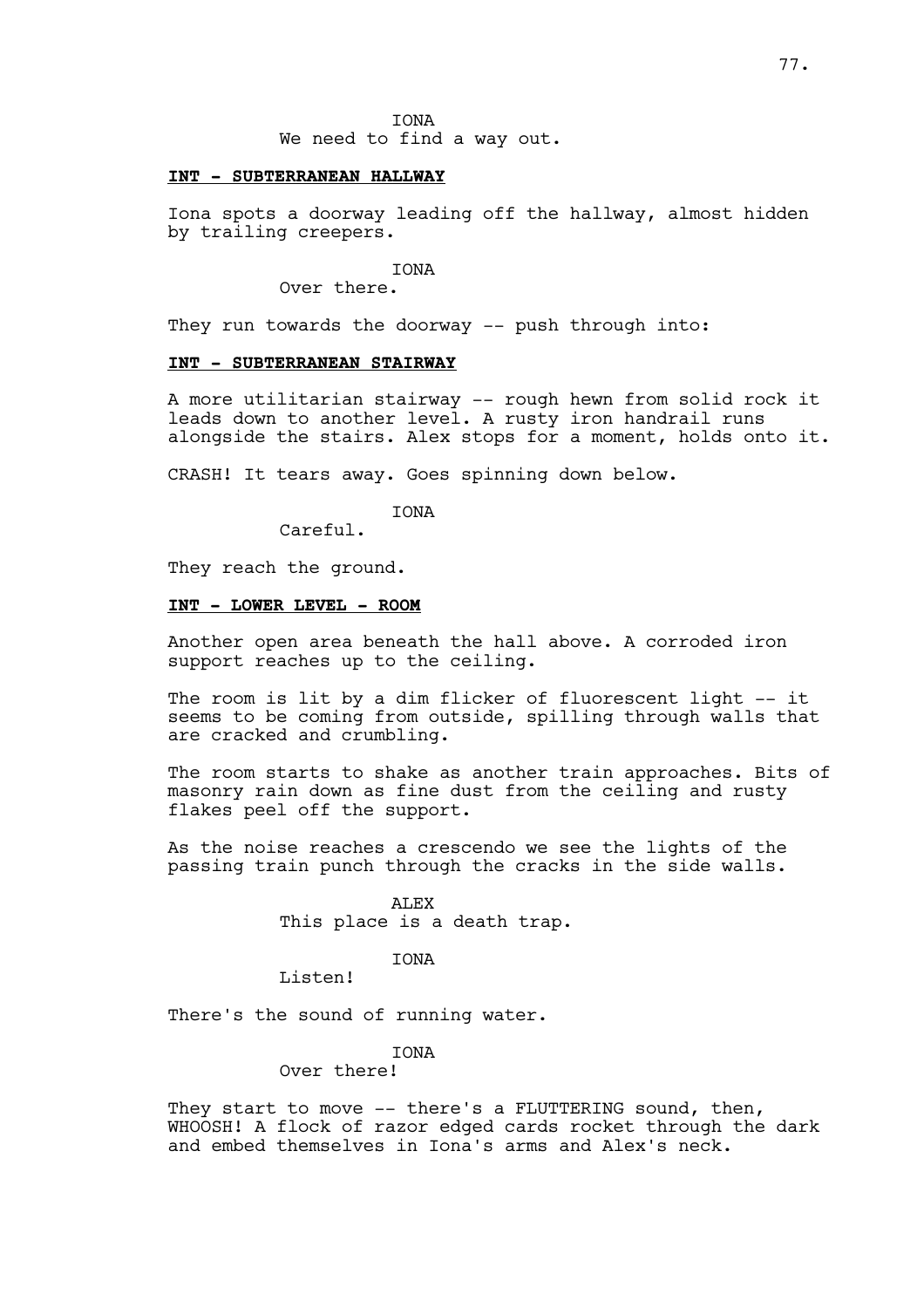Cardman looks down from the staircase smiling. Alex sinks to the floor clutching his neck.

> CARDMAN Oh dear...another doomed love affair.

The deadly cards flicker like quicksilver in his hands.

IONA

Not quite.

Iona pulls the Magnum out -- levels it at his head.

IONA

Put the cards down. Now!

Cardman puts the cards down. Walks slowly down the stairs towards them -- his physical presence threatening.

> CARDMAN I'm surprised you got this far. I mean Shamal I can understand, he wasn't that bright. But Zalka, she was special...special to me.

We see a flicker of emotion in his eyes.

**TONA** And you talk of my doomed love affair. Where were you in her hour of need?

Cardman lunges towards her, suddenly enraged.

IONA

Back off!

Cardman stops -- he never takes his eyes off her -- a snake waiting to strike.

> CARDMAN I was the best card sharp in America,'till they caught me cheating...sliced off my fingertips...left me for dead...I killed them all...slowly. Now it's your turn!

Cardman snarls and whirls his arm out sending a concealed razor edged card spinning towards Iona. BANG!

It slices across her hand causing the gun to go off as it falls to the ground. The bullet slams into the iron support.

A rusty bolt spirals down through the air hits the floor in an explosion of rust.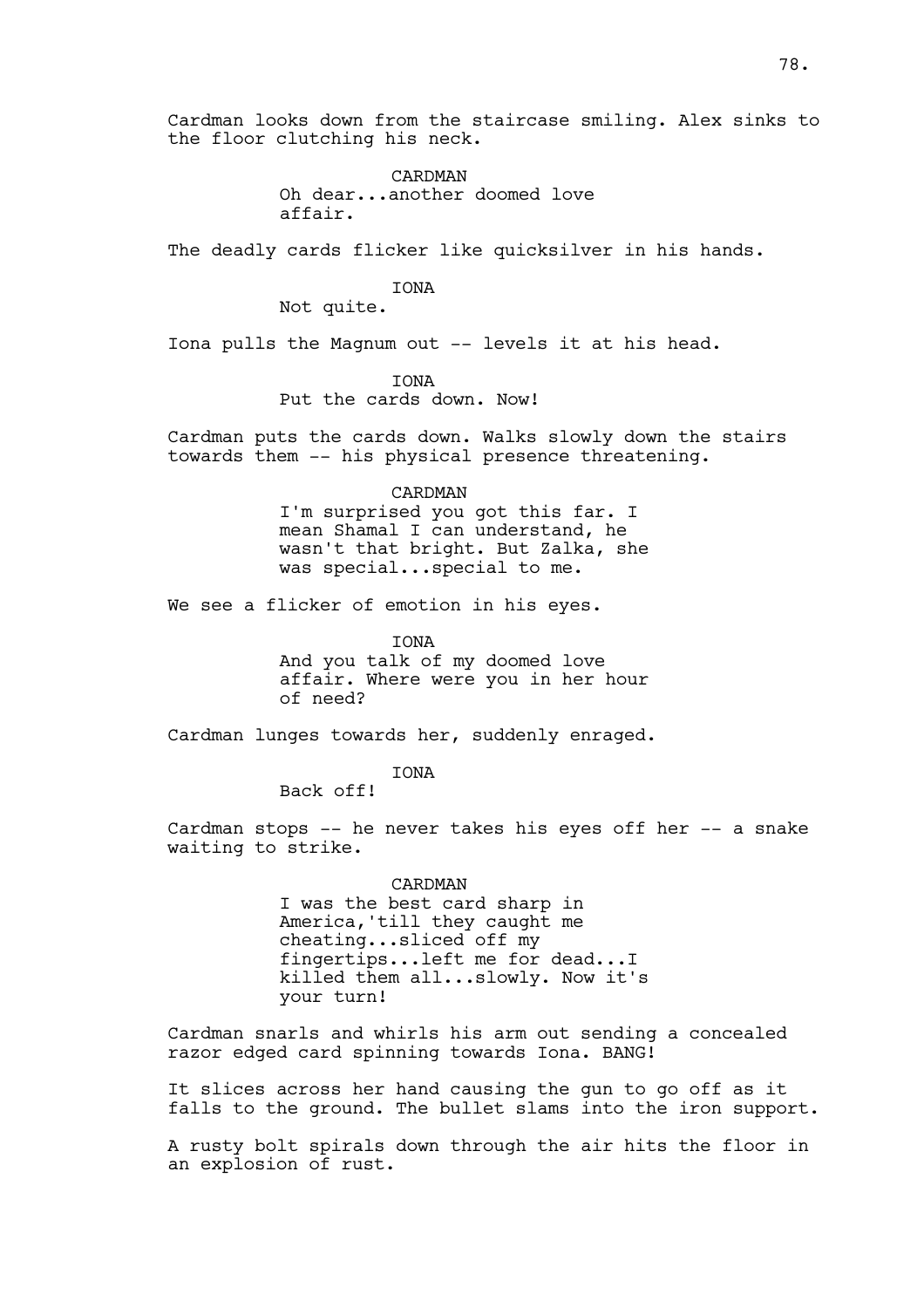Alex throws himself at Cardman. Cardman moves aside effortlessly, kicks Alex into the iron support. THUD! Alex slams into it in a shower of rust, hits the floor.

> CARDMAN Always play the hand that God deals you.

IONA God had nothing to do with you.

Cardman shrugs.

CARDMAN You may have a point.

He moves towards her hands outstretched. The sign of EARTH is tattooed on his wrist.

Like magic a card appears in each hand. WHOOSH! They fly towards her. She's ready this time -- ducks and sends a kick to his chest -- slamming him back into the iron support.

Another cloud of rust showers down. The room starts to shake as a train approaches.

Cardman moves towards Iona. As the vibrations and lights reach a crescendo a shadow falls over Cardman.

The iron support tears free and tumbles towards him.

At the last moment he moves nimbly to one side and it crashes to the ground missing him by inches.

#### CARDMAN

You can't win...the odds are too high!

#### **INT - LOWER SUBTERRANEAN MAIN ROOM**

The room above. As we see Azarang appear round the corner of the archway -- he holds a gun. The room still shakes. And then we see what is happening.

Deprived of the iron support below it, the huge marble column is sinking through the floor -- like a space launch in reverse -- sinking down into --

#### **INT - LOWER LEVEL - THAT MOMENT**

A hundred tons of earth and marble column hurtle down through the ceiling above Cardman.

CRUNCH! Dust billows around the room.

From beneath tons of marble rubble an outstretched hand twitches -- a card with an EARTH symbol on it falls from metal tipped fingers.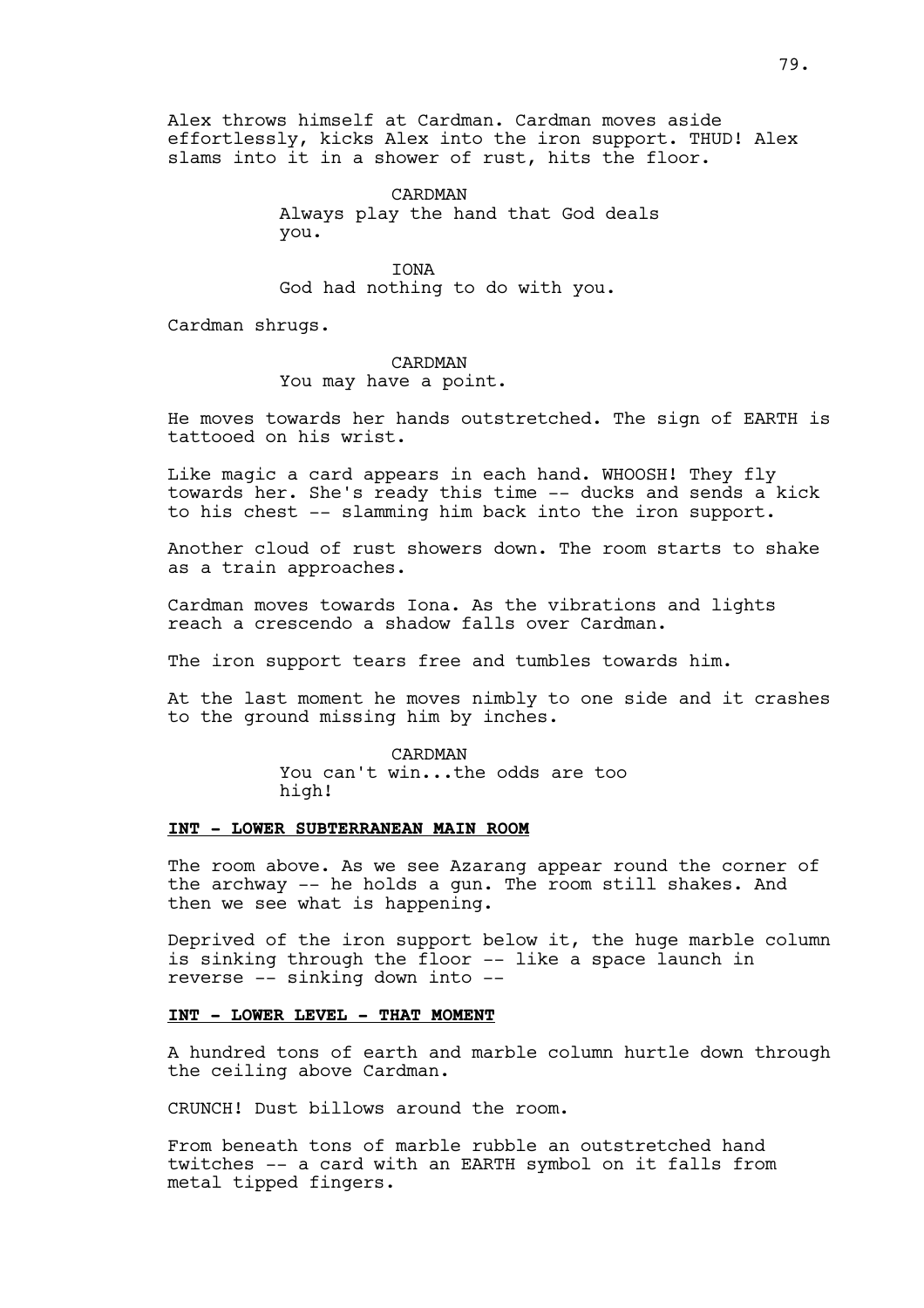Iona helps Alex up.

IONA

The odds have changed.

She scoops up the Magnum. They stagger through the choking dust towards the archway they saw earlier. Towards the sound of water.

#### **ARCHWAY TO CANAL**

They head through a small passageway into:

#### **INT - TUNNEL OF SOULS**

The full horror of Zebra's paintings. A dark cavern -- a canal of oily water stretching into the distance.

Chained against the side wall -- the dead, dying and barely living souls depicted on the canvas.

Faces look at them -- gibbering and moaning.

At the end of the line, a blonde girl, lank hair -- a filthy, but distinctive T-shirt -- it's the girl we saw on the MISSING poster in the alley.

> ALEX What the hell is this?

Iona looks at them. Pity in her eyes.

IONA This is where they get their power from.

Iona moves down the line, most of them are past help. She reaches the girl at the end. The girl looks at Iona.

GTRL

Help me.

Iona looks around. They are all chained with one chain through shackles.

She reaches into her pocket and pulls out the small can of orange juice she took from Zebra's fridge.

She opens it and tips some into the girl's mouth. The girl swallows gratefully.

WANG! A bullet blows the can from her hand. Another shot ricochets off the wall -- hits one of the chained souls in the head. They all howl in shared pain.

Azarang stands amongst the sparkling dust motes in the archway -- gun levelled.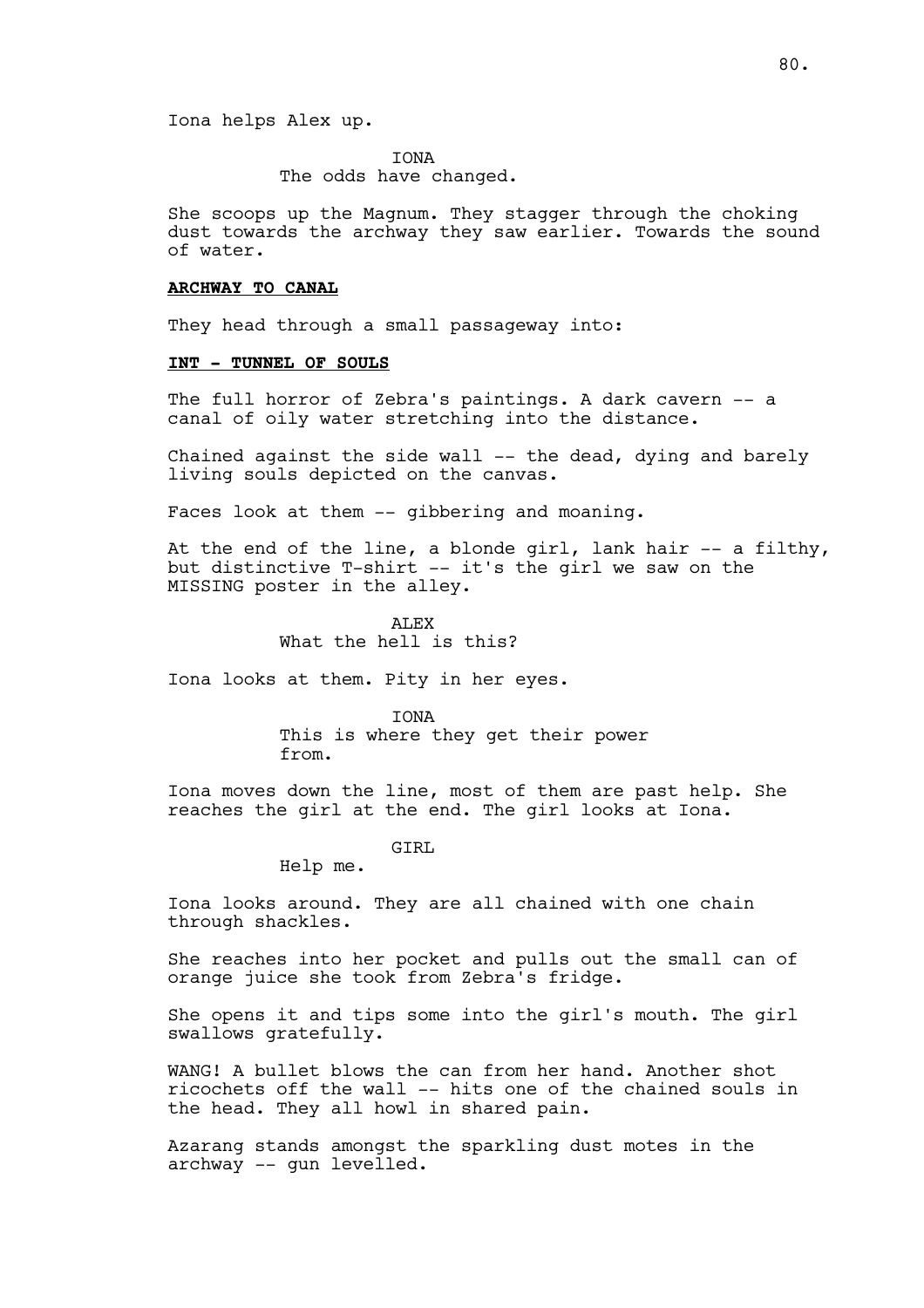A train rattles past. Flickering light strobing his face, demonising him as he stands there.

Light reflects off the puckered flesh on Azarang's wrist - revealing the WATER sign.

> AZARANG You mustn't blame us. Eternity's an awfully long time. One needs food for the soul.

Iona raises her gun and fires off a volley of shots driving Azarang back behind the archway --her hammer clicks on an empty chamber.

She hurls the gun at Azarang as he fires off a shot. Alex dives at Iona --knocking her down out of the line of the shot

-- she hits the ground winded.

She looks at Alex -- he's slumped against the wall -- a dribble of blood from his mouth.

# IONA

Alex?

He looks at her. Blood oozing from a mortal chest wound. She cradles him in her arms. His eyes flicker open.

## **TONA**

Oh Alex...

As she holds him his face briefly becomes David and then back to Alex.

## DAVID/ALEX

Don't look back...

Azarang comes from behind the archway -- gun raised. CLICK! It's JAMMED!

Iona hurls herself forwards. Smashes into him -- the gun flies out of his hand, tumbles into the canal -- her momentum carries them both into the water.

## **INT - CANAL - UNDERWATER**

Their bodies spinning and tumbling into the depths.

THE GUN

Spiraling through the water -- hitting a block of stone - splitting into two pieces -- the slider landing on the bed of the canal.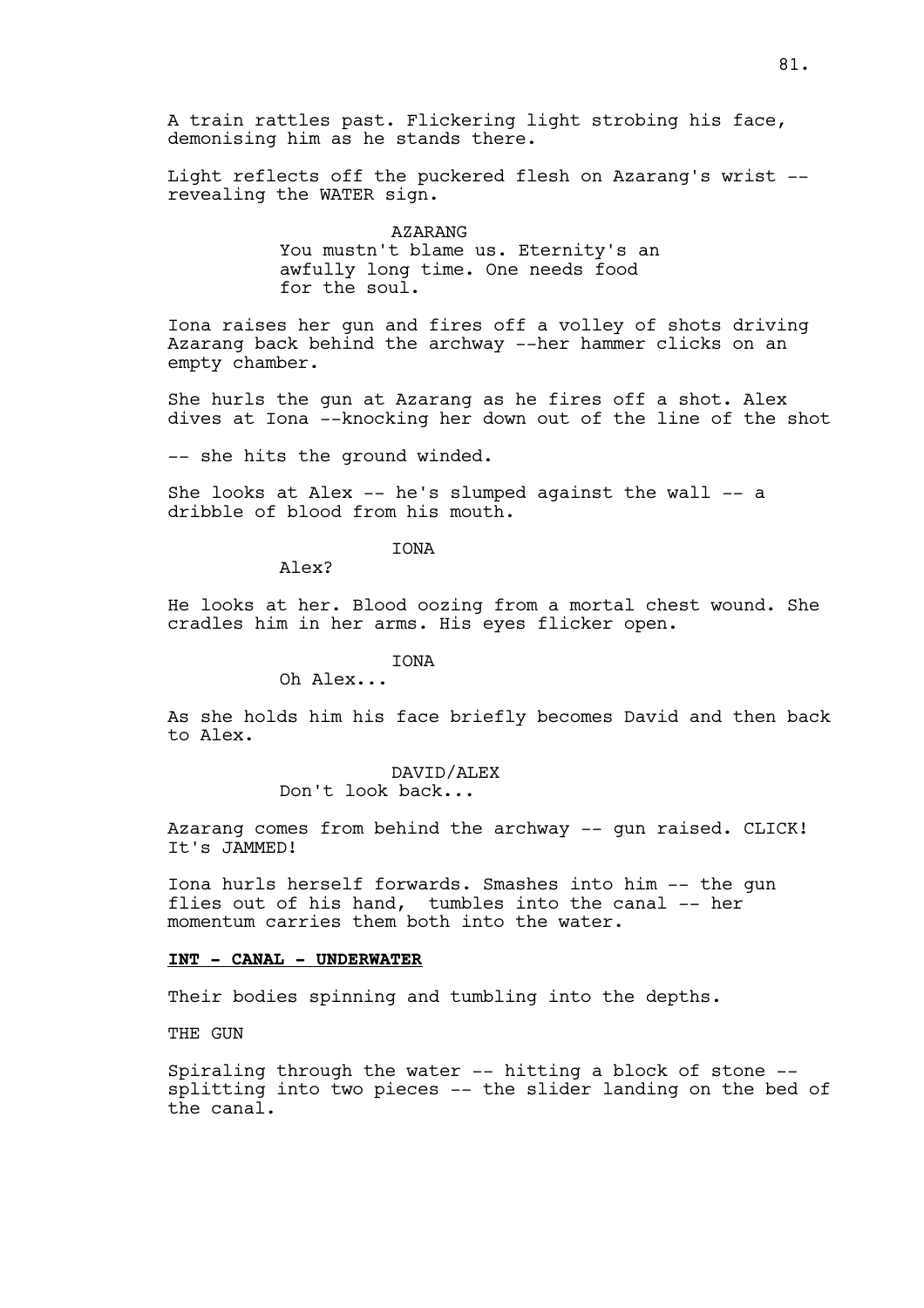It lies amongst the debris of skulls and bones -- old bottles and crates -- railway sleepers, pieces of concrete and bits of rusty old chain.

### **AZARANG**

Pins Iona to the muddy floor of the canal -- throttling her -- Iona no match for his strength.

He smiles, bubbles trickling from his mouth -- grabs some loose chain, wrapping it around her legs -- anchoring her to a lump of concrete.

He kicks off towards the surface.

Iona looks around desperately -- running out of breath and strength.

A crate of empty bottles, upside down near her.

She strains to reach it  $-$ - fingers inches from it. Grabs it, drags it to her -- pulls an empty bottle from it -- sucks on the stale air trapped inside.

She looks around. See's the two bits of Azarang's gun. Another suck from another bottle. She assembles the gun - she's fast.

She points the gun at the chain wrapped round her leg. BANG!

The bullet bubbles through the water -- hits the rusty chain which disintegrates. She swims for the surface.

#### **INT - TUNNEL OF SOULS - CONTINUOUS**

Azarang has dragged himself onto the canal bank.

An explosion of air and water as Iona bursts out of the water behind him. Azarang turns with disbelief.

Sees the gun in her hand. Iona fires. CLICK! Nothing!

Azarang smiles, pulls out his knife -- he knows it's over.

As he walks down the line of souls they sense he's behind the death of one of them -- their hands claw towards him -- teeth bared and snarling -- howling in pain and anger.

CLICK! CLICK! BANG! The last bullet hurtles towards Azarang. It misses him! Hits the wall by the chain.

### ANGLE ON

The link holding the end of the chain that runs through the prisoners hand shackles. It's broken.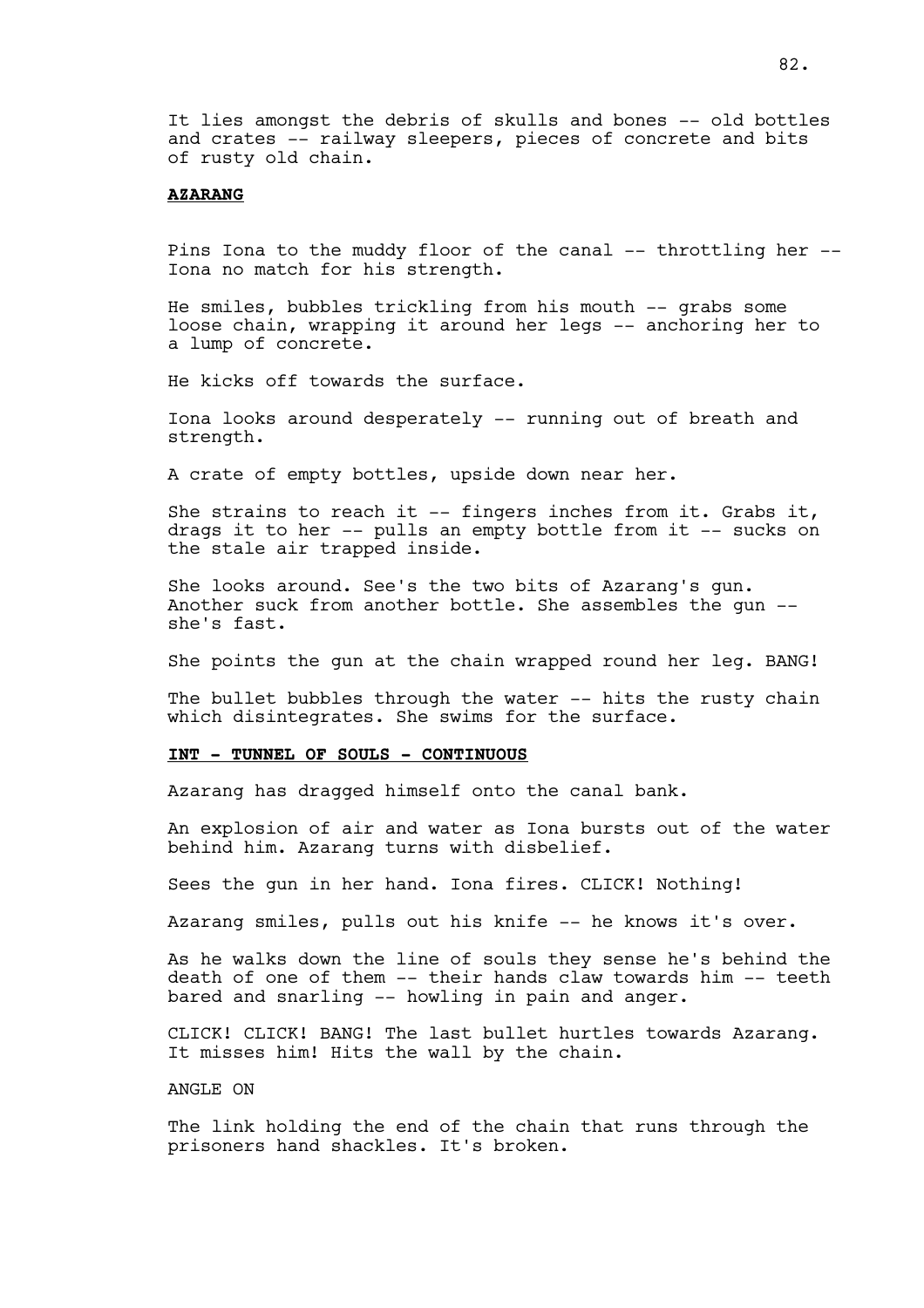#### **FLASH FRAME FLASHBACK**

As the bullet shears through the hasp.

BACK TO SCENE

In the tunnel as the chain trailing dust spools back through the loops releasing the chained souls one by one.

The released victims are bemused, like Zombies. There's a moment's pause. Iona pulls herself out of the water. The blonde girl looks at her. A thought passes between them.

## **FLASH FRAME - GIRL'S EPIPHANY**

Azarang's face mouthing something from underwater.

BACK TO SCENE

The blonde girl smiles. She turns to look at Azarang, the others turn as one collective mind.

They swarm over him, wrap him in the chain used to tether them for all those years -- a rusty metal shroud. They hurl him screaming into the water.

#### **BENEATH THE SURFACE**

His face -- mouth frothing dying bubbles. They collect on the surface and form the sign of WATER as he sinks into the blackness.

#### **INT - TUNNEL OF SOULS - CONTINUOUS**

Iona looks at the blonde girl.

IONA

Thank you.

She runs down the passageway alongside the canal, still clutching the gun, heading towards a rusty gate in the distance.

ZEBRA'S POV

A murky yellowy brown view of the screaming hordes howling down at the water. And then they see him.

BACK TO SCENE

They move towards him. He fires a withering hail of lead -it stops them for a moment -- and then they are coming again.

He reaches into the side of the wall -- pulls a rusty lever down.

They stop in their tracks. Something is happening to them -they start screaming clawing at their disintegrating flesh --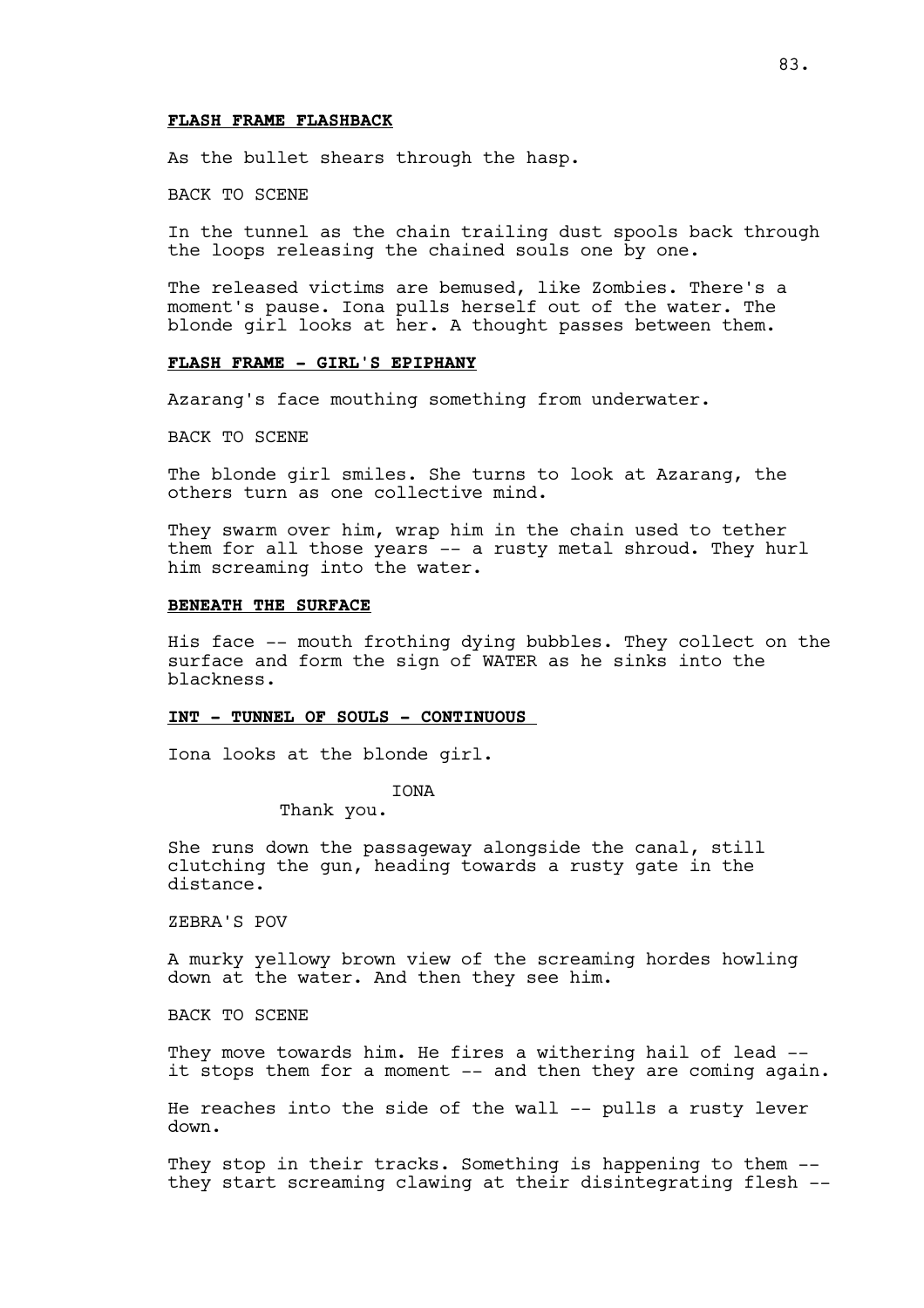ANGLE ON

One of their faces...

### **INT - ZEBRA'S OFFICE**

A screaming face on the canvas. The sprinklers in the ceiling are spraying over the pictures --it's not water -- it's ACID. The paintings are smoking!

#### **INT - TUNNEL OF SOULS - SAMETIME**

The freed prisoners are coming apart -- no longer sustained by their painted effigies they are losing the power of life - in a hideous Dorian Grey parallel they are dying.

Zebra walks amongst the dead and dying remnants of his collection. He sees the blonde girl -- she is unscathed - her soul not yet captured on the canvas.

She looks at him -- her eyes seeing something we can't know. She gives a small smile.

> GIRL You're the last one. You'll die.

Zebra points his gun at her, then seems to change his mind. He lowers the gun. Rams a knife up into her rib cage - ripping into her heart.

#### ZEBRA

After you.

The girl shudders as she dies. Zebra looks into her eyes - sucking in the moment of her death. He lets her drop. Looks at his blood stained hands, sniffing at the blood.

> ZEBRA God how I miss the colour of blood.

He walks past her twitching body.

### **INT - TUNNEL - PASSAGEWAY**

Iona comes to a brick archway containing a large rusty barred gate leading out into the main tunnel. She shoves it open, slamming it behind her.

Zebra is close behind. She strips the gun, rams the slider into the hasp -- snaps it off -- jamming the gate closed

Zebra yanks at it in fury. Iona registers the sign of SPIRIT on his wrist.

> IONA You didn't need to kill her.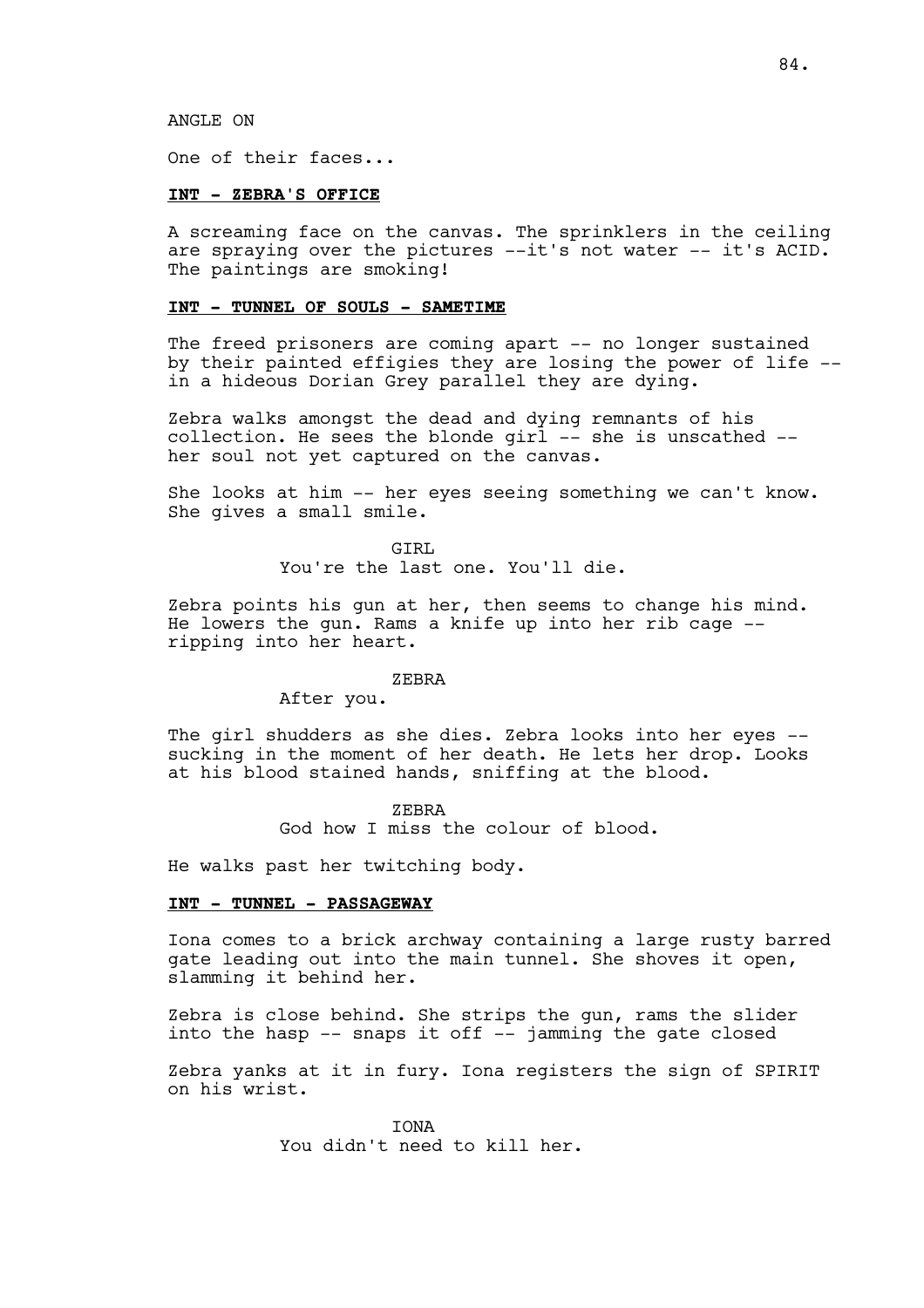ZEBRA

She was annoying. Besides you've killed my people. We survive by living in your stinking flesh. But now it's just you and me.

IONA

As you don't value life you don't deserve it. I took it from your friends and I'll take it from you.

ZEBRA

You won't be the first to try...and fail. Your friends will die, and all for nothing. Because life means nothing.

**TONA** 

You're wrong. It means everything. David taught me that. He was alive, but you're so dead. A fallen angel so far from Heaven you've mistaken your Hell for life...

She reaches into her pocket. Holds out the diamonds she took from the morgue.

She looks through one of them -- its many facets split Zebras face into hundreds of tiny windows. Each successive image shows what he really is, a black demonic shadow in the shape of a man.

#### ZEBRA

You're wrong. I'm just a victim like you. Someone has to pay the price for the sins of the many...

IONA That depends on how you look at it.

Zebra stares enthralled at the diamonds.

ZEBRA

Those are mine.

### IONA

Why are they so important to you? Why have girls carry them for you, and then murder them...

Zebra smiles.

#### ZEBRA

You think I like seeing the world like this I was an artist once, when I was human, don't you think I miss the pleasure of seeing real blood spilled?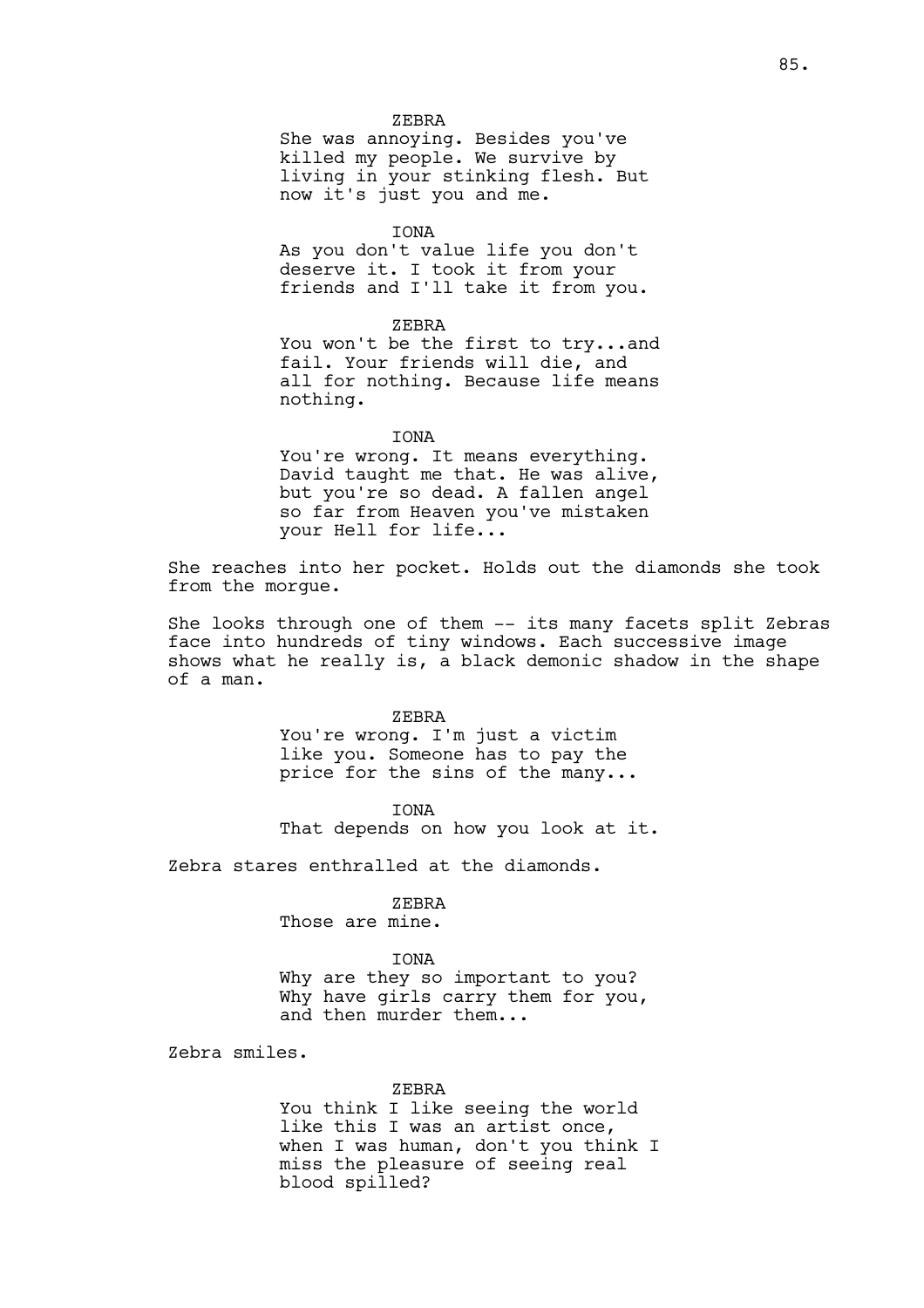He looks at his bloodstained hands.

ZEBRA

A hundred souls have washed those diamonds in their blood, imbued them with their essence, and now they are ready to use as my windows into your world, to see it as it is again. (beat) In all its decadent glory.

Iona looks at him with horrified fascination.

**TONA** You murdered all those people, used their pain and blood...their souls, for these?

She stares at the diamonds -- fascinated by their grotesque history. Zebra looks at them -- licks his lips, leans closer.

> ZEBRA You think you invented the term blood diamond?

He lunges through the bars of the gate and snatches the gems from her hands.

He holds the stones against his flat grey eyes -- they are absorbed into his sockets with a flash of power.

## **ZEBRA'S POV**

Everything is now in hyper real colour -- overwhelming in its clarity.

# ON ZEBRA

Drinking in the rush of images to his brain, swimming in the new sensations.

> ZEBRA Now I will enjoy seeing you bleed.

Iona turns and runs down the side of the canal, heading towards the faint glimmer of light at the other end.

## **EXT - GRAVEYARD**

Iona runs out of the tunnel entrance onto a path alongsidethe canal. On the left of her is the graveyard where David is buried.

She heads up some steps into it -- leaves a trail of blood in the snow from the cuts on her arms.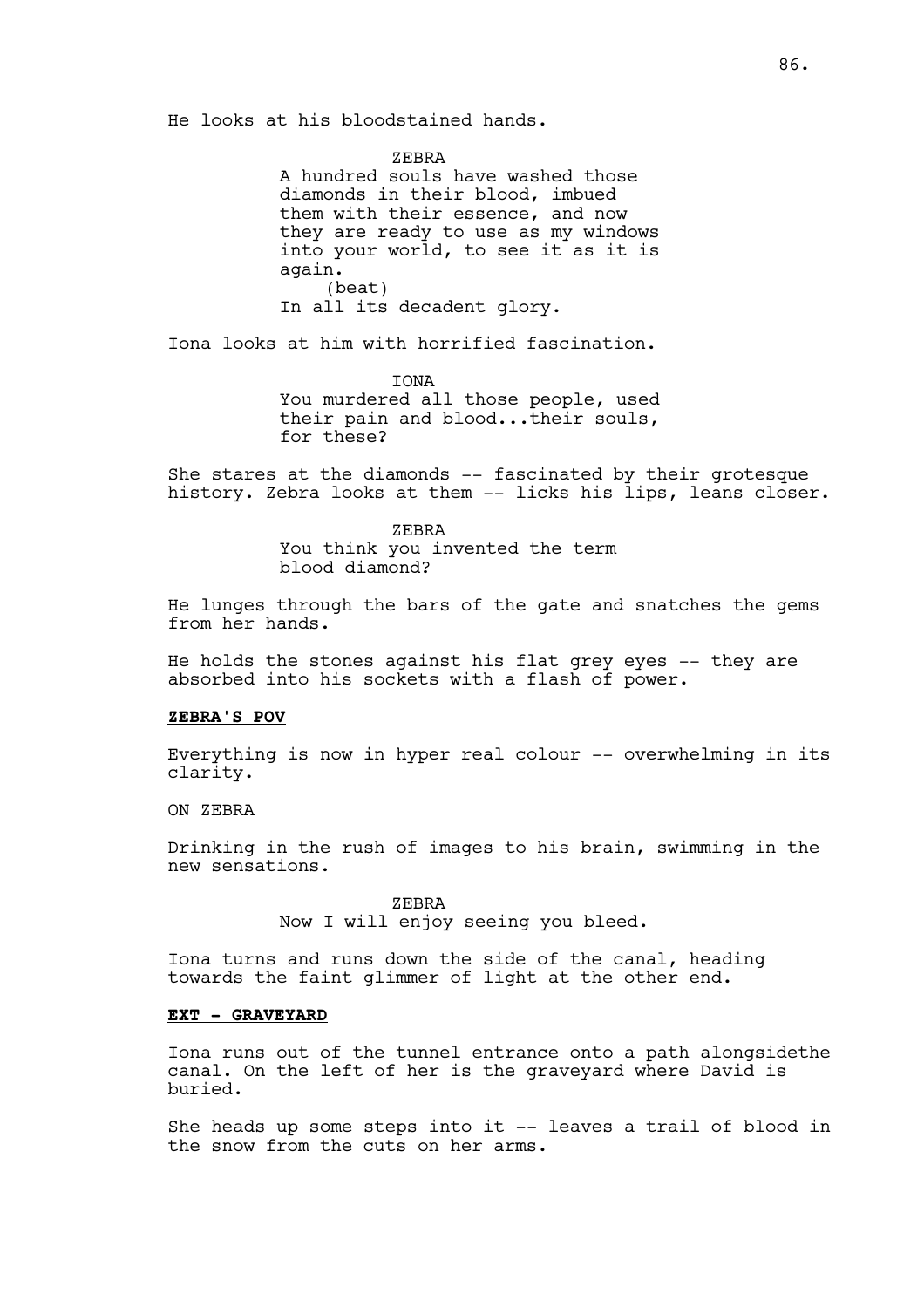In the distance the Clock Tower juts into the sky like a jagged grey tooth. It's surrounded by scaffolding, and flapping blue plastic sheeting.

### **INT - CHURCH**

Iona staggers through the old wooden doors into the church. There has been some sort of harvest festival going on.

Piles of bread and fruit are heaped around a straw man propped against the nave.

She heads through a door and up some stairs leading to the roof.

## **EXT - GRAVEYARD - THAT MOMENT**

Zebra is on his knees -- it looks like he's praying.

ZEBRA'S POV

A searing bright red trail in the snow -- he can now see the blood -- he dips a finger into the snow -- sniffs it.

BACK TO SCENE

On Zebra -- as he looks at us -- eyes blazing with a million sparkling facets of evil -- reflections of the blood swirling like a red mist across his brilliant diamond eyes.

## **EXT - CLOCK TOWER - NIGHT**

The blue plastic tarpaulin surrounding three sides, flaps in the wind. The open side looks out across the snow covered graveyard.

Iona moves amongst the builder's debris. Past a box of roofing slates -- scaffold tubing -- wooden planks -- rope and abandoned tools.

She looks out over the deserted graveyard -- looks at the clocks -- originally four faces -- now only one is repaired - a translucent white glass with black wrought iron Gothic hands.

Of the three others, two are still stained and rusty -- the fourth dial is just a black hole.

It's ten minutes to midnight. Iona shivers, the beatings, loss of blood and lack of sleep catching up with her. The tarpaulins flap malevolently in the wind -- mocking her.

### **A SERIES OF SHOTS**

Multi-tool working at bolts on scaffolding joints. Rope sliding through pulleys.

Scaffolding tubes being moved around.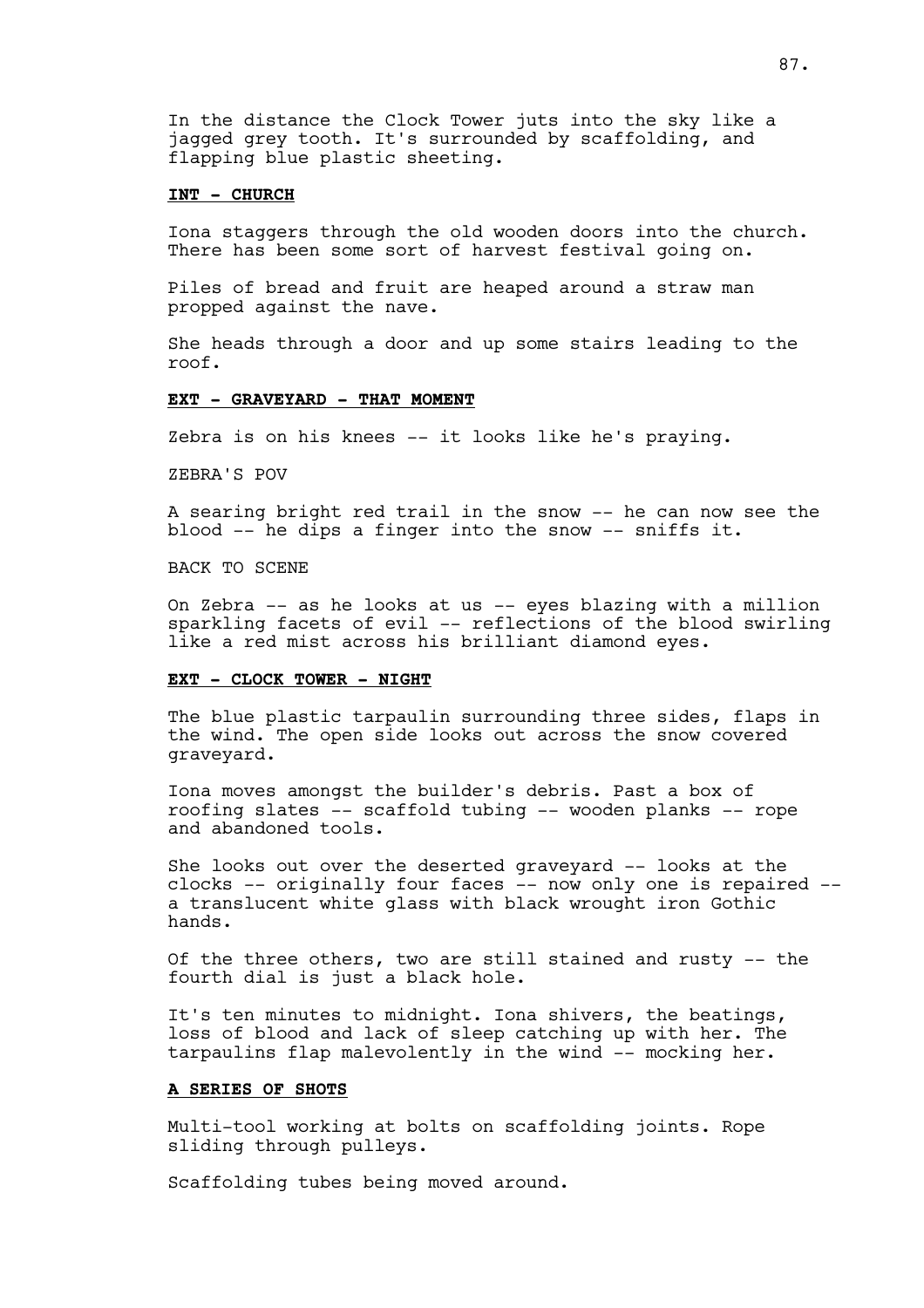#### BACK TO SCENE

Iona seems calm. She's prepared. The night is quiet, save for the soft chittering of the clocks mechanism and the thud as the minute hand shudders forwards.

And then he's there, the briefest shifting of perspective as the light from the moon glints in his shining eyes.

He sits with his back against the side of the empty clock dial, a spectral shape within the shadow.

When he speaks his voice sounds weary -- timeless, like a man who's seen it all before and is bored.

He leans out of the dark into a shaft of moonlight -- his eyes flash with a supernatural brilliance.

> ZEBRA It doesn't have to end this way. You don't want to die, I can taste your thirst for life.

Iona looks at him with cold disbelief.

IONA

You're offering me life?

Zebra sighs.

#### ZEBRA

Join us and you really can have it all. You and your little group believed in another dimension. Think of an infinite number of dimensions. Where the future can affect the past and your past can become your future. You could be with David or Alex...or both.

IONA

What makes you think I would ever want to be part of your evil...

Zebra smiles at her.

ZEBRA You're mother would have said the same...

Iona stares at him.

**TONA** You never knew my mother.

ZEBRA Oh we knew each other. You could say I was her last date...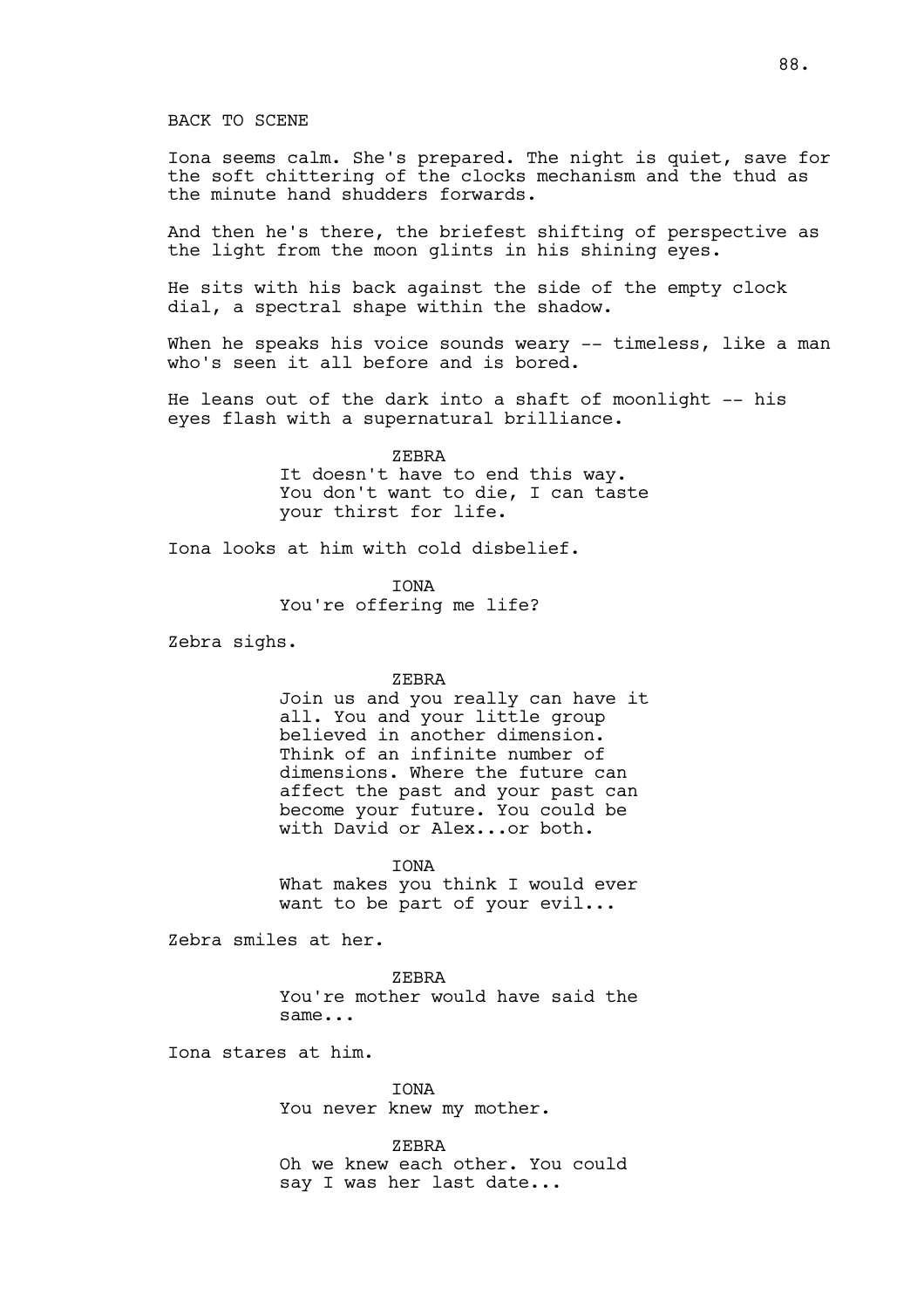Iona looks at him -- a moment of clarity.

ZEBRA The 9th of September 1960, I forget the exact time, but we certainly shared a moment.

Iona looks into the cold glittering eyes of Zebra.

#### **ZEBRA'S POV - FILTER - FLASHBACK**

A RED Honda Civic Wagon in a ditch. A LORRY, it's front smashed in, slewed across the road.

Paramedics deliver a baby from Iona's dying mother MIRANDA BLUE. Another body lies under a blanket beside the car.

> ZEBRA (V.O.) I didn't know she was carrying you.

Zebra walks from behind the truck that smashed into the Honda, nobody sees him leave -- he's invisible.

ON IONA

Blood draining from a face already pale in the moonlight.

**TONA** You killed her.

ZEBRA Why do you think you were chosen to track us down. (beat,then) This has been going on for longer than you can imagine.

IONA I don't believe you.

ZEBRA You think the crash made you the way you are? Your mother made you, just like all of your kind. You'll never win...you never do.

And then Iona is running at him, fury burning in her eyes as she throws herself through the air.

**TONA** 

You're wrong.

Zebra pulls his 9mm and unleashes a torrent of lead at her - the scaffold tubes behind glitter with a deadly fire as Bullets ricochet off into the night.

Iona smashes into Zebra, knocking him to the floor -- and is up and running again as he rakes the air with lead.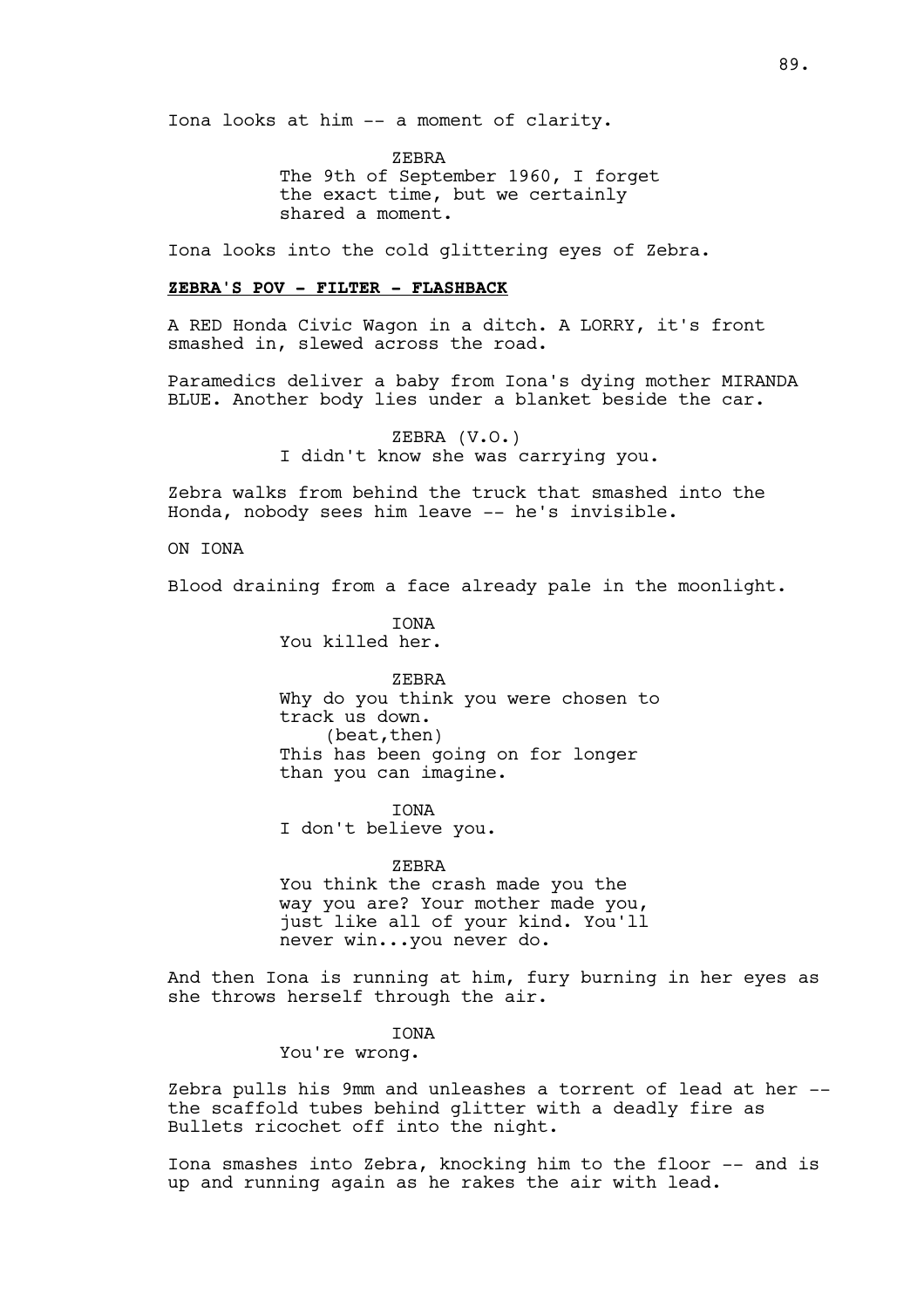Zebra picks himself up and runs after her -- turns the corner in time to see Iona hurl herself towards the sheets of flapping plastic and disappear.

He lets fly another hail of bullets -- peppering the tarpaulin -- moves cautiously to the edge -- peers over.

## **SMASH!**

Iona swings back on the rope she has jumped at -- knocking him off his feet. The gun spinning to the ground below.

He gets up, pulls a dagger from the top of his cane. Advances on Iona once again.

### **WHOOSH!**

ZEBRA You are full of surprises.

Iona sends a roof slate spinning towards him -- it thuds into his shoulder knocking him off balance. Sends his cane spinning down through the scaffolding.

Another slate whistles past his face -- he straightens up. Iona's vanished.

He edges slowly round the tower's first corner --nothing --he moves around the second corner.

In front of him a box of bricks swings in space hanging out over one side of the tower.

A rope leads up from the box to a pulley -- before snaking down into the darkness far below.

The rope creaks under the weight of the box. The clock hand shudders towards midnight. CRACK!

The rope holding the bricks screams through the pulley. The bricks hurtle down towards the ground.

A dark figure hanging onto the rope rockets upwards.

Zebra lunges at the body hanging from the rope as it draws level -- plunging the blade deep into its heart!

The STRAW MAN on the end of the rope looks at him -expressionless -- it has no heart.

Zebra whirls round. Too late.

A slithering sound.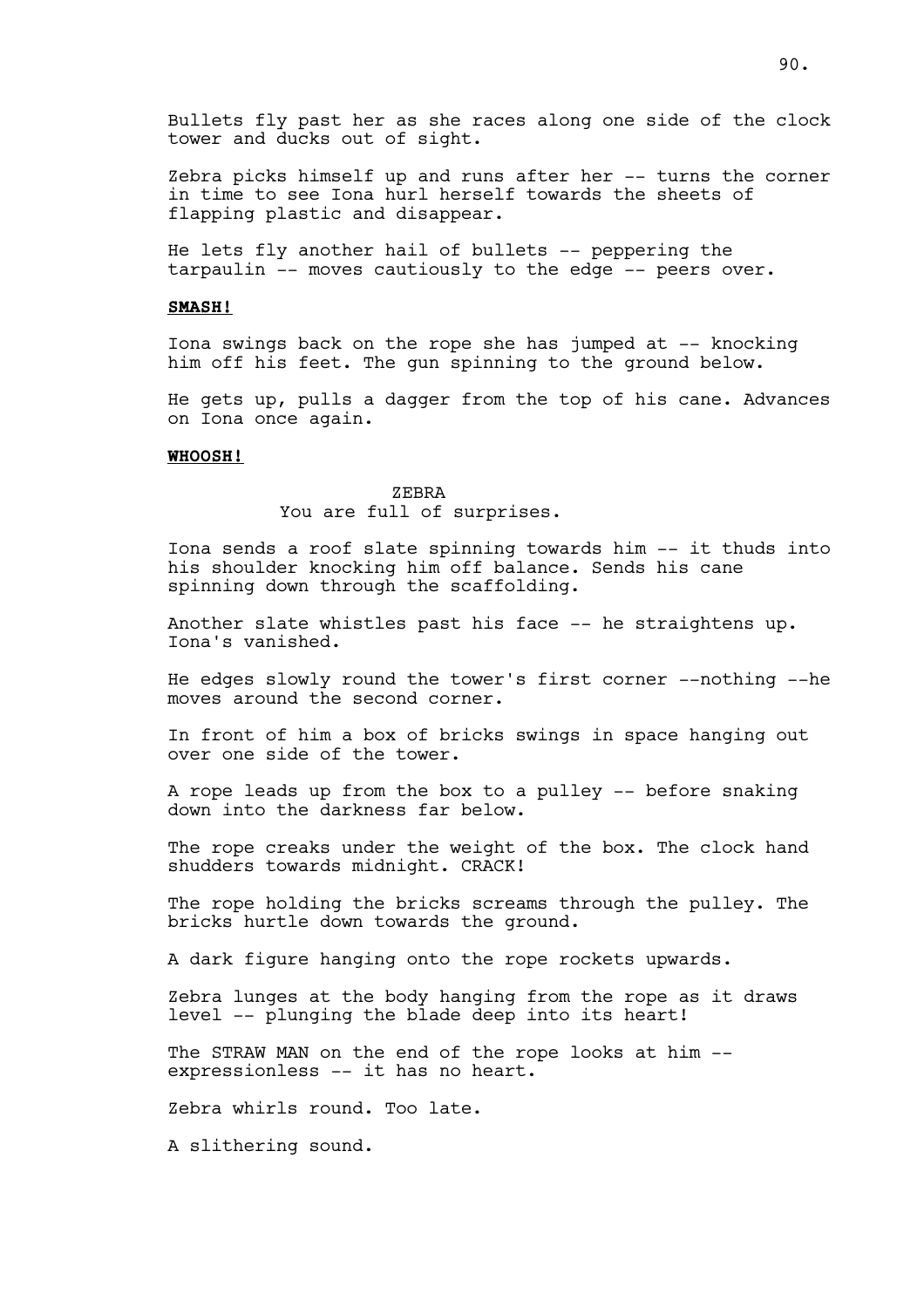Iona hurtles down the angled slate roof of the clock tower. Rams the pointed hand of the cherub weather vane through Zebra's shoulder -- pining him to the wooden planking. Zebra hisses with pain.

## ZEBRA You do learn fast.

And with that he rips the weather vane out of his flesh and the wood -- blood spurting from his wound.

Lunges at Iona.

She moves fast -- not fast enough -- the blade plunges into her shoulder. She kicks Zebra away from her -- pulling the blade out and throwing it into the night.

They face each other warily -- bloodied but unbowed -backlit silhouettes of good and evil against the newly refurbished clock face.

Iona's foot catches on something -- she snatches up the minute hand from the old clock dial.

She lunges at Zebra, he dodges the thrust.

Iona's momentum plunges the minute hand through the glass of the clock face behind him.

### ANOTHER ANGLE

The tip of the clock hand smashes into the mechanism -jamming between the escapement claw and the gearing.

Time stops -- in the mechanical dimension at least.

As the clock mechanism shudders to a halt -- we go to:

## **INT - IONA'S FLAT - NIGHT**

The circling wraiths are gaining strength with each passing minute.

The kitchen window bangs open.

The curtains flap as the wind grows stronger.

And then it suddenly reverses, sucking loose papers and curtains through the open window.

The grains of salt are sucked across the floor -- exposing the circle of chalk -- one less line of protection.

#### **LORENZO'S POV**

He stands in a road -- the screech of brakes fills the room - he sees himself holding the child -- it's dying in his arms.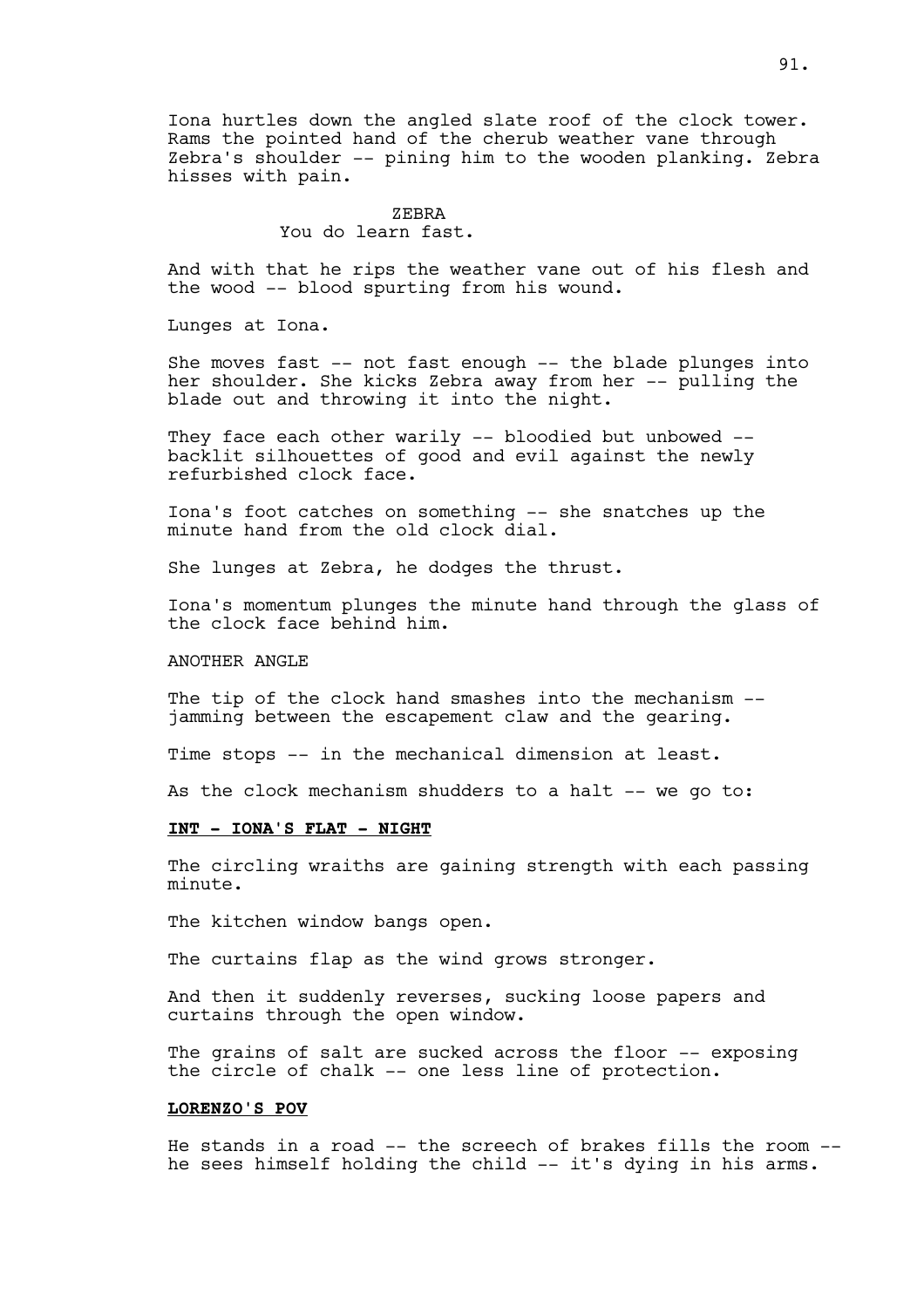Under this:

LORENZO (V.O.) I'll get help.

And he does. Ignoring a voice muffled by the wind.

GAENOR (V.O.) Lorenzo! Don't move!

#### **INT - IONA'S FLAT - NIGHT**

In Iona's living room. Lorenzo is outside the circle.

LORENZO'S POV

The others in the circle yelling at him. He can't hear them above the sound and fury of the swirling black storm that starts to engulf him.

### **INT. IONA'S FLAT - NIGHT**

The others are yelling at him to get back into the circle. It's too late -- the blackness smothers him -- he's torn apart -- vaporized into black smoke.

His face whirls round the room, part of the swirling blackness -- and then he's gone.

Derek, Gaenor and Josh, hold each others hands as the ring of evil tightens around them. The evil twists around them screaming in frustration and fury

#### **THE KITCHEN SINK.**

The whole thing is starting to vibrate.

The joints in the taps begin to leak water -- the doors beneath the basin fly open -- the waste begins to unscrew - the stop cock spins.

### **BANG!**

Jets of water punch through -- needles of liquid probing into the room -- hitting the chalk circle. Washing it away!

### **INT - TOWER - CLOCK MECHANISM**

The clock hand is wrenched from the mechanism. Time resumes -physically and metaphysically.

#### **EXT - CLOCK TOWER - SAMETIME**

Iona again lunges at Zebra who dodges her thrust causing Iona to smash her weapon into the wall of the tower.

Waves of pain EXPLODE through her injured shoulder. The clock hand is jarred out of her grasp.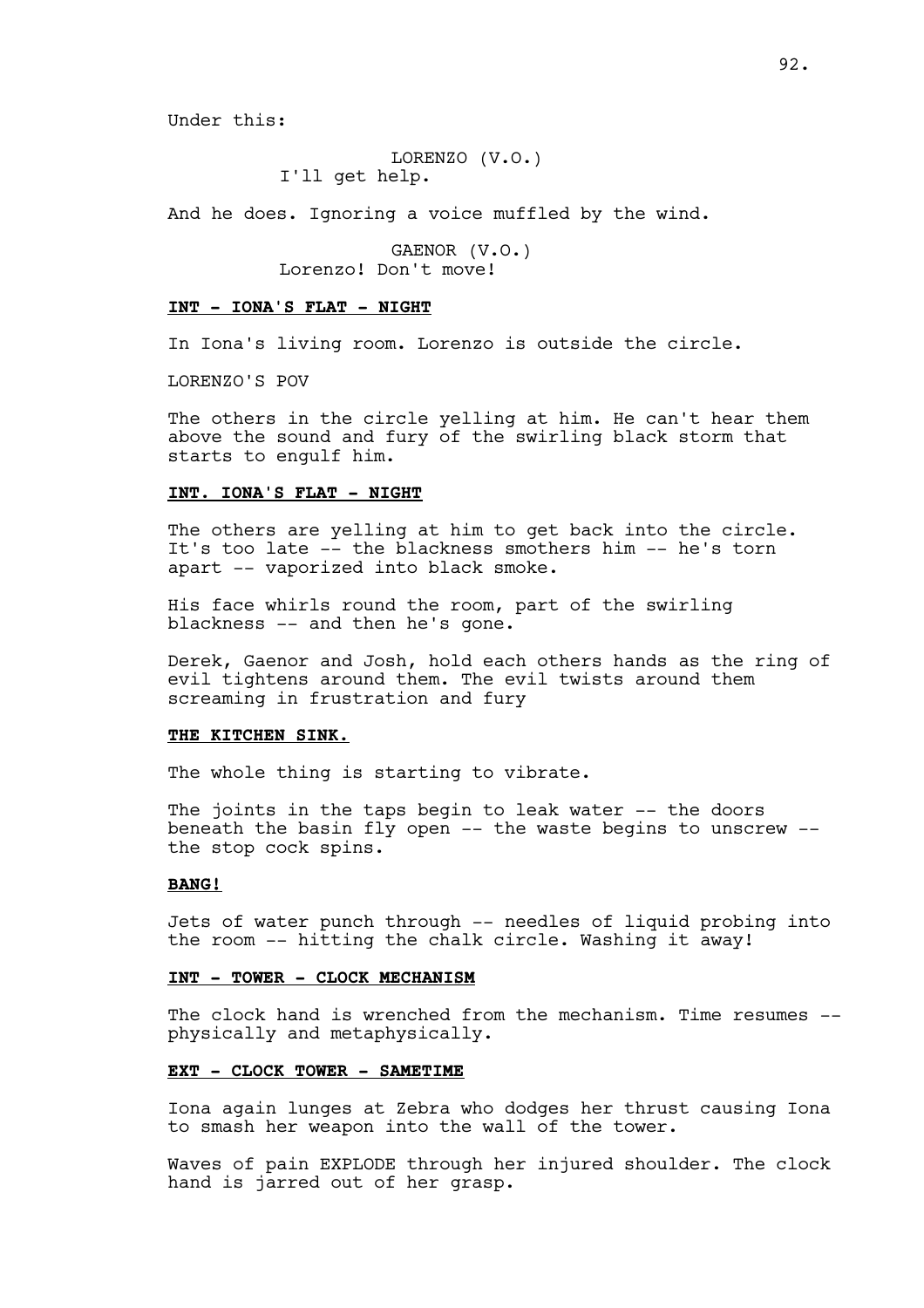Spins down through the dark.

Lands with a thud in the earth far below.

The clock hand clicks forwards.

Two minutes to midnight. They face each other. Zebra moves towards her.

Iona reaches into her pocket and pulls out... The MULTI-TOOL that Josh gave her.

Light flares from the built in MAGLITE.

Zebra's eyes flare with the brilliance of a thousand suns. He staggers towards the edge of the scaffold, covering his eyes trying to shield them from the light, howling with pain.

Around the clock tower the tarpaulin sheets flap and billow.

DAVID'S VOICE (V.O.) Don't look back.

## **ON IONA.**

Her face. A decision is made.

And as the minute hand quivers -- Iona runs full tilt at--

ZEBRA

BANG. Hits him hard -- wrapping her arms around him in a deadly embrace.

Her momentum sends them both tumbling over the guard rail.

They hang in space for a second before falling down through the night air.

SLO-MO

Iona rides Zebra down through the softly falling snow -- the white flakes pulsing as they catch the moonlight -- a snowflake drifts past Iona's eyes -- we go in on her face.

IONA'S POV

A giant close up of the snowflake's crystalline structure as it floats towards her. Other snowflakes join it forming complex geometric patterns depicting the sign for SPIRIT the CABALA.

BACK TO SCENE

They land with a sickening wet thud. Impaled face to face on the old clock hand sticking up like a spear from the ground.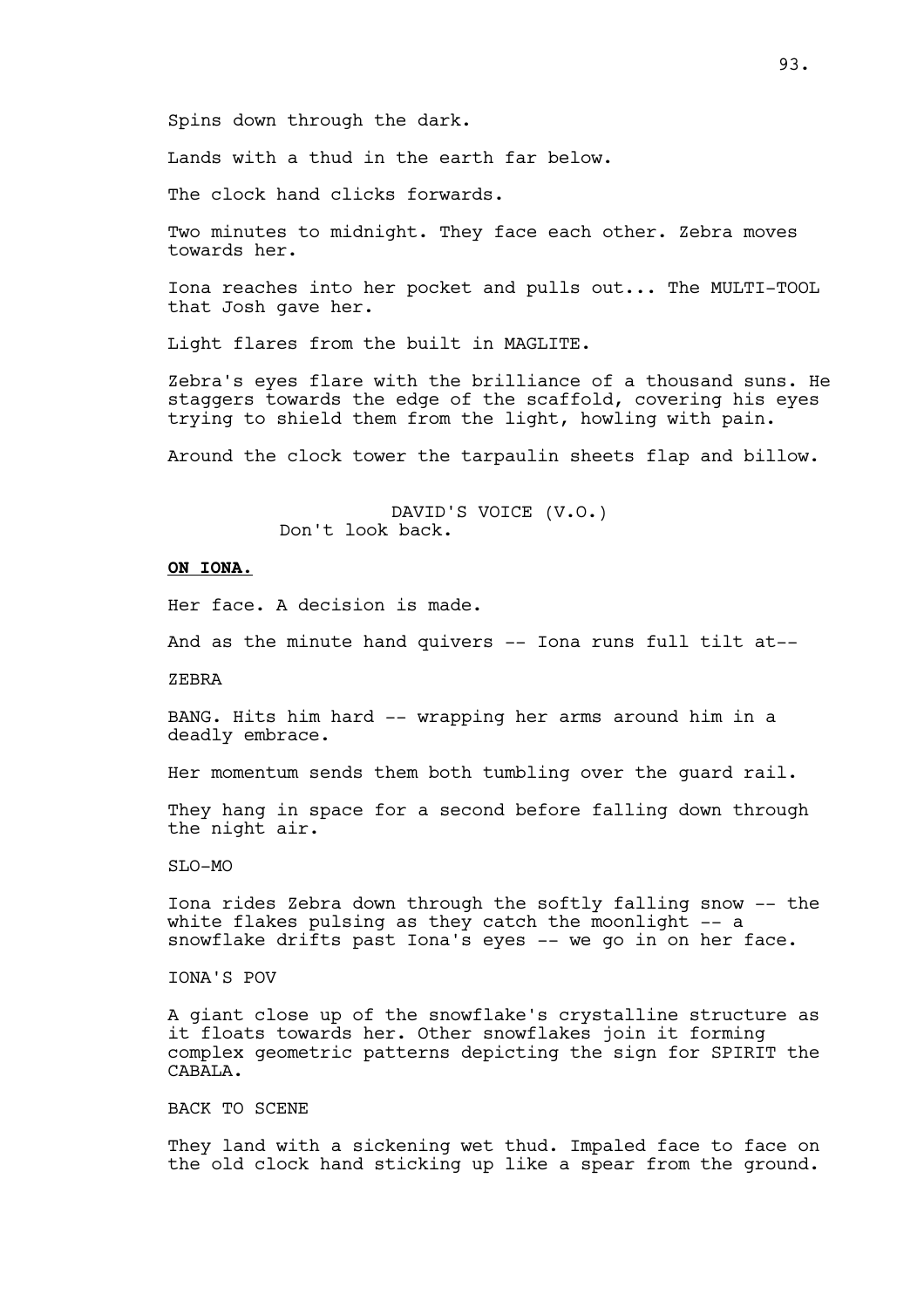The diamonds are jolted from Zebra's sockets and thud into the ground leaking blood.

As we widen out we see that they are in the centre of a giant moon dial.

Shadow time formed by the clock hand that pierces them.

One of the diamonds sparkles in the snow marking midnight. The moon moves the shadow of the Gothic clock hand towards it.

Blood stains the snow beneath them.

The dull chimes of the clock begin to strike -- Iona looks into the demonic face of Zebra -- his damaged grey eyes running with bloody tears as his power drains away.

### **IONA'S FLAT - THAT SECOND GAENOR'S POV**

Water rises up through the sink plug hole -- it's green and murky -- it flows over the top of the sink, washes in a tide towards her.

Under the surface a pale face -- a child's hand fighting to get to the surface -- her drowning sister. Under this:

GAENOR (V.O.)

Orla!

She reaches down to try and drag her sister out of the water.

ANOTHER ANGLE

Derek is walking towards something in the corner of the room.

DEREK'S POV

The girl we saw in his squat during the overdose flashback -only this time she's alive -- convulsing -- choking to death.

He's trying to reach her.

ANOTHER ANGLE

Gaenor is standing out of the circle. The water is only a trickle running across the floor towards the chalk circle.

The whirling darkness is moving towards her. Getting closer, malignant faces screeching from the whirling maelstrom.

The whirling black vortex explodes -- becomes SMOKE. Gaenor's and Derek's outstretched hands are held by Josh, it's taken all his strength -- they're both still in the circle. Tears run down Gaenor's cheeks -- Derek is distraught.